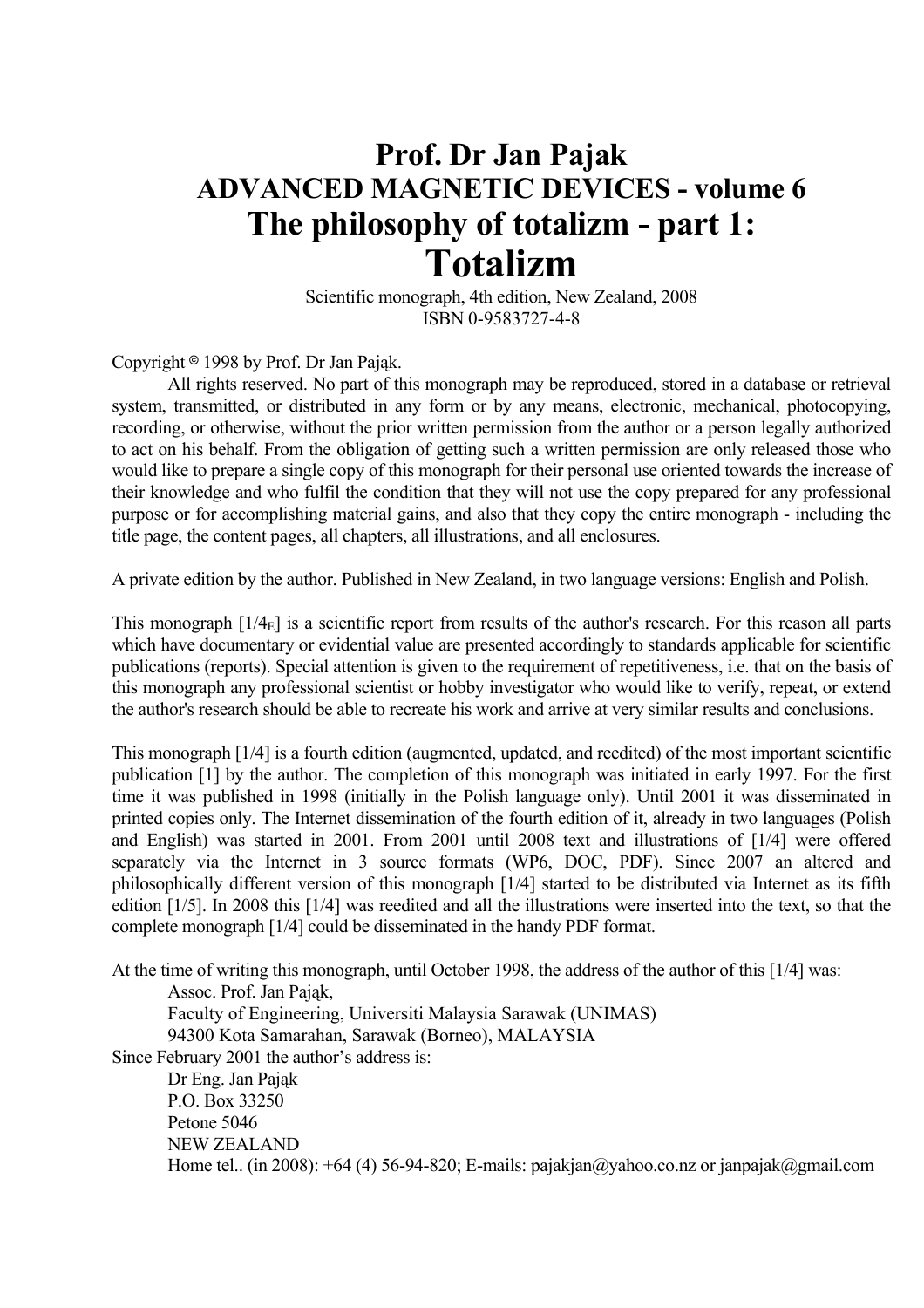#### ABSTRACT of the volume 6 of monograph [1/4<sub>E</sub>] "Advanced magnetic devices", ISBN 0-9583727-4-8.

 If this is the first description of a philosophy that you hold in your hands, you make an excellent choice. Some people believe that we should try everything in our lives (at least one time - so that we know how it tastes). You started with totalizm (i.e. "totalizm" spelled with "z" – which should NOT be confused with "totalism" spelled with "s" that is just a version of "totalitarianism"). Totali**z**m is the most moral, peaceful, rewarding, progressive, modern, positive, constructive, open, clear, and truth promoting, philosophy on Earth. In turn this monograph contains the best description of totalizm so-far. So you started from the very best!

 I should be honest with you: I am a doer not a philosopher. After you read subsection A4, which describes my life, you must realise that I am used to do things - thousand and one things! So I more know how to do, than how to write about it. To make it even more unusual, I have a technical mind, and a new philosophy is the last thing on Earth that I would ever expect to create - if the choice of what I should do, belongs solely to me. I used to be a professor of computer sciences at some stage of my life, and I was also a professor of mechanical engineering, plus a sublieutenant in military sappers, who dispose mine fields and build bridges. My way of thinking is very strict. So is also my philosophy. What I am doing is not intended to produce mountains of empty words, but to yield unambiguous, clear, well-defined, measurable, and fast results. Totalizm is exactly like that: it gives very clear instructions as to how one should lead his/her life, and explains all principles, so that one exactly knows what, and why, is doing. If one follows these instructions, and understands these principles, one reaps well-defined rewards. By the way, totalizm is the only philosophy, which was not "invented", but it is an applied outcome of the Concept of Dipolar Gravity (chapters  $H \& I$ ).

 So are there any results and rewards that one should expect to reap from living the life according to totalizm. Yes! There is a lot of them. All well defined, and all to appear in this life-time - some of them almost instantly. This may shock, as many philosophies do not define their rewards, while philosophies of some religions promise rewards only after one dies. Totalizm is different. It provides a list of well defined rewards (see subsections JA2.4 and JB2), which are achievable - if one practices this philosophy. For example, consider happiness. Without knowing it, probably you follow currently the destructive philosophy of our civilization (i.e. parasitism): how frequently it made you happy? Can you indicate now, without a long hesitation, a case in your life, when you were really happy for longer then a few hours? In comparison, because I follow totalizm, in chapter JF of this monograph I exactly describe the case, when I was "nirvana-happy" continually for around 9 months! Or can you, again without a long hesitation, name anything that our civilization provided you with, that dramatically improved the quality of your life? Again, I can do this easily: for me this is the philosophy of totalizm!

 With philosophies is a bit like with our lungs: everyone has them, and continually must use them in order to live, although not everyone, and not at all times, is aware that they do exist and that he/she is using them. After all, independently how the word "philosophy" is defined in expensive books, in the everyday practical application it means "a collection of principles and rules which one follows in his/her life" (note a paradox with living: even if one does not follow any rules, still one lives according to the rule "to not follow any rule" - means one follows a "primitive parasitism" described in chapter JD of this monograph). Therefore, even if one is not aware of doing this, one still follows some kind of philosophy in everything that he/she is doing. Only that usually the philosophy that one follows is unstructured and non-formalized: it just represents a medley of rules which either are outcome of ones emotional responses, or one picked them up from the society in which he/she is living. So usually one follows a chaotic philosophy of impulses. In turn, if one analyses where such a chaotic philosophy leads him/her to (this is done in the text of this monograph), then one realizes that it leads either to nowhere, or downhill in the moral field! The point which I am trying to make here is that, since you already follow a chaotic philosophy which leads you to nowhere or downhill, why not try to practice totalizm, which gives you the clearly defined benefits and rewards.

 Totalizm is a "result-oriented" philosophy. So you should not be surprised that also this monograph is very result-oriented. It is put together in a "know everything" fashion. This means that it provides the fullest information about totalizm, or relating to totalizm, that anyone possibly may wish to know. It occupies 4+2 volumes (out of 18) of this monograph. Volumes 6, 7, 8, and 9 explain the essence of totalizm. Therefore they should be read by everyone, who wishes to thoroughly learn about this philosophy. Volumes 4 and 5 describe the Concept of Dipolar Gravity from which totalizm originates. Therefore they are recommended as additional reading for those, who are especially interested in totalizm. Volume 1 describes the history of totalizm. Therefore it should be read by those, who carry out some analyses or investigations in that area. This volume is the introductory, and the most important, part of the descriptions of totalizm. It explains everything that one needs to know, to effectively practice totalizm in his/her life.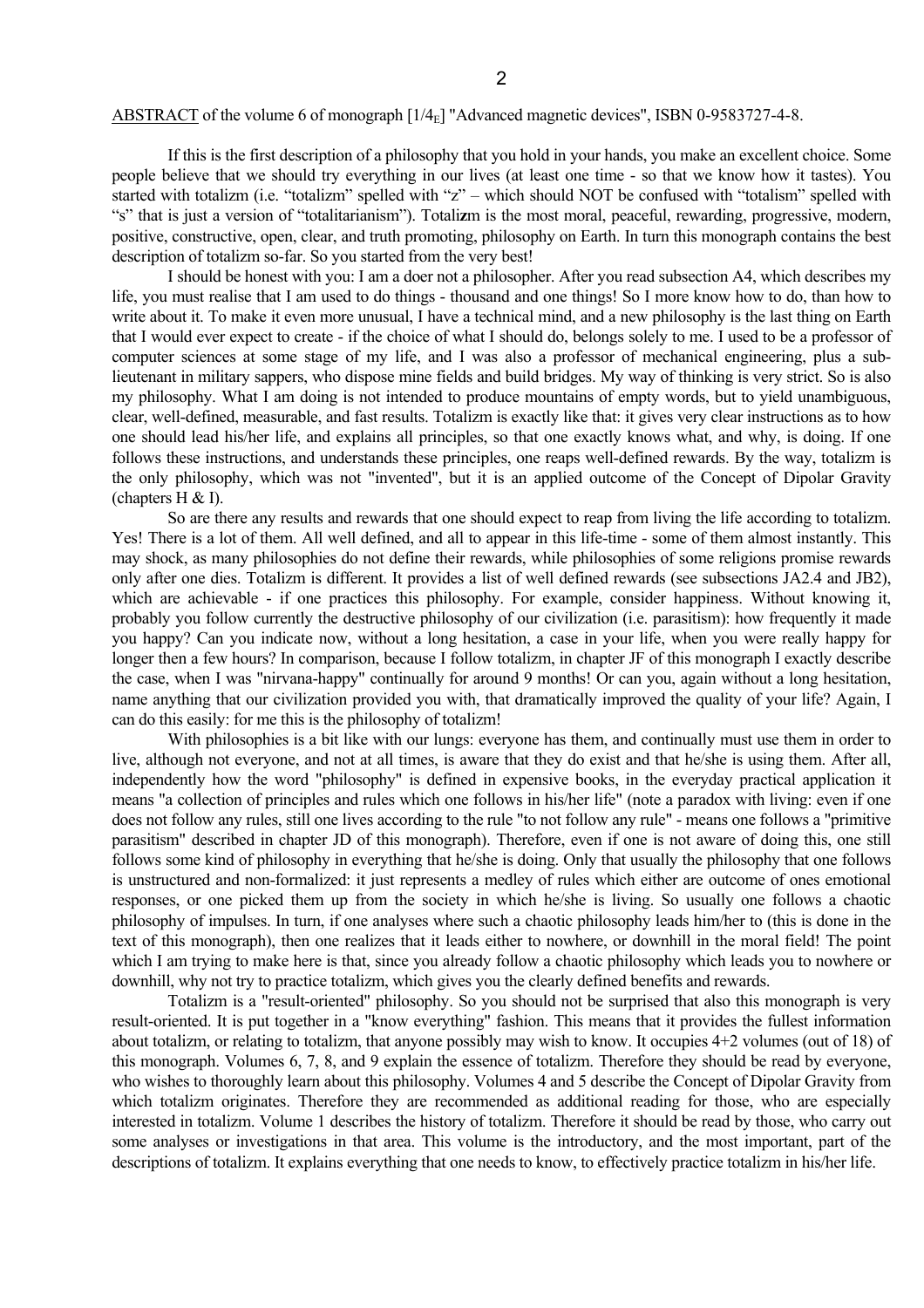## **CONTENT**

Page Chapter ─── ─────

of the volume 6 of monograph [1/4<sub>E</sub>] "Advanced magnetic devices", ISBN 0-9583727-4-8

| $\mathbf 1$    | Title page                                                                                            |
|----------------|-------------------------------------------------------------------------------------------------------|
| $\overline{2}$ | Abstract of volume 6                                                                                  |
| 3              | Content of volume 6                                                                                   |
|                | (notice that the complete content of monograph $[1/4_{\rm E}]$ is contained in volume 1)              |
|                |                                                                                                       |
|                | <b>Volume 6:</b> The philosophy of totalizm - part 1: <b>Totalizm</b>                                 |
| $JA-1$         | <b>JA. PRACTISING TOTALIZM IN OUR EVERYDAY LIFE</b>                                                   |
| JA-5           | JA1. Basic ideas of totalizm that one needs to know to<br>effectively apply totalizm in everyday life |
| <b>JA-14</b>   | JA2. The only rule of totalizm ("pedantically obey moral laws"),                                      |
|                | and how to apply it in everyday life                                                                  |
| <b>JA-17</b>   | JA2.1. Obey to moral laws do everything morally                                                       |
| <b>JA-20</b>   | JA2.2. Obey moral laws to be inspired                                                                 |
| <b>JA-21</b>   | JA2.3. Indicators of the moral correctness                                                            |
| <b>JA-26</b>   | JA2.4. Moral rewards and punishments                                                                  |
| <b>JA-29</b>   | JA2.5. Subdivision of moral laws                                                                      |
| $JA-31$        | JA2.6. Continually increase your knowledge                                                            |
| JA-32          | JA3. Control your karma                                                                               |
| $JA-33$        | JA3.1. Totaliztic versus Hinduistic interpretation of karma                                           |
| JA-36          | JA3.2. How to manage and transform karma (from immoral into moral)                                    |
| <b>JA-40</b>   | JA4. Constantly lift yourself upwards in the moral field                                              |
| JA-41          | JA4.1. In all actions always choose the solution that is opposite                                     |
|                | to the line of the least intellectual resistance                                                      |
| <b>JA-46</b>   | JA4.2. Attributes of moral field                                                                      |
| <b>JA-48</b>   | JA4.3. How to categorise our actions into totaliztic categories of<br>"moral" or "immoral"            |
| <b>JA-50</b>   | JA4.4. How to utilize moral field for transforming "immoral" actions<br>into "moral" ones             |
| JA-52          | JA4.5. Whenever in moral dilemmas - atomise or converge issues                                        |
| <b>JA-54</b>   | JA4.6. Apply the method "from a principle, to implementation"                                         |
| <b>JA-57</b>   | JA5. Totaliztic (behavioural) good deeds and totaliztic sins                                          |
| <b>JA-60</b>   | JA5.1. Totaliztic (behavioural) good deeds                                                            |
| JA-66          | JA5.2. Totaliztic (behavioural) sins                                                                  |
| JA-73          | JA5.3. Basic attributes of totaliztic good deeds and totaliztic sins                                  |
| <b>JA-75</b>   | JA5.4. Categorize or qualify each everyday chore                                                      |
| <b>JA-78</b>   | JA5.5. A way of converting totaliztic sins into totaliztic good deeds                                 |
| <b>JA-80</b>   | JA5.6. Factors, which distort concepts of totaliztic sins                                             |
|                | and totaliztic good deeds                                                                             |
| JA-82          | JA6. Moral work, immoral work, and totaliztic nirvana                                                 |
| <b>JA-84</b>   | JA7. Managing our feelings and motivations                                                            |
| <b>JA-86</b>   | JA7.1. How our feelings and motivations work                                                          |
| <b>JA-88</b>   | JA7.2. Emotional good deeds and sins                                                                  |
| <b>JA-91</b>   | JA7.3. Conversion of immoral feelings into moral actions                                              |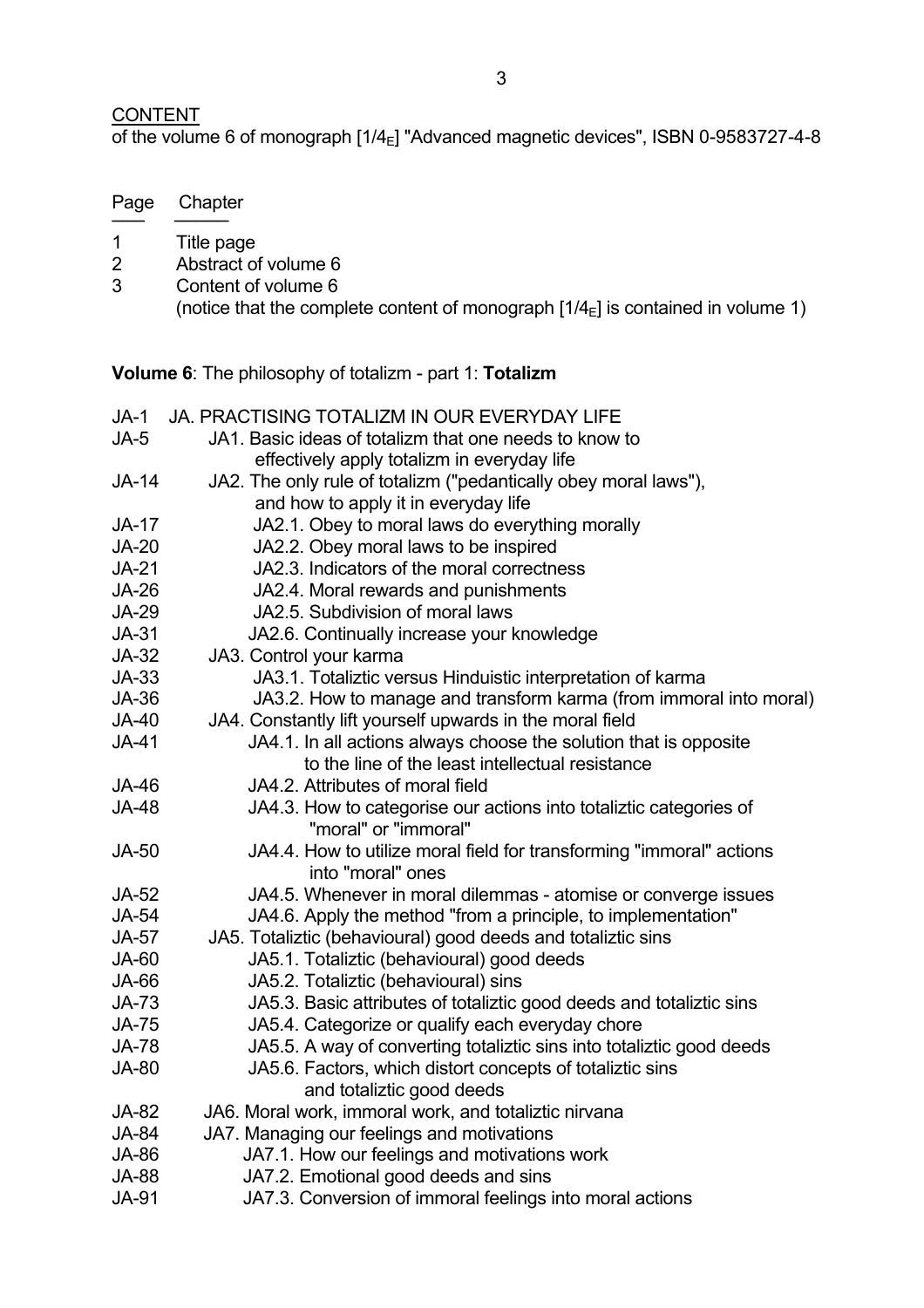| JA-93         | JA7.4. How to categorise our motivations and transform them into<br>a kinetic moral energy |
|---------------|--------------------------------------------------------------------------------------------|
| <b>JA-94</b>  | JA8. Let us take the personal responsibility                                               |
| <b>JA-97</b>  | JA9. Totaliztic handling of spiritual matters                                              |
| JA-104        | JA10. Let us listen and obey our organ of conscience                                       |
| <b>JA-105</b> | JA11. Development of moral quantities: intelligence, moral power, etc.                     |

- JA-106 JA12. No one is perfect, but it always is worth to try
- JA-111 Figure JA1 (Logo of totalizm)

#### **Notes:**

 (1) A Polish language version of this monograph [1/4] is also available. Therefore, in case there is any difficulty with accessing an English version of this monograph, while the reader knows the Polish language, then it could be beneficial for him/her to read the Polish version of this monograph.

 (3) Both language versions in this monograph [1/4], namely English and Polish, use the same illustrations. Only captions under these illustrations use a different language. Therefore, if illustrations for the English version are difficult to access or unreadable, then illustrations for the Polish version can be used equally well. It is also worth to know, that enlarged copies of all the illustrations for this monograph [1/4] are made available in the Internet. So in order to e.g. examine enlarged copies of these illustrations, it is worth to view them directly from the Internet. To find them, the reader needs to find any totaliztic web page which I authorise, e.g. by typing the key word "**totalizm**" to any search engine (e.g. to www.google.com), and then, after running a totaliztic web page, the reader needs to run from it the web page named "text 1 4.htm" available on the same server, or choose the option [1/4] from the menu of that totaliztic web page. Note that all totaliztic web pages allow also the uploading of free copies of this monograph [1/4].

 (3) In case of making a printout of the above list of content, the page numbers provided here not necessarily need to correspond to the page numbers that appear on subsequent pages. This is because the formatting of this monograph was made for the font "Arial" (size: 12 pt), and for the printer "HP LaserJet 5MP" controlled from the word-processor "Word for Windows XP". All other fonts and other printers are going to cause a different density of print, and thus also a different allocation of page numbers.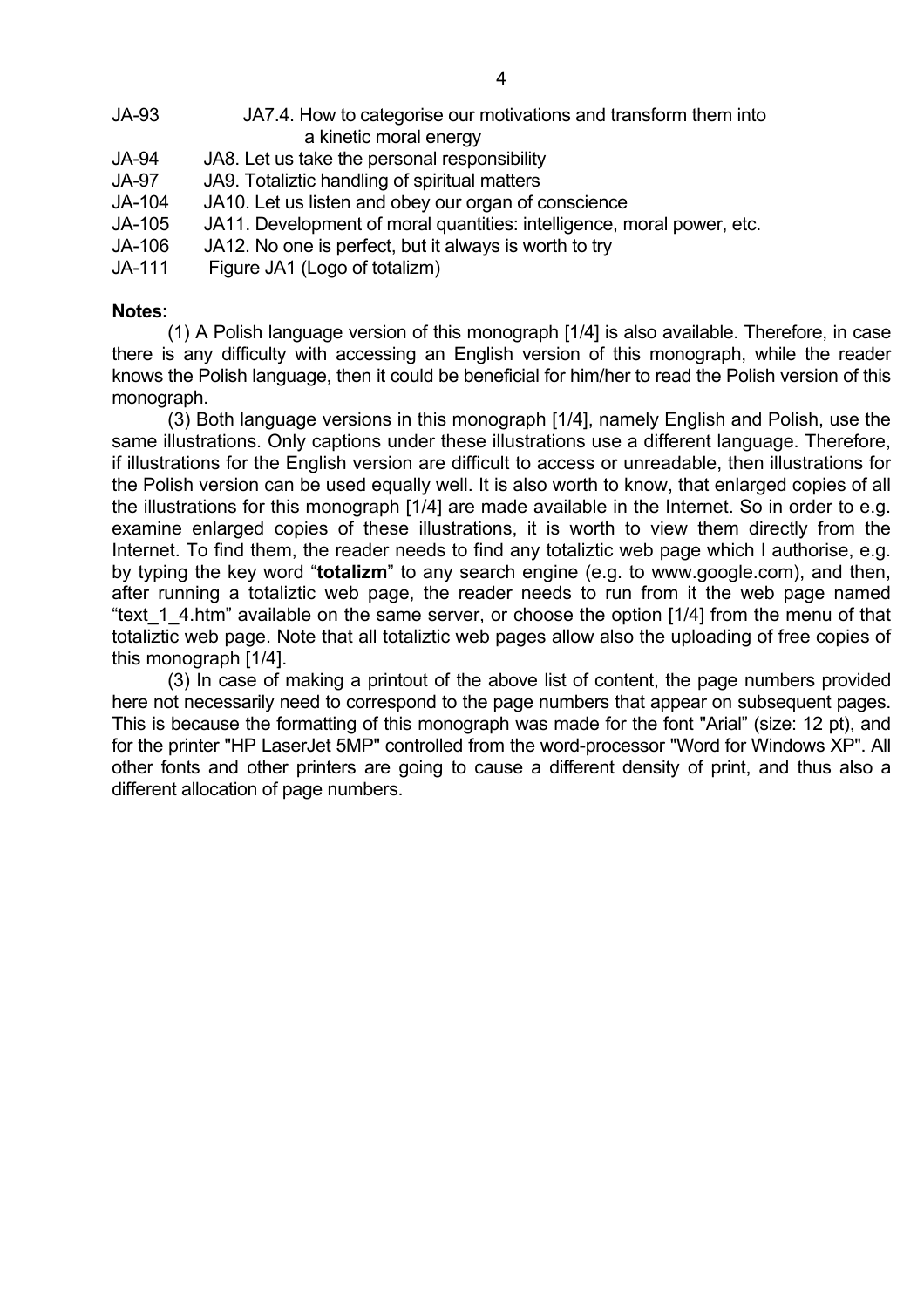## **PRACTISING TOTALIZM IN OUR EVERYDAY LIFE**

 *It took me 55 years to earn totalizm and to crystallize this monograph, but from you it requires only one weekend to glen benefits that it offers.*

 Totalizm is a new moral, peaceful, progressive, and constructive philosophy that was developed as recently as in 1985. Although the comprehensive defining of this philosophy is carried out in separate subsection JB1, for the consistency of presentation we start this chapter from explaining here a condense **definition of totalizm**. According to this definition, "**totalizm is a philosophy of everyday living, which teaches us how to gain access to all important qualities of life, such as happiness, health, pleasure, peace of mind, self-fulfilment, respect of others, etc., through the increase of our 'moral energy', means through the increase of the form of energy which we accumulate when we climb upward in the moral field by obeying moral laws and which we must spend whenever we try to accomplish anything**". This definition reveals that although totalizm calls itself a "philosophy", actually it is more related to strict sciences such as physics, mechanics, or computing. This is because it utilises newly discovered phenomena of nature, such as moral energy, moral field, moral laws, etc., to define with their assistance the most productive principle of our conduct and most beneficial principles of our living. These newly discovered phenomena which totalizm utilises, are explained in more details in subsection JA1 below. But in order to make the above definition understandable already here, we explain them now in other words. Totalizm is founded on the finding of the Concept of Dipolar Gravity stating that all our accomplishments are governed by appropriate energies and by configurations of appropriate fields. Thus all qualities highly sought and mostly appreciated in our lives, such as our creative capabilities, accomplishments, happiness, health, peace of mind, selffulfilment, respect of others, and many more, we must "buy" through paying for them with a special form of energy called "moral energy". This energy allows us to "buy" practically everything that we wish to have or to accomplish in our lives. Means, whenever we feel happy, experience pleasure, accomplish or do anything in our life, etc., it always boils down to the consumption of a portion of our moral energy, similarly like in physics all types of work consume physical energy. Of course, in order to be able to "buy" ourselves anything with this moral energy, we firstly must accumulate it. Because the "moral energy" is simply a form of energy which we accumulate while we climb upward in the moral field, practically we acquire it by completing in our lives actions that lift us upward in this moral field. The moral field is very similar to gravity field, except that instead of acting upon masses it acts upon intellects. It causes that every our action has a definite moral polarity, means it is either "immoral" because it slides us downward in this field, or is "moral" because it lifts us upward in this field. So an increase of our "moral energy" totalizm compares to an increase of potential energy in physics. Namely, it states that we need to put knowledge and effort into practically every our action in order to make this action to lift us upward in this moral field. (If we do not put knowledge and effort into our actions, they may accidentally slide us down in the moral field, instead of lifting us up.) In turn this climbing upward in the moral field is accomplished if we obey so-called "moral laws". Thus, the only recommendation of totalizm for everyday living states that "whatever you do always pedantically obey moral laws". In this recommendation totalizm closely copies physical sciences. After all, physical sciences also state, that in order to accomplish anything in your life, you need to obey laws of nature in everything that you are doing. So the only skill that one needs to master in order to apply totalizm in his or her everyday life, is to learn what these moral laws are, and how to obey them. In turn by learning this, one learns the way of a continuous increase of all one's capabilities, potentials, and desired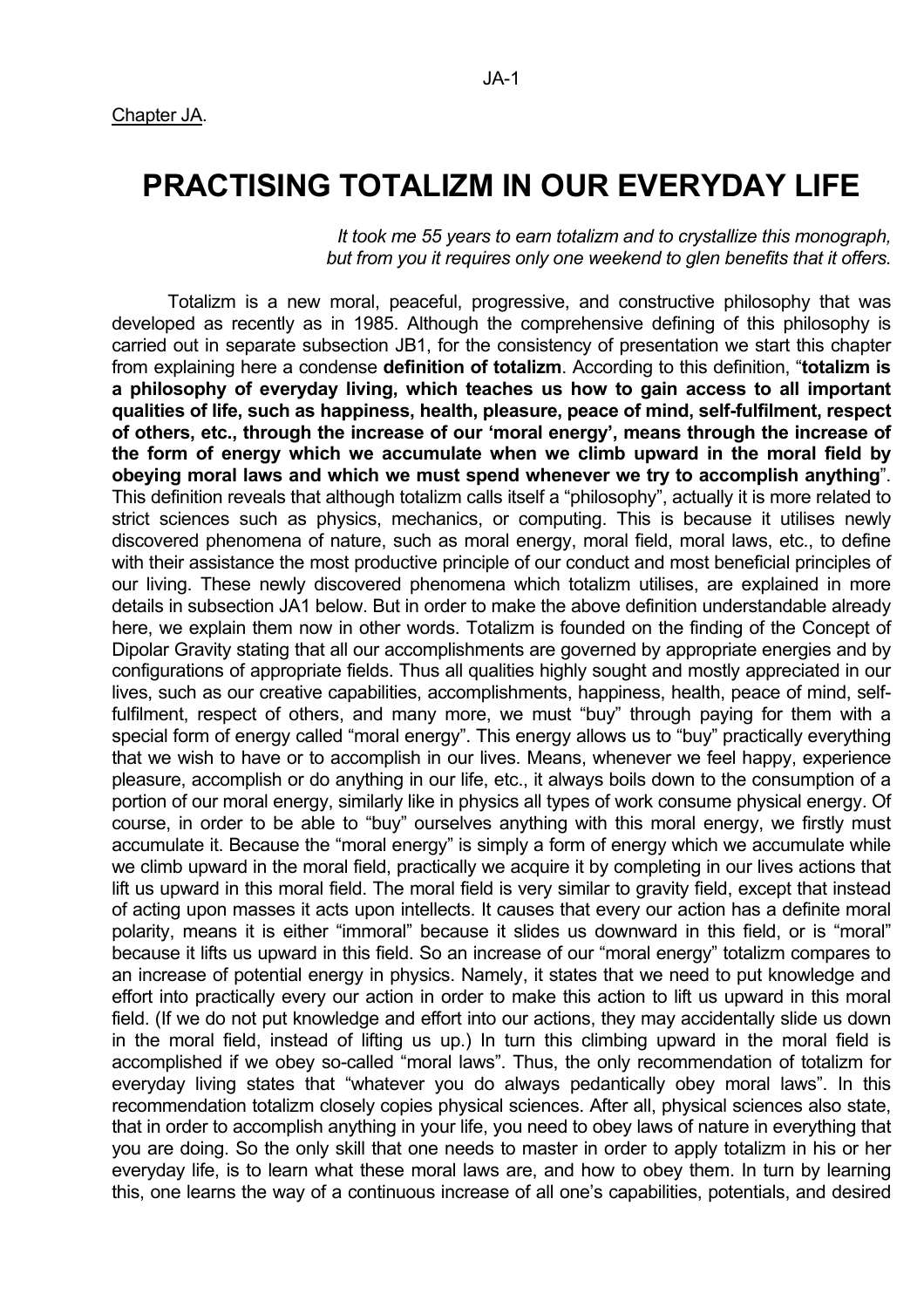qualities of life, which stem from the amount of moral energy that one managed to gather and is able to spend for accomplishing goals that he or she desires. Several simple rules, which totalizm teaches us, unlock our access to countless benefits that the conversion of moral energy into our accomplishments can bring to us, and that are listed in subsection JA2.4 of this monograph.

 This chapter is the most important part of the entire monograph. It teaches one, how to apply totalizm in ones everyday life. The knowledge which allows one to effectively implement this philosophy in one's everyday life represents the most essential part of totalizm. This is because totalizm is strongly oriented towards accomplishing results (if possible, instant), (Actually, people who adopt totalizm in their everyday lives, thoroughly learn everything that is contained in this chapter, so that they know "by heart" what to do in all situations that they meet in their lives. For example, they read this chapter again each time a new, improved version of this monograph is issued.) After all, what would be the point to know everything about totalizm, but not being able to apply it to solve situations from one's everyday life. This is why this "applied knowledge" of totalizm is presented first. After one finishes reading this chapter, one obtains a very clear idea as to **what** totalizm recommends that you do in your day-by-day living, and whether you would be able to do it (i.e. whether you are ready/prepared to practice this philosophy in your everyday living). Of course, after you learn what to do, you still need to learn **why** you should do it, instead of doing, for example, something completely different. After all, totalizm is a philosophy of intelligent people, and therefore for everything that it recommends, it also explains exactly where it comes from, and why it should be this, not something completely different. In order to learn this answer "why", and thus in order to clearly and entirely understand totalizm, you need to read also at least volumes 5 and 7. But you do it later. Now check whether you are able to cope with "what".

 In order to practice totalizm in your everyday life, you need to know for what purpose it serves. Although this purpose is going to be explained thoroughly in chapter JB, and then extended in chapters JC and JD, let us illustrate here comparatively, the major purpose of totalizm. So here it is. Everyone on Earth knows what is the scientific discipline usually named "medicine" (or "medicine of our body"). Even small children can explain, that in order to have a healthy body, to move without feeling a pain, or to be able to work without the need to overcome our biological limitations, we must obey directives of medicine. Therefore everyone tries to implement in his/her life, findings of medical discipline. However, there are various people, who in spite of having completely healthy bodies, still experience pains and suffering, and are not able to enjoy life at all. Examples of such people include all those who are in unhappy love or marriage, people plagued with mental depression, workers who fight with their bosses, or these unlucky ones who have vicious neighbours that are picking on them. If they ask medicine for help, it is going to feed them with various pills, and sometimes it temporally may even eliminate their symptoms, but in reality is not able to heal their problems. But such people can find help in totalizm. Only totalizm scientifically proves that independently from biological illnesses, people can also fall victims of various moral illnesses. Similarly as our physical body can either be infected with microbes, become paralysed, or someone can break bones in it - all these resulting in a pain, powerlessness, and suffering, also our morality can be infected with one of many forms of immoral behaviour (i.e. with parasitism described in chapter JD), depression, or someone may break our spirit - all these can also result in a mental pain, inability to act, and suffering. But in spite that we already know so much about medicine of physical body, we do not know how to heal moral illnesses, or broken spirits. Only now this knowledge started to be supplied by totalizm. Totalizm is the starter of a scientific approach to "**moral medicine**" or "medicine of our spirit". It revealed that all forms of mental pain and spiritual suffering, that we can experience, actually originate from immoral lives. In turn the only way of avoiding or healing these problems, depends on living according to moral laws. Totalizm teaches us, that even such - one would think, "coincident", as e.g. having a violent neighbour - who constantly picks on us, or a tragic death of someone much loved, in fact is caused by something immoral that we did a long ago, and the karma of which is putting us in that particular situation. Unfortunately, before totalizm appeared,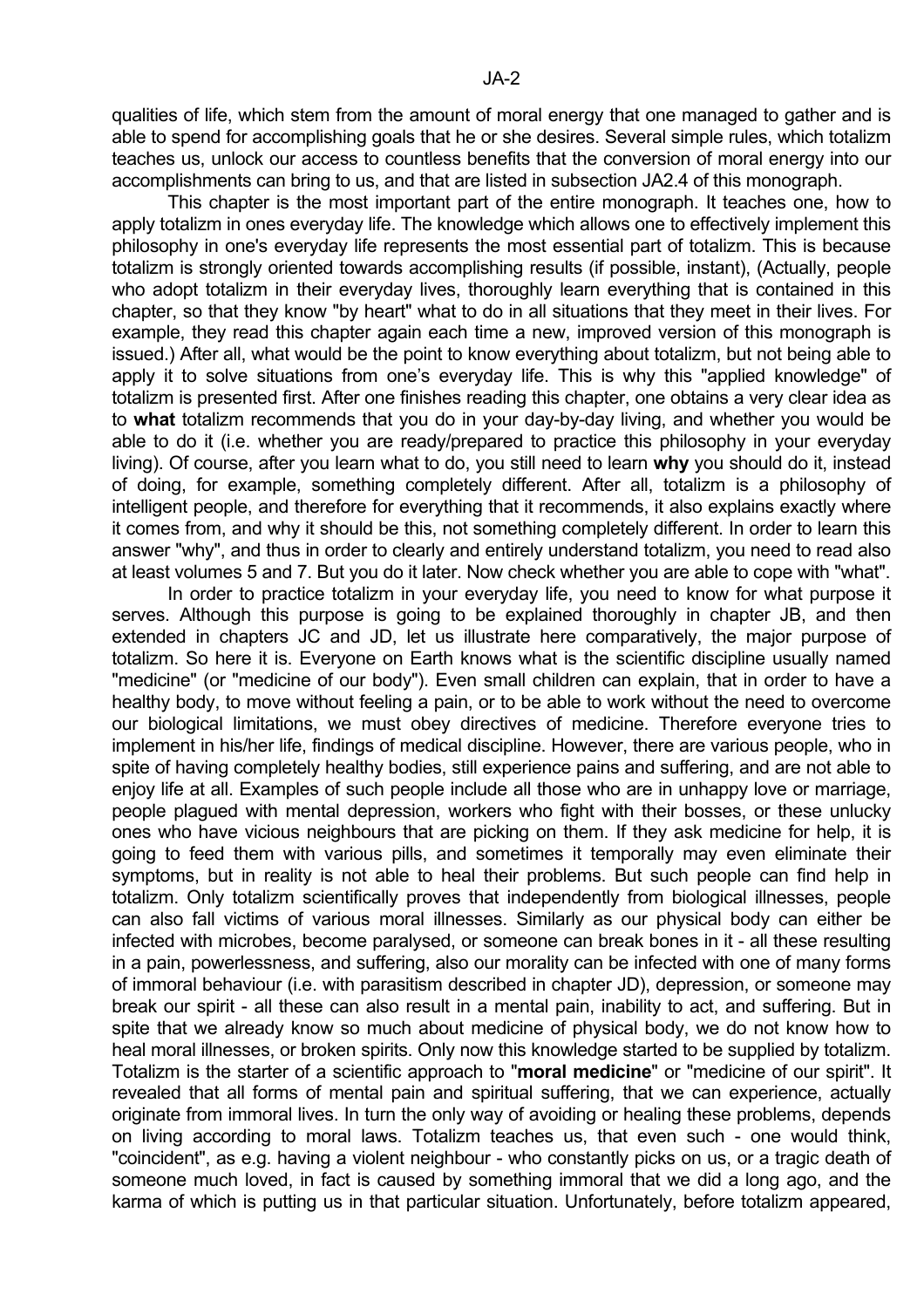people have not known in scientific terms, what morality really is, and how to lead truly moral lives. Even now, for many individuals "morality" is just a synonym for taking part in religious rituals once a week, or for avoiding copulation with wives of friends. While in descriptive terms, "morality" is actually "a body of knowledge about maintaining a healthy spirit". Similarly as the discipline of classical medicine is devoted to the health of physical human body, totalizm is devoted to scientific morality, means to a health of our spirit. (Using the more strict expression, in which a human spirit is called with the name which the Concept of Dipolar Gravity assigned to it: "totalizm is a collection of rules that allows to maintain a healthy counter-body".) Similarly as the ignoring of laws of classical medicine, initially causes a development of illnesses in body, then causes a painful and suffering life, paralysis, and at the end brings death, also the ignoring to obey moral laws, initially causes a development of various moral problems, sufferings, and deviations, then causes a life full of painful feelings, depression, and at the end it brings death through the socalled "moral suffocation". Classical medicine teaches us, that to maintain physical health, we either need to take painless steps, which prevent arrival of illnesses, or we need to accept painful healing of these illnesses, when they already are developed. If we do not do this, our illnesses develop and kill us - after they turn our lives into a string of agonizing nightmares. (For example, consider health of teeth: either we painlessly prevent their decay, or we painfully heal them after we allowed them to decay, or we allow them to rot and completely destroy us - after they turn our lives into a string of pain and suffering.) Similarly is with morality. Without painful consequences we can only prevent moral problems. But if we allow moral problems to arrive, we only can heal them, but this is going to cost us a lot of pain and effort. Finally, if we leave a sick morality without a help, then it gradually ruins lives, creating a lot of suffering, before it finally destroys the victims completely. Totalizm, as a "moral medicine", gives us various tools and advices, which support every form of maintaining our morality in good health. And so, totalizm provides us with preventive measures, which allow to avoid moral problems, and in this way allow our spirit to be kept in the state of continuous health. Totalizm provides also tools, that allow to diagnose moral illnesses, and thus to return to health spirits that got ill. Finally, totalizm provides also tools, which allow us to understand the deadly cases of these people, who already fall victims of immoral lifestyles and are beyond any help. In this way it also allows us to understand, where their suffering and death come from. In relationship to orthodox medicine, totalizm performs a superior function, because human spirit is a primary cause for all illnesses, including into this also illnesses of the body. If we keep our spirit in good health, then also our body shows the tendency to overcome illnesses and to remain healthy. Similarly as this is the case with findings of classical medicine, which allow to live in physical heath and to enjoy our physical potential, also findings of totalizm allow us to have access to all these qualities, which are outcomes of a healthy spirit, means to happiness, to satisfaction from life, to removal of all fears, to the lack of moral problems, etc. The knowledge of totalizm is the same important to every person, as is the elementary medical knowledge. Only that about the physical illnesses and threats, caused by e.g. a personal hygiene (or the lack of it), almost everyone on Earth is already aware. In turn in the area of the consequences of immoral life, moral illnesses, moral deaths, and methods of healing our moral problems, so-far humanity still remains in darkness and in complete ignorance.

 Totalizm should be especially recommended to young people, who had no, as yet, opportunity to tarnish their karma registers, and to attract immoral habits. If they start to obey moral laws right now, their life is going to be enriched, by saving them from many unpleasant experiences and mental pain, that they would need go through, if they previously accumulated unpleasant karma. For such young people totalizm can be a door to a moral, peaceful, happy, and fulfilled life. Of course, totalizm is also useful for older people. Although it does not allow to painlessly neutralize the bad karma and moral problems, that they may already accumulated, it still indicates how to heal whatever they already brought at themselves, and also provides them with tools for saving themselves from even deeper troubles. Furthermore, it paves the way for enjoying the multitude of moral benefits that totalizm is going to bring to them. Of course, in future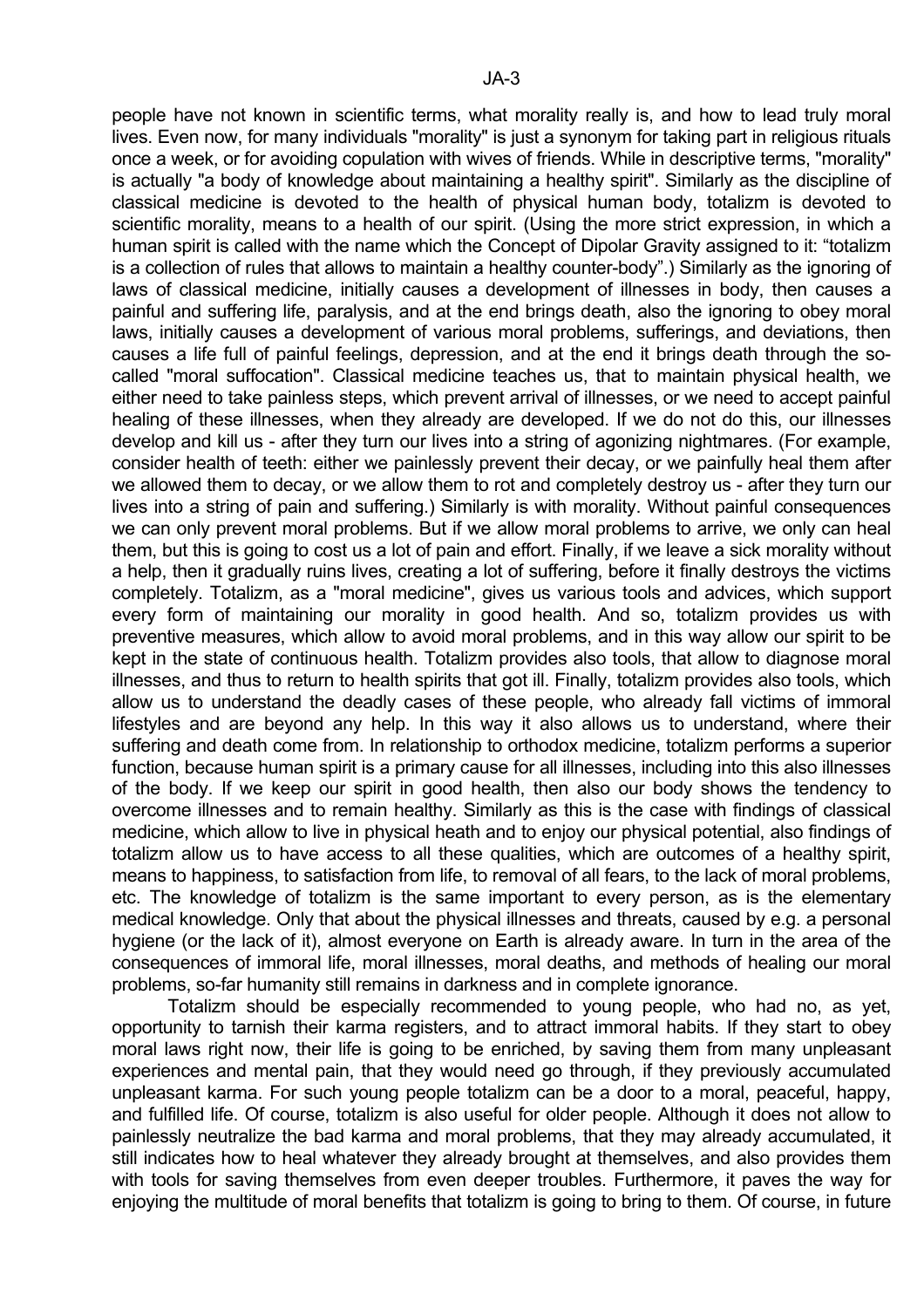totalizm can be also extremely helpful for group intellects, such as institutions and entire countries or civilisations. After all, it teaches how to build up morality, peace, justice, well being, and unlimited wealth of all their citizens.

 I must admit that when I was writing this chapter and volume, I was aware that I am facing an extremely difficult task. After all, it supposed to be a manual on "moral medicine" - as such a manual, it should be informative, specific, and effective. My main concern was not to fall in the "philosophers' trap", meaning not to formulate this chapter in such a manner that when deliberated on paper, everything looks good and wise, but when comes to actual applying it in the real life, it turns out to be completely useless. As we know, philosophy is very prone to this trap, because "everything can be disputed, but not everything can be applied, and not everything gives the results we desire". I tried to avoid this "philosophers' trap", by repeating in this chapter only these tools and methods of totalizm, which from the implementations of previous presentations of this philosophy, already proved themselves to actually work in practice, and also by using examples, which in fact did happen in the real life, either to myself, or to someone amongst followers of totalizm (and which were solved successfully). Still, one of the rules of totalizm states that "everything can be further improved". Therefore, if after reviewing this chapter and applying it in real life situations, someone finds better examples than these described here, or someone notices that a tool or method outlined here is still not explained well enough, is ambiguous, difficult to apply, or that some moral cases from the real life still cannot be solved on the basis of methods and tools provided in this chapter, please do not hesitate and let me know, or please do ask questions. Such constant interactions with the real life will help the descriptions that follow to be improved further for a next edition of totalizm.

 These people who analysed various other philosophies (or religions), probably noted that authors of some of them are instructing the universe how it should work and what morality should prevail in it, to allow a given philosophy (or religion) to rule over the world. After all, they introduce their own principles, requirements, and behaviours, which do not coincide with true moral mechanisms of the universe, but only guarantee a given philosophy or religion the domination over others. Totalizm definitely differs from them in this aspect. Its purpose is to research and to report objectively the true laws and mechanisms of the universe around us, not to declare its own laws, or to deepen its own sphere of influence. **Totalizm scientifically investigates the truth about actual mechanisms and goals of the intelligent operation of our universe, and about moral laws that prevail in it**. **Then it faithfully and unbiasedly reports the truth that it managed to establish**. Therefore, while reading this monograph, actually one reviews a kind of scientific report, which objectively and strictly reveals everything, that so-far totalizm managed to establish about our universe, or more strictly about the structure and operation of this universe, about moral laws that prevail in it, about intelligence and purpose of the existence of it, etc. Of course, whatever totalizm worked out so far, it is only a small fraction of a logically wonderful structure, which maintains the purpose and the morality of our universe. Further unlimited knowledge still awaits to be discovered and described. However, while reading this monograph, reader already is obtaining an opportunity to realize, how wise, how intentional, and how full of justice our universe is build and working. Seeing this infinitive wisdom and purpose in every moral law, and in every mechanism that rules our life, one is not able to resist admiration towards the infinitive wisdom and justice of the universal intellect (God), who planned and created all this so precisely. This overwhelming wisdom and purpose in every tiny detail of the reality around us, which is emanating continually from mechanisms that this monograph describes, already provides a sufficient proof, that the universal intellect (God) in fact does exist, and that in fact it does rule everything. In turn formal proofs for the existence of this intellect, published in this monograph (such as proofs for the existence of God presented in subsection I3.3), are only formalities that officially confirm the truth, which anyway, after reading this monograph, becomes shockingly obvious and unquestionable.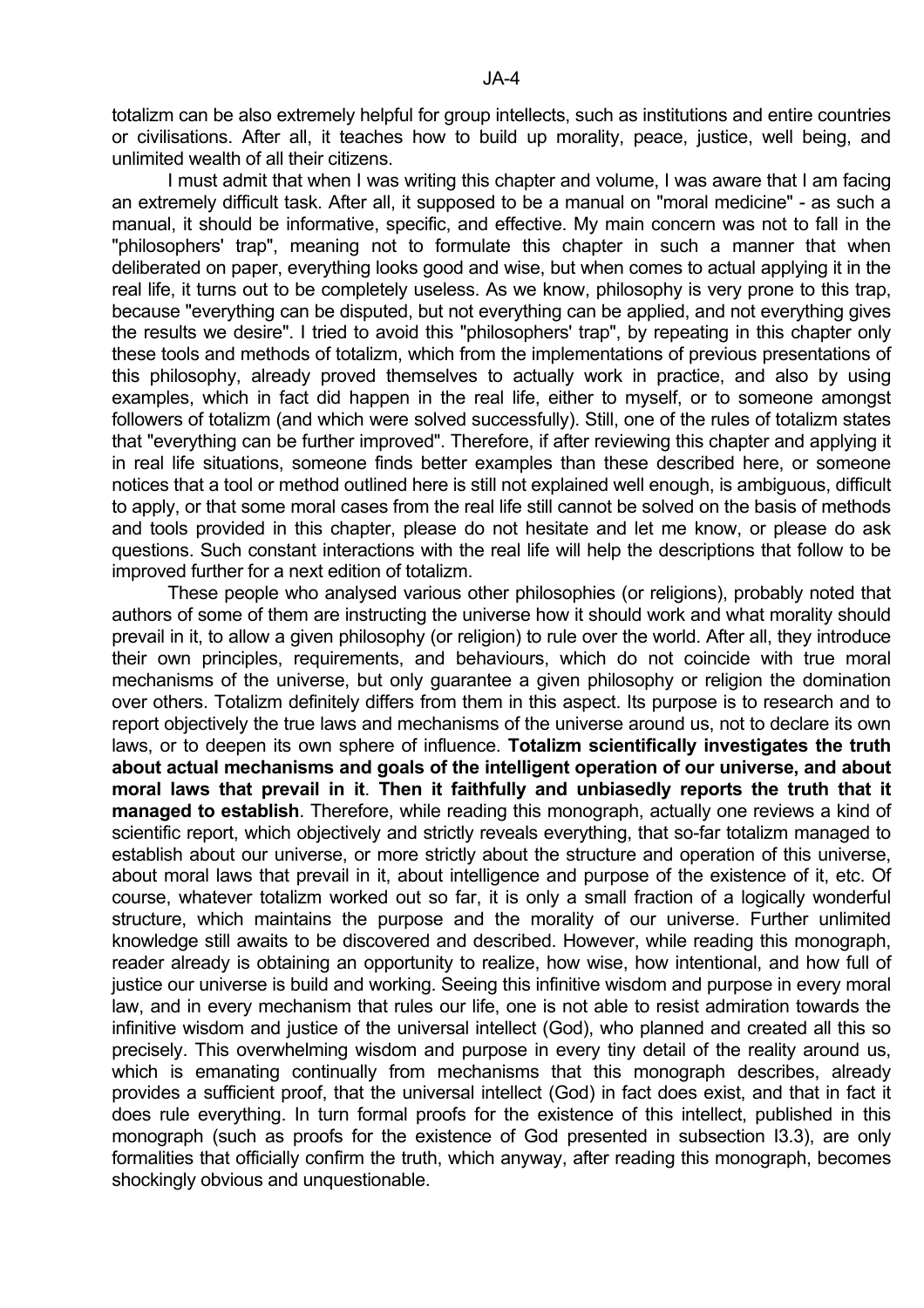## JA1. Basic ideas of totalizm that one needs to know to effectively apply totalizm in everyday life

 Before we immerse ourselves into descriptions how to live our lives according to recommendations of totalizm, probably it would pay off, to learn a few basic ideas and words, which are repetitively used in the descriptions that follow. It is a bit like learning to drive a car: before we take a driver's sit, it helps to know what engine and brakes are, what people understand by traffic sings and what types of these are there, etc. This brief subsection is just to explain these most basic ideas, expressions, and words of totalizm, so that readers are able to understand them, when they appear in the text which follows. Of course, each of these basic ideas and words will be thoroughly explained again in the further chapters of this monograph, so that if someone chooses to adopt totalizm in his/her life, he/she needs to understand perfectly each one of them. Because of these comprehensive explanations that are to come later, this subsection provides only the bare minimum about each idea and each word - just enough for the reader to know what this is all about. But if you notice that you still get entangled in the brief descriptions from this subsection JA1, and find them too theoretical, you should not hesitate to skip through them without reading, and proceed directly to subsection JA2. Only later, when you meet a word that you do not understand, try to return to this subsection JA1, and find out what this word actually means.

 The most basic fact, which can be proudly announced regarding totalizm, is that otherwise than this is the case with almost all other philosophies, totalizm was never "invented", or "given" to us. Totalizm is simply an outcome of applying a new scientific theory, called the Concept of Dipolar Gravity, to everyday life situations. (The Concept of Dipolar Gravity is described in chapters H and I.) Totalizm was derived from this new Concept of Dipolar Gravity, in a manner similar like in physics are derived new equations, which describe the universe around us. Thus, new findings of this concept, are the major source of such a huge effectiveness and success of totalizm. For example, one of the most vital contributions, that this new Concept of Dipolar Gravity introduced to totalizm, is the discovery of the so-called "**moral field**" that previously remained unknown. This moral field, alike the gravity field, is also a primary field of our universe. It behaves similar to the gravity field, but it interacts with thoughts, motivations, attitudes, and feelings of people (instead of interacting with objects and masses - as the gravity field does). Moral field is a mirror copy of gravity field. Similarly like this is the case when masses are moved upwards, or uphill, in the gravity field, also someone's motivations can be moved upwards, or uphill, in this newly discovered moral field. When such an uphill movement of motivations occurs, a specific moral effort, or work, needs to be done. The reason is that this newly discovered "moral field" has a structure very similar to gravity field. It allows to clearly distinguish, which our mental efforts are going upwards, and which our intentions are going downwards in this moral field. Namely, when someone's motivations are going downward in the moral field, then similarly as when someone goes downward in the gravity field, NO work of lifting needs to be completed. Thus a downhill motion in the moral field is easy, effortless, and pleasurable. In turn an upward movement in the moral field always requires an effort to be put into it.

 The fact that the Concept of Dipolar Gravity disclosed existence of the moral field, bears countless practical implications for us. Let us now list a few most important of these implications. For example, the existence of moral field explains why there are **two moral poles** in everything that takes place in our universe. This means that the operation of moral field explains, why everything that takes place in our universe, is either "moral", or is "immoral". Well, when one realizes that there is such thing as this moral field, which is a kind of a steep field similar to gravity, then every motion that is done within the range of this field, must either go uphill, or go downhill, in this moral field. The moral field is somehow so designed, that everything that goes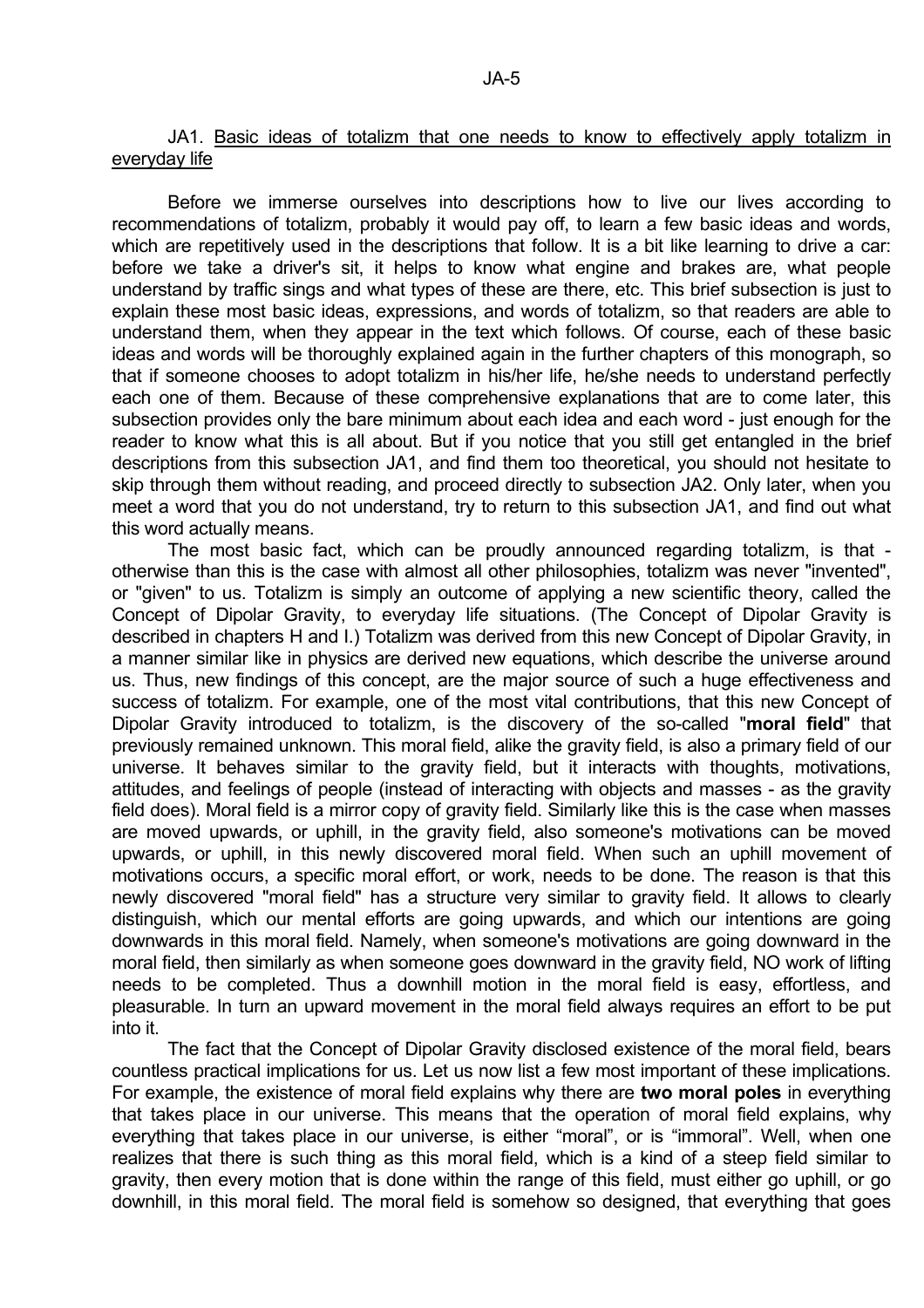uphill in this moral field, simultaneously fulfils the definition of being "**moral**". In turn everything that runs downhill in this moral field, simultaneously fulfils the definition of being "**immoral**". For this reason, at the moment when we begin to understand the concept of moral field, we also start to understand clearly the concepts of "moral" or "immoral". Furthermore, the moral field allows also to establish precisely, what is more, or is less, moral or immoral from something else. For example, the more moral from others are all these activities, which run more steep uphill in the moral field (in turn, for immoral things: the more immoral from others are all these activities, which run more steep downward in the moral field). Because when we go uphill in any possible field, including also this moral field, we need to put a significant effort (work) into this motion, the existence of the moral field causes that "**everything that is moral, is also difficult to accomplish, and requires an effort to be put into it**", and "everything that is immoral, is also easy to accomplish, and does not require any effort to be put into it". (Notice that these rules apply to everything that is moral or immoral, e.g. to peace and war, to truth and lie, to improving and spoiling, to earning and stealing, etc.)

 The moral field shines a totally different light onto the totaliztic understanding of "moral" or "immoral" human actions. The reason is that, because of the existence of the moral field, no human action in itself, is neither "moral" or "immoral". This action only becomes "moral" or "immoral" in the effect of motion that it undergoes in the moral field (i.e. the action is "moral" when it ascends upward in the moral field, or "immoral" - when it descends downward in the moral field). In turn a **current configuration of the moral field, depends on the circumstances in which a given action takes place**. This means, that whether a given action is "moral", or is "immoral", in totalizm depends entirely on the configuration of momentary circumstances, in which a given action is carried out, and does not depend on the action itself. In the light of totalizm, exactly the same action, one time can be "moral", another time can be "immoral" (as an example consider slapping someone who lost conscience, and slapping an anonymous passer by who is peacefully walking on a street, or digging a garden and digging a public road). Therefore, in order to qualify a given action to a category "moral" or "immoral", totalizm requires from us to learn exact circumstances, in which this action occurs. Totalizm never allows to consider actions in separation from circumstances in which they occur, and always requests to carefully determine how these actions are relating to the moral field that is formed by these circumstances. All mistakes in the correct qualifying actions to categories "moral" or "immoral", according to totalizm, always result from errors in our evaluation of circumstances, and thus the moral field, in which these actions are to take place.

 The existence of moral field, and the existence of clearly defined moral poles (i.e. the pole "moral" and the pole "immoral"), causes that every form of human activity can be carried out either in a moral manner, or in an immoral manner. Therefore, all manifestations of human activities which we see around us, we can, and we definitely should, qualify to one of two basic categories, namely to "moral" or to "immoral". And so, in life we meet people who intuitively or intentionally practise a moral philosophy called here totalizm, and other people who practise a highly immoral philosophy called here parasitism. Such moral people this monograph calls "**totalizts**", while such immoral people it calls "**parasites**". All intelligent organisms, in this monograph called "**intellects**", can and should be classified into one of these two major classes of totalizts or parasites. For example, there are managers of various institutions, or politicians, whom the philosophy that they practice qualifies either into the category of totalizts, or into the category of parasites. There are even entire institutions, and even countries, which because of the philosophy that dominates in them, qualify themselves as either totaliztic institutions or countries, or parasitic institutions or countries. Of course, there are also scientific institutions, as well as individual scientists, which in every their activity intuitively climb uphill in the moral field, and thus practice the moral science that we should call the "totaliztic science". But there are also scientific institutions and individual scientists, which should be called "parasitic science". For this parasitic science and parasitic scientists, in everyday life already a popular name was coined of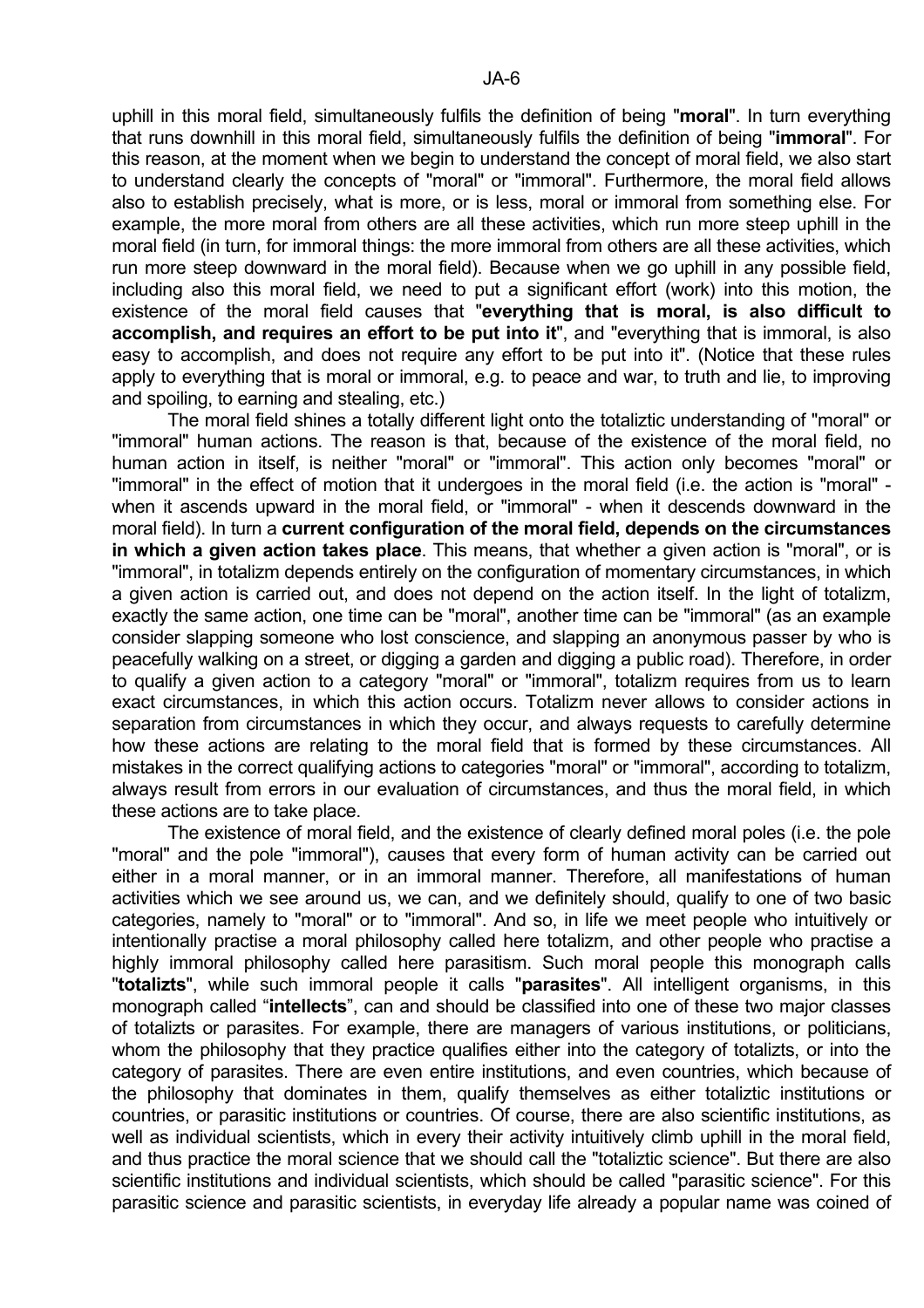the "**orthodox science**". Therefore, this monograph keeps this popular name, only clarifying in subsection H10 what exactly one should understand by it. (Notice that the philosophy that is adhered by the science and by scientists commonly named "orthodox science", is definitively a philosophy of parasitism. Thus, according to subsection H10, the name "orthodox science" is actually a polite synonymous to a name "parasitic science".) People, institutions, and entire countries, may act morally telling truth, practicing peace, and doing good deeds, or may act immorally – lying, instigating wars, and spreading evil. Although this qualifying into categories "moral" or "immoral" is actually carried out by the behaviour of interested parties themselves, we, means people who are affected by this behaviour, in our own interest should start to notice it, categorise it, and name it correctly. After all, when such qualifying and naming is correctly accomplished, it becomes obvious for us, what we should expect from this people, institutions, or countries, and how we should relate to them.

 The existence of moral field puts also a different light on such human behaviours as "**going along the line of the least intellectual resistance**", and "going against the line of the least intellectual resistance". As we know jolly well, many humans prefer to live their lives by "going along the line of the least intellectual resistance" - as this is an effortless and pleasurable kind of behaviour. But if one analyses this behaviour from the point of view of moral field, then it turns out, that going along the line of the least intellectual resistance, is equal to going downhill in this moral field. Therefore, this is a decisively "immoral" type of behaviour. The reason is that, the line of the least intellectual resistance represents the path downhill, along the steepest gradient/slope of moral field. In this way, by knowing a simple rule, that "moral is everything that goes against the line of the least intellectual resistance", now we start to understand, why one of the recommendations of totalizm states: "in all matters always do the exact opposite to what the line of the least intellectual resistance prompts you to do" (see subsection JA4.1).

 While addressing the matter of motion along the line of the least resistance, it should be mentioned that totalizm distinguishes as many as three different such lines. For moral phenomena these lines are equivalents of three basic dimensions from the three-dimensional physical space designated by a height, width, and depth. (In three-dimensional moral space equivalents of these three physical dimensions are intellectual effort, physical effort, and feelings.) A **line of the least intellectual resistance** is that one, which requires the least mental effort, meaning the least thoughts, memory, knowledge, logic, etc. It is usually selected by immoral people and other immoral intelligent beings. The extension of this line in the opposite direction is the line of the highest intellectual effort. This one is selected to be followed by people of highly moral philosophy. In turn a **line of the least physical resistance** is the one, which requires the least physical work (thoughtless type). Along the line of the least physical resistance always move the untamed nature (e.g. by rivers flowing downhill of mountains, by electricity, etc.), and especially lazy people. The extension of this line in the opposite direction is the line of the highest physical effort. This one is selected in action of people usually described as "workaholics", or less politely as "strong but stupid". Finally a **line of the least emotional resistance** is the one, which requires the smallest contribution of feelings into a given action. Along the line of the least emotional resistance always act people usually called "cold" or "deprived of feelings". The extension of this line in the opposite direction is the line of the highest emotional contribution. This one is selected in action of people usually described as "exalted", or less politely as "hysterics". In relationship to moral field, all these three lines run in three different directions, namely all of them are mutually perpendicular to each other - see their more comprehensive descriptions in subsection JA4.1. Out of all three of them, only the line of the least intellectual resistance (and also the line of the highest intellectual effort) are coinciding with the greatest gradient/slanting of the moral field slope. As examples of these three lines consider two methods of sewing tens of buttons to a new suit: (1) with hands, using an ordinary needle and thread, and (2) with a sewing machine. The hand sewing would be more aligned to the line of the least intellectual resistance then machine sewing, because it almost does not require any mental and technical skills,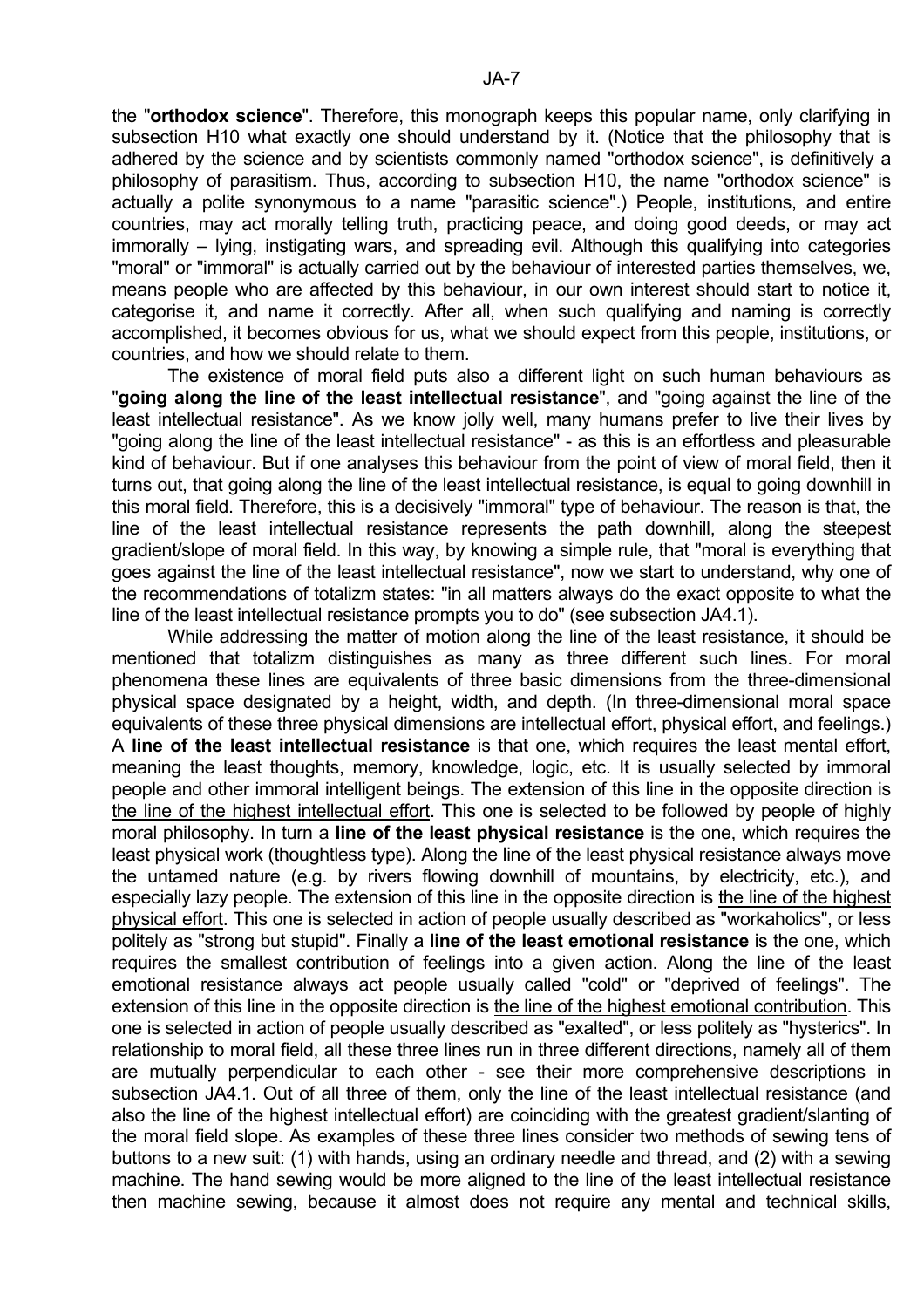although it requires putting a sizeable physical effort. In turn the machine sewing would be more aligned with the line of the least physical resistance then the hand sewing, because it almost does not require any contribution of physical effort, but it requires putting an intellectual effort. But when during the completion of any of these methods someone missed the button and sewed his/her own finger, then for example, responding in an anger he/she could throw the suit to a rubbish tin, acting along the line of the least emotional effort. Of course, in real-life, various current circumstances would additionally alter the course of the moral field, making it to run closer to one of these two ways of sewing. Humans and other intelligent beings must be aware of the existence of these three different lines of the least resistance, in order to be able to determine what is good for them, means to be able to choose actions, which are "moral" because they are "running against the line of the least intellectual resistance" and "along the line of the highest intellectual effort". (But notice that whatever "runs against the line of the least physical or emotional resistance" and "along the line of the highest physical or emotional effort" is NOT "moral" at all.)

 When we start to analyse such ideas, as moral field, going along the line of the least intellectual resistance, motion of our motivations within moral field, etc., then we notice that there are definite regularities in ways these ideas relate with each other. Two examples of such regularities we already brought to light before, when we discovered that "everything that is moral, always runs uphill in the moral field", or that "everything that is moral, is difficult to accomplish, and requires an intellectual effort to be put into it". These regularities are very similar to these ones, which are described by physics, when it analyses gravity field, potential energy, motion of masses in gravity field, etc. Because physics named the regularities that it describes, with the term "laws", therefore totalizm introduced a term "**moral laws**". By the term "moral laws", we should understand laws, which describe mutual relationships between basic ideas explained in this subsection, such as moral field, moral energy, motivations, feelings, intellects, motion of human motivations within moral field, etc. As everything from this subsection, also moral laws will be explained in more details in the further parts of this monograph (see subsections JB3.4 and I4.1.1).

 Moral laws clarify even further the position of moral poles. Because of the existence and operation of these laws, as "moral" must be defined everything that is agreeable with the moral laws. In turn as "immoral" must be defined everything that runs against moral laws. In the light of these new definitions, the only rule of totalizm to "pedantically obey moral laws" can be simplified to the rule "**do in your life only these things, which totalizm defines as moral**".

 The existence and operation of moral laws, places people in the situation of necessity of making continuous choices regarding their behaviour in relation to these laws. After all, in whatever people do, they can either choose to do it in such a manner that obey these moral laws, or do it in such a manner that they disobey these laws. This means that people can either in their lives mainly do mentally difficult and laborious things that run against the line of the least intellectual resistance, and thus is agreeable with moral laws, or mainly do mentally pleasurable and effortless things that run along the line of the least intellectual resistance, but are contradictory to moral laws. In turn these two choices of basic behaviours in life, lead to the development in people two opposite philosophies of life, or two opposite stands concerning everyday living. In this monograph these two opposite philosophies are called "totalizm" and "parasitism". **Totalizm** is the philosophy of life, or the stand taken about the way of conducting our lives, which says that we always should "pedantically obey moral laws" - means that we always should do only things which run upward in the moral field, or which totalizm describes with the use of word "moral". Thus totalizm chooses to complete only these actions, which are agreeable with our current priorities and preferences, but which run against the line of the least intellectual resistance, and therefore which constantly require from us to put significant effort and labour in everything that we do.

 (It should be stressed here that the moral, peaceful, positive, constructive and progressive totali**z**m described in this monograph, in all languages should be spelled with the letter "z". This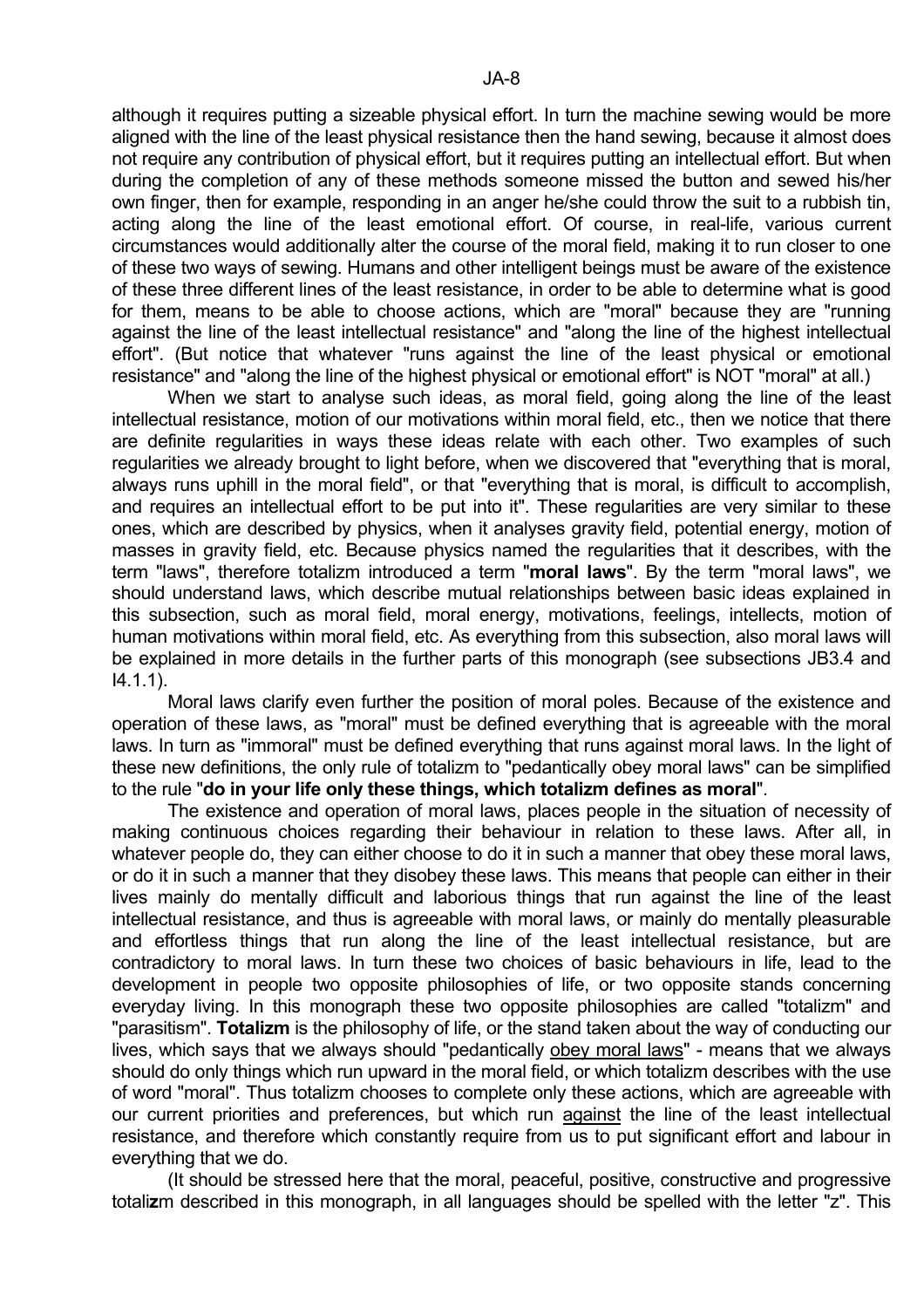letter distinguishes it clearly from the whole array of very destructive parasitic philosophies, which usually are described under the name of "totalitarianism", but sometimes are also referred to with the word totali**s**m, but spelled with the letter "s". For the same reason all words related to "totalizm", such as "totalizt", "totaliztic", etc., also should be spelled with the use of letter "z".)

 Depending on how a given person knows about the existence and operation of the moral laws, which this person obeys in his/her actions, totalizm can be further subdivided into "intuitive totalizm", and "formal totalizm". **Intuitive totalizm** is the one, in which people at the conscious level are unaware of the existence of moral laws, therefore they intuitively obey these laws only because their counter-organ of conscience is telling them to do so (for details see descriptions from subsection JA10, I4.1.2 and I5.3). In turn **formal totalizm** is a philosophy, in which people learned cognitively about the existence of moral laws, know that there is such thing as totalizm, and also know already various tools that totalizm offers to them, to obey moral laws better. Therefore they obey moral laws in a fully aware, intellectual manner, through the everyday application of various tools that the philosophy of totalizm is equipping them with for a more effective living according to the requirements of these laws.

 The introduction of the name "totalizm" for the positive philosophy described in this monograph, has this consequence that it forms the need to introduce also several further names which are outcomes of totalizm. For example there is a need for the term that should be spelled as "**totalizt**", and "totalizts", to denote a person, or people, who adhere to totalizm. If we would like to specify, which one out of two basic versions of totalizm a given person practices, we could use names "intuitive totalizt", or "formal totalizt". There is also a need for introducing the qualifier "**totaliztic**" for describing all attributes and subjects, which relate to totalizm, or originate from totalizm. Although these words in the first moment may seem unfamiliar to our eye, with time we get used to their spelling, while they allow to distinguish excellently subjects discussed in this monograph, from terms like "totallist", "totallists", or "totallistic", which are used by a negative philosophy that bears a similar name, and also are used by some other unrelated concepts.

**Parasitism** is a philosophy of life, or the stand taken about the way of conducting our lives, or a type of moral disease, which represents the exact opposite of totalizm. (This is why parasitism is a major adversary, or enemy, of totalizm, and also why parasites always instinctively attack totalizts, and try to destroy them.) Parasitism takes a stand that in life we should "disobey every possible law, unless forced to do otherwise". This means that the adherers of parasitism disobey moral laws, as well as disobey every other kind of laws about which they believe they can get away without obeying them. Parasitism does not need to be learned, or intentionally practised, as it always appears naturally when a given person, or group intellect, follows the line of the least intellectual resistance, and refuses to obey whatever it should, thus rolling itself effortlessly down the slope of moral field. After all, such effortless rolling downhill in moral field requires that a given person must refuse to obey anything that it should obey (i.e. refuses to obey anything that requires putting an intellectual effort into it). But in spite that it eventuates naturally, parasitism is a distinct philosophy, which has a recognizable form, and which always displays the same set of distinct philosophical features - see chapter JD. For example, adherers of parasitism almost never follow any rule (or more strictly, they always follow the rule "to not follow any rule"), they always act at their internal impulses, they always choose the solution, which is the easiest way out, they always willingly do only these things, which bring them power over other people, wealth, or fun, and they always viciously attack adherers of totalizm over whom they feel to have some advantage of power (although they never attack anyone that they consider to be stronger than them, as this would require an effort and courage - quantities that they never spare). Parasitism is naturally acquired by all these people, who believe that in life they should do only pleasurable things, which require little effort, or no effort at all. Unfortunately for the parasites, all pleasurable things by definition must run along the line of the least intellectual resistance. Therefore, these things slide the person who does them, steeply downwards in moral field. Of course, one cannot infinitively fall downhill. Therefore practising a parasitism always finishes with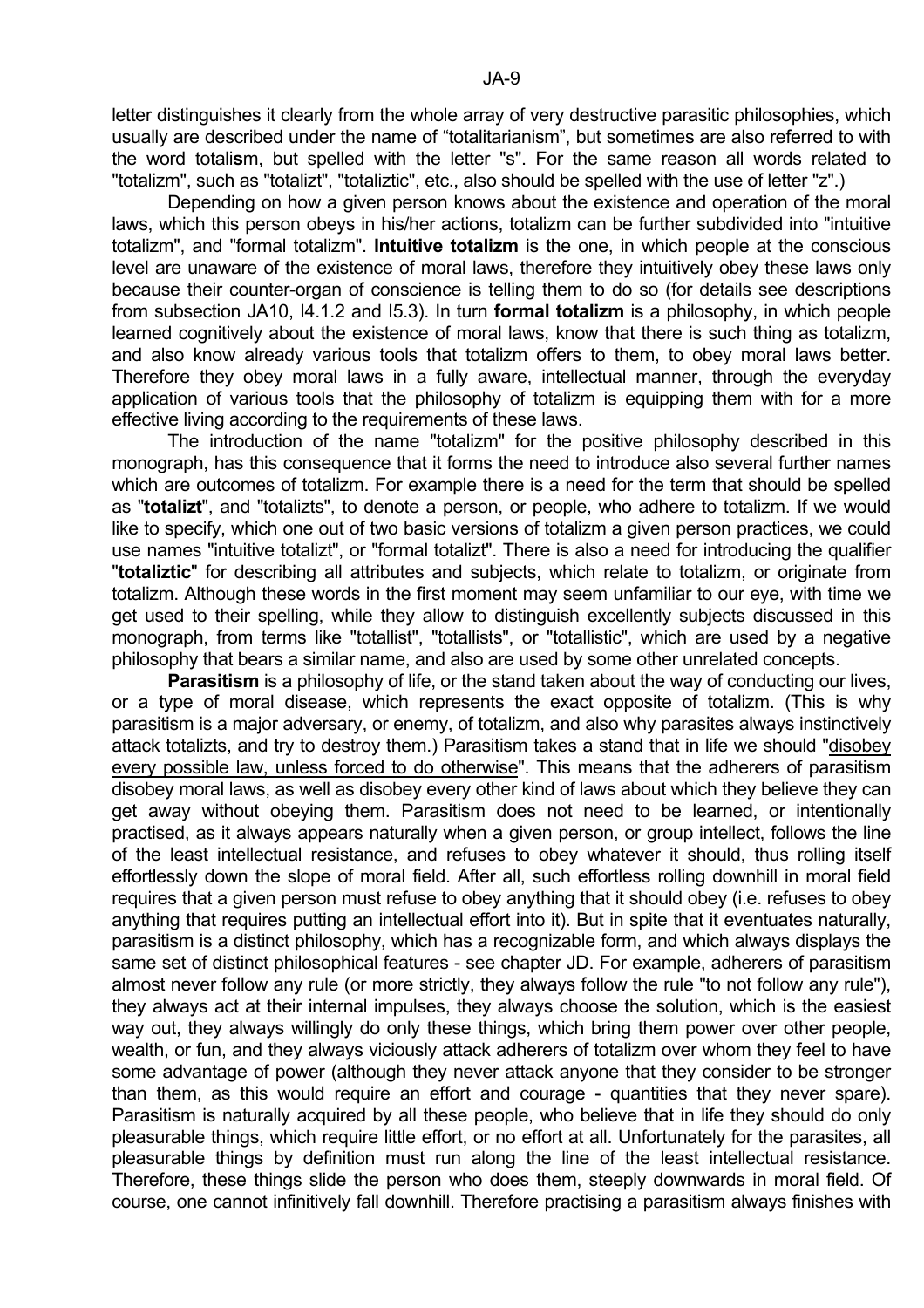a catastrophe (on a similar principle, as solar systems, which always follow the line of the least resistance, at the very end always reach the state of an astronomical "black hole"). For this reason, in the light of totalizm, practising a "refined parasitism" is even worse than living an immoral life. This is because these ones who live immoral lives have limits how bad they could be, while these ones who practice parasitism, have almost no limits for their evilness. It is rather shocking, that in spite of being so anti-moral, parasitism is so dominant presently on Earth, and that everything, starting from our mass media, and finishing on numerous religions, are promoting parasitic ways of living. To make it even more anti-moral, in order to be able to lead such a pleasurable life, people who adhere to parasitism, always need someone else who does all the work for them, while they only reap fruits of this work and do nothing. Therefore adherers of parasitism can only survive, if they turn others into slaves, and then live from these slaves by exploiting them in a thousand and one different ways. This is the reason why, the adherers of this philosophy, are called "**parasites**" in this monograph. Because of this necessity to have slaves who work for them, parasites lead lives of intelligent parasites. (This parasitic life is the reason for the name "parasitism" being used to describe their philosophy.)

 Depending on the way how parasites disobey moral laws, there are two versions of parasitism. In this monograph they are named the "primitive parasitism" and the "refined parasitism". **Primitive parasitism** is the one, in which adherers do not know yet about the existence of moral laws. Therefore they disobey these laws simply by brutal breaking them. People on Earth currently practice primitive parasitism. In turn **refined parasitism** is the one, when the adherers already know about the existence of moral laws, therefore they do not break them, but carefully work their way around them. If parasitism is practised by a large institution, a country, or a whole civilization, we call it **institutional parasitism**. Institutional parasitism has this terrible property, that it forces parasitism on everyone who is within sphere of influences of a given parasitic institution. Therefore, if institutional parasitism overtakes a whole civilisation, then there is no escape from this moral disease, and everyone must become a parasite, while the whole such civilization finally must self-destruct itself.

 In order to lead a highly moral life, totalizts need some kind of indicators which tell them which their intentions are moral, and which are immoral. In this way totalizm developed several different "**indicators of moral correctness**". These indicators are simply various moral quantities (e.g. forms of moral energy), which allow to judge morally human actions. A good example of them is a concept of "sins" (and its opposite - means "good deeds"), which for the majority of religions on Earth are the only indicators of the moral correctness that these religions use. Totalizm either discovered these indicators by itself, or adopted them from other areas. They tell everyone who wishes to know, what is moral, and what is immoral in the light of totalizm. Thus they indicate clearly, what is OK to do - according to totalizm, or what totalizt should not do at all. Totalizm already uses several such indicators, and further ones are in the process of being identified and introduced (see subsection JA2.3). Examples of these already in use include: (1) moral field (i.e. totalizm considers to be "moral" everything that is going upward in the moral field) - note that the so-called line of the least intellectual resistance is a line which passes downhill along the steepest slope of the moral field, and thus which indicates what is the most "immoral" in a given situation, (2) moral energy (i.e. totalizm considers to be "moral" every action that increases the amount of moral energy accumulated in counter-bodies of all people affected by this action, or that prevents them from the decrease of this energy), (3) karma (i.e. "moral" is everything that produces a karma that we are happy to accept back), and several further such indicators. The wonderful thing about our universe is that everything in it is either moral, or immoral. Therefore, if something is moral, than all these indicators confirm to us unanimously that this is moral. In turn if something is immoral than all these indicators confirm to us unanimously that this is immoral. This "**unanimity rule**" makes the life of totalizts much easier and simpler, because whenever they face a life situation, that they do not know whether the intention they wish to complete is moral or immoral, they always have a whole array of indicators to guide them, so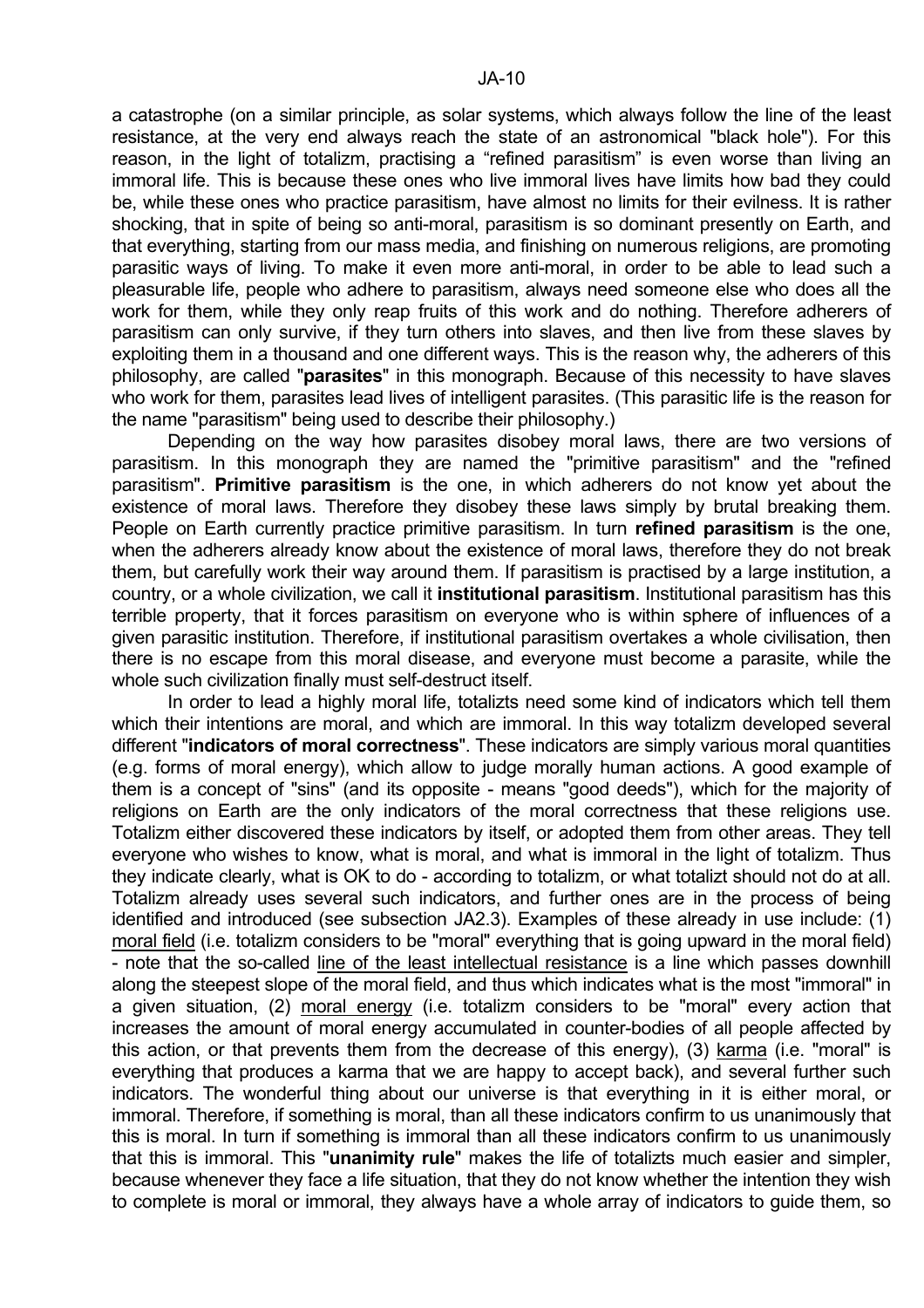that they do not make errors in their judgement, and thus they avoid doing immoral things.

 The next idea, which is the outcome of moral field, is intelligent **moral energy**. We can understand this moral energy better, if we consider a case of moving something upwards, or downwards, in gravity field (gravity field is very similar to moral field). Such a motion within the range of gravity field causes, that we always either accumulate, or disperse, a form of energy, which in physics is called "potential energy". For example, if we would like to lift a heavy load uphill in gravity field, we either need to use an electric motor, which consumes (for this lifting) a specific amount of electrical energy (that we need to pay for), or we need to lift it on our back, thus consuming a specific amount of our own biological energy (which we need to get from our expensive food). Similarly is with moral field. If we move with our actions uphill in this moral field, we accumulate via these actions a specific amount of moral energy (in totalizm this moral energy sometimes is also called "**zwow**"; the term "zwow" is an abbreviation from the Polish words "**Z**asob **WO**lnej **W**oli" - meaning the "amount of free will"). In turn when we do something that moves downhill in this moral field, then we disperse from ourselves an appropriate amount of moral energy. Of course, the concept of intelligent moral energy is much wider, and includes all possible cases of completing a moral work, or an immoral work. The detailed description of this concept is carried out in several large subsections - e.g. see subsections JB3.3, I4.3, JE3.7, JE7.

 Moral laws have a **punishment** embedded into them, for those who disobey them. This means that everyone, who disobeys them, is automatically punished. As this emerges from the to-date research of totalizm (a part of which is presented in subsection JC12.1), this punishment for the disobedience of moral laws, is completed in two portions, present and eternal. The first portion of it is served to guilty people, when they are still in their physical life, while the second portion is served later, after they die. This heavy punishment is also served to people who disobeyed moral laws only because they are not aware of the existence of these laws (means that our lack of knowledge about moral laws does not prevent us from being punished for breaking these laws). Apart of the activities of "evil parasites" described in subsection A3, this constant punishment, which we are receiving from these laws, is the reason why the life on Earth is so miserable and so full of suffering. Therefore in our life we basically have two choices: namely to either obey moral laws and to live a happy life, or to disobey them and to receive a heavy punishment for disobeying them. For this reason **totalizm is not just a philosophy which teaches us how to live a moral life, in which we pedantically obey moral laws, but also a philosophy, which teaches us how to live a happy life, in which we enjoy a variety of rewards resulting from the obeying moral laws, and do not need to suffer because we received heavy punishments served for every disobedience of these laws**.

 Moral laws have also **rewards** embedded permanently into them, for their obedience. This means that for obeying every single moral law, several joyful benefits are being automatically added to our life, and to our future fate. The most important of all benefits, that the pedantic obeying of moral laws can bring to a totalizt, is the totaliztic **nirvana** described in subsection JA6. But there are also numerous other rewards as well, which are described in subsections JA2.4 and JB2.1 of this monograph. As this emerges from the to-date research of totalizm (a part of which is presented in subsection JC12.1), also the rewarding for obedience of moral laws is served in two doses, present and eternal. The first dose of rewards we receive when we are still conducting our present physical life. In turn the second dose of these rewards we are receiving after death - in our eternal life.

 Moral laws do not know **forgiveness**, or mercy, which for the political reasons is falsely claimed by various religions. These laws rigidly punish everyone, who disobeys them, and consistently reward everyone who obeys them. What by some people could be taken as a forgiveness, is actually a lack of immediate punishments from moral laws, which results from a time delay embedded into these laws. Otherwise to physical laws, moral laws do not have time limits scheduled into them to provide their responses. Therefore, they respond whenever appropriate circumstances eventuate, not when the specific time elapses. But they do punish, or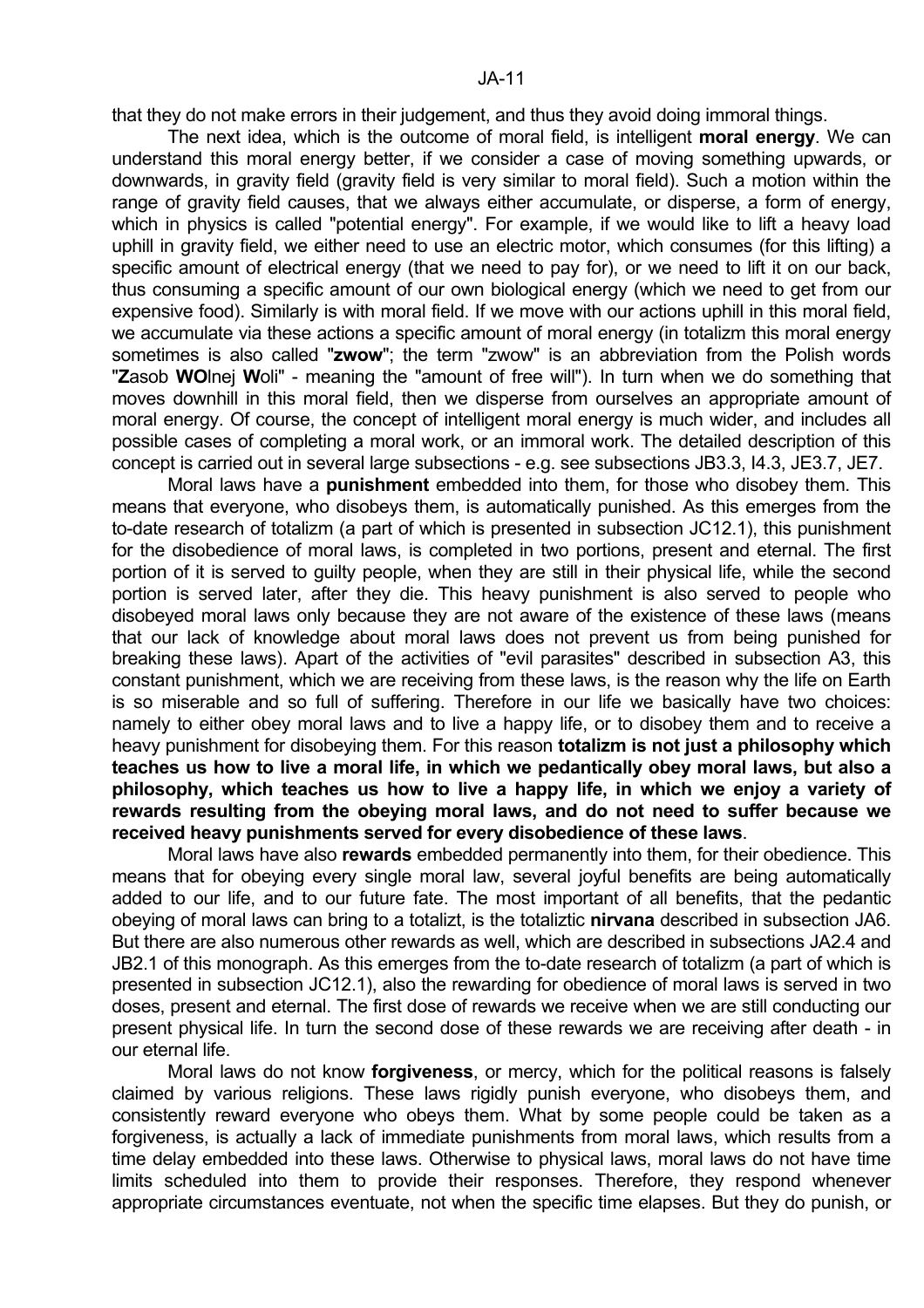reward, with an iron consequence, similarly to physical laws. Therefore no-one, who disobeys them, can escape from suffering of consequences. Also no one, who obeys them, is missed out in receiving appropriate rewards.

 When discussing intellects, moral field, and moral laws, as mental equivalents of masses, gravity field, and laws of physics, it is important to briefly remind ourselves the idea of so-called "black holes" in astronomy. If one tries in simple terms understand what these "black holes" are, one only needs to realize where leads every motion, that is carried out "along the line of the least resistance". Well, we can move a stone downhill, so that following the line of the least resistance, it drops down to a foot of a mountain. Then we can again throw this stone downhill even lower, into the bottom of a sea. Then, with a bit of luck, it could still sink even lower, into the centre of Earth. Then electrons from atoms that constitute this stone could collapse inwards, and create an astronomic "**black hole**". But what would happen next. Well, there is noting else, because at the end of every motion, which systematically occurs "along the line of the least resistance" a "stagnation" awaits, where NO motion is possible. What this example is trying to explain, is that at the very end of every motion, that continually occurs in the direction of the line of the least resistance, a "black hole" is awaiting, inside of which no further motion is possible. Totalizm explains that such a black hole is also awaiting for people, who in moral matters continually follow the line of the least intellectual resistance. When, because of the constant motion downwards in the moral field, they finally arrive to the point, when the entire their moral energy is withdrawn to zero, they turn into a kind of a moral "black hole". No further intellectual motion is possible for them (i.e. their thoughts cease to function, their logic refuses to work, and their motivations turn impossible for them to accomplish anything). Therefore they simply must die, even if their body is physically fit and kicking. This kind of death, which takes place when someone's moral energy (zwow) drops to zero, totalizm calls the death by a "**moral suffocation**". The paradox of our times is, that the death by a moral suffocation is the most frequent cause of death in present days, while almost no-one knows anything about it, and almost no-one promotes totaliztic ways of living, which are able to prevent it.

 Totalizm noted that moral laws affect in the same way individual people, as whole families, institutions, countries, and even civilisations. It turned out that moral laws apply to everything that leads its own "life". Because not only people are capable to lead their own lives, totalizm introduces a concept of "intellect". An **intellect** is everything that lives a separate, own life, and therefore that is subjected to the action of moral laws. Examples of separate intellects include individual people, families, institutions, factories, religions, countries, and entire civilisations. Intellects can be subdivided into "individual intellects" (e.g. single people) and "group intellects" (e.g. factories, organizations, countries). As this is explained in subsection JB7.1, subsequent "group intellects" are merged into separate entities by a dominant type of feelings, which binds together all individual people that constitute them. Thus each one of us, is not only an individual intellect, but also a member of several "group intellects". From moral field point of view, an intellect is an equivalent to an object, or to a physical body (a cluster of masses) subjected to gravitational interactions. This means, that similarly to what gravity does to an object or to a cluster of masses, also moral field does to intellects (e.g. pulls them down, makes them to move, etc.).

 In the final part of this subsection I would like to return to the **Concept of Dipolar Gravity**. I skipped through this scientific theory without actually explaining it, while some readers may wish to know roughly at this stage, what this theory is all about. (Although this theory is explained in great details in other parts of this monograph. Actually chapters H and I of this monograph are entirely about it.) In order to briefly outline it here, the Concept of Dipolar Gravity is a very strict scientific theory, quite similar to mathematic, physics, or mechanics. Generally speaking, this concept proves that gravity is not a static, monopolar type of field - as our orthodox science used to describe the gravitational field. (The expression "orthodox science", is used in this monograph to describe a hermetic science saturated with philosophy of parasitism, which is practised in some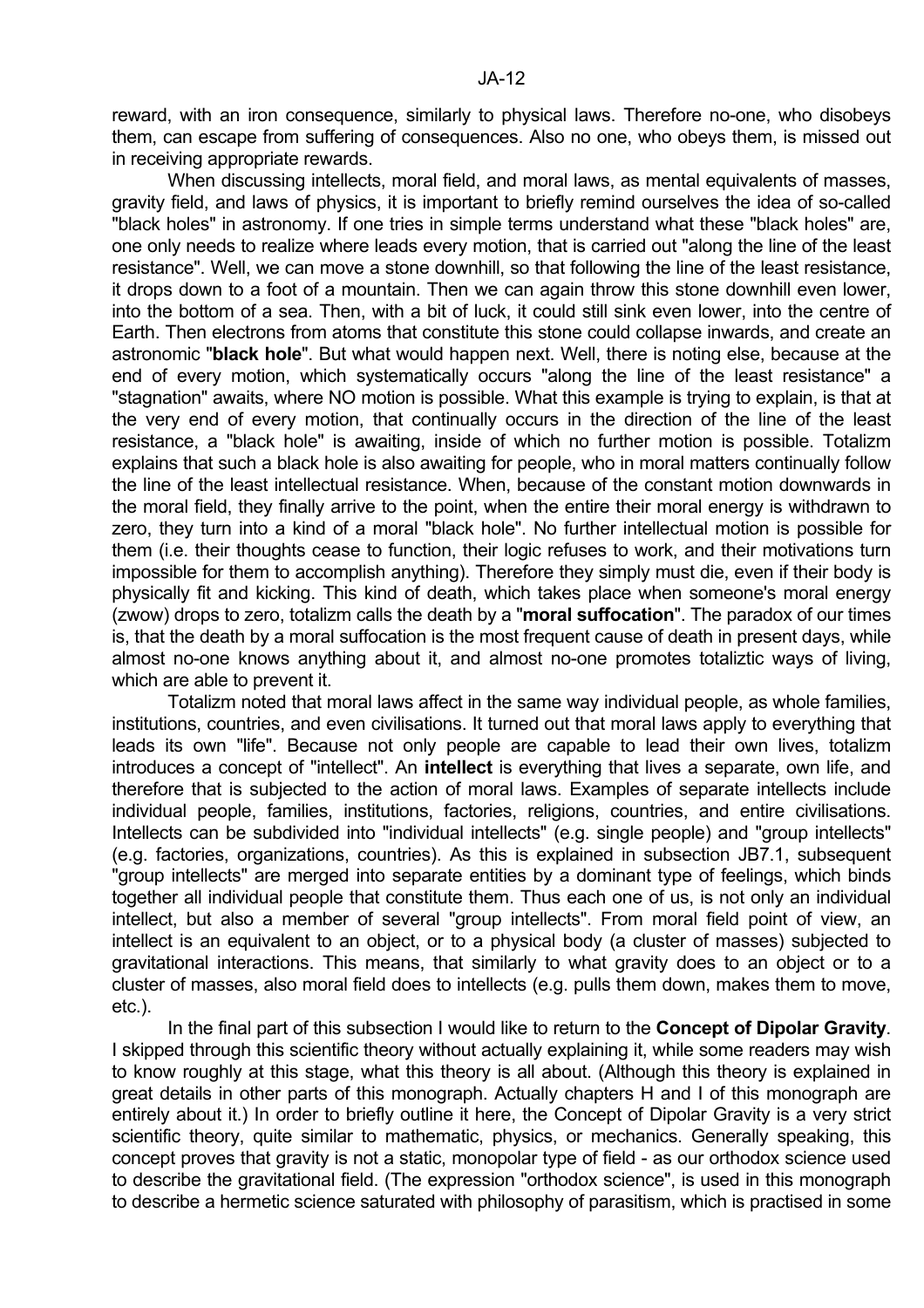of our colleges and universities, and which must be clearly distinguished from totaliztic science postulated in subsections H10 and JA1.2 of this monograph.) Putting this in other words, the Concept of Dipolar Gravity proves, that properties of gravity field are different from properties of known static monopolar fields. (For example, they differ from properties of such monopolar static fields, as electrical fields, or pressure fields.) Actually this concept reveals that the gravity field belongs to a dynamic, dipolar type of fields, similar to a field created by magnets, or to a field created by vacuum cleaners. Perhaps it should be explained here that a dynamic, dipolar field, is a field which has a definite "inlet" (I) that sucks something into it, and a definite "outlet" (O) which disperses this something from it (e.g. for a magnetic field, I=N and O=S - see descriptions in subsections H5.2 and F5.2). Of course, because this concept has found out that our science sofar was completely wrong about gravity field, which is the most important field of our material world, this concept goes further and it looks how actually our universe must be structured, and how it operates, when gravity field is a dipolar one (i.e. not monopolar, as our orthodox science believed so-far). As it turned out, in such a case our universe looks completely different than it is pictured to us now, by our orthodox science. It is more similar to that universe described by religions, or by acupuncture, than to this one described by present physics and by present astronomy. For example, it is composed of two different physical worlds which prevail on both ends of gravity dipoles (i.e. our world, and the counter-world), and it also includes a third intelligent, or software, virtual world. In each one of these three worlds different sets of laws prevail. In the separate physical counter-world, an unique substance is present, called **countermatter**. Across this counter-matter, sound-like vibrations can propagate, similarly like acoustic vibrations can propagate across matter from our physical world. These sounds that can be heard only in the counter-world, are called "**telepathy**" by the Concept of Dipolar Gravity. Human science does not have, as yet, a device which would allow people to hear telepathy, although first descriptions of such technical devices are published in treatise [7/2]. The counter-matter displays various properties, which are completely opposite to properties of matter from our world. For example, this counter-matter is intelligent in the natural state (our matter is dumb in the natural state). Therefore, this counter-matter can gather information, can remember, and can think in the natural state, thus turning the entire universe into a single, huge, natural computer. The Concept of Dipolar Gravity calls this natural computer with the name "universal computer" (UC), and precisely describes its properties and behaviour (look up in subsections I3 and I2 for these descriptions). This "universal computer" is a type of natural computer hardware, which fills up the entire universe. Inside of this "universal computer" various spiritual intellects live. One can understand these intellects, as a natural type of "software entities" that lives inside of an equally natural "hardware of the universe" (means inside of the "universal computer"). One type of natural software entities, which lives inside of this "universal computer", are what religions call "souls", which in this monograph are described in more details in subsection I5.2. Another, superior kind of a single natural software entity, which lives inside of this "universal computer hardware" is a spiritual superior being, which totalizm calls the "**universal intellect**" (UI). Totalizm understands this superior universal intellect, as a kind of "operating system", only that it is natural, and that it controls the operation of the entire universe. As it turns out, this universal intellect (UI) is actually an equivalent of what religions call God. Because the Concept of Dipolar Gravity formally proves, that this universal intellect (God) in fact does exist (see subsection I3.3), this concept is the only strict, physics-like, scientific theory so-far, which acknowledges the existence of the universal intellect (God), and which also explains how this intellect looks like, how it behaves, what properties it displays, etc. Furthermore, the Concept of Dipolar Gravity deduces, that moral field, and moral laws, are actually established, and with an iron hand are supervised, by this universal intellect (God). Therefore, according to the Concept of Dipolar Gravity, and also according to the philosophy of totalizm which was derived from this concept, the most important obligation of all intelligent creatures, which populate our universe, is to obey moral laws, which are established and supervised by this universal intellect (God). They both (i.e. totalizm, and the Concept of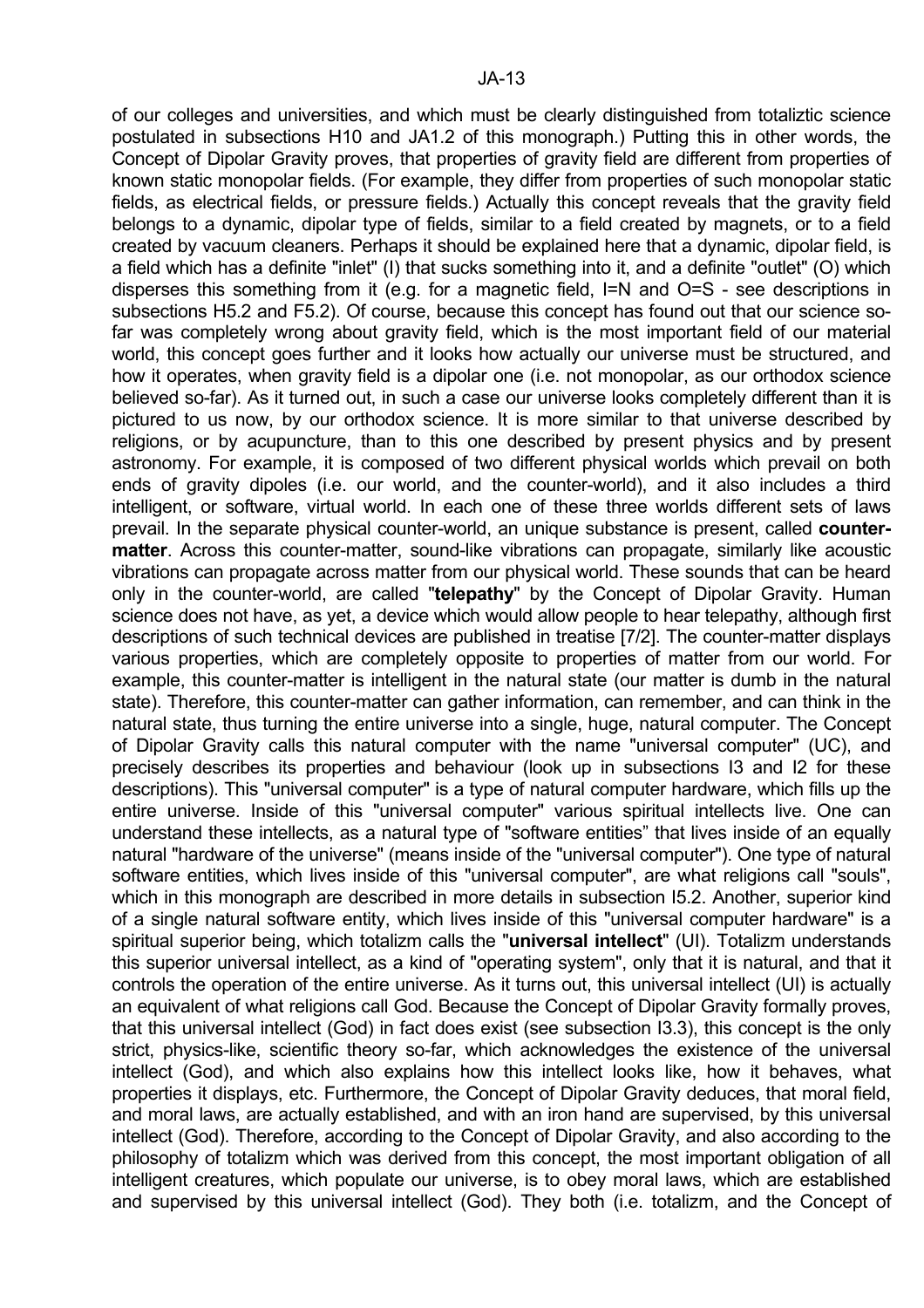Dipolar Gravity) enforce this obligation, because their knowledge to-date about the universe, which they managed to accumulate, indicates that the obedience of moral laws is the basic and the most important way of expressing the obedience to this superior universal intellect (God). Whoever (like parasites, and like evil parasites) do not obey moral laws, he/she actually takes a stand of an adversary to the universal intellect (God). Furthermore, as totalizm managed to determine, the universal intellect introduced, and supervises in the whole universe, a system of very effective enforcements of the obedience of moral laws. These laws have punishments and rewards permanently embedded into them. Thus **everyone who disobeys moral laws, is severely punished by them. In turn everyone who obeys these laws, is lavishly rewarded by them**.

## JA2. The only rule of totalizm ("pedantically obey moral laws"), and how to apply it in everyday life

 As this is going to be explained in subsection JB8, totalizm strives to maximal simplicity. This means that, whatever it incorporates into itself, it tries to do this in such a manner, that the final product is as easy as possible for learning, remembering, and for applying in the real life. Therefore, totalizm purposely undertakes various steps, which are to increase this clarity, mental retaining, and applicability. For example, it limits the number of rules, that the practitioners of this philosophy are recommended to follow in their lives, to one rule only. This only rule, which totalizm has, states: "in everything that you do, **pedantically obey moral laws**". If we try to explain in other words, what this single rule of totalizm means, then the essence of it could be expressed in the following words:

 "**Whatever you do in your life, even if it is a most banal activity, always do it in a manner, which obeys moral laws, because you are continually judged for the obedience of these laws, and proportionally either rewarded or punished, depending whether your actions are obeying or disobeying these laws**."

 Subsections JA1, JB4, JB5, and I3.6 of this monograph explain, that obeying moral laws have a very central meaning for totalizm. The reason is that totalizm recognizes the authority and identity of the universal intellect (God). Therefore, according to totalizm, the pedantic obedience of all moral laws, which this universal intellect established, is the most important way of displaying our obedience to the universal intellect itself. This is also a reason why **totalizm forbids to even consider any attempt of going around moral laws** (going around moral laws, is the main behaviour of the refined version of the rival philosophy - which simultaneously is a moral disease, that in chapter JD is called "parasitism"). Even if we know exactly how a given moral law could be easily walked around, so that we would not need to obey it, but also would not be punished for breaking it, still totalizm forbids us from such walking around this law. (For totalizm, such a walking around of any moral law, represents a downhill path in the moral field, and the manner of expressing of someone's rebellion against intensions of the universal intellect.)

 Every brief definition, which is not supported with sufficient explanations, can be a source of misunderstanding. Therefore, to avoid a possible confusion, I am now going to explain in more details the above single rule of totalizm. If one analyses outcomes of our life, one must come to a conclusion, that these outcomes always depend on the **decisions** that we take in our lives. In fact our lives are long sequences of decisions, which we must take at every step we make. In turn the effects of our lives are the results of correctness and consistency, with which we took these countless decisions. But in order to take correct decisions in our lives, we need to have some kind of a general principle, which leads us in the correct direction and points us straight at our goal. For example, if we compare the intentions of our life to a struggle of coming out of a jungle or a desert, when we roughly know that human settlements are to east from the area we are in, then all decisions, which we would take in our march, would need to say: always go eastward. This is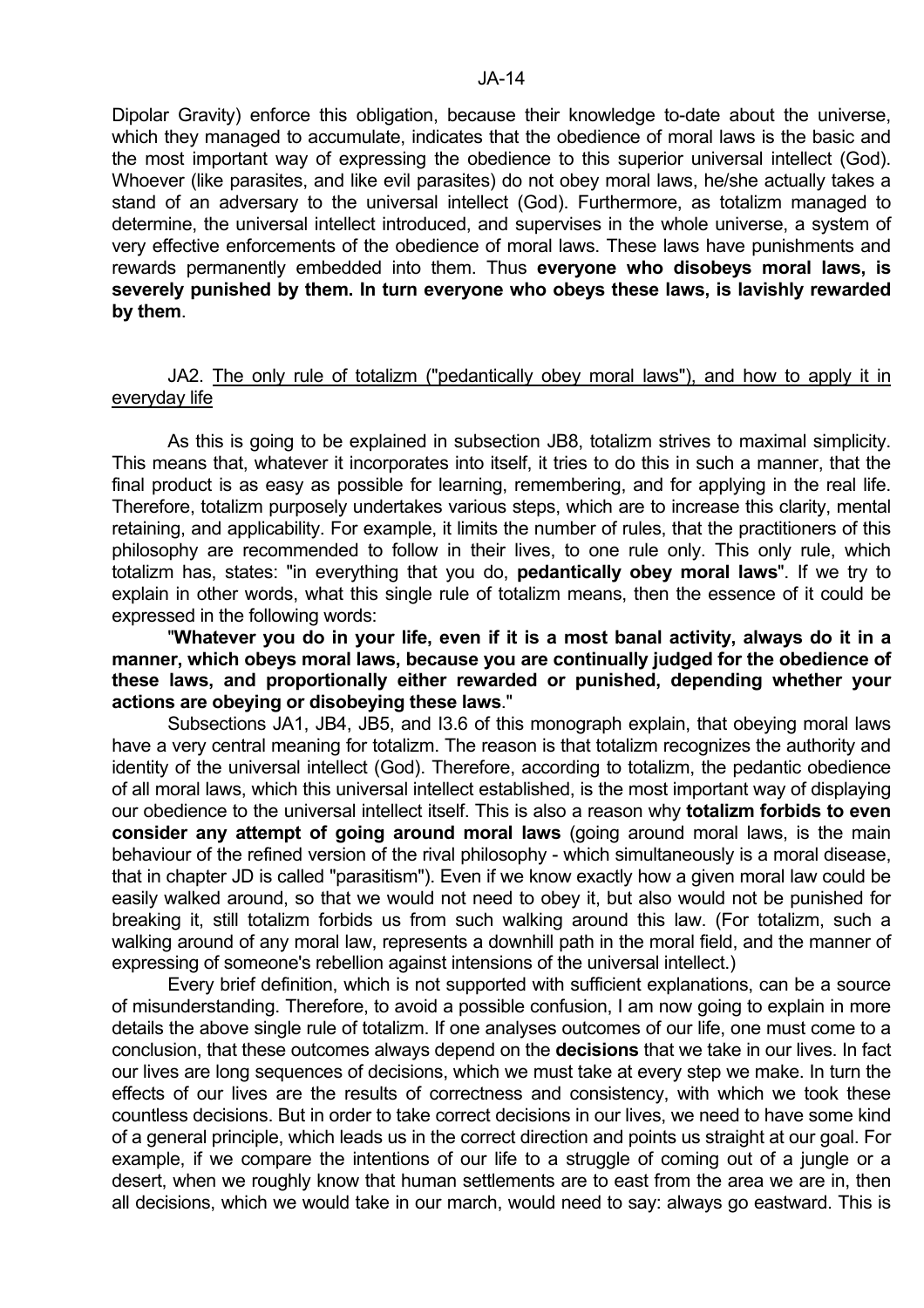because in such a situation, if one time someone goes eastward, then another time goes westward, he/she never would be able to leave this jungle or desert, and would wander until the death. Exactly the same is with totalizm. It states that whatever decision you take in your life, always make sure that this decision is agreeable with the content of moral laws. Only through the consistent undertaking decisions, which are all agreeable with moral laws, you will reach in your life goals that you search for (that can also be indicated by totalizm).

 Of course, by indicating that all decisions must be taken in such a manner, that the outcomes obey moral laws, totalizm defines only the general direction for us to go. It states that the morally correct solutions for whatever we are deciding about, are located in this direction. But it does not impose on us any restrictions, regarding the solutions themselves. We still have the free will to choose such solutions that suit us the most. For example, if our relative who lives in a different city falls sick, totalizm may recommend to travel to this city to visit him/her. But totalizm does not impose on us, that we must travel by a car, by a train, or by an aeroplane - this decision fully depends on us, on our priorities, our finances, our likes and dislikes, and on the situation which we are in. The only thing that totalizm recommends, is that we should take our decisions in such a manner, that the outcomes always should obey moral laws. Let us say, that we plan to deliver this relative to a hospital. Then the trip by a horse wagon, in order to save some money, present days would run against moral laws, because due to a long duration of such a trip, and due to inconveniences, our sick person could die in the journey. In order to summarise what I am saying here, the totaliztic life does NOT depend on undertaking some additional activities, which we normally would not complete, or on acting in a manner, that normally we would not act, or on refusal to use technical devices and facilities, which we have in our disposal and normally would use, or on making sacrifices, which we normally would not make. Totalizm allows us to live exactly the same as we lived before, i.e. doing everything accordingly to our knowledge, priorities, habits, level of knowledge, conveniences, and also doing it fastest and most effectively we can, and with all technical means that are in our disposal. Only that, in every case, when in our life we take a decision, or plan a next activity, totalizm recommends that we should bear in our mind the principle, that the outcome of this decision or activity must obey moral laws.

 As this was already explained in subsection JA1, the existence of two opposite moral poles allows us to define more clear terminology for describing these our activities, which are obeying moral laws, or which are running against moral laws. In this more clear terminology, everything that boils down to the obedience of moral laws, is described with the totaliztic term "**moral**". In turn everything that boils down to breaking moral laws, is described with the use of the totaliztic term "**immoral**". After such a clear terminology is introduced, the only rule of totalizm stating "pedantically obey moral laws", can also be expressed for everyday use in a more understandable form: "**in your life do only these actions, which by totalizm are defined as moral**, and **avoid doing actions, which by totalizm are defined as immoral**". However, during the completion of the above brief form of the only rule of totalizm, one needs to bear in mind, that a given activity must be defined as "moral" or as "immoral" according to principles of totalizm. After all, in some other philosophical systems - especially these which originate from parasitic religions, the same statements (i.e. moral or immoral) may be defined otherwise than in totalizm (sometimes even completely opposite). For example, according to totalizm, natural and mutually consented sexual intercourse, in most of life situations is "moral". In turn breaking a peace, invading a country, or attacking someone is "immoral", even if it is done in the name of God, in the name of a religion, or in the name of democracy. (But notice, that there are philosophies and religions in which activities from the above example would be classified in an exactly opposite way.)

 If one subdivides all activities into moral or immoral, one also needs to bear in mind, that sometimes in life we encounter situations, in which there is a choice between two activities, both of which on the surface appear as if they are immoral. As an example of such a choice, consider the problem of killing in self defence in a situation "you or me" described in subsections JC8 and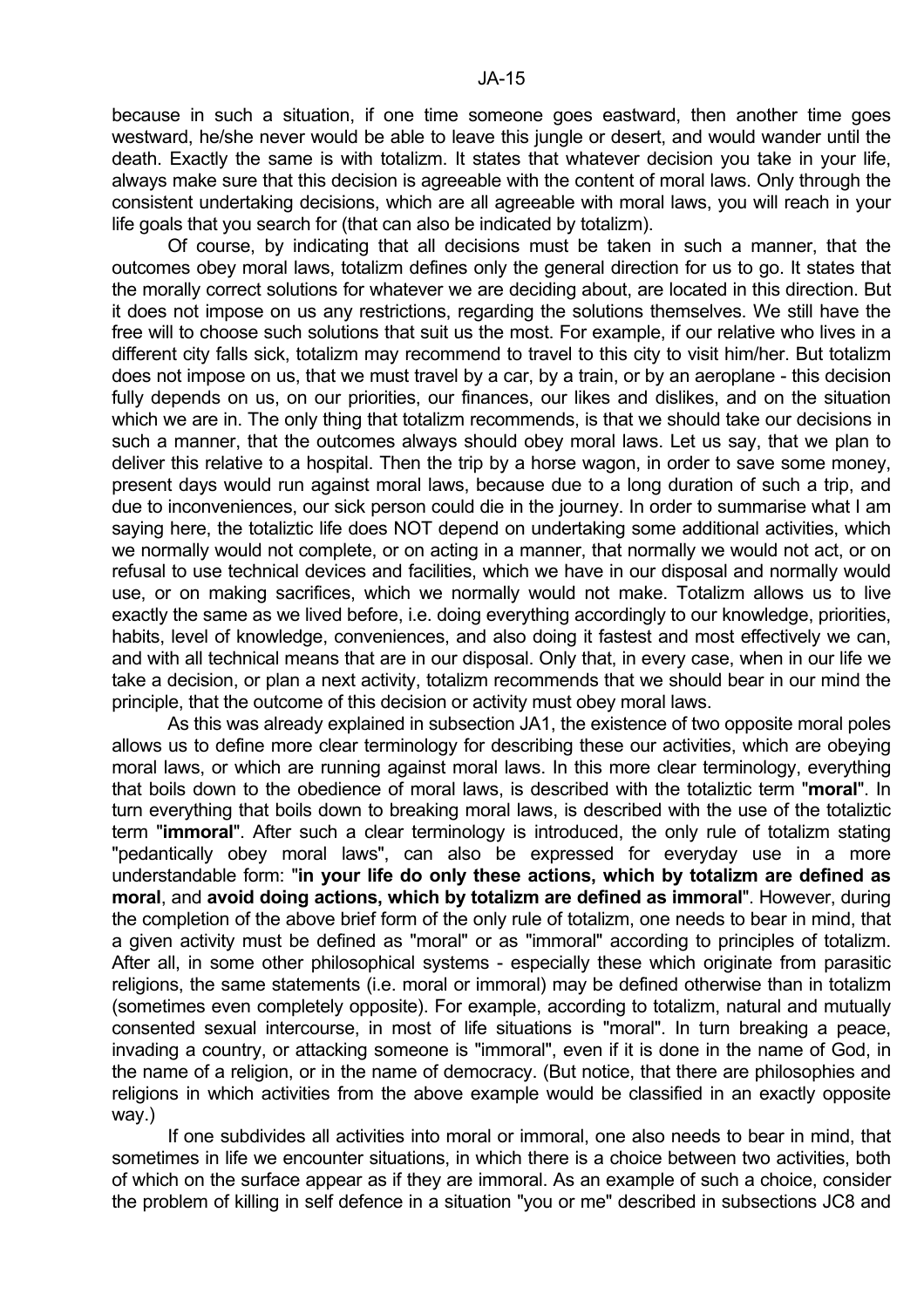JC11.1. But if one analyses such situations thoroughly with the tools provided by totalizm, as this is done in subsections JC8 and JC11.1, then it turns out that moral laws define "killing an aggressor" in self-defence as a "moral activity". Thus "obeying moral laws" can also be accomplished during such drastic behaviours as defending ourselves and killing our aggressor. (Notice that in the necessity to kill in self defence, in a situation "you or me", the obeying of moral laws, and thus "moral", is to kill an attacker, while "immoral" is to allow the attacker to kill a defender.)

 Many human laws are issued without any regard to moral laws created by the universal intellect (God). Some of such cases are discussed in further parts of this monograph, especially in subsection JC5 (e.g. consider a "privacy act", which is allows to hide truths from people and thus makes easier to spread lies). Therefore sometimes in life, there can be situations when human laws are contradictive to moral laws, and we need to make the choice: which ones we are going to obey. In such extreme cases the only rule of totalizm is still valid, and totalizm still recommends: "pedantically obey moral laws" - see subsection JC5. Fortunately for human laws, moral laws are very flexible when comes to the ways they should be obeyed, and frequently, when such a collision of laws takes place, it is possible to work out a solution within this flexibility, which allows to obey moral laws, but simultaneously enables us to not break human laws. Totalizm strongly recommends, that in such situations of collisions between moral laws and human laws, we always try to choose such non-confrontational solutions. After all, in the other case, i.e. when we disobey human laws in order to obey moral laws, whatever we do, it may turn to also be "immoral", as then there is a danger that we ourselves are going to fall victims of human laws - if we openly break them in order to obey moral laws.

 As this should be clear from the single rule of totalizm, according to this philosophy all moral laws must be obeyed pedantically. This includes also the moral laws, about the existence of which we have not learned yet (although our conscience perceives the existence of them, and always tries to warn us, whenever we intend to do something that runs against them). However, there is a difficulty with the obedience of all moral laws. It is resulting from their huge number. As this is indicated in subsection I4.1.1, the total number of moral laws, exceeds the number of known laws of physics. To make it even more difficult, practically almost every moral law significantly differs from other moral laws, and concerns a different matter. So totalizm has a big task on hand: it needs to simplify the descriptions how to obey all these hundreds of different laws, so that totalizts do not need to remember all of them and remember specific methods as to how obey each single one of them. There are various ways how totalizm may accomplish the simplification of a difficult task of obeying all these numerous moral laws. In this subsection is explained the way that was crystallized by the time of writing this monograph.

 However, while reading the present descriptions of totalizm, one needs to bear in mind that totalizm is a very young philosophy. It is still undergoing a very rapid development of the theoretical foundations. Furthermore, one of the fundamental principles of totalizm makes it the "open" philosophy, means it declares that totalizm always is going to have some imperfections, therefore it must stay opened and allow continuous improving itself (this is one of mayor differences between totalizm and other philosophies, which are "close" - means which consider themselves to be perfect, and are not prepared to accept any further improvements). Therefore it is almost sure that next editions of totalizm will include further ways of simplifying, extending, and improving this philosophy. It is recommended that the reader tries also to look at these next editions of totalizm.

 A way of simplifying the difficult task of obeying all these numerous moral laws, which is accomplished in this edition of totalizm, depends on developing two standard procedures of obeying moral laws. Each one of these two procedures is designed for a different purpose. The first procedure, let us call it "**obey to do everything morally**", is designed to allow totalizts to carry out their everyday activities in a most moral manner (i.e. through pedantic obeying moral laws). The second procedure, let us call it "**obey to be inspired**", is designed to allow totalizts to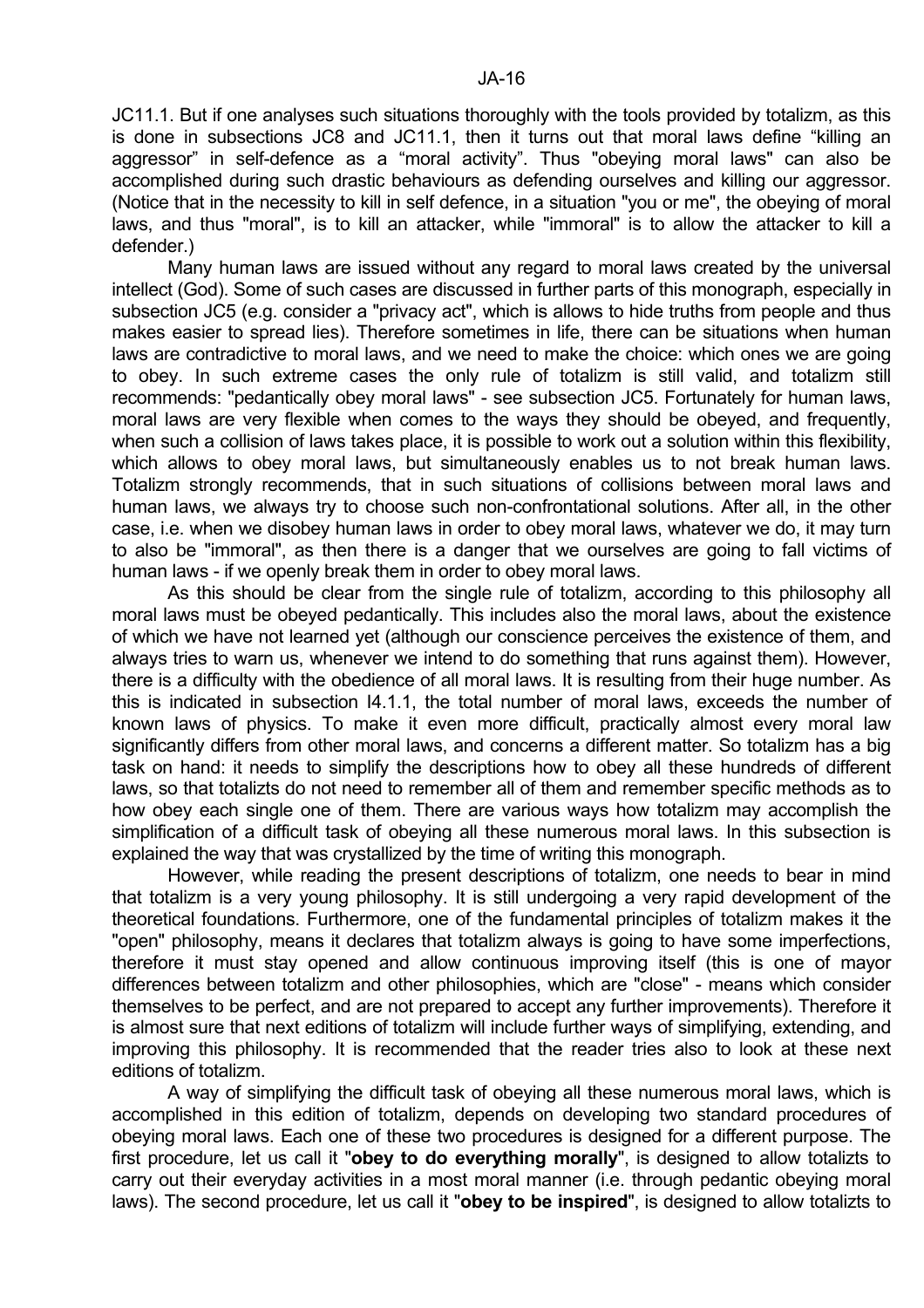start completely new activities, which do not result from their everyday chores, and therefore by doing of which totalizts are inspired, just because they try to obey moral laws. This whole chapter is mainly elaborating the first procedure "obey to do everything morally". After all, this procedure is the most essential for our everyday life. The second procedure is only briefly mentioned in subsection JA2.2.

 Of course, in order to obey moral laws with any of these two procedures, one firstly needs to learn this procedure, and to learn moral laws which this procedure is designed to obey. Therefore the first moral law, which every totalizt must start to obey, and thus must learn through it how to obey other moral laws, is the moral law stating "continually increase your knowledge". This is why this first moral law is discussed here before any other law, namely in subsection JA2.6.

#### JA2.1. Obey moral laws to do everything morally

 The procedure "obey to do everything morally" is designed to teach us how to go about obeying all these numerous moral laws, in every single daily situation. The point is that whenever we intend to do something, according to totalizm we need to firstly establish whether this particular our intention is moral, or immoral. Then, if it is moral – we do it. But if it is immoral we replace it with something else that is going to be moral. In typical situations we usually know what we need, or wish, to do, or at least we know choices that we could make. Thus the only matter which is still stopping us from doing it, is gaining an assurance, that this particular thing we intend to do, is moral, and therefore by doing it we obey moral laws. Such situations are the most common in our lives, as they result from carrying out our everyday living, and from the need to do all these thousands of everyday chores that our lives are filled up with.

 The major problem with obeying all moral laws in every single of these thousands of situations that we need to live through every day, is the lack of time. This lack of time causes that it is impossible to spend too long on a thorough examining what all these numerous moral laws say about our intentions. Fortunately for us, a single rule of "**moral unanimity**" applies to all moral laws. This rule stems from the so-called "canon of consistency", which is described in subsection JB7.4 (in this monograph the name "canon" is reserved to the most important, and hierarchically most superior, laws of the universe). It states that "**if there is a specific situation or intention in a real life, then this particular situation or intention is unanimously judged to be either moral or immoral by all moral laws, and by all indicators of the moral correctness, which are applicable to it**". What this rule practically means, is that if a totalizt intends to do something in his/her life, then in a given set of circumstances this something is either moral, or is immoral. Therefore with whichever moral law one would look at this something, or whichever tool of totalizm he/she would apply to qualify it, it still must be declared by this law or by this tool, to be either moral, or immoral - if this law or a tool is applicable to that particular intention and circumstances. This rule of moral unanimity simplifies lives of totalizts. Because of it, totalizts do not need to use in all situations all the procedures or tools that the philosophy of totalizm teaches them. It is enough if they apply only one tool of totalizm, which for a given their intention they consider to be the most appropriate, and then they do whatever this tool says. If no significant error of judgement is committed during applying this chosen tool, and no vital circumstances are overlooked, then whatever is stated about a given real life intention by this one tool of totalizm, then exactly the same is going to be stated by all other tools of totalizm. Therefore, if one tool of totalizm states clearly what we should do, we do not need to apply any other tools. But if one tool gives an unclear or ambiguous answer, then totalizm provides a whole range of other totaliztic tools, which we are able to apply to the same action, in order to clearly determine whether totalizm considers it to be moral or immoral. (Note that when a given tool provides an ambiguous or unclear answer, this usually means that a given tool is not applicable to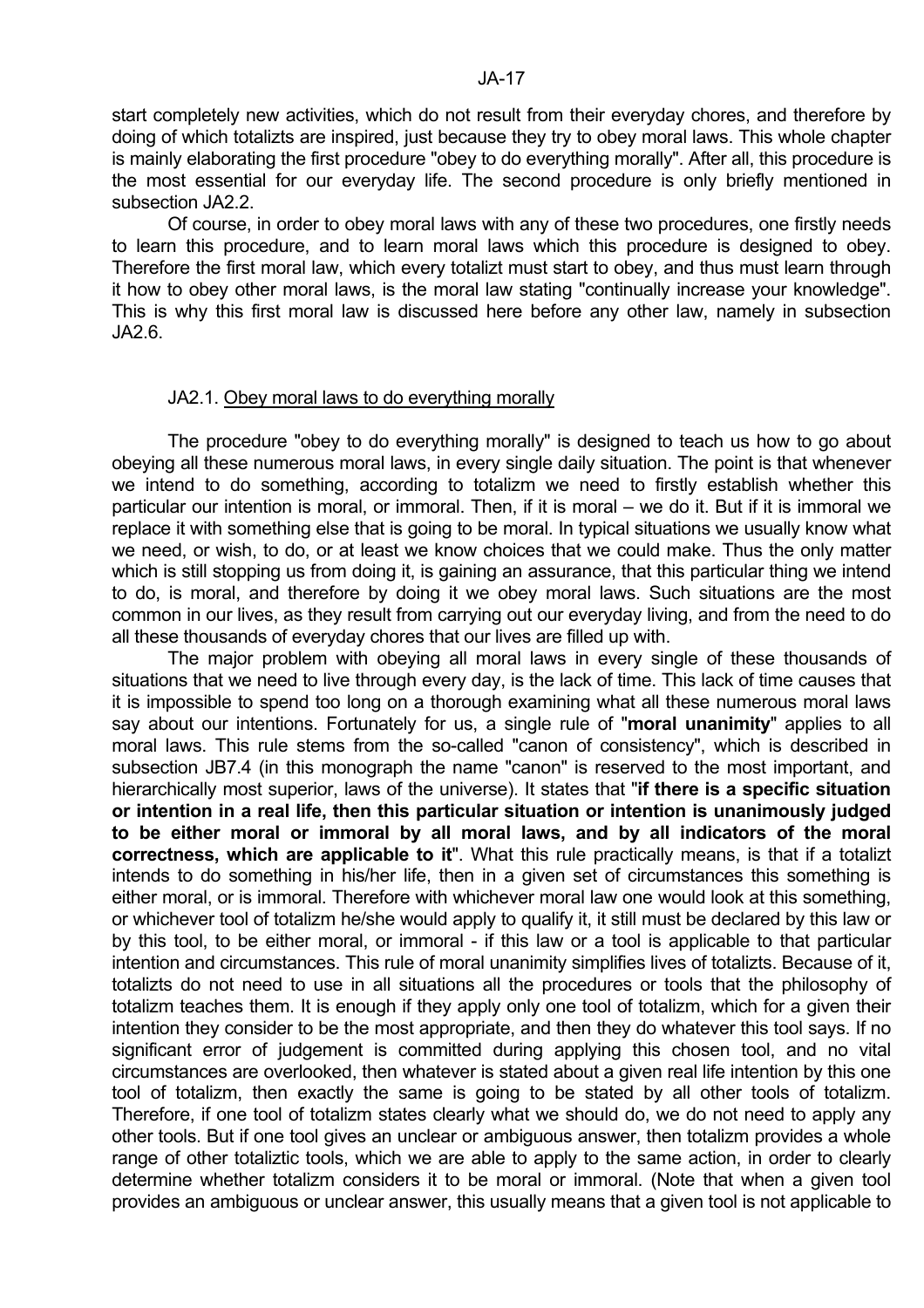a given situation. After all, each single tool of totalizm, has its own range of applicability in which it guarantees correct outcomes. Means, it is applicable to a range of circumstances, which differ from those, to which other tools are applicable. But outside of the range of applicability, the outcomes of this tool may become incorrect.)

 Below the totaliztic procedure of "obey to do everything morally" is explained step-by-step. In order to illustrate this procedure, a simple example is also provided. Although this example may appear to be quite banal, it well illustrates how totalizm teaches us to do everything in a proper and a moral manner, and also how intelligent and flexible moral laws are, and how they differ from dull human laws. Here are subsequent steps that we should complete in order to follow the procedure "obey to do everything morally":

**Step 1:** Make clear for ourselves, what is our current intention (e.g. what we would like to do, or what we would feel to do in a given moment of time, or in a given situation). After all, we need to know exactly what we would like to do, otherwise we are not able to determine whether this our intention is moral, or immoral.

 Example: We intend to cross a street, in the area selected randomly to which we just arrived, and which is distant by around 50 meters from the nearest pedestrian crossing (this pedestrian crossing is marked and supplied with traffic signals). We are alone at the empty street.

**Step 2**: Choose an "indicator of the moral correctness", which we are going to use, in order to establish whether our intention is moral or immoral. It can be any indicator, which totalizm defined and explained for our use, and which is described either in subsection JA2.3, or in subsections JA3 to JA10 of this chapter. (So for this indicator can be used e.g. the "moral field", "moral energy", "karma", "concepts of totaliztic sin and totaliztic good dead", etc.) However, for the majority of everyday situations, we should tend to use our favourite indicator of the moral correctness (i.e. the one that we know the best, or that we have chosen because we would like to accomplish the moral rewards that it brigs about - more about these rewards in subsection JA2.4). After all, according to the "rule of moral unanimity", if a given our intention is moral, then all indicators that apply to it, are going to unanimously indicate that it is moral.

Example: We need to quickly judge if this crossing of the street in the existing set of circumstances is moral or immoral. In order to judge this, we are selecting our favourite indicator of the moral correctness. In this example we assume that this is the concept of totaliztic good deed and totaliztic sin described in subsection JA5. (Of course, in a real life it can be any out of numerous such indicators worked out and provided by totalizm.) The use of this indicator is very simple. It boils down to establishing, whether our intention is to cause the increase of moral energy in every party involved. Only then this intention is a "totaliztic good deed" means a "moral" action. If this intention turns to cause a decrease of moral energy in any party involved, then it is going to be a "totaliztic sin" means an "immoral" action.

**Step 3**: Check, using the chosen "indicator of the moral correctness", whether our intention is moral or immoral. In the result of this checking, we should receive a clear assurance, whether the implementing of this intention would be "moral" and would represent the obedience of moral laws (because the chosen indicator of the moral correctness qualifies this intention to be "moral"), or would be "immoral" and would represent a disobedience of moral laws (because the chosen indicator qualifies this intention to be "immoral").

 Example: We look around and we do not see any car incoming (we are alone at the whole street), so we estimate that according to the indicator of the moral correctness that we selected, our crossing of the street at that particular point is "moral", as in the light of moral laws it represents a totaliztic good deed because it does not deprive anyone (e.g. a driver of an incoming car) of his/her moral energy, while it saves us time and energy, thus it generates moral energy for us.

**Step 4:** If a considered intention is clearly qualified as a "moral" one, then we implement it immediately.

Example: Since our intended crossing of the street turns to be "moral", we carefully cross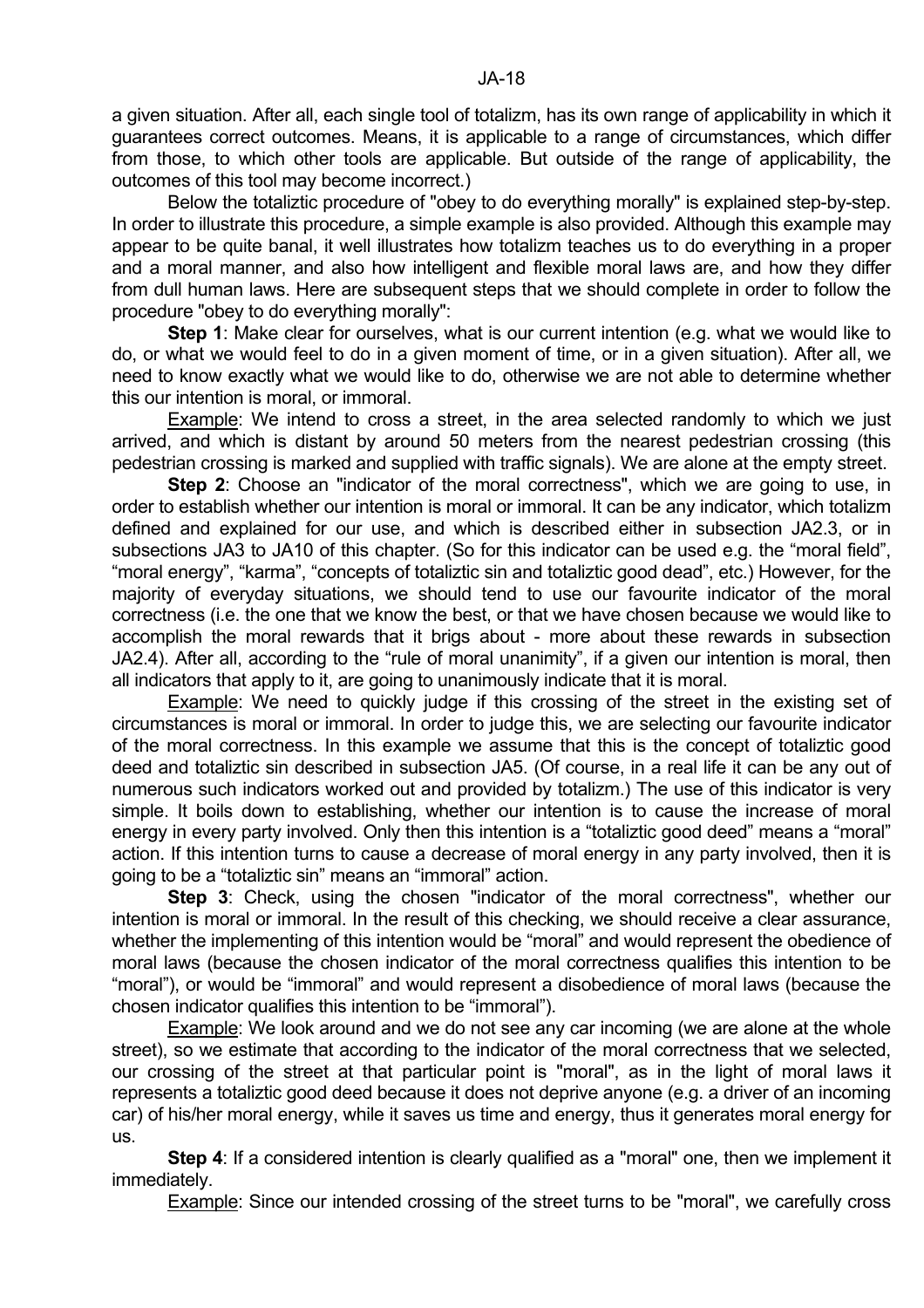the street, as intended. Thus we conclude this particular brief event in our life in a totaliztic manner (means we complete it because it turned out to be moral).

**Step 5:** If the indicator of the moral correctness that we used, is unable to clearly qualify a considered intention to be moral, or immoral, then we change the indicator onto any other one that totalizm provides and we know of, and that immediately comes to our mind in a given situation, then we repeat this procedure, starting from step 3 above.

 Example: For a better understanding of the procedure described here, let us return to the step 3 when we were looking around to determine whether any car is incoming. Let us now assume a different set of circumstances from the previous one, namely that we actually noticed a group of children approaching us and looking at us (in the previous example there were no children - we were alone at the whole street). Therefore, when we estimate whether, according to the concept of totaliztic good deed and sin, in such a different set of circumstances (children watching) this crossing would be "moral" or "immoral", we have a problem. Namely we are not sure whether by crossing the street outside of the pedestrian crossing, we would decrease moral energy of these children, because we would teach them to do a thing, which is not a perfect role model. In this case our indicator of the moral correctness is not giving a clear guidance. Thus according to the procedure described here, we need to change our "indicator of the moral correctness" into another one, e.g. into the principle of "always climb upward in the moral field" described in subsection JA4. In the light of this new indicator of the moral correctness, crossing the street in the sight of children would be "immoral", because it goes "along the line of least intellectual resistance". (Notice that according to subsection JA4.1, such street crossing, but without children watching, still would be "moral" because then we would not decrease anyone's moral energy.)

**Step 6**: If a considered intention turns out to be immoral, then we transform it into other intention, which we hope is going to turn a moral one and simultaneously allows us to accomplish exactly the same our life goal. After such a transformation into a new intention, we clearly define what this new intention is. If we transformed the immoral intention into a moral one, with the use of one of tools provided by totalizm, then we know that the new intention is moral for sure, so we can instantly implement it via step 4. But if we are not sure about the morality of the product of our transformation, then we should repeat the whole procedure starting from step 2 above. Note that some indicators of the moral correctness not only tell us whether a given intention is moral or immoral, but they also tell us how to transform an "immoral" intention into a definitely "moral" one. Effective rules of this transformation are described in subsections JA3.2, JA4.4, JA5.5, and JA7.3 of this chapter.

 Example: Let us assume that from the very beginning we were dealing with this second example of trying to cross a street in the sight of children (not with the original one, when we are alone on this street). After we determined, that such crossing in sight of children would be "immoral", we need to transform it into another action which is moral and which also would allow us to accomplish the same goal, means to cross this street. According to the description from subsection JA4, the transformation of an immoral intention into a moral one, depends on taking the path that runs uphill in the moral field, and thus "goes against the line of the least intellectual resistance". In our case this means walking 50 meters to the pedestrian crossing, and crossing the street over there. So we transform our initial intention into this new, moral one, and cross the street at the pedestrian crossing. In this way we conclude this particular action of our life in the totaliztic manner.

 The procedure described above, in this explanatory presentation may appear to be long and complicated. But in a real-life implementation by someone who knows it well, it turns out to be almost instant. Actually, with the use of it is like with the use of a car. When we sit in a car for the first time, everything also appears for us difficult and complicated. But as time elapses this initially complicated driving a car becomes for us almost mechanical and we are able to do it simultaneously with various other actions. Therefore people who practice totalizm and who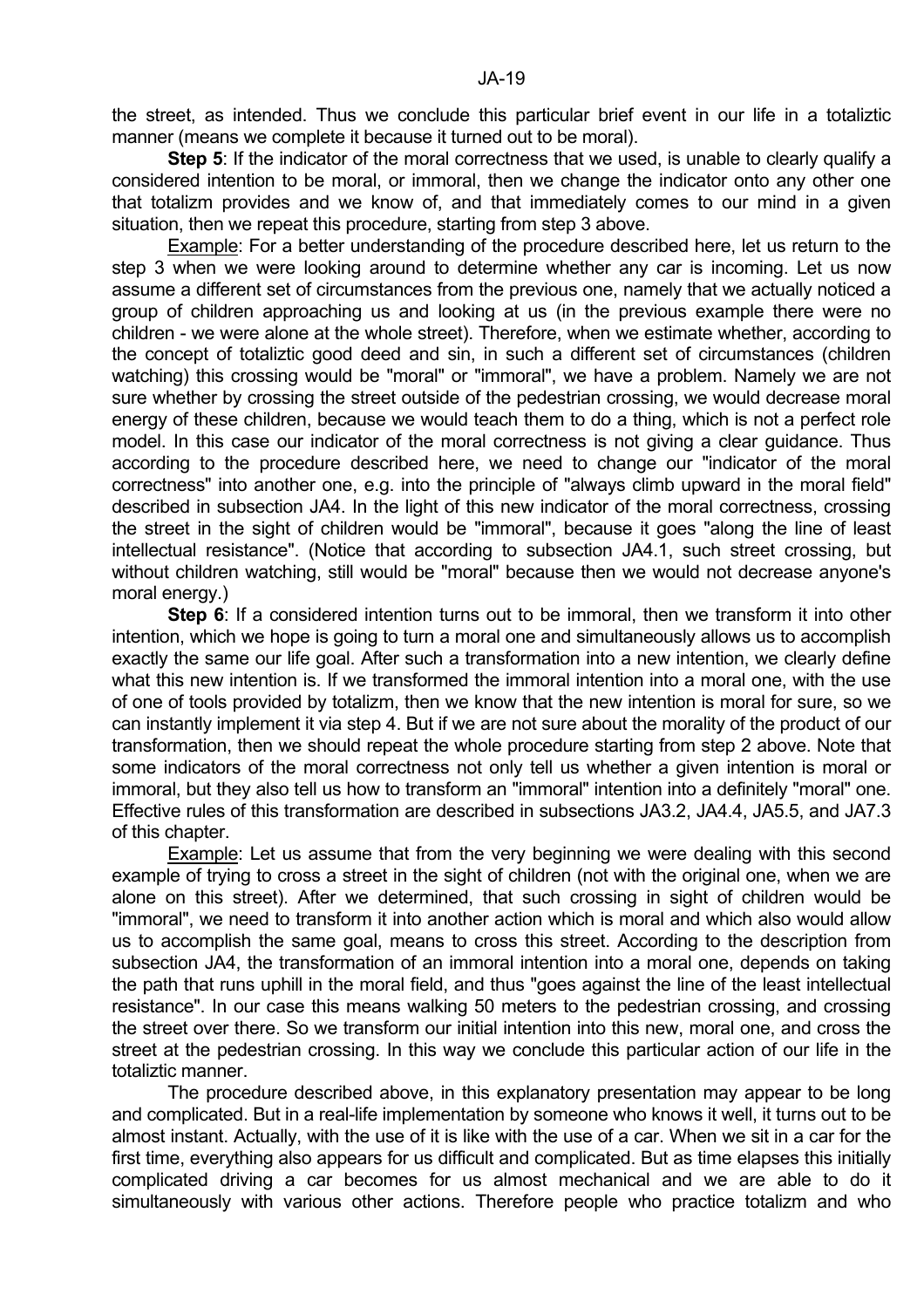**The above procedure illustrates quite well the major difference between a totaliztic way of living, and a spontaneous living that is followed by the majority of people on Earth. In the totaliztic way of living, whatever we are about to do, we always firstly check whether this intention is moral or immoral. Only then we either do it – when it turns out to be moral, or we transform it into another "moral" intention which still allows us to accomplish the same initial goal – when the original intention turned out to be immoral. In this way by doing only "moral" things we do NOT bring undesirable consequences on ourselves. In turn in a spontaneous living that currently is followed by the majority of people, we firstly do whatever comes out to our mind or to our emotions, and only later we discover that it brings various undesirable consequences for us, which we are not so happy to endure**.

 In the first example used above, we have the situation, which frequently appears in the real life. The way of crossing a street in a random area, described there, was "moral" according to moral laws, but still in some countries could be "illegal" in the light of human laws. If the events illustrated above took place in such a "strict" country, then we would have another dilemma: which laws we should obey, moral or human. Fortunately for human laws, moral laws are very flexible and they can be obeyed in a number of different ways (subsequent ways differ only by steepness of the moral field, which we are climbing). Thus, in most of situations, they allow to easily accommodate human laws. For example, in the above situation, if we also need to obey human laws, we would choose to cross the street at the pedestrian crossing - as in many circumstances this would obey both sets of laws at the same time.

 As this subsection realizes, the crucial part of "obey to do everything morally" procedure, is to learn various "indicators of the moral correctness" that totalizm already identified and described. After we learn all of them, and we are able to apply all of them, we can choose our favourite indicator, and then perfect our practical skills how to apply this indicator to our everyday intentions, so that we are able to quickly find out whether these intentions are moral or immoral. The remaining part of this chapter is to teach us about them.

## JA2.2. Obey moral laws to be inspired

 There are also moral laws, which we cannot obey just while doing everyday chores. For obeying these laws we actually need to take initiative, and to do various things in addition and above of our everyday chores. An example of such a moral low is stating "continually increase your knowledge", which we can only obey, if we purposely devote our time to learn new knowledge and new skills. Another example is the moral low of Compulsory Defence, discussed amongst others in subsection JC11.1, which says "you have a moral duty to defend yourself and to defend your living space". It obliges us to study methods of defence and martial arts. In order to also obey these other types of moral laws, totalizm developed another procedure called here "obey to be inspired". This procedure basically is saying:

 A. Continually increase your knowledge, especially the one concerning new moral laws which were unknown to you before.

 B. While learning new moral laws continually seek what else you could do within the time, circumstances, resources, knowledge, and skills that are in your disposal, to increase the number of moral laws that you obey, and to increase the precision with which you obey them.

 C. Continually exercise your knowledge of moral laws that you accomplished so far, by observing life around you, and continually categorising in the light of these laws, if whatever you see falls into a moral category, or into an immoral category. (Note that a real totalizt never overlooks and agrees with anything that runs against moral laws and happens around him/herself, independently whether it happens on films, in books, in journals, or in the real life,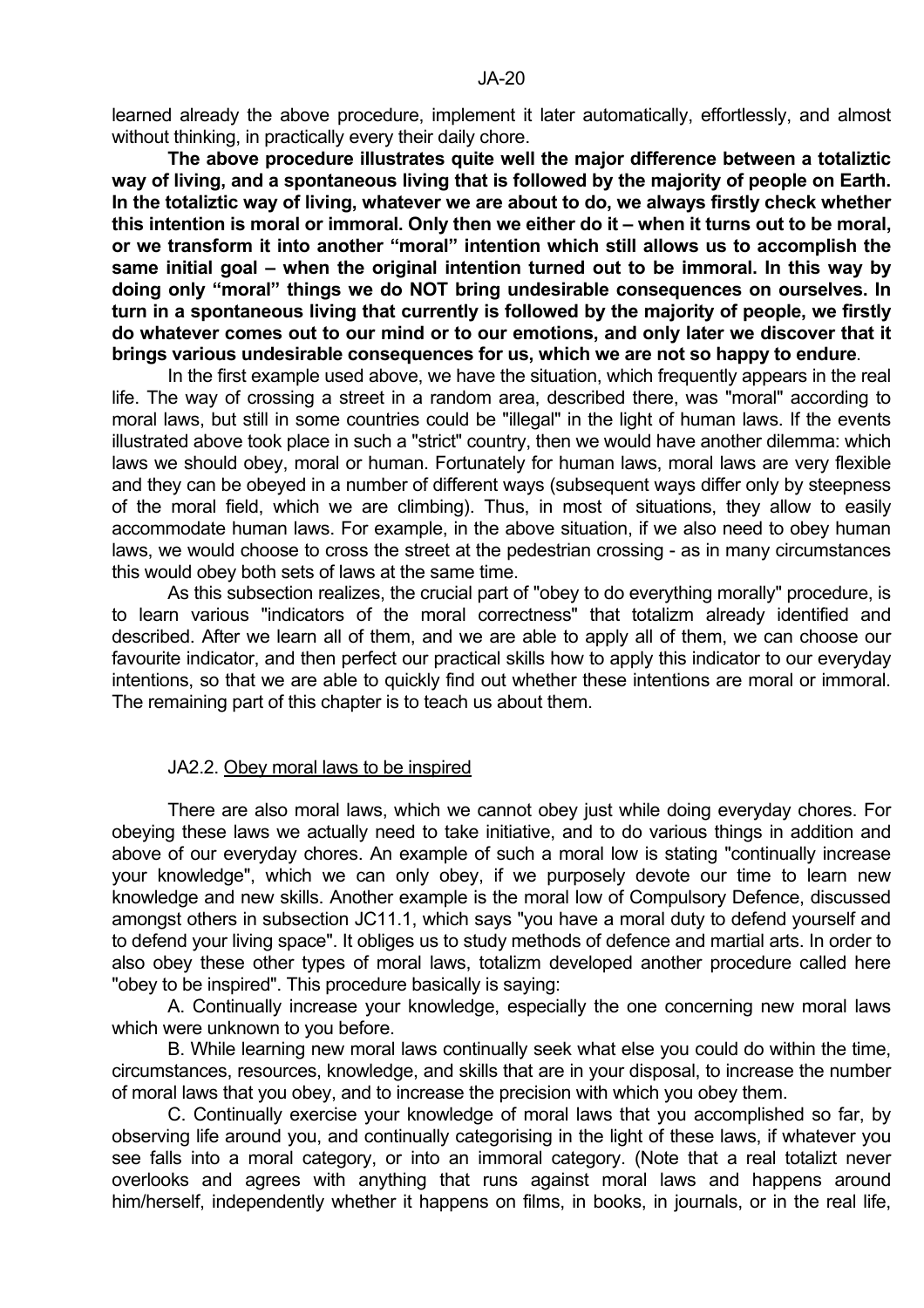even if in a given situation is unable to do anything to change or to stop the immoral that he/she notices.)

 One should notice that in order to learn new moral laws, one does not needs to use only books on totalizm (although totalizm describes these laws in the most clear and comprehensive manner). For example, in subsection 14.1.1 is stated that each moral law is an equivalent of an appropriate physical law. Therefore, one can also learn new moral laws, by translating into moral terminology known laws of physics (how to do this, it is explained in subsections I4.1.1 and JE3). Also our counter-organ of conscience is knowing all moral laws and continually tells us what is moral and what is immoral. Proverbs and popular sayings are excellent sources of moral laws too. Fables and folk stories usually include a part which tries to express some moral law. Finally, the thorough and long-term observation of fate of other real people, is one of the most excellent sources of an empirical knowledge on effects of moral laws' action.

## JA2.3. Indicators of the moral correctness

In order to obey moral laws, one needs to know indicators that show to him/her clearly, whether through doing given things, he/she is obeying, or disobeying, these laws. Totalizm teaches us that every single moral law works with moral quantity of some sort, when it is in action. Therefore the moral quantity which this law works with, we can use to determine whether we obey, or disobey, this law. Quantities that are utilised in operation of subsequent moral laws, totalizm calls "indicators of the moral correctness". Actually, as it turns out, all indicators of the moral correctness, are simply various forms of moral energy. By observing behaviours of moral energies which are represented by these indicators, totalizts know if they obey, or disobey, moral laws.

 Totalizm is a very young philosophy. But in spite of this, it already managed to identify and to describe a number of indicators of the moral correctness. This is a huge achievement because for example the majority of religions that currently exist on Earth, have only one such an indicator (i.e. a concept of "sin", and its reversal – means a "good deed"). Thus these totaliztic indicators can be used efficiently to categorize a whole range of life situations. Because totalizm identified so many of them, practically everything that we do, or that we intend to do, can be clearly categorised as "moral", or as "immoral", by at least one of them. In turn, when we clearly categorise something as "moral", we know that when we implement this in a real-life situation, such implementation will represent our obedience of moral laws. But when we clearly categorise something as "immoral", then implementing this in a real-life situation, would represent our disobedience of moral laws (therefore, before implementing any intention that is immoral, we firstly need to transform it appropriately, so that it can clearly be qualified as moral). Here is the list of indicators of the moral correctness that are already identified by totalizm:

 - **Karma**. The name "karma" is assigned to a special transferable algorithm that is temporally attached to registers, which reside inside of a counter-body of a given intellect. It describes what kind of feelings this intellect must experience on the nearest occasion. This algorithm is automatically received from other intellects, each time a given intellect induces some kind of feelings in other intellects. It is also given further to other intellects, each time when these other intellects are inducing in a given intellect the same kind of feelings. Karma is composed of algorithms of specific feelings that are caused by specific events. As an indicator of the moral correctness, karma can only be used in such situations, when our actions are generating in other people well defined feelings that we can predict easily and qualify unambiguously. When karma is used as an indicator of the moral correctness, it says that something is "moral", when we are happy to accept back the feelings that it induces in other people (i.e. we are happy that just such feelings affect also us at some point of time in the future). In turn a given action, and the feelings that it induces, are "immoral", when we ourselves do not want to live through feelings that it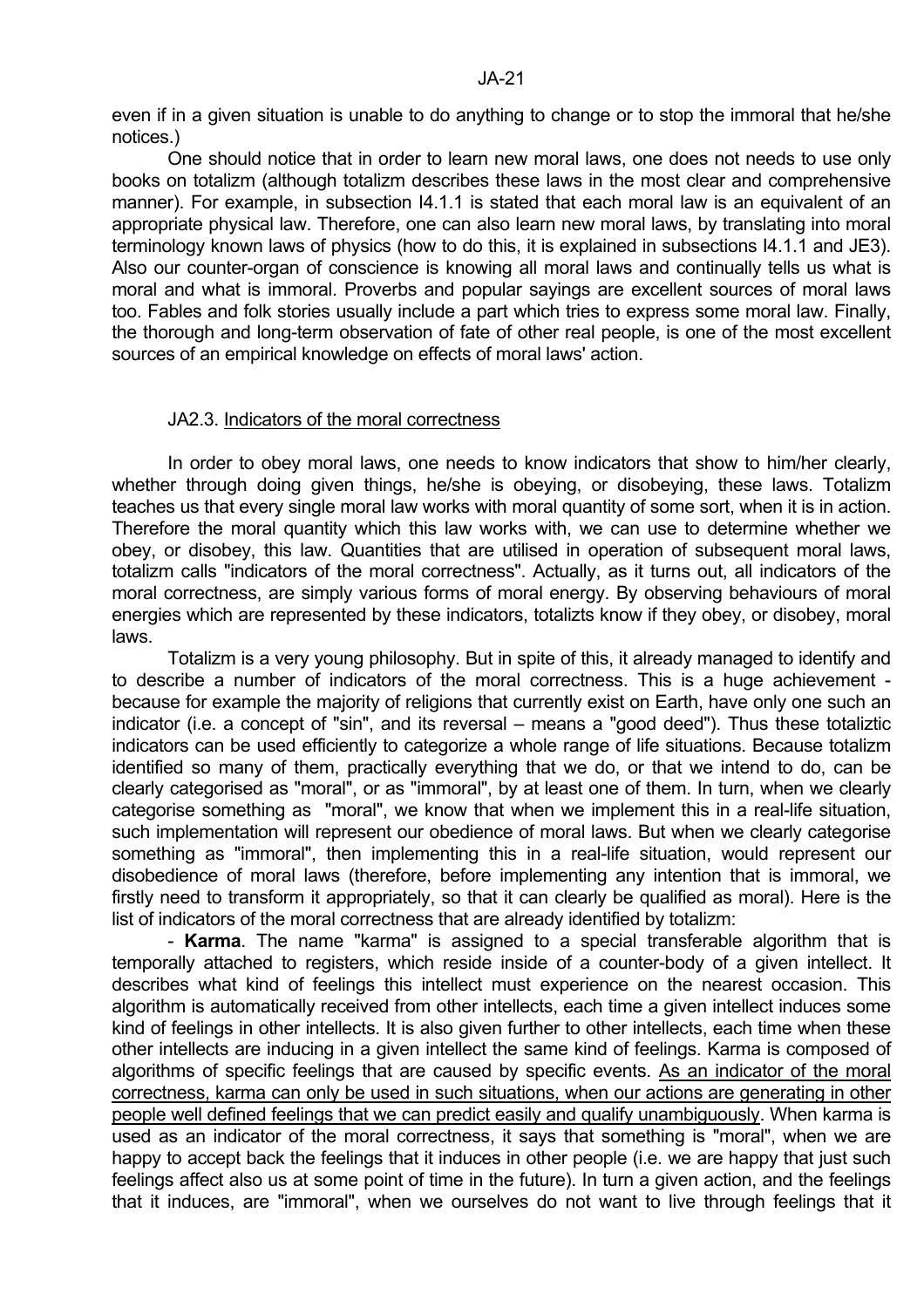induces in other people (i.e. we are to hate the time, when a similar action and feelings someone else is to induce in us). Therefore, according to totalizm, one of the method of obeying moral laws is to complete in our lives only these actions, which generate a karma that we are willing to accept back - when the time of the return of this karma arrives. But if a given action is to generate a karma, which we are not happy to accept back - means, when a given action is "immoral", then we firstly should transform this action into a "moral" one (i.e. the karma of which we are happy to accept back), and only then we should complete it. (The appropriate method of transformation of "immoral" activities, into "moral" ones, is described in subsection JA3.2).

 Totalizm differentiates two types of karma: "returnable karma" and "creditory karma". Returnable karma is everything that firstly we did to others, and then, according to moral laws especially to the Boomerang Principle, it is going to happen to us. Thus, this kind of karma is a real algorithm (i.e. karmatic energy pressure), which temporally resides in our registers from the counter-body. In turn creditory karma is a kind of an empty room for karma (i.e. karmatic energy suction), or a karmatic "credit" from the universal intellect, that we receive when we accept something unpleasant that we have not deserved ourselves, but we voluntarily agree to get it for moral reasons. (An example of creditory karma is the pain that Jesus suffered on the cross.) Creditory karma is created, when we are affected by events that are not resulting from our previous actions, but we voluntarily agree to accept them, when they are served to us. (Whenever a creditory karma is to be served to us, the universal intellect always gives us a choice to accept it, and live/suffer it through, or to reject it.) More about karma is explained in subsections JA3, I4.4, and I4.5.

 - **Moral field**. Moral field is an equivalent of gravity field, only that it affects intellects instead of masses. We can easily estimate how this field runs in a given moral situation, because the steepest direction of the slope of it, is indicated by the so-called "line of the least intellectual resistance" - see subsection JA4 for details. As an indicator of the moral correctness, moral field can best be used in situations, when our actions are directly affecting other people that we personally know of. Everything that we do in our lives, somehow moves us in this moral field. When this field is used as an indicator of the moral correctness, the moral field says that something is "moral", if it runs uphill in the moral field and against the line of the least intellectual resistance. In turn it is "immoral", if it runs downhill in the moral field and along the line of the least intellectual resistance. Thus one of the ways of obeying moral laws is to complete in our lives only such activities that run uphill in the moral field. If any our action is to run downhill in the moral field - meaning along the line of the least intellectual resistance (i.e. if it is "immoral"), then we should firstly transform it into an action which is "moral" (i.e. which runs against the line of the least intellectual resistance) and which allows us to accomplish the same original goal, and only then complete it. (The appropriate method of transforming "immoral" activities into "moral" ones, is described in subsection JA4.4.) More about moral field is written in subsections JA4, JB3.2, and I4.2.

 - **Totaliztic good deeds and totaliztic sins**. These are two handy concepts, which are developed to be used for categorising countless chores and intentions, which we need to complete everyday. The chores and intentions, which we categorise with these two concepts, are usually done in a very short time, they carry only a small amount of the moral energy, we must solve them everyday in great numbers, and decisions about them we usually need to take within seconds. Totaliztic good deeds are these countless chores which, if are completed, increase moral energy in all people involved. In turn totaliztic sins are all these numerous chores which, if are completed, would reduce moral energy in at least one party involved. It is worth to notice that absolutely every our activity completed in real moral circumstances, is either a totaliztic good deed or a totaliztic sin. If concepts of good deeds and sins are used as indicators of the moral correctness, then we consider a chore to be "moral", if it fulfils the definition of a totaliztic good deed, or to be "immoral" if it fulfils the definition of a totaliztic sin. Therefore obeying moral laws depends on doing only good deeds and refraining from committing totaliztic sins. If a given chore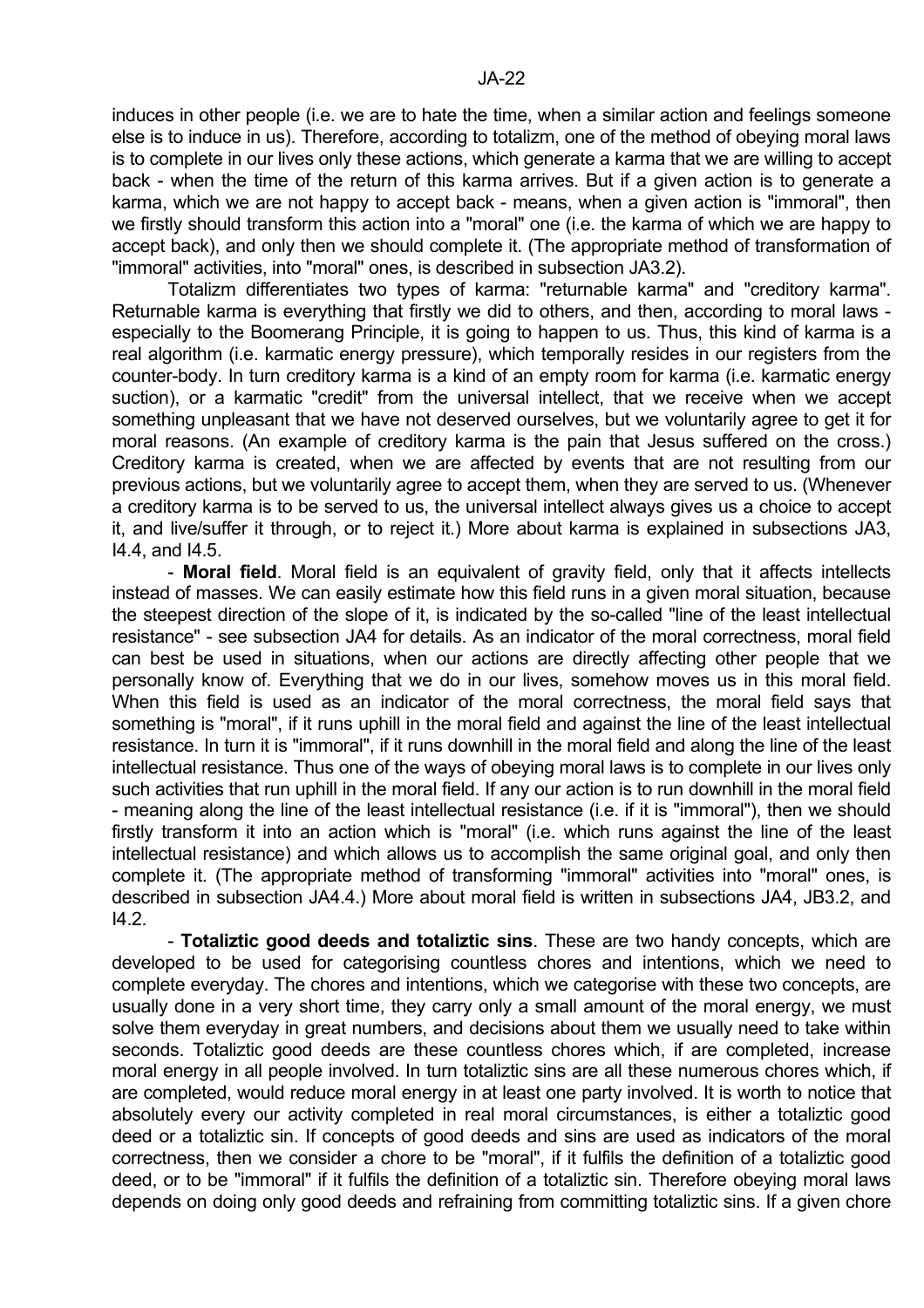or intension, is qualified as a totaliztic good deed, we simply do it. But if it qualifies as a totaliztic sin, we firstly need to transform it into a totaliztic good deed which allows us to accomplish the same original goal, and only then we implement it. (The method of such transformation of totaliztic sins into totaliztic good deeds, is described in subsection JA5.5.) Both these concepts are described in section JA5 of this chapter. Note that the idea of totaliztic good deeds assume that we live in a perfect world, where immoral people are not present, so that they are not able to spoil the outcomes of our efforts by their negative feelings. Therefore this idea should not be applied to laborious activities, which generate a lot of moral energy. These laborious activities are described in section JA6 under the name of "moral work".

 - **Moral work and immoral work**. A moral work is every laborious totaliztic good deed, which generates a lot of moral energy in the doer, and therefore which needs to be completed especially pedantic, so that it is not turned accidentally into an immoral work. For example, in the current philosophical climate of prevailing parasitism, where the world around us is overcrowded with immoral people, moral work always should be done out of sight of such immoral onlookers, because the negative motivations of immoral people telepathically spoil the outcome (so instead of generating moral energy in the doer, such a work would reduce his/her moral energy). Totalizm recommends that all laborious and time consuming activities which we are completing, should be converted into moral work to generate for us moral energy.

 An immoral work, is every laborious and time consuming activity, which reduces a lot of moral energy in the doer. Therefore immoral work can be either a very laborious totaliztic sin (e.g. slavery), or a very laborious good deed, which goes wrong, and instead of generating a lot of moral energy in the doer, it actually reduces a lot of his/her moral energy. Immoral work runs against moral laws, and therefore totalizm forbids doing it willingly. If we are forced to do immoral work for some reasons (e.g. in order to survive), then totalizm recommends to work out ways to stop somehow doing this work, or to compensate the damage that it inflicts, by doing equivalent amount of moral work. A totalizt never should voluntarily and willingly complete an immoral work (i.e. a work, which causes the significant reduction of his/her moral energy). However, because not all circumstances of jobs, that we must do to survive, are always under our control, for the sake of surviving, in the present philosophical climate of rampaging parasitism, sometimes we are forced to also do immoral work, which reduces our moral energy. For example, as this is explained in subsection JF8, teaching is an immoral work, because in the present philosophical climate it reduces a lot of moral energy (especially when teaching morally decadent students). But even myself, I am forced to do such teaching, because it is the only source of my income, and without it I would not be able to survive. But I am constantly undertaking steps, for compensating the destructive effects of teaching, firstly by disclosing in my monographs the fact that teaching morally decadent students is a highly immoral work, and secondly by undertaking other moral works, to replenish moral energy that teaching is reducing in me.

 Moral energy (zwow) is an energy that is always generated or reduced in us, when we carry out any activities. When used as an indicator of the moral correctness, moral energy reveals that something is "moral", if it causes the generation of this energy in everyone, while it is "immoral" if it causes the reduction of this energy in at least one party involved. Therefore, one of the ways of obeying moral laws, is to complete only moral works and to refry from the completion of immoral works. If a work, which we currently are completing, has attributes, which cause that it turns out to be an immoral work, then we should undertake steps, which either transform it into a moral work, or at least decrease the destructiveness of it. (Methods of such transformation of an immoral work into a moral work, or ways of decreasing the destructiveness of immoral work, are described in subsection JF8.)

 Totalizm recognizes many types of moral energy (zwow), in a similar way as physics recognizes many types of physical energy. For example, one type of moral energy is generated, when intellects move uphill in the moral field (thus this type of zwow is an equivalent to so-called "potential energy" in physics). The type of moral energy (E), which is generated during "moral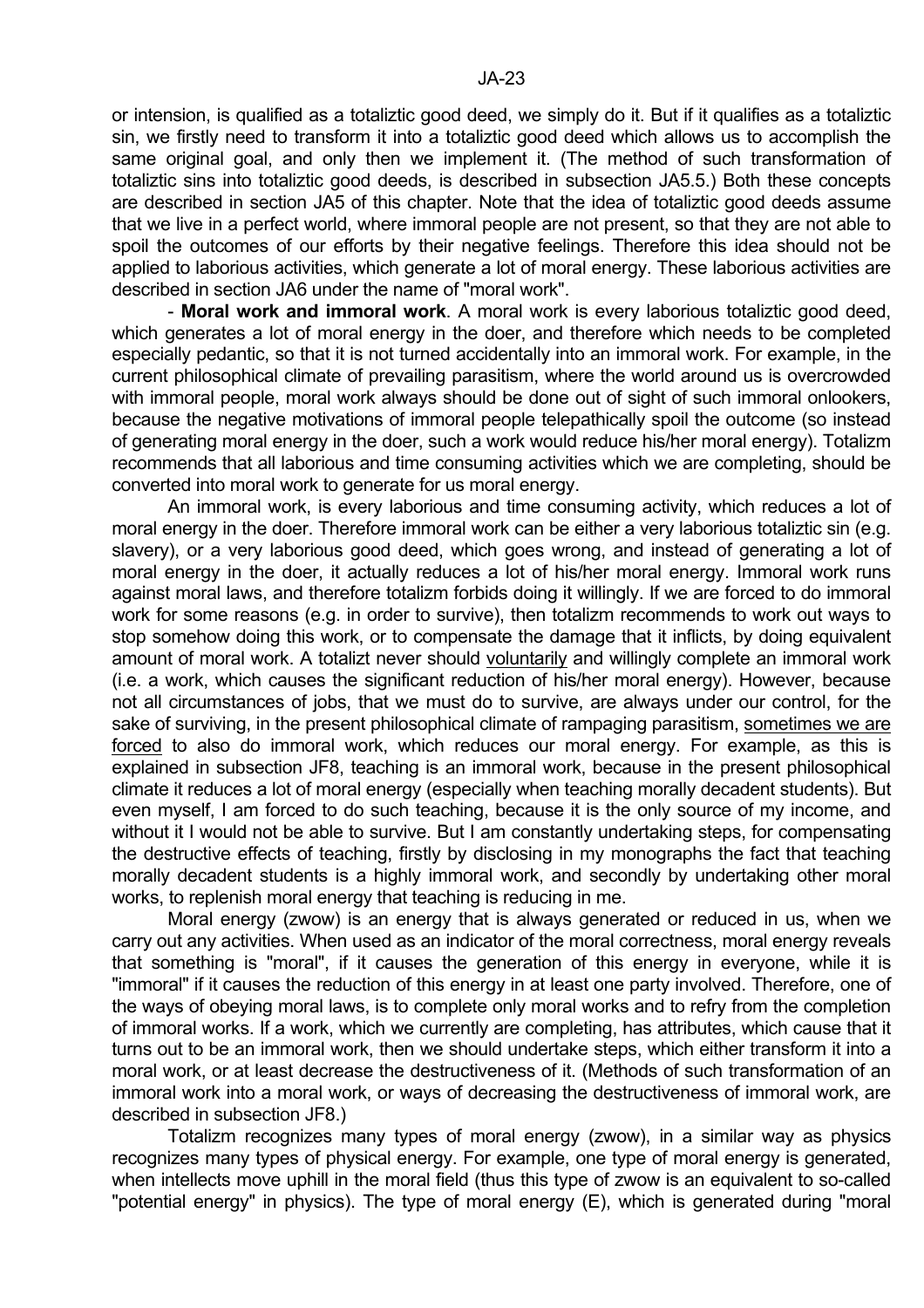work", is a moral equivalent to the concept of "work" in physics. This moral energy (E) is accumulated in our counter-bodies, when a given intellect moves positive motivations (S) against feelings (F). Thus this type of moral energy is described by the equation (1JF8): E=FS. Moral work should be completed out of the sight of immoral people, as such immoral people add another segment to this equation (1JF8), thus transforming it into a more complex equation (2JF8). The accumulation of moral energy (zwow) in our counter-bodies through the completion of moral work is discussed in subsection JA6.

 - **Feelings**. For totalizm feelings (F) are moral equivalents to "forces" in classical mechanics. Similarly as in mechanics forces could be described as "displacements which are obstructed", also in totalizm feelings could be interpreted as "movements that somehow are resisted". Feelings are very complex topic, and a comprehensive elaboration of them exceeds the frame of this monograph. However, because of the key meaning that feelings have for moral energy (zwow), their moral side is quite well explained in subsections JA6.8, JA7.2, I5.5, JE3.6, and JE5.

 People usually divide feelings into positive and negative, for a criterion of this division assuming the pleasantness they go through, while they experience these feelings. If the experiencing of a given feeling is pleasant to a person, then the feeling usually is called "positive" one. But if the feeling is unpleasant, then it usually is called "negative". Unfortunately, for totalizm this division of feelings into "positive" and "negative" is too imprecise, as it does not contain the information about moral consequences that given feelings have. For example totalizm discovered, that numerous so-called "negative" feelings may cause desirable moral consequences, while many so-called "positive" feelings may cause undesirable moral consequences. Therefore totalizm prefers to divide feelings more unambiguously into "moral" and "immoral" - this subdivision is going to be explained here.

 As this is explained in descriptions of the mechanism of feelings, which are presented in subsection I5.5, some feelings cause the accumulation of moral energy (zwow) in the counterbody of the person who experiences them (and/or in counter-bodies of people who are affected by these feelings). Other feelings cause the dispersion of moral energy from the counter-body of the person who experiences them (and/or from counter-bodies of other people who are affected by them). Therefore, in the sense of the influence that feelings have on the level of moral energy, the action of feelings is identical to the action of "totaliztic good deeds" and "totaliztic sins" (described more extensively in subsection JA5). Therefore totalizm claims that the outcome of feelings can be either described as "emotional good deeds" or as "emotional sins". "Moral" are only these feelings, which produce "emotional good deeds", while "immoral" are all these feelings, which produce "emotional sins". Therefore, according to definitions provided in subsection JA5, as the "**moral**" feelings totalizm recognizes only these ones, the outcome of which is to increase the amount of moral energy in all people involved (meaning both, in a person who experiences a given feeling, as well as in all people affected by this feeling). In turn as "**immoral**" feelings totalizm recognizes all feelings, which decrease the amount of moral energy in at least one person affected by them. After feelings are so divided into moral and immoral, one of the ways of obeying moral laws, is such management of our own feelings, that they only cause the increase of moral energy in all people that they affect. (Effective methods of managing our feelings, which are aimed at neutralizing destructive outcomes of immoral feelings, are described in subsections JA7.2 and JE5).

 Unfortunately, because of the very complex mechanism of feelings, at the present level of our knowledge we are unable to qualify precisely to categories "moral" or "immoral" every single one, out of a large multitude of different feelings. This is especially valid for complex feelings, which are composed of several elementary ones. On the present level of knowledge we can only qualify a sparse number of basic physical feelings (i.e. feelings experienced by our bodies). According to this present state of knowledge, as **examples of moral feelings** totalizm recognizes: (1) hunger, which the fasting person inflicted on himself/herself because of higher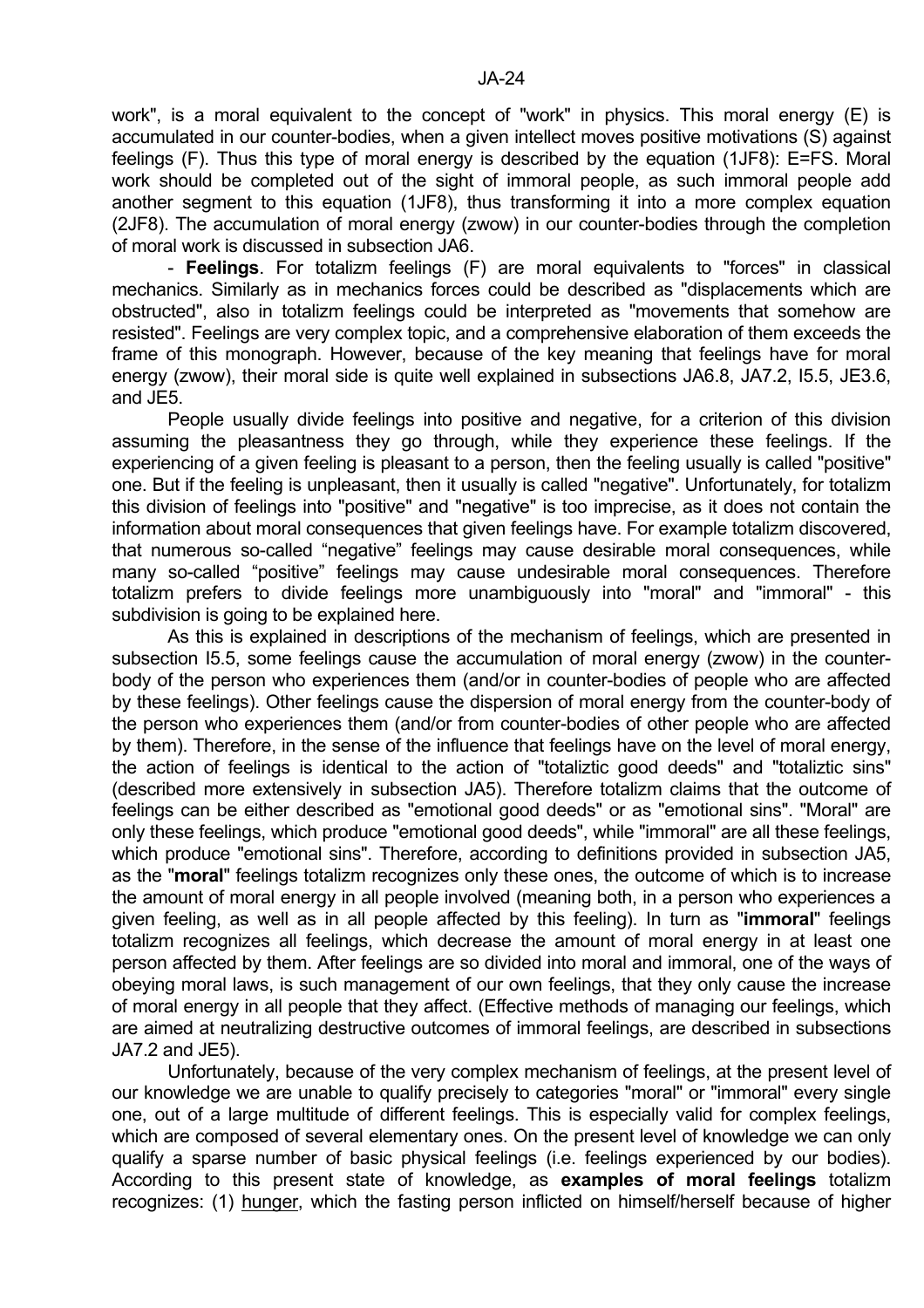moral motivations, e.g. through fasting during religious periods of abstinence, or for accomplishing some high moral goal (however please note that the feeling of hunger experienced by a slave starved by its masters, or by a child which does not understand religion - but is forced to fast by its fanatical parents, is "immoral"), (2) pain, which is experienced for moral reasons, or which is experienced by a guilty criminal (or a child) which feels remorse and believes that deserved a punishment, (3) suffering, which a given person accepts voluntarily for a higher cause (note, however, that suffering experienced by a tortured slave, or by an innocent suspect which is tortured, is "immoral"), (4) tiredness, which paralyses the whole body, when we are completing some morally justified work (note, however, that a tiredness of a slave who is forced to work, or a

person who believes in senselessness or immorality of a given work, is "immoral"), (5) physical inconvenience, which is experienced voluntarily by someone who wishes to accomplish a higher task, etc. Into the group of "moral" feelings belong also a whole range of further unpleasant physical feelings, which fulfil the following conditions: (a) experiencing of them is assumed voluntarily - usually from our own initiative, while about experiencing them by us do not know any person of a low morality, (b) the experiencing of these unpleasant feelings is accompanied with high motivations, which cause that we deeply believe in purpose of their experiencing. Because totalizm already managed to identify such feelings unpleasant to our body as "moral", some of recommendations of this philosophy suggest that we should induce them in us on purpose for increasing the level of our moral energy - see subsections JC1 and JC2.

 - **Motivations**. In totalizm motivations (S) are moral equivalents of displacements from classical mechanics. Similarly as this is case with feelings, precise rules of managing motivations still await to be worked out by totalizm. However, totalizm already knows that motivations can also be "moral" or "immoral", and that "moral" motivations are only these ones, which require our effort to be put in them, while "immoral" motivations are all these, which do not require any effort - see subsection JA7.4. Totalizm also established that if there is a rapid change (acceleration) of motivations, this change creates a kinetic form of moral energy, which is also either "moral" or "immoral" - see subsection JA7.4. Therefore one of the method of obeying moral laws, is to induce in ourselves only motivations, which require some effort to be put in them. Other method is to accelerate our effort-consuming motivations, so that we change them very rapidly in order to additionally generate with them a "kinetic" form of moral energy. Slightly more about motivations is written in subsections JF8, JA7.4, I5.5 and JE3.3.

 - **Responsibility**. For totalizm, responsibility (A) is an equivalent of "acceleration" from physics and classical mechanics. Totaliztic method of moral control over our responsibility is very simple: we always should take responsibility on ourselves practically for everything. Responsibility in itself is a clear indicator of moral correctness. If it is used as such an indicator, to the category of "moral" we should qualify everything, for which we willingly and happily take the responsibility on ourselves. In turn to the category of "immoral" we should qualify everything, that we would like to push the responsibility for it on someone, or on something else. "Immoral" is also a very action, or a thought, with the use of which we push responsibility on someone, or on something else. More on the topic of responsibility is explained in subsections JA8, I4.1.1, and JE3.5.

 - **Conscience**. Totalizm teaches us that in our counter-material bodies we have a special moral counter-organ called "conscience". This counter-organ knows all moral laws in existence. Therefore it always tells us what it thinks about a given our action or intension. Therefore, in order to use our conscience as an indicator of the moral correctness, we only need to listen what it is telling us. The conscience always tells us, whether whatever we do or intend, is "moral" or "immoral". Therefore, one of the most effective manners of obeying moral laws, is to listen continually to our conscience, and to abandon the completion of all actions, about which the conscience clearly advices us, that these are the immoral ones. More about the conscience is written in subsections JA10 and I5.3.

 Of course, the above list is not finished yet, as it is almost sure that totalizm is going to find in the future many further indicators of the moral correctness. When applying any of the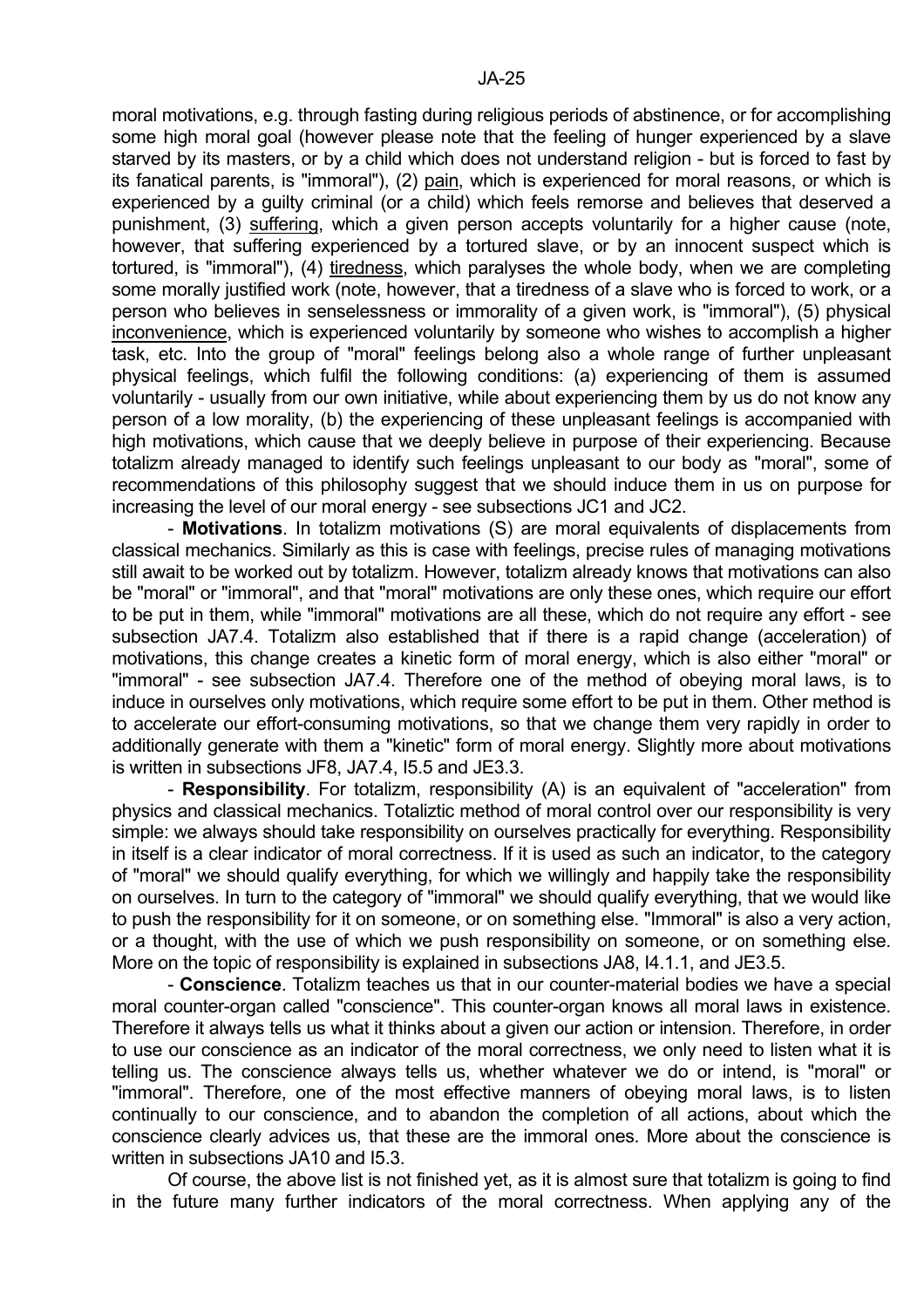indicators, either these which we already have, as well as also these, which we will have in the future, one needs to bear in mind, that each one of them applies to a different type of situation and to a different type of actions or intentions. Therefore, in order to recognize whether our action or intention is "moral" or "immoral", we either should use an appropriate indicator of the moral correctness, or - when we do not know which one is appropriate to a given situation, we should use several of them, and then check which of them provide the most clear, sure, and unambiguous answer.

 At this point we should clearly realize that armed with the above indicators of the moral correctness, totalizts have already sufficient number of tools, to be able clearly distinguish between "moral" and "immoral". Therefore, there is technically possible for totalizts to undertake "moral" actions in every situation they encounter in their lives. Thus, if they wish so, people are already able to live their lives in such a manner, that they "pedantically obey moral laws in everything that they do". The only further skill, that is still required to fully accomplish such a totaliztic living, is to learn how to transform our immoral intentions, into moral ones – which still allow us to accomplish the same goals as these offered by immoral intentions. But this is explained thoroughly in subsections JA3 to JA10 of this chapter.

#### JA2.4. Moral rewards and punishments

 Totalizm does not declare its own laws, or rules of behaviour, but only tries to scientifically discover and understandably describe the truth about laws and rules already existing and operating in the universe. In the effort of discovering the truth about principles we must obey in our lives, totalizm discovered very effective mechanisms of moral rewarding and punishing, with the use of which the universe with an iron hand executes the obedience of moral laws that prevail in it. The operation of these mechanisms is based on the enormously effective manner of motivating, which people commonly know under the name of "a stick and a carrot method". (In this method of motivating, if someone, or something, behaves correctly, then it receives a "carrot", but if it behaves wrongly, then it is walloped with a "stick".) The operation of these mechanisms of moral rewarding and punishing can be defined in the following manner: **every case of obeying a moral law, is always rewarded simultaneously in several different ways, which mutually complement each other; while every individual case of disobeying a moral law, is always punished in several different ways simultaneously**. The secure and reliable operation of these mechanisms is additionally guaranteed by the "configuration of a fan", into which the subsequent components of these mechanisms are arranged. This configuration is accomplished, because the universe runs not one, but several such mechanisms of moral rewarding and punishing, and make them work in parallel, simultaneously, and completely independently from each other. Furthermore, subsequent mechanisms were so designed, that they tightly cover with their areas of validity the entire scope of human physical life, and eternal existence of human soul. Thus, even if some people manage to cheat on one of them, still they are confronted and sentenced by other ones. Simultaneously, if someone overlooks the operation of these mechanisms in one area of life, then still they hit him/her in the eyes in other areas of the life (similarly, if someone discovers how these mechanisms work in one area, then he/she is able to interpolate their existence and operation to other areas of life). The numerous rewards and punishments for obeying or disobeying moral laws that these mechanisms serve to people, are embedded into the very operation of moral laws. This subsection explains **one** of several different mechanisms, that implement this automatic rewarding or punishing, and that work independently from each other.

 Note that apart of the mechanism that I am describing here, there are also other independent mechanisms of the effective rewarding and punishing, hard-wired into moral laws. An example of such other mechanism of rewarding and punishing, is algorithm of returnable karma described in subsection JA3.2. Still another such mechanism working in this life, is briefly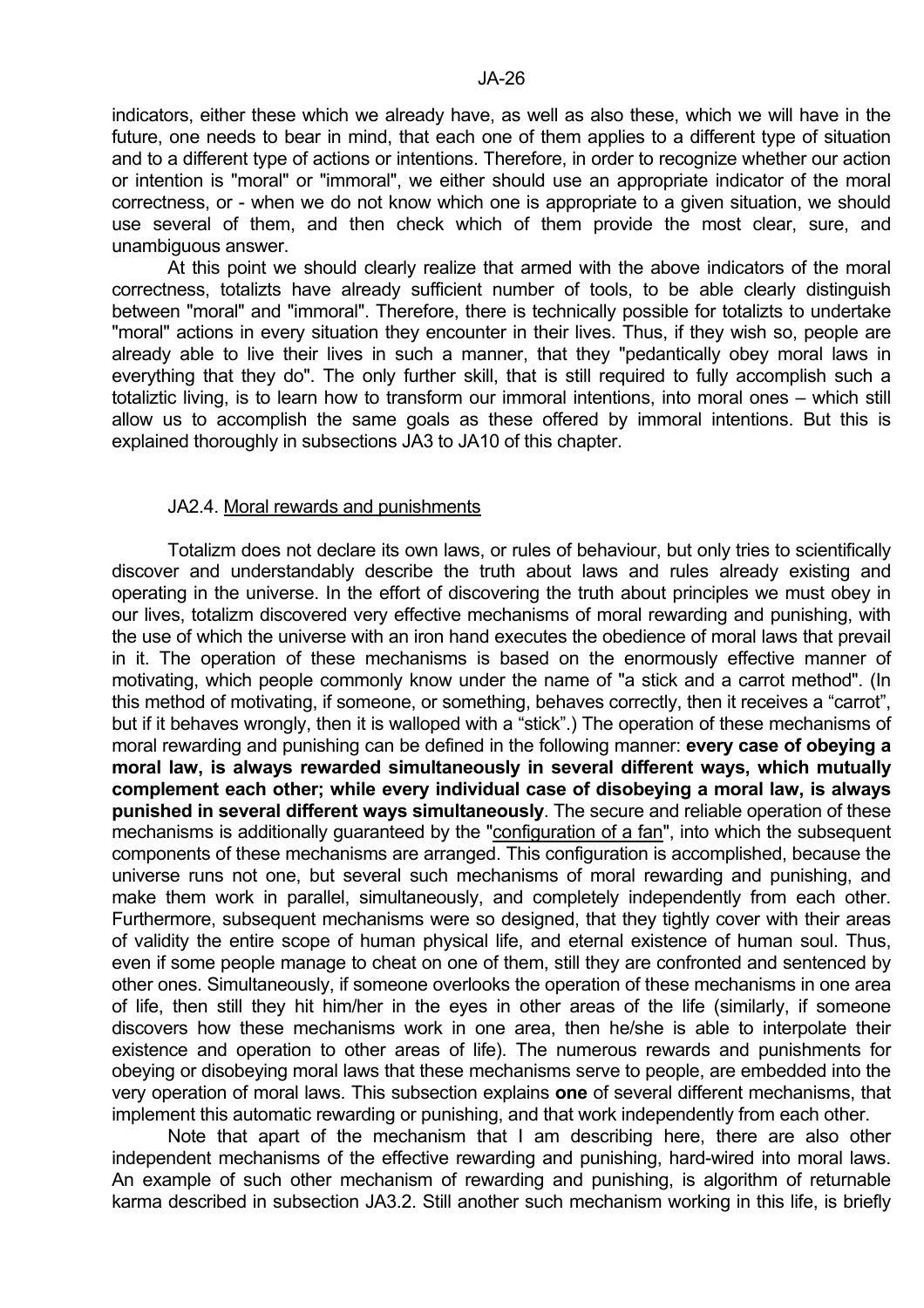explained in subsection JC11.1. One more such a mechanism, which this time works in the afterlife, is mentioned in subsection JB2.2. (Totalizm already determined, that independently from several different rewards and punishments received simultaneously in this life, our obedience or disobedience of the moral laws also brings about several different rewards or punishments in the afterlife as well.)

 Every indicator of the moral correctness, described in previous subsection, in physical sense represents a kind of energy. In turn energy has this property, that when it is accumulated in a significant amount, it starts to manifest itself. For example, if a wire accumulates a lot of electrostatic energy - it starts to emit sparks, if a tire accumulates a lot of pressure - it explodes, if a hot-air balloon accumulates a lot of heat - it starts to ascent. Moral energy also displays this property. If a person accumulates a lot of moral energy, this energy starts to manifest itself physically. A physical manifestation of this energy we call a **moral reward**. As it turns out, every single moral law in existence, has a specific moral reward embedded into it. Therefore people, who obey moral laws willingly, are gradually earning these moral rewards. The mechanism of earning all moral rewards is based on the process of gradual accumulation of appropriate type of moral energy in our counter-material bodies. As such, each such reward is identical to the process of accumulation of moral energy to accomplish the totaliztic nirvana described in subsection JAF3. In order to explain this mechanism briefly, every single indicator of moral correctness, described in subsection JA2.3, actually is, or represents, one of many different forms of moral energy. Therefore, these people who obey moral laws, by the process of obeying these laws they gradually accumulate in themselves the type of energy, which represents the moral indicator of correctness that is embedded into moral laws that they obey. In the result, this particular moral energy at some stage starts to be so dense in them, that it starts to produce physical manifestations. In turn these physical manifestations are giving a kind of "supernatural" abilities to the person who accumulated such a huge density of this energy. These "supernatural" abilities are the rewards for obeying a given class of moral laws.

 Unfortunately, so far almost no research was done on these "moral rewards". Therefore almost everything that currently is known about them, is obtained either in the result of casual observations, or in the result of analyses of mysterious phenomena that were manifested around some historically known people, who lived highly moral lives. So far I fully experienced myself only one of these rewards, namely the totaliztic nirvana, and I am describing it thoroughly in subsection JF2. But I already accumulated various indications and observations, which reveal that there are also other extraordinary moral rewards in existence, which awaits for totalizts to earn them. I try to explain these below. Although some may believe that rewards that I am listing here represent only speculations, it should be noted that there is a significant body of evidence, which indicates that these rewards actually do exist and are achievable, as some especially moral people accomplished them. Because they manifest themselves, if a given person accumulates the appropriate density of moral energy, which represents one of the indicators of the moral correctness described in subsection JA2.3, I will explain them in the order of these indicators. Here is a list, and descriptions, of moral rewards that I managed to identify so far:

 - **A high creditory karma**. The existing evidence seems to indicate that people, who by obeying moral laws managed to accumulate a very high density of the creditory karma, are earning a rather extraordinary moral reward. This is a supernatural ability to "**fulfil their wishes**". When someone's creditory karma is very high, then whatever such a person wishes, and this wish is satisfying a set of conditions imposed by moral laws, then the wish comes true. Of course, there are strict conditions which such a wish must satisfy in order to materialize. For example, the wish must lie within options allowed by the action of moral laws (e.g. if the wish would be to see someone to become a king, then this someone should have a karma, which allows him/her to become a king), it must be physically possible, and the fulfilment of it must require less moral energy then the wisher already accumulated in the counter-body. If someone earns this moral reward, then after making a wish, which satisfies these conditions, a kind of impossible starts to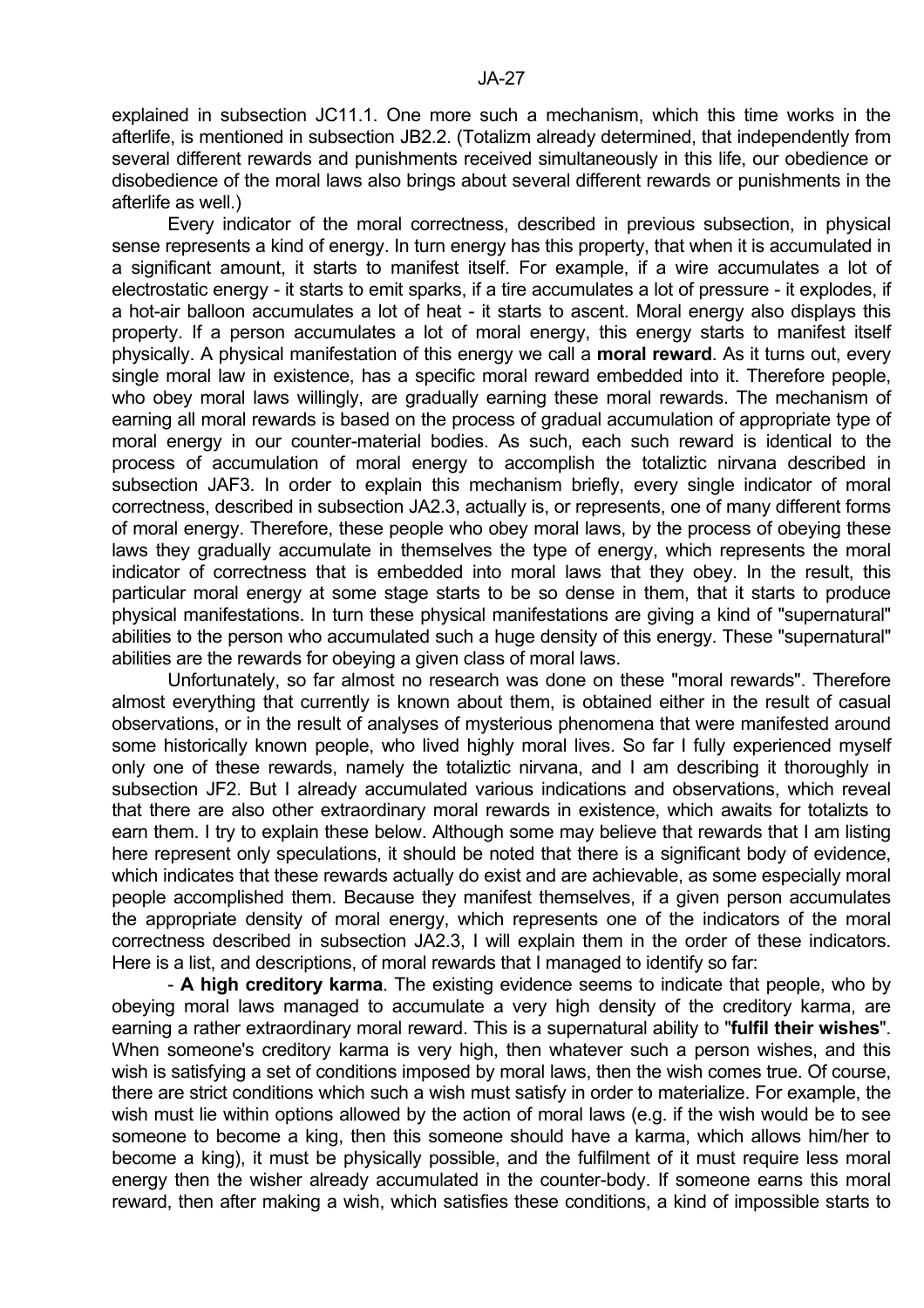happen. Unexpectedly, in the sight of the wisher, a sequence of coincidences starts to take shape, each one of which looks completely natural, but all of which systematically lead to the eventuation of such circumstances, that the wish soon comes true. This moral reward, when it unexpectedly manifests itself, initially is rather a scary phenomenon, and it makes one to practically stop wishing anything, or at least to be extremely careful what is wishing for. But with the elapse of time the wisher gets used to it, and starts to enjoy the mind-boggling options that it creates.

 - **A high position in the moral field**. If someone constantly moves upward in the moral field, then with the elapse of time he or she reaches a position in this field, at which the accumulation of potential energy exceeds the value required for creating physical manifestations. This in turn provides a different moral reward, which is the supernatural ability to obtain "**control over laws of physics**" (which include, for example, the capability to accomplish psychokinesis). Therefore such a person gains the ability to do things that are contradictory to the laws of physics, as the laws of physics are starting to obey commands of this person. For example he/she may be able to materialize things, or to make other objects or himself/herself to levitate or to fly, or he/she can walk on water, or make others to walk on water, or he/she can split to two different people, or shift to other times and return back either by himself/herself or with other people, to change weather, to make the rain stop or start, etc.

 - **The high condensation of moral energy originating from totaliztic good deeds**. It appears that the completion of countless totaliztic good deeds also brings about its own moral reward, which could be described as the **ability to control bodies of other people**. This ability combines a whole array of extraordinary phenomena, for example it may manifest itself by capability to heal other people, by ability to carry out bloodless operations, by capability to instantly hypnotise other people, etc.

 - **The high condensation of moral energy originating from moral work**. The moral reward awaiting for those who accumulated the appropriate amount of moral energy via moral work is the totaliztic **nirvana**. This particular reward I experienced myself, therefore I am able to describe it comprehensibly in chapter JF. Actually nirvana is not a single moral reward, but a whole continuum of rewards, which are intensified and include more and more pleasant phenomena, as the moral energy of the recipient increases. At higher stages it seems to be accompanied by various other extraordinary phenomena, for example by the emission of "saintly fragrances", by the ability to read thoughts of others, etc.

 - **The accumulation of energy of "moral" feelings**. The moral reward, which awaits for those who accumulated a very high density of the moral energy (E=FS) resulting from combining "moral" feelings (F) with "moral" motivations (S), seems to be the supernatural ability to obtain positive "**control over fate of other people**". Unfortunately, this ability can be also displayed by everyone, as well as by every object, which accomplished also a very low density of energy of feelings, including also these ones who dispersed almost all their moral energy either through some "immoral" feelings or "immoral" motivations. The only difference between these two groups of people is, that people, or objects, which accumulated excessive "moral" energy of feelings and motivations, are able to impact the fate of other people in a moral manner. In turn people, who reached the below threshold value of this energy because of "immoral" feelings and motivations, are only able to influence lives of other people in an immoral manner (i.e. are only able to hurt people, cast evil eye, bring bad luck, etc.). There are various stories and empirical observations which describe this ability. For example, in medieval times an execution axe was allowed to take only 1000 human lives, because it was observed that beyond 1000 lives it becomes so loaded with the energy of negative feelings (E=FS) that it could go against the executioner and kill him. In Malaysia I heard numerous stories about trees (so-called "datuk"), which are objects of local cult, and therefore which are over-saturated with the energy of feelings (E=FS). Problem starts when authorities decide to cut down any of them. Whoever simply approaches any of these tees e.g. with a chain-saw, is falling down covered in blood, as if whatever he is intending to do to the tree,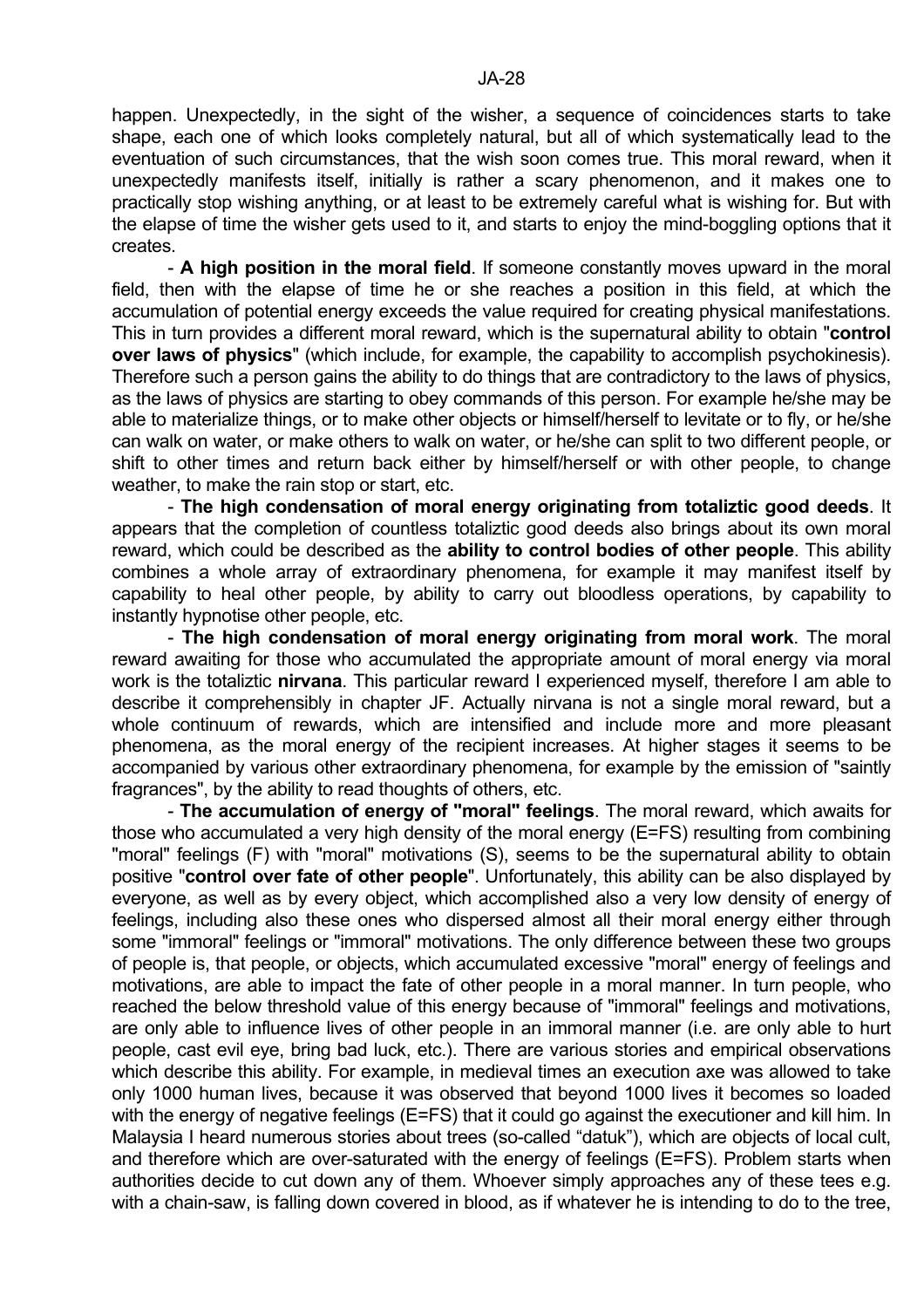is somehow done to him.

 - **The accumulation of kinetic energy of accelerated motivations**. As this is explained in subsection JA7.4, rapid changes of motivations generate a kinetic form of moral energy. People who accumulate a high density of this energy seem to gain the reward of the supernatural ability to "**clairvoyance**". They can see events and things that are to happen in the future, or are to happen in distant places out of their sight.

 - **Obeying the conscience**. People who accumulate a high density of moral energy in the result of a pedantic obeying whatever their conscience tells them, are gaining a reward of supernatural "**knowledge of what to do in order to positively solve specific human problems**". They actually start to know the correct solutions to human problems that they never learned. They can also answer correctly all questions, and provide correct solutions, to all problems regarding human situations that other people may confront them with. And in order to do this, they do not need to go through any process of learning or gathering the knowledge from books.

 The interesting thing about these moral rewards, is that people gain access to them proportionally to the density of an appropriate moral energy accumulated in them. Therefore some people who live morally, may gain a partial access to some of these rewards long time before they can harvest these rewards to a full extend. In this way some people may experience moments in their life, when a clairvoyance, or a happiness, or a fulfilment of wishes, or a psychokinesis, or something else, manifests itself in them, although normally they are not able to manifest any of these rewards at will. However, if they work on the further increase of the density of their moral energy, one particular reward that corresponds to the moral energy they increased, could become available to them all the time, and at every their wish.

 Because there is so many forms of moral energy, and so many corresponding moral rewards, everyone who practices totalizm may choose which reward he or she would like to accomplish. This choice boils down to choosing the moral quantity which he or she would like to use as his or her favourite indicator of the moral correctness. And so, those totalizts who would like to accomplish the totaliztic nirvana, in everything that they do should take notice whether it increases or decreases their moral energy (i.e. they should do only totaliztic moral work and avoid committing totaliztic sins or totaliztic immoral work - as this is described in subsection JF8). In turn these totalizts who would like to accomplish the control over laws of physics, in everything that they do need to make sure that it goes uphill in the moral field (as described in subsection JA4). Etc., etc.

 Of course, it does not even require special explanations, that similarly as the obedience of moral laws brings to us corresponding moral rewards, also breaking moral laws escalates for us appropriate **punishments for this breaking**, which are affecting us proportionally to our bad behaviour. One of numerous mechanism of operation of these punishments, is very similar to that described above for the physical manifestation of large amounts of moral energy. Only that instead of being released by the surplus (high density) of moral energy, it is released by a shortage (low density) of this energy. Some, out of numerous final effects of such punishing mechanisms, are described in subsections JD1.6.3 and JD4.2.

## JA2.5. Subdivision of moral laws

 As it turns out, the form of moral energy that the obedience of subsequent moral laws accumulates in us, can be a basis for creating a classification of these laws. Such a classification allows us to subdivide all these countless moral laws in existence, into several basic subclasses. These subclasses are so arranged, that each one of them causes the accumulation of a form of moral energy, which is unique to this particular subclass. Thus each one of them enables to apply a given "indicator of the moral correctness", which is also unique to this subclass. In turn, when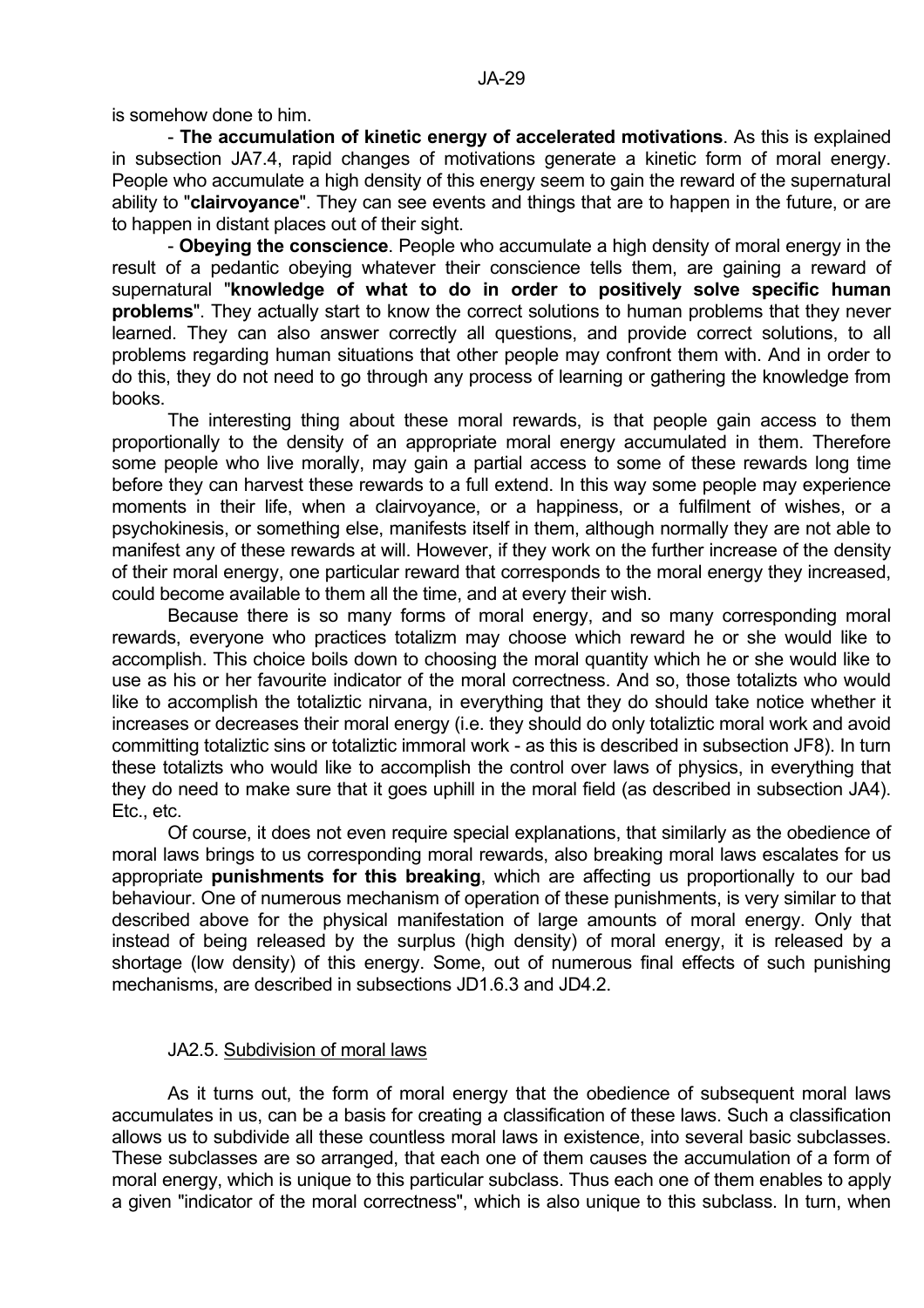we obtain such unified subclasses, each one of them allows to develop a simple method, or a simple concept (such as the method of "going against the line of least intellectual resistance", or a concept of "totaliztic good deeds" and "totaliztic sins"), which explain in simple terms, how to obey all different moral laws, which constitute a given subclass. This in turn enables totalizm, to come up with several simple tools, which for each subclass of moral laws, show how to obey this subclass, what "indicator of the moral correctness" is the most effective for qualifying it, and how to reinforce in ourselves the kind of moral behaviour that this subclass of moral laws tries to develop in people. Therefore, before we dive into the deliberations from this chapter, which explain how to obey individual subclasses of moral laws, let us firstly list here the major subclasses of moral laws. These are subdivided depending on their "indicator of the moral correctness". For each one of them is explained briefly, what method, concept, rule, or recommendation we need to apply in order to obey these laws in our everyday life. Here are major subclasses of moral laws, and summary of rules how to obey them:

 1. **Karma-related moral laws**. For these the indicator of moral correctness is "karma". We obey them by choosing in life only these actions which generate karma that we are prepared to take back. Their example is discussed in subsection JA3.

 2. **Moral laws relating to moral field**. For these the indicator of the moral correctness is "climbing uphill in the moral field". Their range of applications concerns mainly these our actions, that directly affect other people. They make "moral" everything that runs uphill in the moral field, while "immoral" - everything that runs downhill in the moral field. They represent the most frequent type of laws we encounter in our everyday life, as the majority of things that we do, directly affect other people, and thus it can either move us upwards, or downwards, in the moral field. Fortunately for totalizts, the laws from this subclass are the most easy to obey, as for all of them applies the general recommendation of totalizm, which in more details is described in subsection JA4. It states that "always try to do the exact opposite to what the line of least intellectual resistance asks you to do".

 3. **Moral laws relating to moral energy from countless everyday chores**. For these, the indicator of the moral correctness is the concept of "totaliztic good deeds" and "totaliztic sins". According to this indicator, "moral" is everything that in the perfect world generates moral energy in all those involved. In turn "immoral" is everything that would reduce the moral energy in at least one party involved. These laws can be obeyed relatively easy, through mastery of the concept of "totaliztic good deed", and "totaliztic sin", as these are described in subsections JA5.1 and JA5.2, and through learning how to convert totaliztic sins into totaliztic good deeds - as described in subsection JA5.5.

 4. **Moral laws relating to moral energy from laborious moral work**. For these, the indicator of the moral correctness is "the certainty of an increase in the accumulation of moral energy in the doer". For these laws, "moral" is everything that in the imperfect, real world, is certain to accumulate moral energy in the counter-body of the doer. In turn "immoral" is everything that disperses moral energy from the doer. These laws can be obeyed through the mastery and further perfecting the concept of "totaliztic moral work", and "totaliztic immoral work", as these are described in section JA6.

 5. **Moral laws, which govern the energy of feelings**. For these, the indicator of the moral correctness is the concept of "emotional good deeds" and "emotional sins". According to this indicator, "moral" are all feelings, which in the perfect world would accumulate the moral energy in all people affected by these feelings. In turn "immoral" are all feelings, which would disperse this energy from some people affected by them. These laws can be obeyed through the mastery of the concept of "emotional good deed" and "emotional sin", as described in subsections JA7.2, JA5.1, and JA5.2.

 6. **Moral laws, which govern our motivations**. For these, the indicator of the moral correctness is the contribution of our effort into the formation of our motivations. According to this indicator, "moral" are all our motivations, into the formation of which we need to intentionally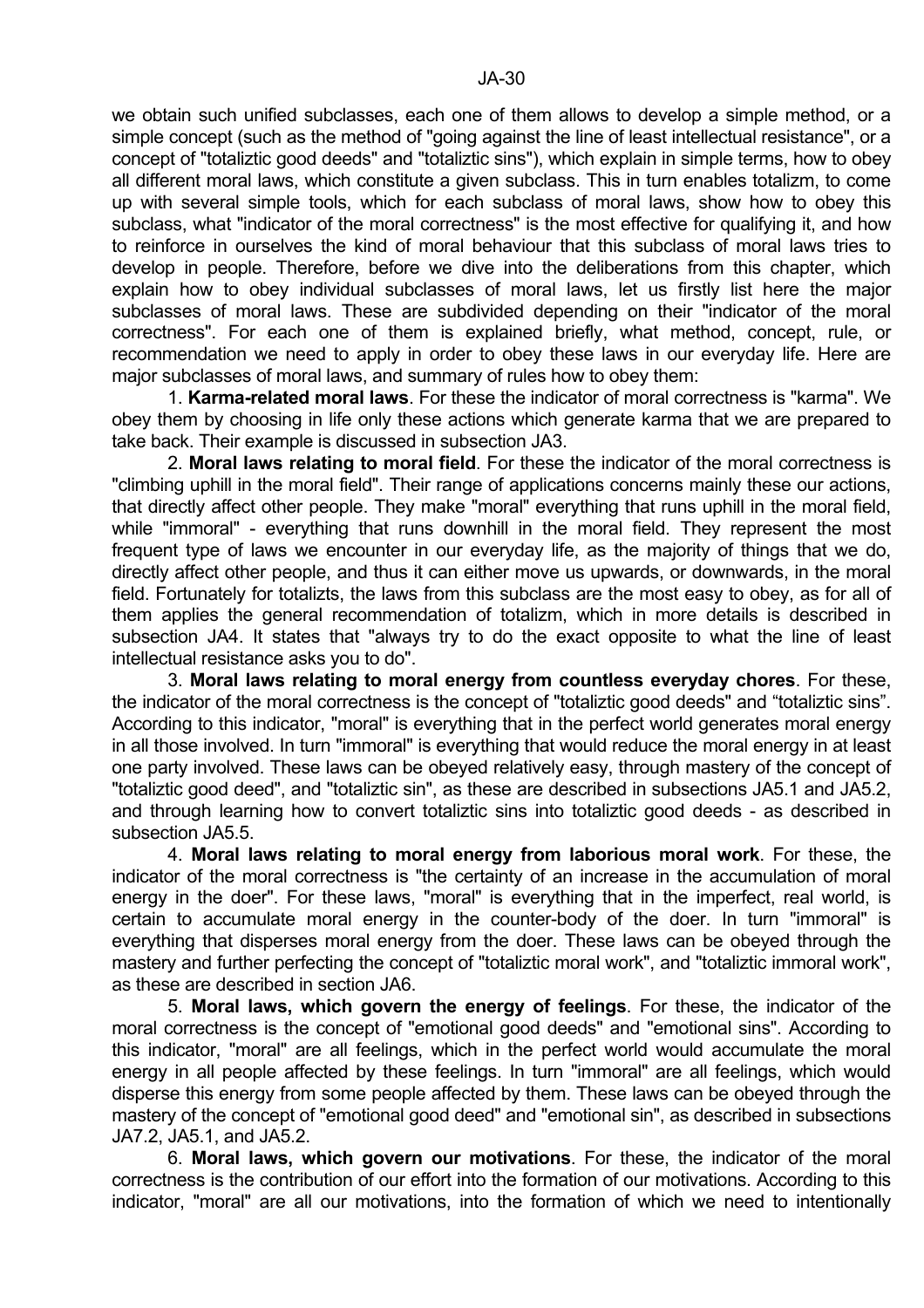contribute our effort. In turn "immoral" are all these motivations, into the formation of which we do not need put any effort. These laws can be obeyed through overcoming in ourselves the tendency to laziness and undertaking moral activities which increase someone's moral energy. Their example is described in subsection JA7.4.

 7. **Moral laws, which relate to responsibility**. For these, the indicator of the moral correctness, is the willingness to accept the responsibility for outcomes of whatever we do. According to this indicator, "moral" are all outcomes, for which we are willing to accept our responsibility. In turn "immoral" are all outcomes, for which the responsibility we do not want to accept. These laws can be obeyed through (1) undertaking only such actions, the responsibility for which we are willing to accept, and also (2) overcoming in ourselves the tendency to push the responsibility onto other people, or onto other institutions. Their examples are described in subsections JA8 and I4.1.1.

 8. **Unique moral laws** (i.e. which regulate such issues as: our self-defence, our learning, universal justice, direction in which our intelligent universe develops, etc.). For these, simple indicators of the moral correctness are still in the process of being developed or searched for. As examples see Principle of Counterpolarity, and Energy Conversion Principle, both described in subsection I4.1.1. These laws are very individual, and as for now, we do not have developed, as yet, general methods or effective concepts, which would teach us how to cognitively obey more of them in one go (perhaps future generations of totalizts develop such methods, or discover such concepts). Therefore, as for now, each single one of these laws must be obeyed in an individual manner, which for all laws from this class are outlined in their descriptions provided in subsection I4.1.1. The only universal concept which applies to all of them is conscience described in next item.

 9. **Moral laws, which are not known to us yet** (e.g. they are not identified yet and not described by totalizm, or they are already identified and described, but we have not learned them yet and thus we do not know that they do exist and also we do not know how to obey them). In spite that they are unknown to us, still we already have an excellent indicator of the moral correctness. It is a kind of "build-in internal encyclopaedia of moral laws" that we have inside of ourselves. This is our "counter-organ of conscience" - as described in subsections JA2.3, JA10, I4.1.2 and I5.3. This organ of conscience always tells us precisely whether a given action which we are intending or taking, is running along, or against, moral laws. Therefore we should learn to obey what this organ tells us, and learn to obey what our conscience is indicating about each action that we are taking.

## JA2.6. Continually increase your knowledge

 There is a saying that "genius learns from the mistakes of others, intelligent person - from his/her own mistakes, while an idiot learns from neither of these". Well, in the light of this saying totalizm assumes an almost impossible task: it tries to make people to learn just from the descriptions of moral laws, so that by knowing these laws, they would not commit mistakes any more!

 In totalizm everything begins with our learning, and everything is oriented towards learning. The reason is that there is a moral law, which orders: "continually increase your knowledge". Totalizm starts everything from obeying this law. After all, one is not able to obey moral laws, for as long until he/she learns what these laws actually say and how to obey them. Therefore totalizt needs to learn at least everything that is connected with totalizm. At this stage of the development of totalizm, this practically boils down to learning everything what is contained in the core of this monograph. Fortunately for totalizm, this philosophy develops rapidly, and in the not-too-distant future probably there will be further materials available to those wishing to learn more about this progressive philosophy. I was very pleased to notice that at the time of writing this monograph,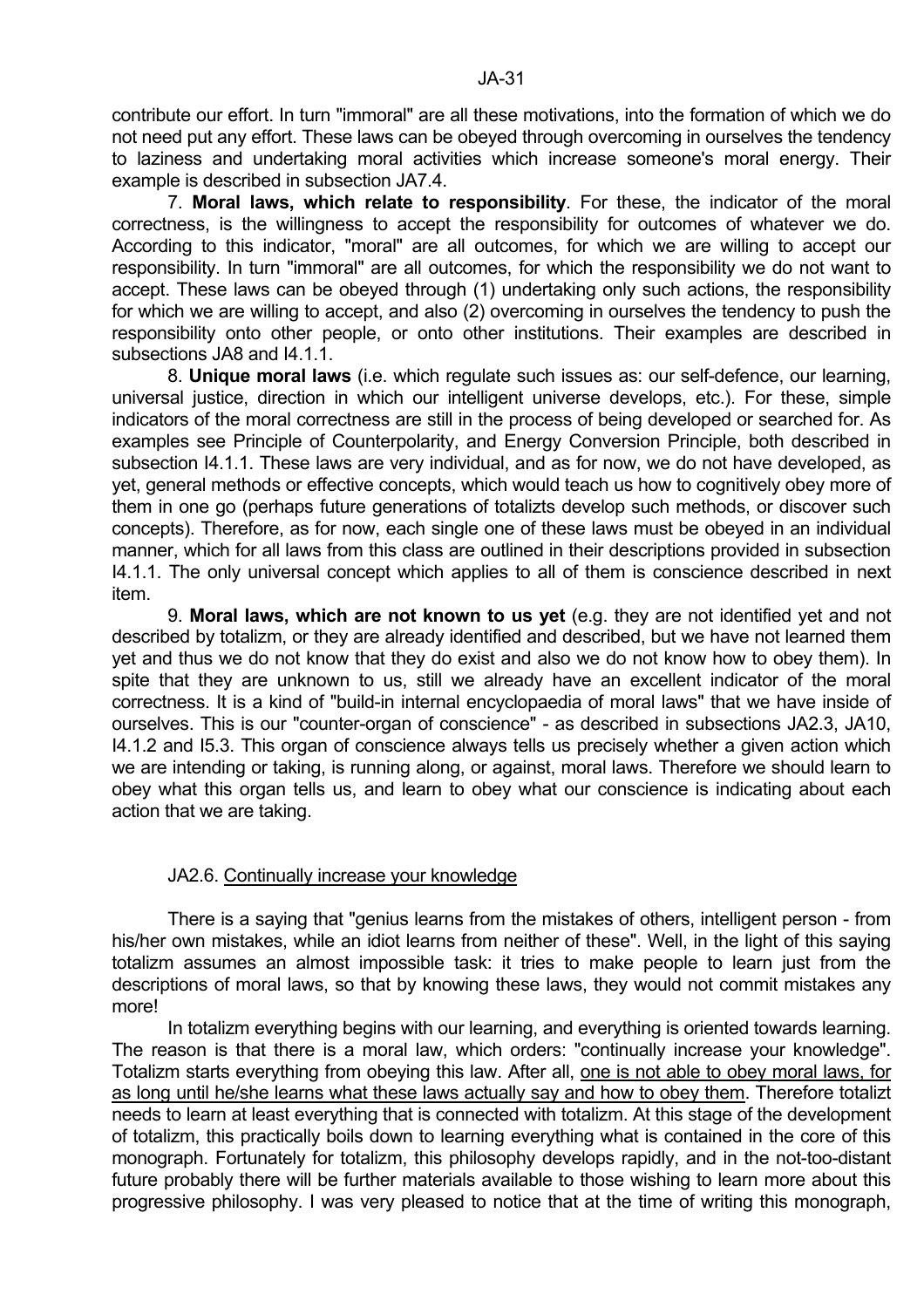there was a very active Internet discussion group in Poland (in the Polish language though) which was discussing various issues of totalizm - see subsection A4.

 There is one important matter connected with the moral law (and a recommendation of totalizm) "continually increase your knowledge". This is that there is a moral law which states "**everyone carries the personal responsibility for learning moral laws and for obeying them in his/her everyday life**". What this law means is that, independently if a given person bothered to learn these laws, or simply ignored them, still in the final effect is judged for their obedience, and is rewarded or punished proportionally to the extend in which either fulfils them in everything that is doing, or breaks them. Therefore it is rather beneficial to put the required effort into learning moral laws and into obey them in our lives. After all, if we do not do this learning and obeying, our life becomes quite tough and unpleasant.

 An important regularity that hits the eyes about our universe, is that practically everything in it is so intelligently designed, that it serves the increase of our knowledge, facilitates our logical thinking and researching, helps those people who utilise their minds and knowledge, etc. For example, the way moral laws were designed and work, amongst others, facilitates the increase of our knowledge. The course of moral field actually coincides with the line of the most intellectual effort and the least intellectual resistance (for details see subsections JA4.1 and JE3). The principles and canons on which morality is based, are also oriented towards accumulation of knowledge. The universal justice is not just a "blind justice", but an intelligent "motivating justice", which inspires our learning. The structure and operation of the universe in itself, is promoting learning and thinking. Etc., etc. Therefore the moral law and recommendation of totalizm "continually increase your knowledge" is actually expressing the essence of the most important mechanism of our universe, and the leading intention of the universal intellect.

 $\star \star \star$  After we learned all this, now we can start discussing (one by one) all these indicators of the moral correctness, which are already worked out by totalizm, and learn how to use these indicators in order to live our lives in a totaliztic manner.

### JA3. Control your karma

 The first, and probably the most important, tool, provided by totalizm, in order to easily obey moral laws, and to lead a totaliztic life, is the concept of karma. This tool can be used as an effective "indicator of the moral correctness" for fast qualifying our actions and intensions into a category "moral", or "immoral". It also allows a relatively easy transformation of our initial actions or intensions, which - according to the operation of karma turned out to be "immoral", into actions or intensions, which are going to be "moral" (a method of such a transformation is described in subsection JA3.2). In this way, the concept of karma allows us to "pedantically obey moral laws" and to avoid breaking these laws. After all, it enables us to undertake efforts to do in our lives always only these things that fulfil the totaliztic definition of being "moral" activities, that means only things which generate a "moral" karma. The effective use of this tool in thousands of everyday situations, allows us to lead a highly moral and fulfilled life, named here with the qualifier "totaliztic". Such a "totaliztic life" implements the only rule of totalizm stating "pedantically obey moral laws", as it avoids breaking moral laws in anything that we are doing.

 As this is explained more exactly in subsections I4.4 and JB3.4, totalizm adopted the Sanskrit word "karma" (in Sanskrit "karma" means "work") for naming a unique moral algorithm. This algorithm is accepted from other people and temporally recorded in our own "registers" (for remembering and for further execution). It is recorded in us each time, when we do something that induces in these other people any definite feelings, which are directed specifically at us. The totaliztic definition of karma states, that this algorithm works in such a manner that **all feelings that we induced in other people, are memorised in our "registers" in the form of karmatic**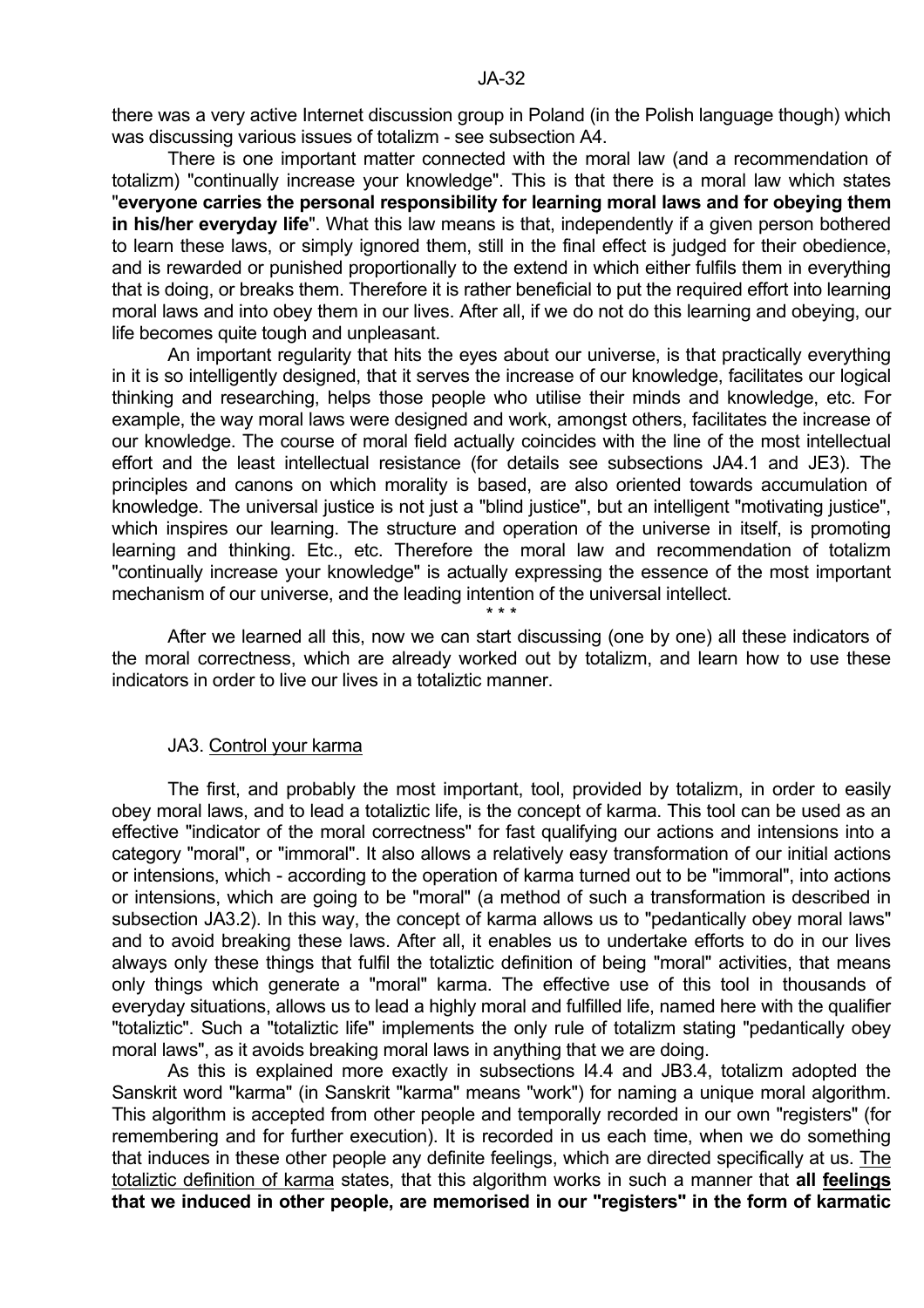**algorithms, so that some time later the same feelings can be exactly repeated in us, while we can rewrite the same karmatic algorithms into "registers" of other people, whose behaviour re-induced these feelings in us**. In order to explain this in other words, if we induce in someone from our surrounding some kind of a feeling, either by the way we act, or by our behaviour, or by feeling, motivation, pose, or in any other way, then some time later - when someone from our environment also behaves in a similar manner, his/her behaviour is going to induce in us exactly the same feeling. The definition of the feeling, that was induced firstly by us, and then induced inside of us, is recorded in the karma algorithm. The exchange of this karma algorithm occurs at the moment, when this feeling is induced in someone, while the algorithm itself always is transferred telepathically and without anyone's knowledge, from the person who is experiencing a given feeling, to the person who is inducing this feeling in the receiver. Because feelings are moral forces, which define the course and outcomes of various events that are responsible for inducing specific emotions in us, in the final result, the exchange of karma causes also that the outcomes of such events, which induced these feelings, seem for us to be exactly the same as they were for the person from whom we accepted a given karma.

 There is a whole class of moral laws in operation, which influence karma, and for which karma is a kind of a motor, or algorithm, that controls their course and outcomes. The most representative of all of them is the very hard-hitting Boomerang Principle, which is described in subsection I4.1.1. Others include so-called Law of Karma (which is simply the Boomerang Principle, but extended onto more then one lifetime), and the Law of Cause and Effect. Totalizm recommends that we should obey especially carefully all moral laws involving karma - especially the Boomerang Principle. After all, in our everyday life, we are the most frequently punished or rewarded just by these laws. In order to remind us here, what the Boomerang Principle states, it could roughly be expressed in words: "whatever feelings you induce in others, one day exactly the same feelings will be induced in you". In order to explain how we should obey the Boomerang Principle in everything that we do, totalizm recommends as follows:

 "**Whatever situation you encounter in your life, when you generate a karma by giving or serving something to other people that induces feelings in them, remember to handle this situation in a "moral" manner, so that when the time of repaying your karma comes, and you become the receiver of a similar situation and the same feelings, you are not going to suffer too much because of the karma you pre-programmed to be returned to yourself with these particular feelings**."

 This recommendation can also be put forward in a very simple wording of the Christian "Golden Rule": "Do unto others as you would have them do unto you" (i.e. "Do to others only what you wish to be done to you").

### JA3.1. Totaliztic versus Hinduistic interpretation of karma

 Originally totalizm adopted the word "karma" from Hinduism. Unfortunately, after completing lengthy research on it, totalizm discovered that the Hinduistic understanding of karma begins to differ drastically from the findings of totalizm regarding the real operation of this natural algorithm. For example, Hinduism believes that karma causes our actions to be returned in the future. In turn totalizm discovered, that karma causes the return of feelings that we induce in other people, (not our actions that induced these feelings). Most important differences between these two understandings of karma are listed below. Totalizts should be clearly aware of these differences, as their mistaking leads to the deviated understanding of moral laws. For example, if karma stores the memory of events - as Hinduism claims, then convincing someone to commit a murder would bring death also to the instigator in the karmatic return. After all, in the karmatic memory, both of them, i.e. the murderer and this instigator, would be stored as targets for being murdered (as both of them were accomplices in the "activity" of murdering). In turn, if karma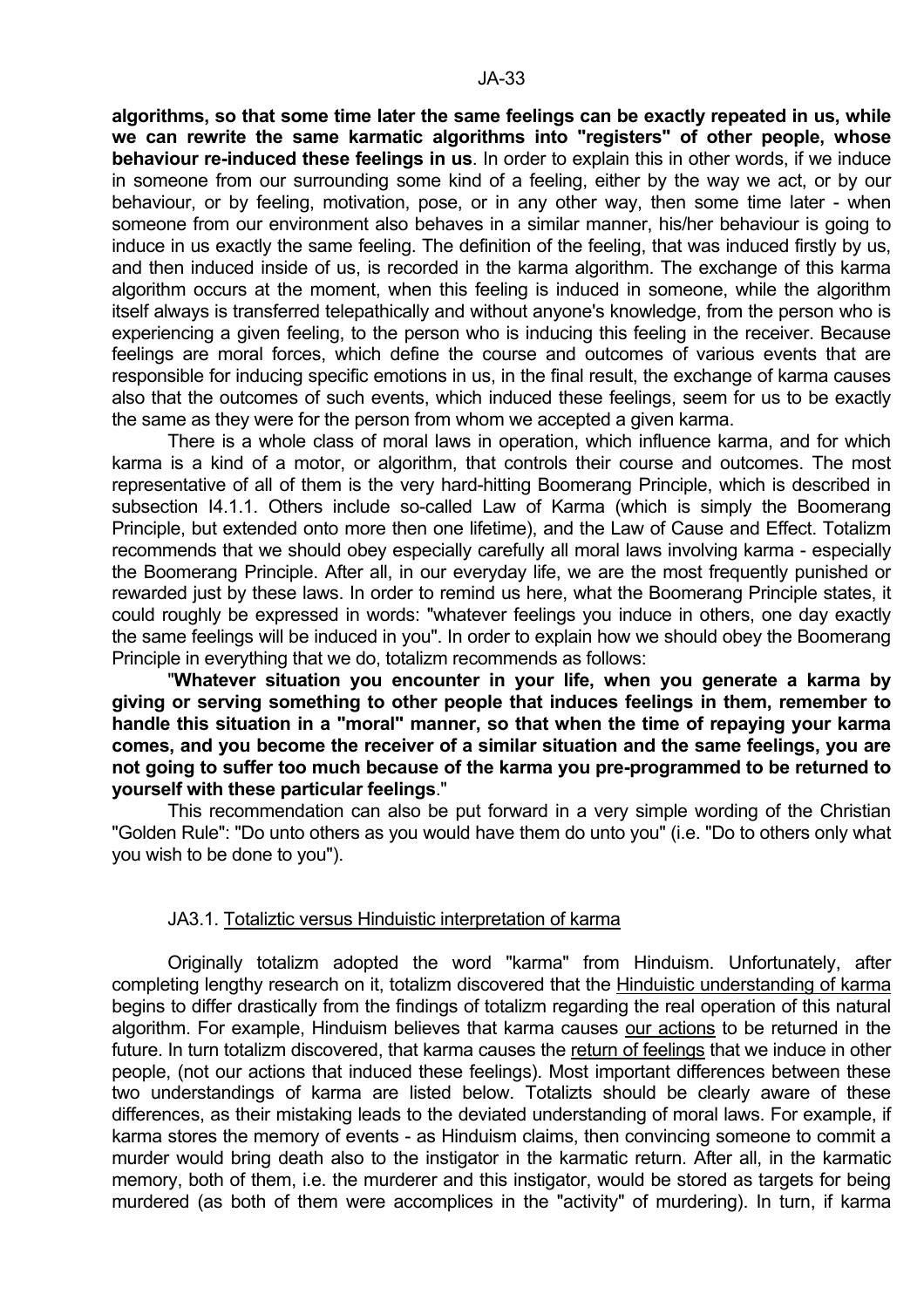stores the memory of feelings - as totalizm defines it, then convincing someone to commit a murder brings back death by being murdered to a murderer only. The instigator is exposed just to feelings of someone trying to convince him/her in the future to commit a murder.

 Discrepancies between the Hinduistic understanding of karma, in comparison to totaliztic definition of this concept, originate possibly from several different sources. The majority of these discrepancies, most probably were introduced to the Hinduistic concept of karma, because this concept was used throughout several thousands of years without developing any means for verifying the correctness of it (such means are introduced only now by tools of totalizm). So in the meantime this concept managed to overgrow in Hinduism with an ocean of untrue interpretations and deviating speculations. Furthermore, in Hinduism this concept was never defined as clearly and as thoroughly, as it is done in the Concept of Dipolar Gravity - from which totalizm originates. In turn, by not having a strict definition, this concept easily was subjected to wild speculations and to various deviations.

 The Concept of Dipolar Gravity, and thus also totalizm, redefined the concept of "karma", giving to it a clear and unambiguous definition, which logically results from the operation of the universe under dipolar gravity. It also verified the operation of totaliztic definition of karma on various empirical observations and data that are available at present. Therefore, although totalizm retains the name of the original concept of Hinduistic karma, and retains the traditional significance of this concept, in fact the precise interpretation of the karma algorithm is in totalizm drastically different than in Hinduism. For example, in totalizm and in the Concept of Dipolar Gravity, "karma" algorithm is a moral equivalent to the physical algorithm of "time" - see descriptions in subsections I4.4 and I4.1.1.

 Of course, by claiming that the "totaliztic definition of karma" is different from the "Hinduistic understanding of karma", it is beneficial to explain briefly here, where these differences come from, and what they depend upon. We should start these explanations from reminding ourselves, that one of the laws that govern the lives of long-living group intellects, is that these intellects with the elapse of time show the tendency to replace empirically verifiable truths, by theoretically speculated and convenient myths (see descriptions from subsection JD4.4). The concept of karma was obviously introduced to Hinduism by someone, who either discovered or learned it, and thus who exactly understood what it means, and described it in such a manner that it corresponded to truth. But in spite of that, the multitude of generations of home-made "gurus", in the course of centuries continually added their own interpretations to this concept. They gradually introduced to it various deviations, which currently place it far from the truth. Let us present here several examples of the most important of such **speculative deviations, which with the elapse of time overgrown the Hinduistic concept of karma**.

 1. **Return of events, not feelings**. Probably the most significant deviation, or misunderstanding, that was introduced to the concept of karma, is the claim of Hinduism that events are subjected to karmatic returns. In this way Hinduism ignores the importance of feelings and overlooks the fact that in reality karma returns only feelings that are induced through the means of subsequent events. In order to explain this more precisely, according to the to-date findings of the Concept of Dipolar Gravity, **karma algorithm does not govern the external events, which affect us, but governs our internal feelings, that are to be induced in us in the result of random events that take place in our environment, and affect us with their outcomes; only then these our feelings can (although do not need to) modify these events in such a manner, that the events take the course which is most appropriate to the feelings that they are inducing**. Explaining this more precisely, karma algorithms are limiting their action to the interior of our counter-body, controlling in there the operation of our counterorgans. Through this controlling of our counter-organs, karma algorithms define the type and the intensity of feelings, that our counter-organs are serving to us, in the result of random events that happen in our vicinity (note that according to descriptions in subsection I5.5, our counter-organs are these parts of our counter-body, which exert a control over feelings that we experience in the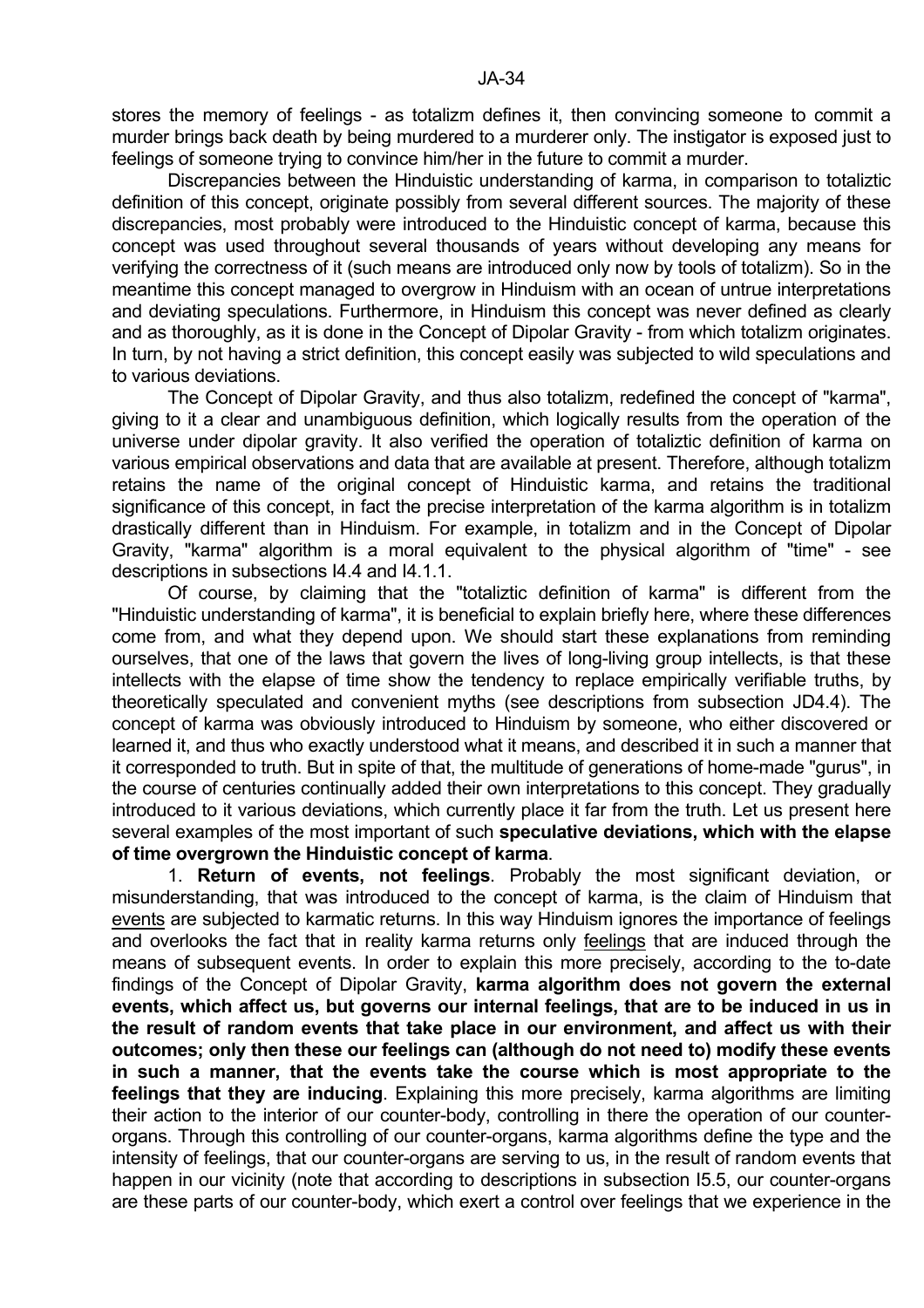result of every event). For example, according to the Concept of Dipolar Gravity, if sometime in past we caused an accident, which induced in the victim a specific kind of pain of a given intensity, then on the occasion of entirely different accident, in the result of which we were hurt, our counter-organs are going to be controlled by karma in such a manner, that we also will experience exactly the same kind of pain of the same intensity, that earlier we caused in someone else with our own accident. The accident that places us as victims, and that costs us this specific pain, does not need to have the same course, or the same form, as the accident that we made, and that caused the other person to feel this pain. A most drastic case, which documents such an operation of karma algorithm, is the so-called "death from a shock", means a death that takes place in a situation that a given person actually should not die, but he/she still dies because his/her karma makes the death to take place. (This kind of death frequently takes place when someone is shot, although not fatally.) Quite an interesting aspect of such karmatic "death from a shock" is that a deceased person freezes in the meaningful pose, which is a symbolic reflection of his/her karma.

 This finding of the Concept of Dipolar Gravity, which explains to us the mechanism of karma operation, displays a drastic discrepancies with claims of Hinduism. This is because Hinduism claims that to the karma returns external events are subjected, which we cause (i.e. not our internal feelings). Therefore, according to Hinduism, if we cause for example a car accident, in which someone is hurt, sometimes in the future we are going to fall victims of exactly the same car accident, in which we are going to get hurt in exactly the same manner. Of course, this speculative claim of Hinduism is easy to be verified in real events, and shown that it is not true. For example it leads to such paradoxes, as that if someone today dies in India in a car accident, then - according to claims of Hinduism, many years earlier this someone must kill someone in a similar car accident. But in India many years ago there were no cars! The same case, however, does not disagree with the definition of karma in the Concept of Dipolar Gravity. This is because, if someone experiences any kind of feelings - as the result of a car accident, and these feelings lead to his/her death, then from the karmatic research of this person usually turns out, that previously this person was responsible for a similar kind of an accident (which could, for example, have the form of crushing someone with a horse wagon), and in this previous accident a victim went exactly through the same feelings that currently a given person experiences in the result of a car accident.

 There is, however, an aspect of karma mechanism, which results from the operation of this algorithm described by the Concept of Dipolar Gravity, which requires here a thorough explanation. This is an ability of internal feelings to change the course of external events. On this ability is based the whole range of phenomena and activities, for example black magic, evil eye, moral vampirism, etc. - see subsection I5.7. And so, according to this mechanism, when karma induces in someone appropriate kind of feelings, these feelings are in turn able to steer external events into appropriate course (if they are sufficiently strong – means if the exceed the above threshold value). So these feelings can complete a kind of unaware black magic and cause that events, which induced them, start to take the course which is aligned with their type and intensity. We actually observe in our lives this particular phenomena quite frequently, when in the presence of a specific person, something forces us, to behave accordingly to the karma of this other person. However, such modification of external events with our internal feelings can take place only sometimes - but does not need to happen all the time. For example, when something forces us to act in a specific manner, we still do not need to subdue to this forcing. This means that in a specific part of real life situations, especially in very important events, which are served to us by other people who are susceptible to telepathic suggestions, karma can (although does not need to) control the course of external events, in order to make these events exactly corresponding to our internal feelings. But in such situations this control is indirect, means karma only controls our internal feelings, only then our feelings control the external events (through a mechanism similar to that from a black magic). Therefore, the Hinduistic claim that "karma control events, which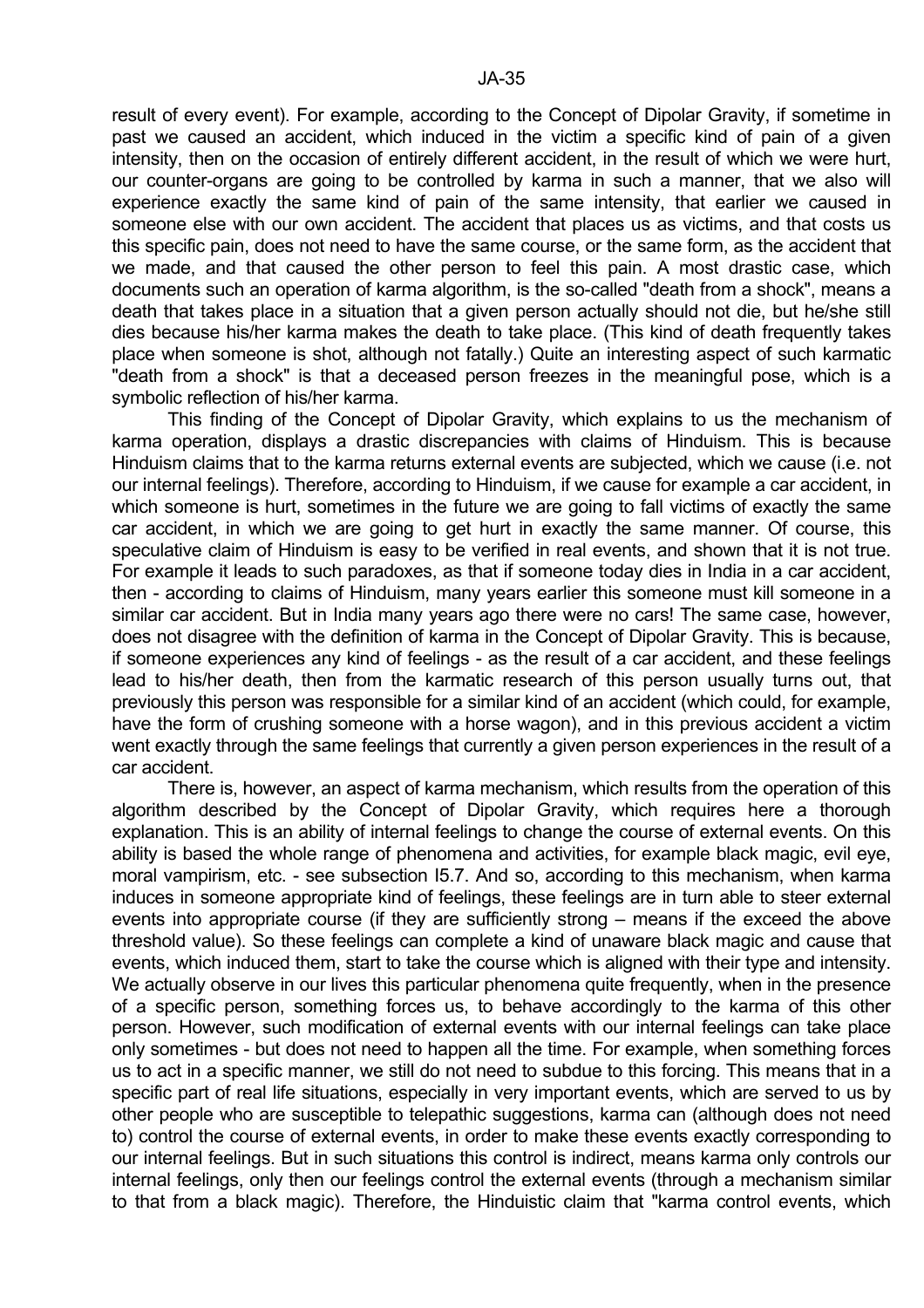affect us", is not true. In order to amend this claim, totalizm defines that "karma controls the content and intensity of our internal feelings that are caused by external events that affect us, and only in some cases these internal feelings can modify the course of external events that affect us". We need to be aware of the above relationships, because they explain various empirical manifestations of the mechanism of karma execution, which without the knowledge of these relationships may appear to represent paradoxes, or gaps in our knowledge.

 2. **Binding together the same people**. Another significant deviation introduced to the concept of karma by theoreticians of Hinduism, is the speculative claim of present Hinduism, that the return of karma must occur from hands of the same person, who originally created it (e.g. if someone kills someone, then the killer receives the return of karma, only when the victim is able to kill him/her). Of course, this deviation leads to such paradoxes, as the claim, that the return of the whole karma must occur only after the death (after all, the victim is able to kill its killer only during one of the next lifetimes), or the claim, that if someone has the karma to pay back, he/she must be born together and near the person to whom this karma is to be paid. This speculative claim is easy to abolish through simple empirical observations and karmatic research. They illustrate quite clearly that the majority of karma is returned still in the duration of our present lifetime. Usually it is returned at the nearest opportunity, when the circumstances are right for causing a return (in my case the karma is usually returned within 5 years from the time it is created). Furthermore, the return of karma takes place from hands of any person, which differs from the original giver of the karma, but which operates in similar circumstances as this person with whom we generated a given karma.

 3. **Reincarnation to forms lower than humans**. One more deviation appears to be the Hinduistic claim that immoral life may lead to incarnating people in organisms lower than people (e.g. into horses, birds, vegetables, or even minerals). This speculative claim, so-far seem to be contradictory to results of research into hypnotic regression. So far this research seem to indicate, that after someone is incarnated into a human, further incarnations are exclusively into human bodies. (Of course, further research may also prove otherwise.)

 The essence of the above information about the deviations introduced into the original concept of Karma, is to realize that although the name and the general concept of the word "karma" is taken from Hinduism, totalizm and the Concept of Dipolar Gravity redefined this word quite differently and more strictly than Hinduism. Therefore, it is not permissible to assume, that one knows what this word means in totalizm, if he/she knows the meaning of this word for Hinduism. It is rather recommended, that one learns how exactly totalizm interprets karma. (A similar situation is with many other words, which totalizm adopted from religions, such as "totaliztic good deed and sin", "moral and immoral", "sacrifice", "nirvana", "conscience" etc. Although they are adopted from religions, in totalizm their interpretation was redefined and made more strict, and therefore they do not correspond entirely to their meaning in religions.) In turn, by knowing exactly how totalizm defines karma, the operation of many moral laws, which results from this karma, become for us very clear and easy to understand and to predict their outcome (e.g. consider an example of trying to convince someone to commit a murder, which was discussed earlier).

### JA3.2. How to manage and transform karma (from immoral into moral)

 Totalizm indicates that karma is one of the most important "indicators of the moral correctness". This practically means that, if because of the operation of karma, we qualify as "immoral" any of our intensions, feelings, etc., then this qualifying should be for us a sufficient indication that we should abandon the completion of this intension, or the release of this feeling, because it runs against moral laws. In turn everything that according to the operation of karma is qualified as "moral", we should complete without any hesitation, because it obeys moral laws. The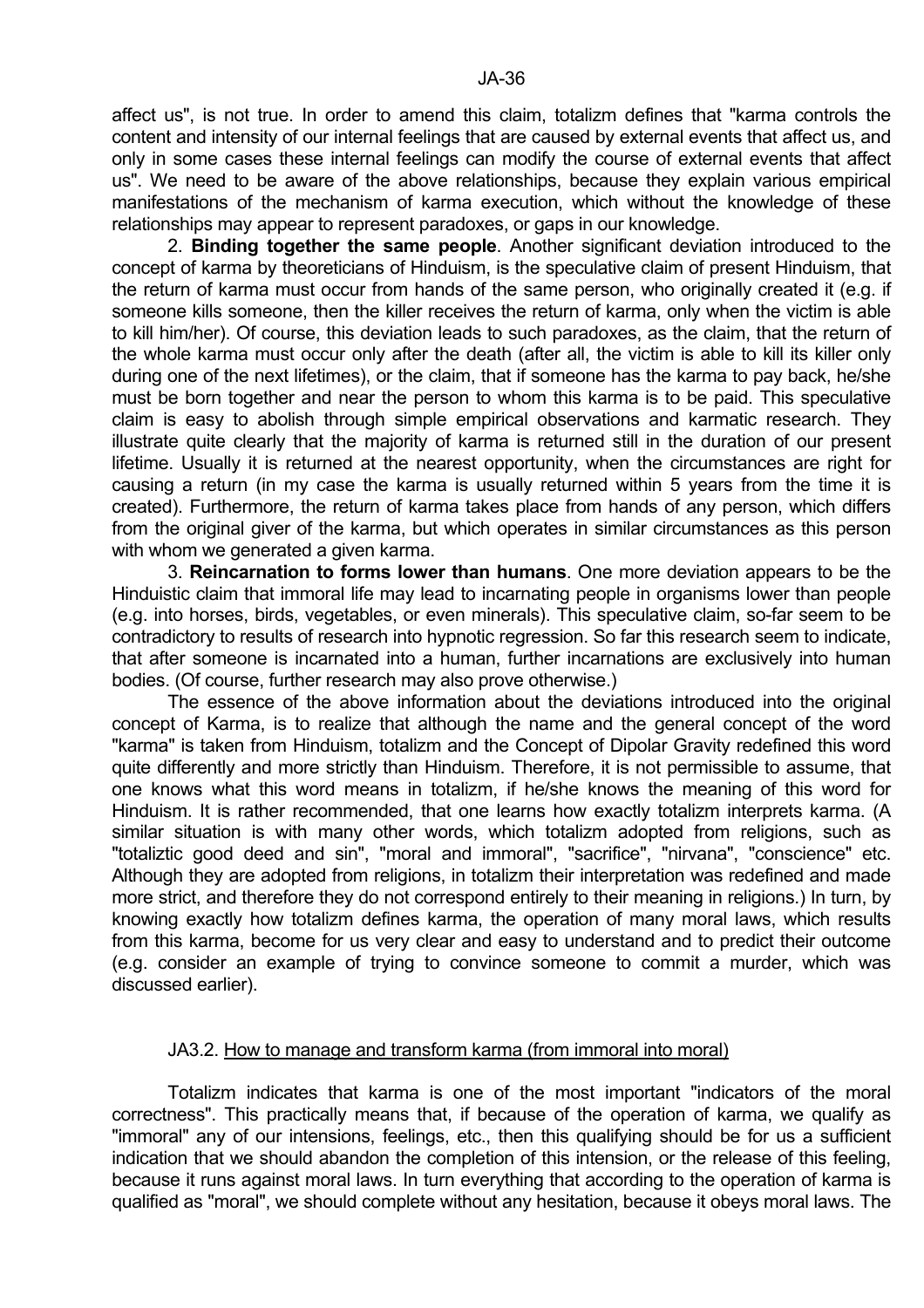reason for such a huge usefulness of karma as an "indicator of the moral correctness", is that karma is one of the most important mechanisms hard-wired into the operation of the universe, with the use of which we are receiving either direct rewards for obedience of moral laws, or receive direct punishments for disobedience of these laws. According to the operation of karma, as "**moral**" we should consider every intention, or every activity that one carries out, which generates a karma that one is to be very happy to take back when the moment of the return of this karma arrives. In turn as "**immoral**" one should consider everything that generates a karma which one is reluctant to take back when the time of return arrives. In the matter of karma, totalizm basically tries to convince people that "in our lives we should control our karma, instead of allowing that karma controls our lives".

 The control of our karma basically boils down to a **systematic transformation of these activities in our life, which generate "immoral" karma, into activities which generate "moral" karma but simultaneously allow us to accomplish the same goals**. Here is a brief explanation, as how such a transformation should be carried out. Note that this explanation makes a use of our knowledge of mechanisms of karma operation. In case of every life situation, when we are a "giving person", i.e. when we know that whatever we do, or whatever we intend, it is going to induce some feelings in other specific people, we should consider what kind of feelings we would experience, if we were in the place and position of these other "receiving people". Then we should consider, if - while being in the position of these other "receiving people", we would wish to be subjected into this kind of treatment (means to the treatment into which we are going to subject these other people, and which induces these particular feelings). If - according to our judgement, we clearly would not wish to experience these feelings, then in the unambiguous way this lets us know, that the karma which we just are to generate through our original actions or intensions, is "immoral". Therefore, according to the recommendation of totalizm, before we complete these actions or intensions, we should transform them into other actions or intensions, that would generate a "moral" karma but still allow us to accomplish the same goal. For this purpose, we should promptly choose another, more pleasant feeling, that would be more appropriate to the situation in which the receiving people are, and which we would welcome - if we are in the situation of these other "receiving people". Then, whatever we initially intended, we should quickly change into something else, that in the receiving people would induce a new kind of feelings, which we ourselves would not mind to receive and to feel while being in their position and circumstances, and which still would allow us to accomplish our original goal. Such a change of our initial intended "immoral" action, into a new "moral" action, represents the method of transformation of an "immoral" karma into a "moral" karma.

 Theoretically speaking, the transformation of "immoral" activities or intensions, into "moral" ones, can be completed with one of two different methods, namely through (i) reversal of our behaviour (action), or (ii) reversal of feelings that our behaviour induces. If we reverse (i) our behaviour, then we always need to check again, whether the new behaviour is going to induce in the receiving person the type of feeling, which this time is going to be "moral". If we decide to reverse (ii) the "immoral" feeling, which in our estimates would be generated at the receiving end, because of this our "immoral" behaviour", than we need also to find a "moral" action, which would induce such a reversed feeling.

 The reversal (i) of our "immoral" behaviour, onto a behaviour which is more "moral", usually is quite a complicated procedure. Various methods used for accomplishing it, are described for several other tools of totalizm, for example see subsection JA4.4 or JA5.5. In implementation for karma, it can turn to be simple only in cases of rather infrequent elementary actions. Their example can be a situation, when e.g. initially we intended to hit someone, but after realizing the "immorality" of this behaviour, we decided to reverse this hitting into for example clapping his/her shoulder and turning the whole matter into a joke.

 However, the matter of reversal (i) of our behaviour (action) starts to become very difficult when we deal with rather complex life situations. As examples of such complex life situations, we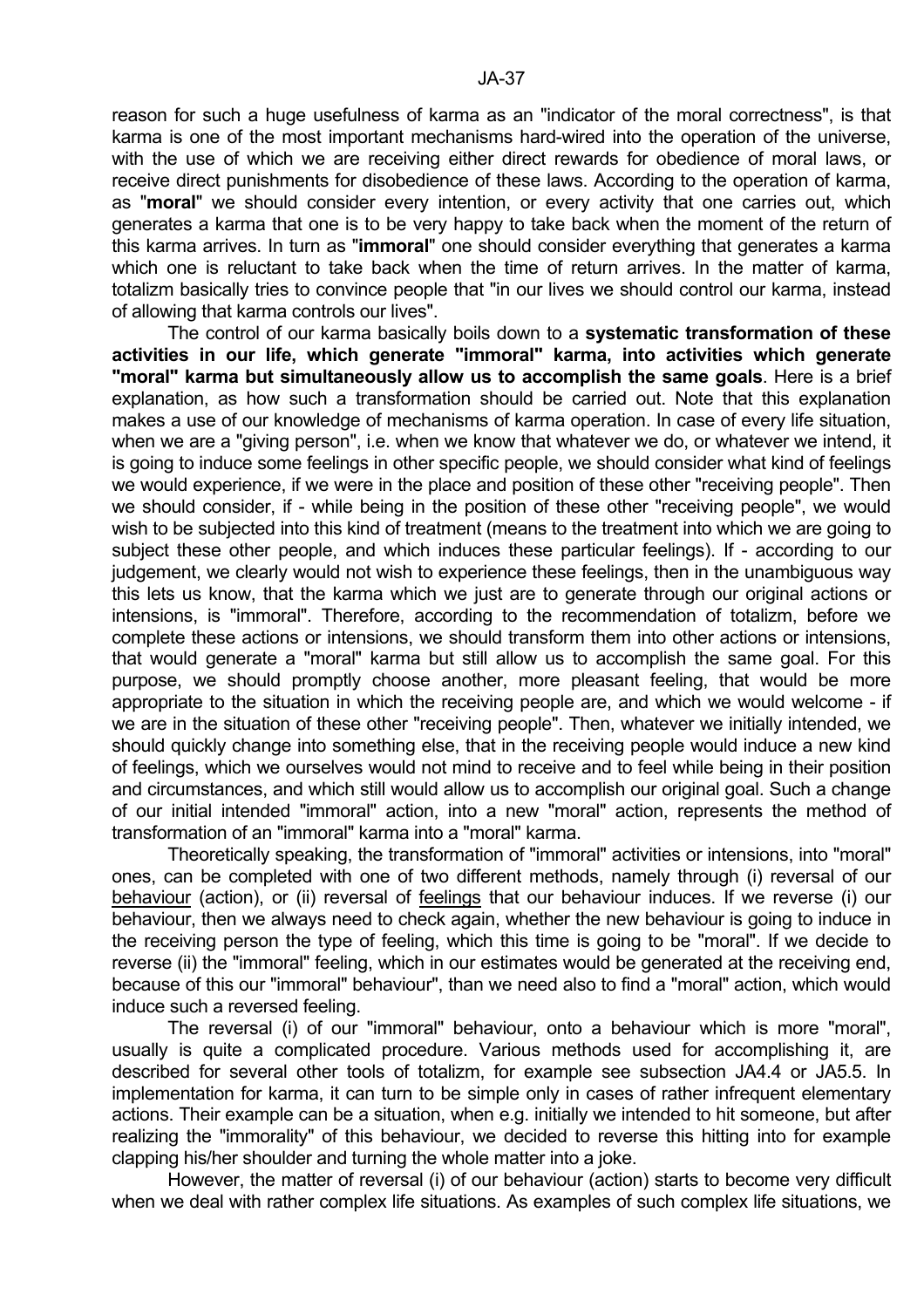can consider (a) when we need to tell our child that she took seventh place in something, while we know that she was trying very hard and that she very much wanted to "win", or (b) when we received an order from our headquarters, that because of economic reasons, we must dismiss someone from our institution, and it is us who handles the human resources thus we have no other option but to complete this order (i.e. it does not lie in our capabilities to change the dismissal into, lets say, an increase of salaries). In such complex moral situations, it is much easier to solve these situations morally through undertaking rather the reversal (ii) of feelings (instead of undertaking the reversal of actions).

 The reversal (ii) of feelings depends on finding such a "moral" replacement feeling, which is able to replace the original "immoral" feeling, so that in a given situation and circumstances we would be more happy to receive back this new feeling, if we were in the situation of the party that receives our actions. The process of finding this new "moral" replacement feeling - which is to replace the original "immoral" feeling but still allows accomplish our original goal, can be carried out on several different principles. Let us review here some examples.

 A. **The method of finding a "moral" anti-feeling**. In general, it depends on finding a "moral" anti-feeling, that on the receiving end is going to replace a given "immoral" feeling, and then on such re-designing of our whole behaviour, that instead of the initial "immoral" feeling, we induce on the receiving end this "moral" anti-feeling and still accomplish the same final goal. ("Anti-feeling" is a feeling, which works exactly opposite to a given feeling, e.g. an anti-feeling for hatred is love, and vice versa.) This method is very useful in all situations, when there are no any quality standards build into the situations themselves. A good example of such situation without a build in quality criterion, is a previously described case (a), when our child takes seventh place (while it tried hard to "win"). In this situation, there is no quality standard embedded into it, as it is us who are going to decide with our behaviour, whether the seventh place is "winning" or "loosing".

 Note that the formal procedure, which is to be used for finding a moral "anti-feeling" to a given immoral "feeling" (i.e. for finding a reversal of a given feeling), is described in subsection JA7.2. In order to interpret this procedure for the situation of transforming an "immoral" karma into a "moral" karma, below stages are listed which one needs to complete for such a transformation.

 (A1) At the beginning we need to clearly realize, what exactly is the action, that we initially intended to take in a given situation, and also what is our goal that we intend to accomplish through this action. For example, returning to our previous case (a) of a child, let us assume, that our original intension was to scold our child, through telling her something along the lines "you little moron, you took seventh place - the next time please do not disappoint me", while our initial goal that we intended to accomplish through this action would be to make this child to try harder a next time.

 (A2) Then we put ourselves at the receiving end, and check what we would feel, if we would be in the situation of a receiving person, while the giver would put us through the treatment, that we originally intended to use in this particular situation. Returning to our example of a child, we analyse what we would feel, when our parent would say something along the lines "you little moron, you took seventh place - the next time please do not disappoint me". Almost for sure, our feeling would be close to a mixture of hurt and disappointment.

 (A3) After we check, what feeling would induce our original action, now we qualify this feeling, and thus qualify also our original action, into a category of "moral" or "immoral" - using qualifying criteria, which were described before. If the original feeling turns to be "moral", then we directly proceed to the completion of step "implementation" (A6) below. Otherwise we need to complete also steps (A4) and (A5). Returning to the example (a) of our child, the mental state or feeling that we induced in it with our scolding, means a mixture of hurt and disappointment, without a doubt would be a highly "immoral" feeling. Therefore it would demand to be reversed, before it could be implemented.

(A4) We find a "moral" anti-feeling, for a given "immoral" feeling. As this can be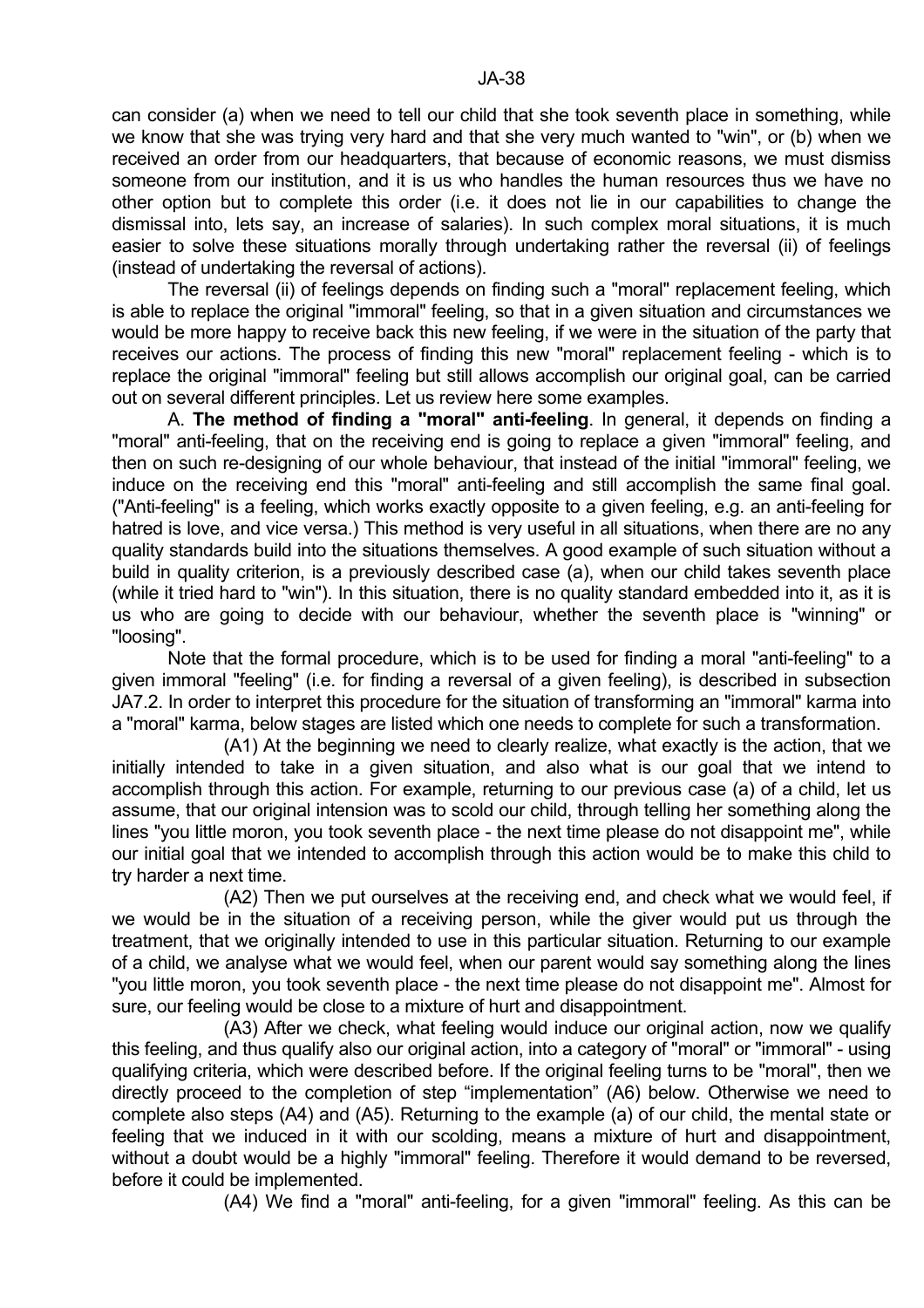worked out from the content of subsection JA7.2, for example the anti-feeling for mental feeling of hurt and disappointment, would be a mental pleasure and reassurance. Returning now to case (a) of our child, instead of causing this child to feel hurt and disappointment, according to totalizm we should try to cause, that in the result of our action it would feel a mental pleasure and reassurance.

 (A5) We re-design our original (intended) activity in such a manner, that it induced at the receiving end this "moral" anti-feeling, instead of the initial "immoral" feeling, but we still accomplish our intended goal. In the case (a) of a child that we are considering here, we would need to do something, that instead of feeling of a hurt and disappointment, a child would feel a mental pleasure and reassurance, although still would be inspired to try better a next time. For example, instead of scolding it and saying "you little moron, you took seventh place - the next time please do not disappoint me", we could tell it something along the lines "wow, my congratulations, in this very tough competition you managed to get within the group of best ten winners, and you took seventh place - I can see that each attempt at competition makes you increasingly better in what you are doing! Probably the next time you will be close to being the first." (Of course, saying what exactly would be the most moral, it depends on circumstances of the situation that we discuss. After all, the morally best handling of this situation would depend on the actual contribution of effort and motivations of our child into a given competition.)

 (A6) Implementing redesigned action. At very end of this procedure, after we redesigned our action into a "moral" one, we implement a new action, which resulted from the completion of this procedure.

 B. **The method of choosing the most "moral" feeling** from the whole range of feelings that are possible to be experienced in a given situation. Another solution to a problem of finding a more "moral" replacement for some decisively "immoral" feeling, can be to firstly consider, what range of feelings can experience someone, who is at the receiving end, and then choosing from this range a feeling which in our opinion is the most "moral" out of all of them. This method of reversal of feelings, is good for moral solving of all situations, when the circumstances impose on these situations their own quality criteria. In such situations we have no possibility to interpret the situation with our own behaviour - we only can influence the way, in which the situation is handled. A perfect example of such situation is the case (b) discussed before. This is because no matter whom we choose to dismiss from work, always the dismissed person will take it very painfully. Therefore, the only thing we can do, is to find a most "moral" way of serving this pain to someone.

 In order to **implement** practically in a real-life situation, this particular method of choosing the most "moral" feeling (from the entire range of feelings, that can be experienced by someone at the receiving end), we use a procedure almost identical to that one described in items A1 to A6 in previous method A. Only that, when we reach item A4, than instead of finding an anti-feeling to our original "immoral" feeling, we rather consider the whole range of possible feelings, that can be experienced at the receiving end. Then we choose from this range only one feeling, which in our opinion is the most "moral". Let us go practically through this process, using case (b) - when someone must be dismissed from a job. We start from considering a range of feelings, that can be experienced by people who are dismissed from their jobs in various ways. In this range, probably the most "immoral" feeling would be to be informed that "we do not like you, so we do not wish to see you in our team". In turn the most "moral" feeling, out of the whole range that could experience someone loosing a job, would be to realize him or her that "because of the economic decision of our headquarters, we have no other option but to dismiss someone, while according to the criterion of selecting who is going to be dismissed - at which (criterion) you also had opportunity to vote, it turns out that the dismissed person must be you".

 After we find out, what would be the most "moral" feeling at the receiving end, we can now proceed with the designing, according to previous item A5, such our action, which in the person who is to loose a job, would induce just such a feeling. For example, in the situation (b) discussed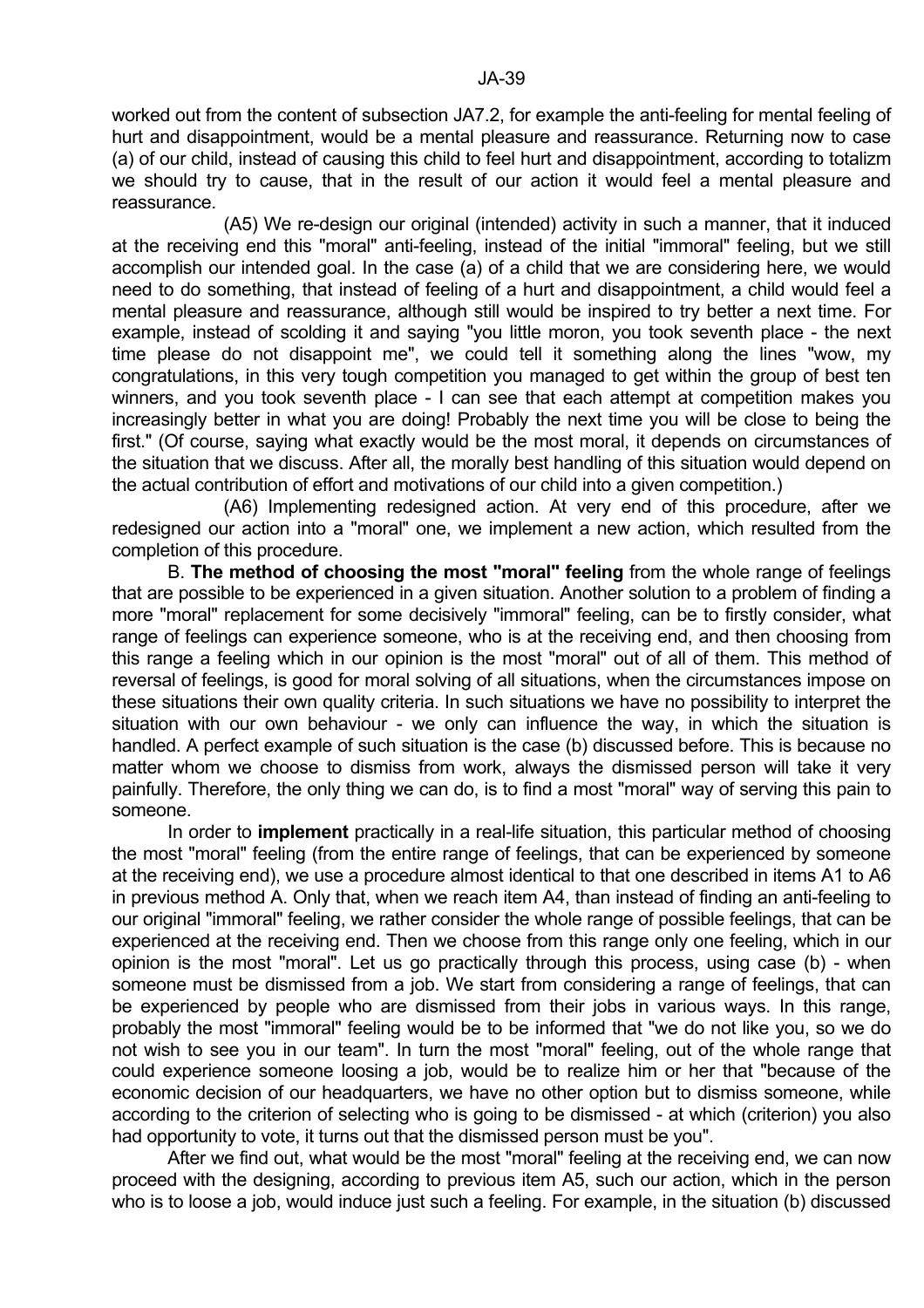here - of the necessity to dismiss someone from a job, the action which is the most "immoral", would be probably, if we personally choose someone to be dismissed, whom we do not like the most, and then send the dismissal letter at his or her home address. After all, such our action would induce in him or her the feeling "it is you, that we do not like the most, so we do not want you in our team". Therefore, in order to induce in the dismissed person, a more "moral" feeling, which we selected before, we would need to appropriately redesign both, the process of selecting a person, who is to be dismissed, and also the process of handling the very dismissal. For example, after redesigning of this process into a more "moral" one, it could take a following course:

 (B1) Firstly we could organise an official meeting, in which the entire staff and management would participate. On this meeting we would explain the situation, revealing that there is no other choice but to dismiss someone, and also we would arrange for the decision to be made and democratically voted, about a criterion, with the use of which a person would be selected, who is going to be dismissed.

 (B2) Democratic deciding and voting both by staff and by management, what should be a criterion, by which a person to be dismissed is to be selected. Let us assume, that amongst many alternatives which were put forward under discussion, and then voted (e.g. an alternative proposed by the management, stating that "dismissed first should be that person, who was employed as the last", and the one proposed by only bread winners in a family, stating that "dismissed should be the youngest out of the group of those people, who do not have any family to feed"), the decisive vote of all gathered on the meeting, choose the most "moral" in their opinion criterion, stating that: "dismissed should be a person, who in a given moment of time receives the highest earnings in the whole institution".

 (B3) We carry out the fair selection of the person to be dismissed, using for this selection the criterion that was voted and accepted during the meeting of all people involved.

 (B4) We arrange another public meeting, during which the outcomes of the selection would be officially announced, and when the letter of dismissal would be officially handed in to the person being selected for this dismissal. For this meeting, various other activities should also be arranged, which would decrease the shock of receiving a dismissal. For example, there could be speeches, which would acknowledge the contribution of the dismissed to the institution, which would express sorrow of everyone about such turn of situation, and which would wish to the dismissed success in his or her next activities. There could also be goodbye gifts, etc.

 (B5) A formal chance should also be given to the dismissed person, to be able to appeal about that dismissal, and he or she should be allowed to have a look at the list of people, who were considered for that dismissal - according to the criterion that was voted during the first meeting of the staff and management (i.e. in this case, to a list and to earning of people, who in this institution take the highest salaries).

# JA4. Constantly lift yourself upwards in the moral field

Motto of this subsection: "No actions or events by themselves are ever moral or immoral. Only when we know their motion along the moral field that surrounds them, the current configuration of this field is giving to them either moral, or immoral interpretation."

 An extremely important discovery of totalizm, which provided us with numerous effective tools that make for us much easier to lead totaliztic lives, is the discovery of so-called "moral field". This field can be defined as follows. "**Moral field is a primary field, similar to gravity, which permeates the entire universe, and which causes that every action of intelligent beings, and every outcome of intelligent processes, receives a decisive moral polarity, in which "moral" is everything that runs uphill in this field - and thus does require intellectual**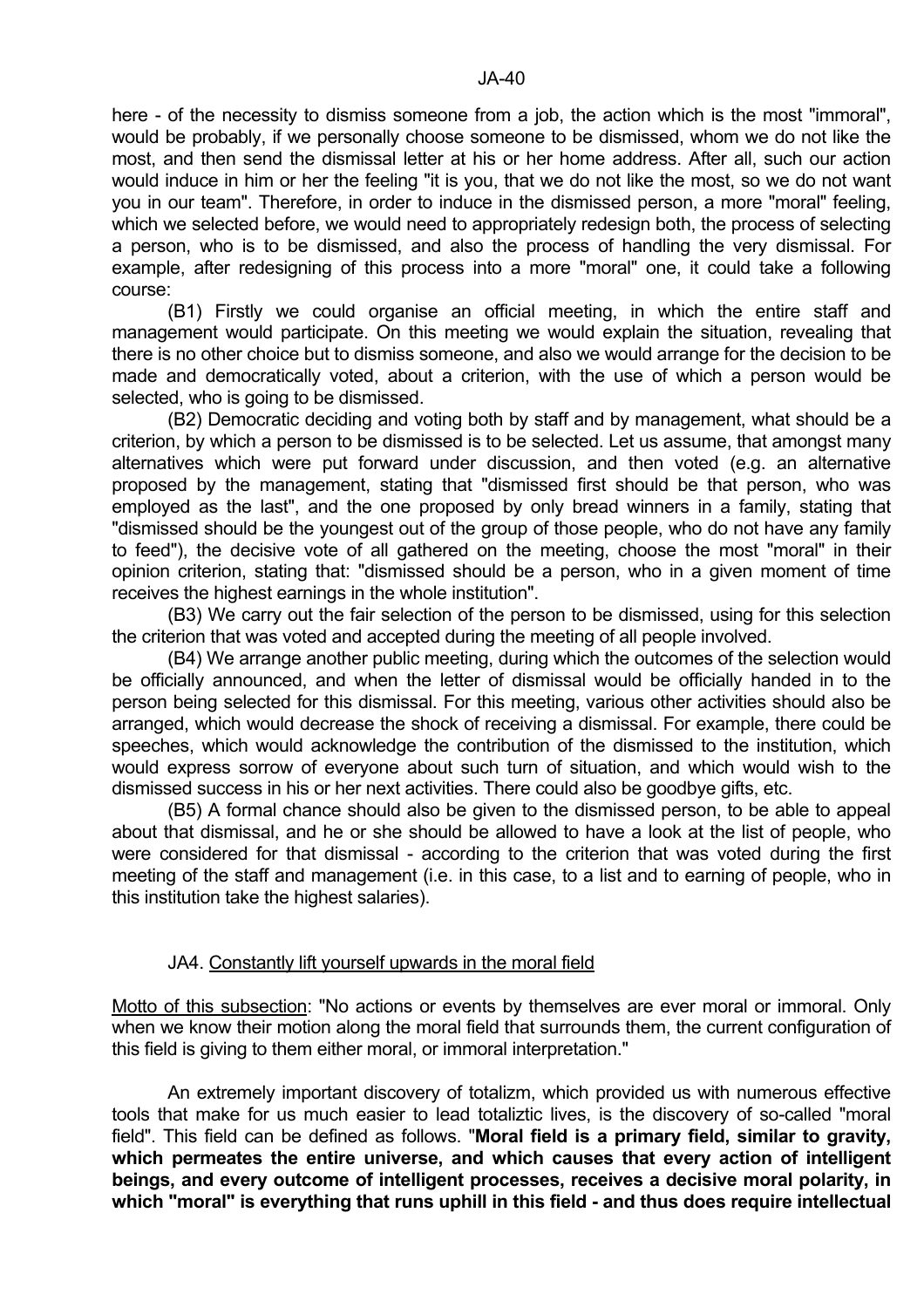**effort, while "immoral" is everything that runs downhill in this field - and thus does not require contribution of any intellectual effort to it**". This subsection is to describe how to use our knowledge of this important field in everyday lives, and also how to use tools of totalizm that are derived from it.

 Amongst numerous moral laws in existence, laws which rule our motion in the moral field, probably occupy the second position (after karma) when their impact on lives of individual humans and whole societies is concerned. The reason is that the moral field is one of two primary fields of the universe (this second primary field is gravity). Therefore the action of this field is extended across a wide range of moral phenomena. After all, this field decides whether our actions or intensions qualify into categories "moral" or "immoral" – means whether they climb upwards in this moral field, or they slide down of this moral field.

 The recommendation of totalizm concerning our motion in this moral field, is very simple. It states "always move uphill in the moral field". According to this recommendation, "**moral**" are all these our actions and intensions, which move everyone uphill in the moral field. In turn "**immoral**" are these actions or intensions, which move someone downhill in the moral field. To make it even more attractive, this single recommendation extends its applicability to a whole array different moral laws and moral situations. (For example, moving always upwards in the moral field, means to do only these things in our everyday life, which are to increase the level of potential moral energy in all people affected by the outcome of our actions. This means that when we use our motion in the moral field, as an easy indicator of the moral correctness for whatever we are doing, and it provides a clear answer "moral" or "immoral", then we do not need to use other, more complicated indicators for the same purpose.)

 A use of the moral field can be well illustrated with means of comparisons. If we would like to compare the moral field to something that we easily could imagine in our minds, the best comparison would be that "**the moral field is like a very slippery, invisible mountain made of smooth crystal and shaped into a perfect hemisphere, which is emerging from a deadly swamps**". We live on a slope of this slippery, crystal mountain. Therefore, whatever we do, this either moves us upwards or moves us downwards of this mountain of the moral field. Moving upwards on this mountain of the moral field, always requires from us putting an effort into our actions. In turn moving downwards is effortless, and pleasurable: actually we do not need to do anything, and we simply slide smoothly down slopes of this mountain of moral field. Unfortunately for us, usually we do not know that at the bottom of the mountain there is a deadly swamp waiting for the victims. Thus, when we allow ourselves to slide too much, we are to fall into this swamp and to suffocate ourselves. To make it even worse, once we fall into this swamp, there is almost no way out, as no-one can help us. Also we are too preoccupied with our suffocation in order to remember about climbing the slippery slopes of this moral mountain.

Further information about the moral field is provided in subsections JA1, JB3.2 and I4.2.

 The above simple example illustrated to us, what the moral field is, and how it works. The next matter, which we still need to learn now, is how to accomplish this constant movement uphill in the moral field, and how to recognize that we really are moving uphill, not downhill, in this field. Fortunately for us, until now, totalizm managed to develop, and to describe, first effective methods, which explain how this movement uphill in the moral field could be accomplished. Below several different methods of doing this are described, each one of them presented in a separate subsection that follows. Here they are.

### JA4.1. In all actions always choose the solution that is opposite to the line of the least intellectual resistance

 As this is explained in subsection JA1, a major problem with the moral field is that similarly to the gravity field it remains completely invisible to our eyes. The course of it is disclosed only by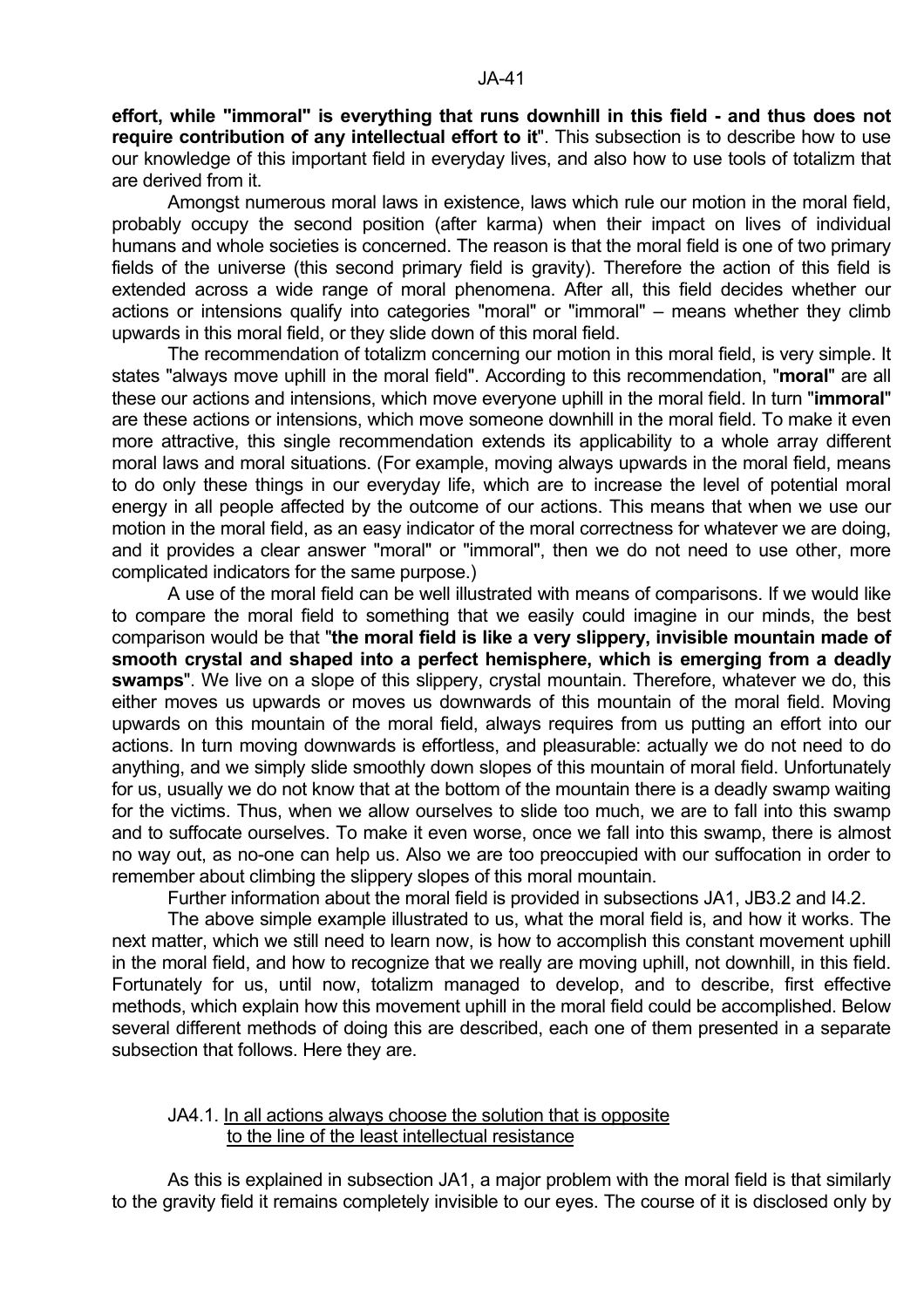the set of temporary circumstances, which surround a given our activity. Therefore, not in all situations it is exactly clear, in which exactly direction this field is rising, and in which direction it is descending down. After all, not all circumstances that surround the situation that we are in, are always known to us. To make it even worse, the configuration of the moral field is dynamically changing, following the momentary outcomes of human activities and intensions. Therefore, before we learn how to climb upwards in the moral field, we first need to learn how to recognize, in which exactly direction is this "upwards". Fortunately, our natural reactions reveal the direction in which it raises, thus by utilizing these reactions totalizm managed to work out first indicators as to where this "upward" direction lies.

 Totalizm discovered that "upward" in the moral field always lies in the direction, which is opposite to the so-called "line of the least **intellectual** resistance". This means that "upward" in the moral field always lies in the direction, which coincides with the so-called "line of the greatest intellectual effort". Because the line of the greatest intellectual effort is simply an extension in the opposite direction of that line of the least intellectual resistance, it is quite easy to find. In order to establish where it goes, it is sufficient to find out, what our natural impulse asks us to do along the line of the least intellectual resistance, and then simply we need to logically deduce, what would be our action, if we do the exact reversal of whatever this line of the least intellectual resistance asked us to do. In a similar way we could determine the direction downward in the moral field. This "downward" always lies in the direction, which coincides with this "line of the least intellectual resistance", and is opposite to the direction which represents an extension of that line of the least intellectual resistance, means opposite to the "line of the highest intellectual effort".

 Totalizm find out also that human nature includes build-in mechanisms, which in every situation indicate to us firstly the line of action, which always coincides with the line of the least resistance that dominates a given situation. These build-in mechanisms are similar to that one, which in mountains tempts us to effortlessly go downhill according to the action of gravity field, instead of laboriously climb upwards. Therefore, after we involuntarily realize what this line of the least resistance is, we can deduct logically from it, which direction lies "uphill in the moral field". However, we must be very cautious with the use of this finding. We must remember that according to totalizm almost every human activity includes three different components, namely (1) intellectual, (2) physical, and (3) feelings. These three components actually represent three basic dimensions of totaliztic mechanics - see subsection JE3. In turn each one of these three components has its own line of the least resistance. But the direction uphill in the moral field is coinciding only with the single line of the highest "**intellectual effort**" (and opposite to the "line of the least intellectual resistance"), not with a line of "physical effort", or "emotional effort". (This is similarly as the direction "uphill" in the gravity field is always coinciding only with the coordinate "height" of the physical three-dimensional space, and is NOT coinciding with the remaining two coordinates of this space, means "width" or "thickness".) Fortunately, in the moral field the line of the highest **intellectual** effort is always perpendicular to the line of the highest physical effort, while the third line of the highest emotional effort is always perpendicular to the previous two. Similarly is with the extensions of these lines in opposite directions. The line of the least intellectual resistance is always perpendicular to the line of the least physical resistance, and to these two still is perpendicular the third line of the least emotional resistance. All three lines (i.e. intellectual, physical, and emotional), for moral phenomena are forming three basic coordinates of the moral space, which are equivalents of three basic axes of the three-dimensional physical space, i.e. height, width, and thickness. A part of information on this topic was already presented in subsection JA1. The line of the least **intellectual resistance** could be defined as "**the path of solving a specific situation, which in given circumstances requires from us the least mental effort to work out how to implement it**". This intellectual line significantly differs from the line of the least physical resistance, which is utilised by untamed nature. The line of the least physical resistance can be defined as "the path which to be followed requires the least physical effort". Finally these two must be distinguished from the third line of the least emotional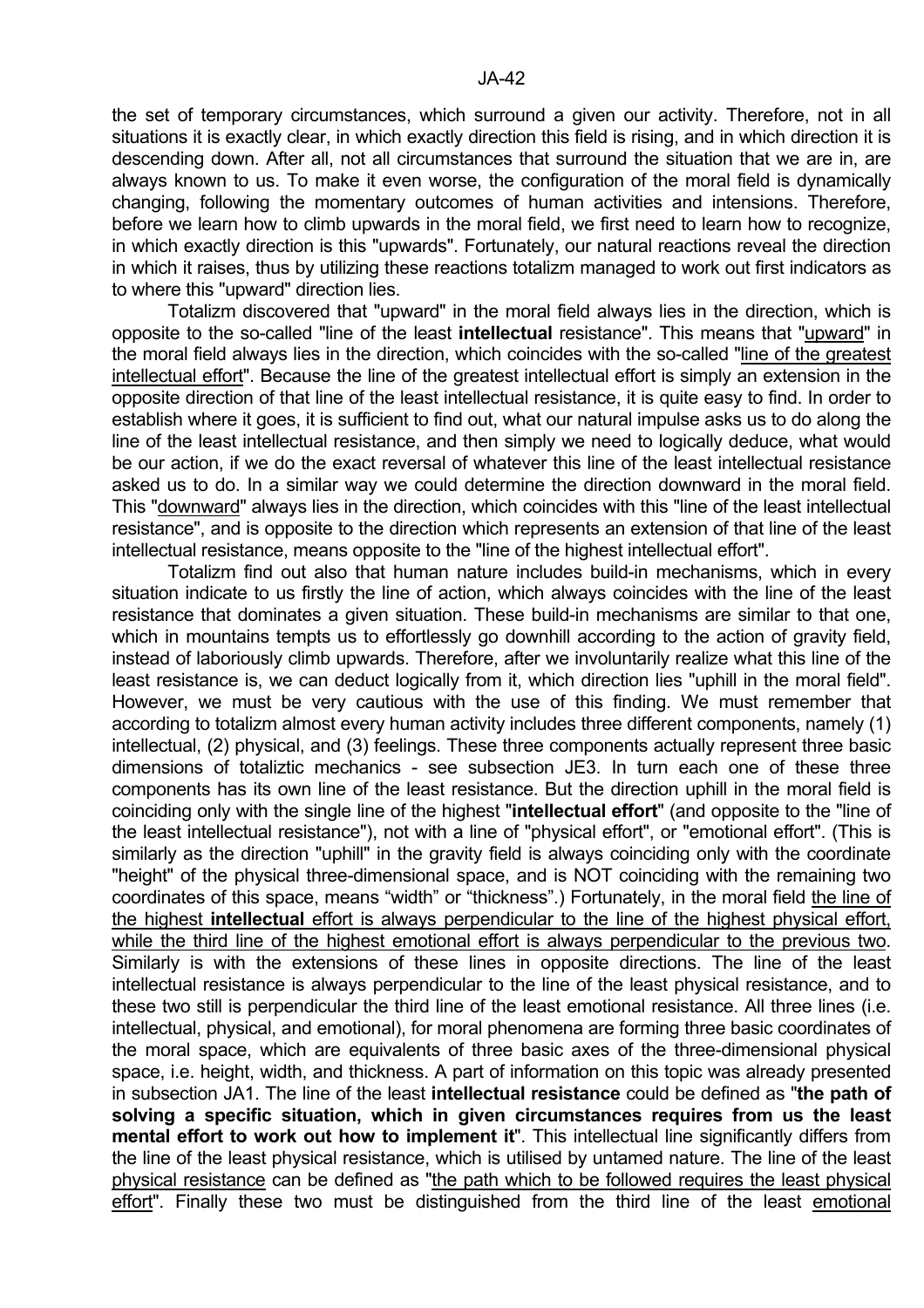resistance, which can be defined as "the behaviour in which a doer invests in feelings the smallest possible emotional contribution".

 It should also be remembered, that natural human impulses always are indicating only the lines of the least resistance, not the lines of the highest effort. But on the basis of the lines of the least resistance, our logic is able to determine the extensions of these lines in opposite directions. These extensions are called lines of the highest effort. We always find them practically through the logical deduction of actions, which are exactly opposite to actions indicated by the lines of the least resistance.

 In order to provide here an example, which explains differences between these three lines, let us say that we are in a room with someone, and this someone offends us. The line of the least intellectual resistance would be to leave the room slamming the door. The line of the least emotional resistance would be to hit this person or to shoot him or her. In turn the line of the least physical resistance would be to faint, or to drop down to the floor, so that we would not need to do any physical effort - neither the effort of hitting, or walking out. The real-life situations, in which the "upward" direction of the moral field can be discovered the most easily, are all situations, in which the outcomes of our activities directly affect other people, without steering strong emotions in them. This is because in all such situations involving other people (but no feelings), the lines of the least physical and emotional resistance seem to somehow disappear, and the only visible becomes the line of the least intellectual resistance.

 People most frequently confuse two out of three of these lines, i.e. confuse the intellectual line with a physical line. Sometimes they additionally confuse with them this third emotional line. Therefore, life situations to be solved most safely with use of the line of the least intellectual resistance, are these, when people are direct receivers of our actions, and when situations do NOT induce strong feelings. Then we usually do not notice that three lines of the least resistance do exist (i.e. intellectual, physical, and emotional), and we see only the intellectual line. When our actions interact e.g. exclusively with inanimate objects, then the line of the least physical resistance becomes more obvious from the intellectual one, even if these actions do not induce strong feelings in us. Practically this means that in situations, when the effects of our actions are going to affect only ourselves, or affect only inanimate objects, or going to concern something that induces strong feelings, the direction "uphill" in the moral field is not so clear or so easy to determine. The reason is that we then start to confuse the physical line, or the emotional line, for the intellectual one. In turn the ascending slope of the moral field does NOT lie opposite to the line of the least PHYSICAL or EMOTIONAL resistance, and actually is exactly perpendicular to these two lines. For example, when we dig a trench, then for circumstances not involving other people nor feelings, it clearly turns out that the use of a bulldozer is lying more upwards in the moral field, then the use of a shovel. In such circumstances the use of shovel is clearly more opposite to a line of the least physical resistance, then the use of a bulldozer. In turn a bulldozer is the most opposite to the line of the least intellectual resistance, because in order to use it, we need to overcome the largest number of thoughts and formalities. (Note that this is the line of the highest intellectual effort that corresponds to the highest rise of the moral field.) Similarly is for example, when we look up a word in an encyclopaedia. Then looking directly onto a page, where this word is described, is more "uphill" in the moral field, then e.g. a laborious reading this encyclopaedia from a cover to a cover in order to find this word out. This is so because looking up straight at the correct page, requires from us the highest intellectual effort, means requires to use our knowledge, memory of the alphabet, ability to resist a temptation to look at pictures on our way, etc. What I try to explain here is that the use of "the line of the least intellectual resistance" or "the line of the highest intellectual effort" as the indicator of the direction, in which the moral field climbs up the most steeply, gives the fast, sure, unambiguous, and correct results. This is especially true in all cases, when our actions do concern people, but do NOT induce strong feelings. This is because in such cases our judgement is not obstructed by lines of the least physical or emotional resistance which in these situations can be clearly identified and cannot be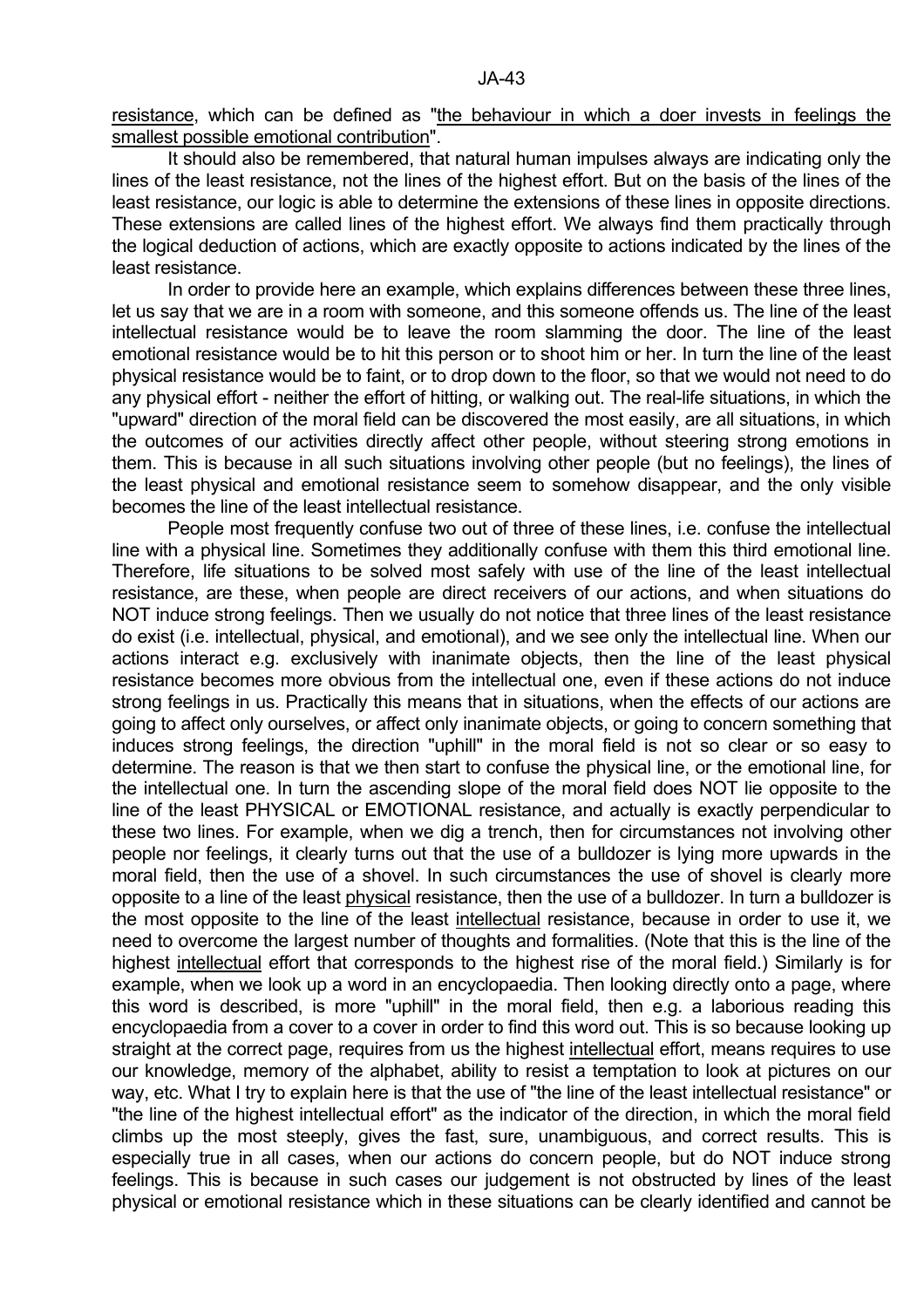confused with the line of the least intellectual resistance.

 An extremely effective **recommendation of totalizm** is based on the method of detecting the slope of the moral field through the searching for a course of this "line of the least intellectual resistance". If is used in a correct manner, this recommendation is indicating, how to behave "morally" in all real-life situations. This recommendation generally states that:

# "**In all actions always do the opposite to whatever the line of the least intellectual resistance prompts you to do**".

 As it was explained during previous analyses, the most easy to apply the above recommendation in all life situations, which relate to human relationships, but do not induce strong feelings. In these situations, the line of the least resistance that immediately reveals itself to us, is the line of the least intellectual resistance. Thus, in order to find for them a "moral" course of action, it suffices to complete the reversal of whatever our natural impulses tell us to do.

 The situation becomes more complicated, when a given situation induces strong feelings, or concerns our physical activities. In such situations we need to search for the line of the least intellectual resistance, because it does not appear just by itself. In order to show how to practically do this, let us consider an example when someone (other person) offended us in the office, and we have to work out logically what our "moral" response should be. In order to solve this problem, we firstly need to ask ourselves, what these three existing lines of the least resistance prompt us to do in this situation. Let us assume that they prompt us to: (1) leave the office, loudly slamming the doors, and never again speak to the offender, (2) sit by our desk and do nothing, (3) slap the offender. Then we need to establish, which one of these three impulsive actions represents the line of the least intellectual resistance. After a brief thinking we probably notice that these three impulses are the outcomes of the following three lines of the least resistance (1) intellectual, (2) physical, (3) feelings. Because only the intellectual line is parallel to the steepest gradient of the moral field, we ignore impulses (2) and (3) and concentrate on finding the reversal of the impulse (1). As it turns out there can be several such reversals, depending on actual circumstances. But each one of them requires we reply somehow the offender and either (1a) change the matter into a joke, (1b) propose we discuss the problem together in depth during a nearest lunch, (1c) find a weak spot of the offender and publicly prove that his or her logic is wrong, etc. Note that in spite the working out of this moral behaviour may appear to be laborious and too long, practically we need to go through this process only once. Later, each time this situation repeats itself in the office, we only re-implement the moral solution that we once worked out. In order to do a practical exercise on the use of the method described here, let us now consider ourselves, what should be our moral reaction, if we found a loaded wallet (i.e. a wallet full of money which belongs to someone else).

 As it is with everything that we meet for the first time in our life, the recommendation of totalizm "in all actions always do the opposite to what the line of least intellectual resistance prompts you to do", can be misunderstood by some people, or can be used beyond the scope of its applicability. For example, I was asked rather funny questions, whether this recommendation means, that instead of e.g. going to another city by a train, we should go there on foot, or instead of sending an e-mail to someone, we should go to him or her and deliver a message in person. Of course, if we are able to distinguish the line of the least intellectual resistance (or intellectual effort), from the line of the least physical or emotional resistance (or effort), then the reply to this questions is simple and easy. After all, much higher intellectual effort is required when we use a train instead of walking, and when we write an email instead of telling a message verbally. But even without the ability to distinguish between these three lines, these type of doubts may have only those people, who concentrate the whole attention on this one tool of totalizm, and loose from the sight other tools, forgetting the fact that this one tool cannot be considered in separation from what other tools of totalizm have to say. For example, according to what was explained in subsection JA2.3 and JA2, the recommendation discussed here we should implement only in cases, when we have no slightest internal doubt, that it indicated to us the line of action, which is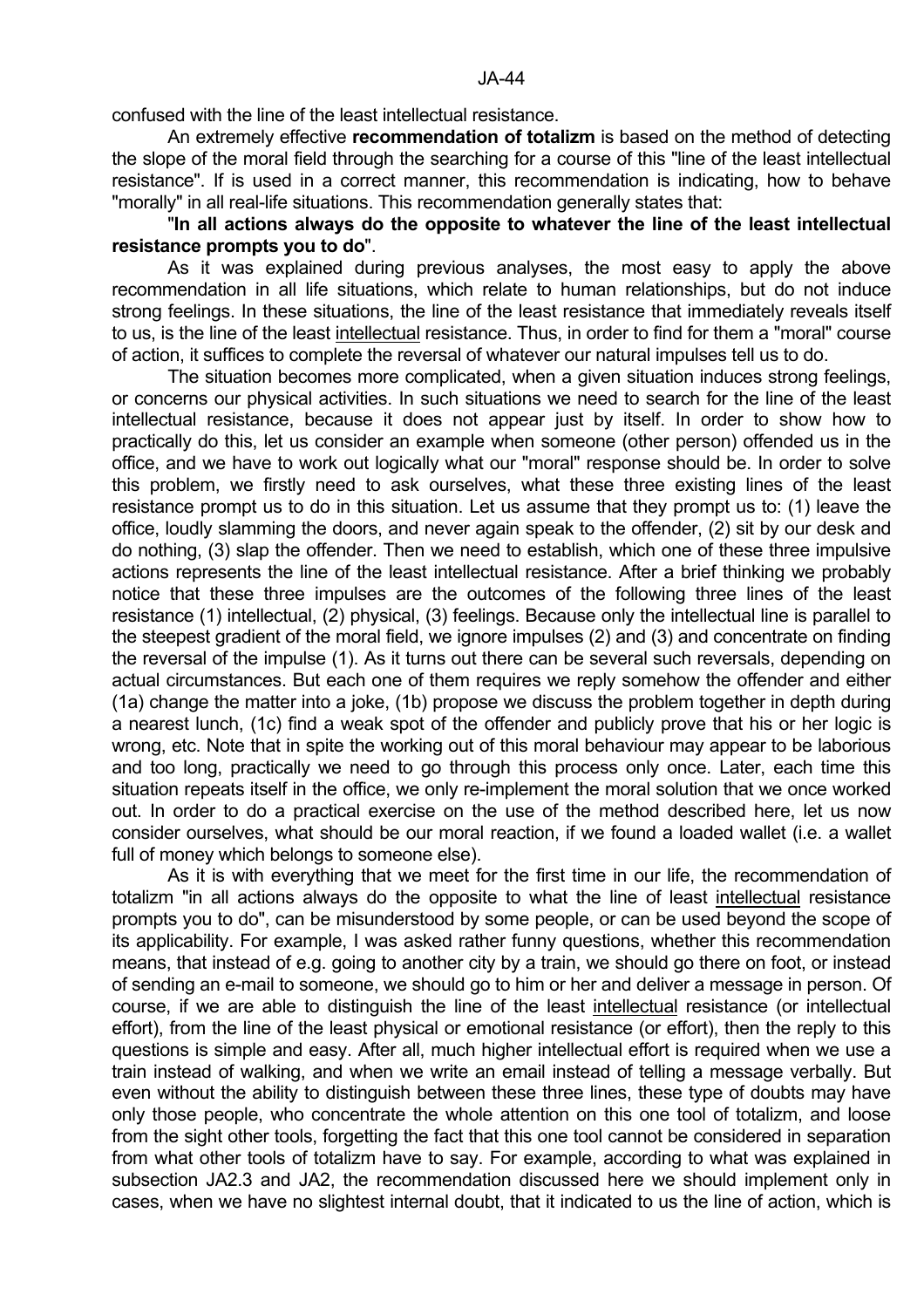the most "moral" and correct in a given situation. But if we have any such a doubt, then we should the same decision subject also to other indicators of the moral correctness, and check what these other indicators have to say about a given situation. For example, if we consider this funny decision, whether we should walk to another city on foot, or to go by a train, then it would turn out, that the walking would cause a loss of non-proportionally more moral energy, then we would accumulate because of this walking on foot. (I.e. in normal circumstances, going to another city on foot, according to subsection JA6, would represent the so-called "immoral work".) It would so happen, because our walking on foot along the line of the highest physical effort, would on one hand generate for us a lot of moral energy because of our physical effort, but because it lies perpendicularly to the highest gradient of the moral field, thus according to the content of subsection JC11.8 it would introduce the highest level of so-called "side effects". These side effects would be a cause of the simultaneous loss of a significant amount of moral energy, because of a loss of time, a damage to our shoes, and the exposure to inconveniences of such a trip. Furthermore, it would also cost the loss of our moral energy because of the drop of our motivations resulting from the doubts, and from nagging thoughts (these doubts surely we would experience, because we would not use the effective technical means of transport, which is offered to us by present civilization). Thus, if we in fact took a decision to walk on foot, then even if because of the misunderstanding of the recommendation described here, this decision could be incorrectly seen by some, as a "moral" one, from the perspective of other indicators of the moral correctness described in subsection JA2.3 and JA2.1, this would turn out to be decisively an "immoral" decision. The above example realizes, that during a practical implementation of every recommendation of totalizm and every indicator of the moral correctness, one needs to bear in mind, that every recommendation, and every indicator, have their recommended "**range of applicability**". A use of anything outside of its range of applicability, leads to the absurd outcomes, which could be recognized fast. The appearance of such absurd outcomes is a signal for us, that for a given situation we rather should use another recommendation, or another indicator of the moral correctness.

 There are numerous real-life situations, when we do not deal directly with other people, so that whatever we are doing affects directly only us, or inanimate nature. In such situations, during the search for the course of the moral field, the most noticeable is the line of the least physical resistance. So during the searches what we should do, this physical line starts to dominate over the intellectual one, usually completely hiding it from us. Of course, for these situations, we still are able to determine, what is "moral" according to totalizm. However, in such situations we must use such a procedure, that it is going to highlight for us the intellectual effort, above the thoughtless physical work. Here is what in such situations the recommendation of totalizm asks us to do:

 "**In all real-life situations, the solution which in these situations climbs the most steeply upwards in the moral field, and thus which is the most "moral" amongst all solutions feasible in a given set of circumstances, is this one which requires the highest intellectual effort to be worked out, and which simultaneously is well balanced physically and emotionally**".

 Let us explain the above on an example. We assume that we are a manager in a park, and that our current activity - which we would like to complete in the most moral manner, is to install a newly purchased bench in the park. The placement of such a bench is a typical situation, when the outcome is not directly affecting people. (It affects people only indirectly. This means that only afterwards, i.e. some time after we install this bench, people are going to sit on it.) Therefore, in this case, the line of the least resistance that is going to reveal itself first, is the physical one, not the intellectual. So if we think, what is coming to our mind first, as such a line of the least resistance for this instalment of the bench, then it probably will be to install it in the point nearest to the area, where our track can arrive (e.g. nearest to the entrance gate of the park), so that we do not need to drag this bench on our backs too far. The action, which is opposite to this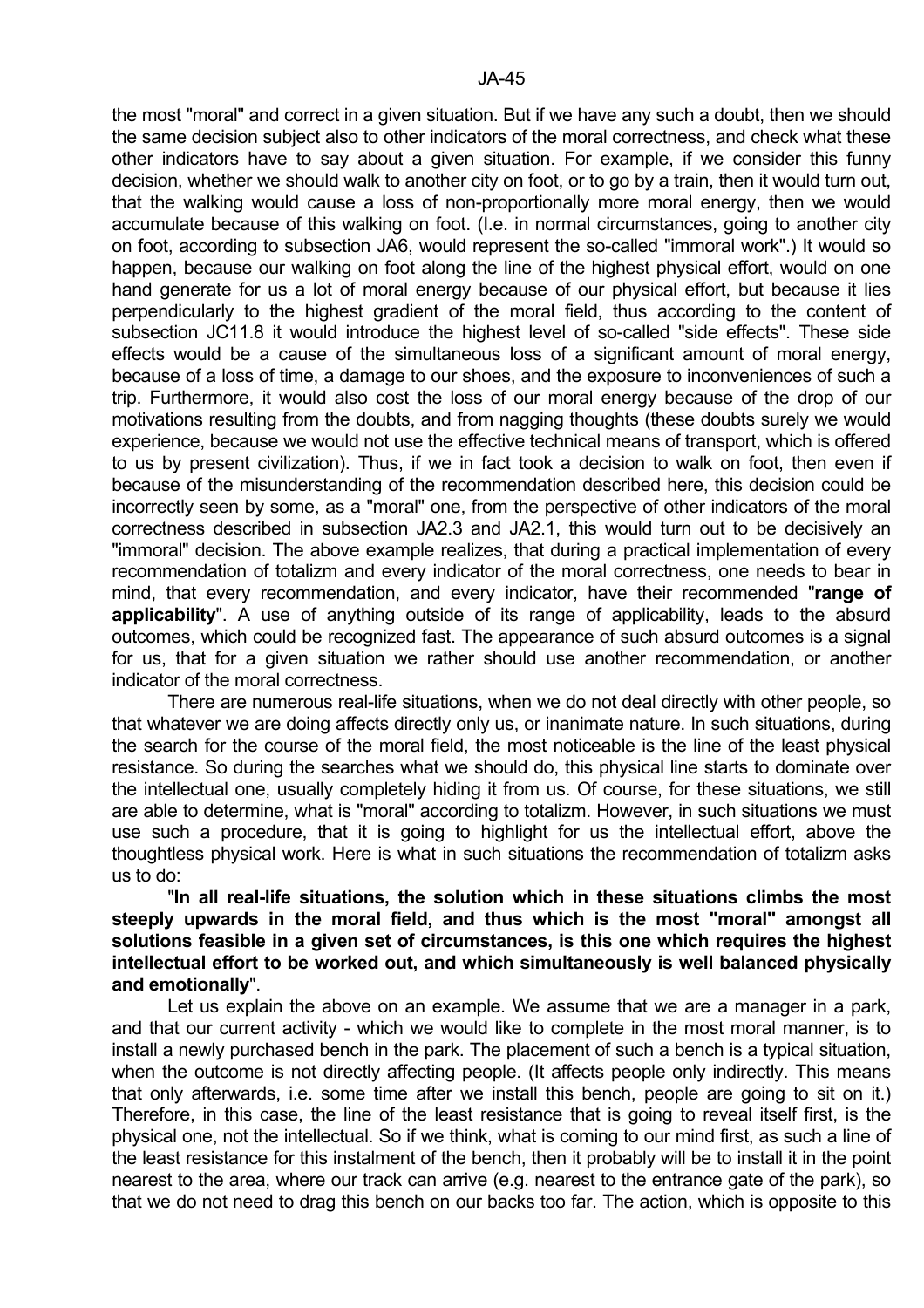line of the least resistance, would be to install the bench in the middle of dense bush at the top of the most distant hill of the park. Of course, in practice this place (i.e. in the bush, at the top of the hill), does not turn to be the most moral, because it is a place indicated by a thoughtless physical effort, not by intellectual one. Thus, in order to establish which point of the park totalizm in fact indicates for us as the most moral one, we must use the above recommendation. For this, we firstly need to prepare for ourselves a list of all feasible points, in which our bench could be installed. Then, from this list, we need to choose that one, the exact determining of which is going to cost us the highest intellectual effort (not just a thoughtless physical effort). For example, it can be a place, which requires from us intellectual verification that it has a sun in mornings and shade in middays, that it has the most beautiful view, that is close to nice smelling flowers, that is close to a frequently walked path - just after passers by finish climbing a local hill, etc.

 People who are used to thoughtless completion of formulas, probably are going to have a difficulty with understanding, that the morality of the universe was so programmed, that it requires constant thinking and use of intelligence. Evidently, the universal intellect (God) is so much interested in the development of intelligence and capability to think in all creations, that it hardwired the promotion of these qualities into the morality of the universe. Therefore also all the recommendations of totalizm, including also these described here, are forced to require from people the continuous use of intelligence and capability to think. Therefore totalizm must not be interpreted in a thoughtless and automatic manner. This philosophy should be understood, not just followed. The recommendations of totalizm do not order anyone to dismiss the efficiency of his/her actions, to ignore the development of science and technology, or to climb trees again. It is just the opposite. Totalizm recommends that everything should be done in the manner, which is the most intelligent, the most effective, the most modern, and possibly the most utilizing of new tools, technologies, and achievements of science, that are currently at our disposal. Our actions should also be fully agreeable with our personal habits and priorities. Of course, totalizm does not mean by this to follow "immoral" impulses of emotions and temporally temptations. It asks to complete only those things that are "moral". In a significant number of cases this means actions that are exactly opposite to these temporally impulses and temptations.

 At this point of our considerations, we should remind ourselves that our civilization is decisively oriented towards parasitism, described in subsections JA1, JB4, JB5, and in chapter JD of this monograph. Therefore, almost everything that our civilization worked out, implemented in everyday life, and now promotes in present educational system, publications, and mass media, is oriented towards "going along the line of the least intellectual resistance". As such, frequently it runs exactly opposite to what totalizm recommends. For this reason, implementing totalizm in our lives requires a drastic change in our manner of thinking and in the way we look at the world around us. Thus, the totaliztic way of living, in spite that it is so agreeable with the laws of the universe, so logical, so simple, and so moral, in fact is rather hard to implement in everyday life. After all, it requires from a totalizt to almost continually run "against the flow" of whatever the present parasitic society considers to be "normal".

### JA4.2. Attributes of moral field

 Previous subsections explained illustratively, what moral field is, how it runs, and how to practically determine in which direction it rises the most steeply. This subsection formally summarises the explanations provided before, providing a list of attributes of moral field, that were identified so far.

 Each intelligent activity, including each thought, feeling, stand, or physical activity completed by an intelligent creature, always changes positions in the moral field for all these intellects in which this activity induces any kind of feelings. Therefore, every such an activity, due to changes of someone's position in the moral field, clearly belongs either to a totaliztic category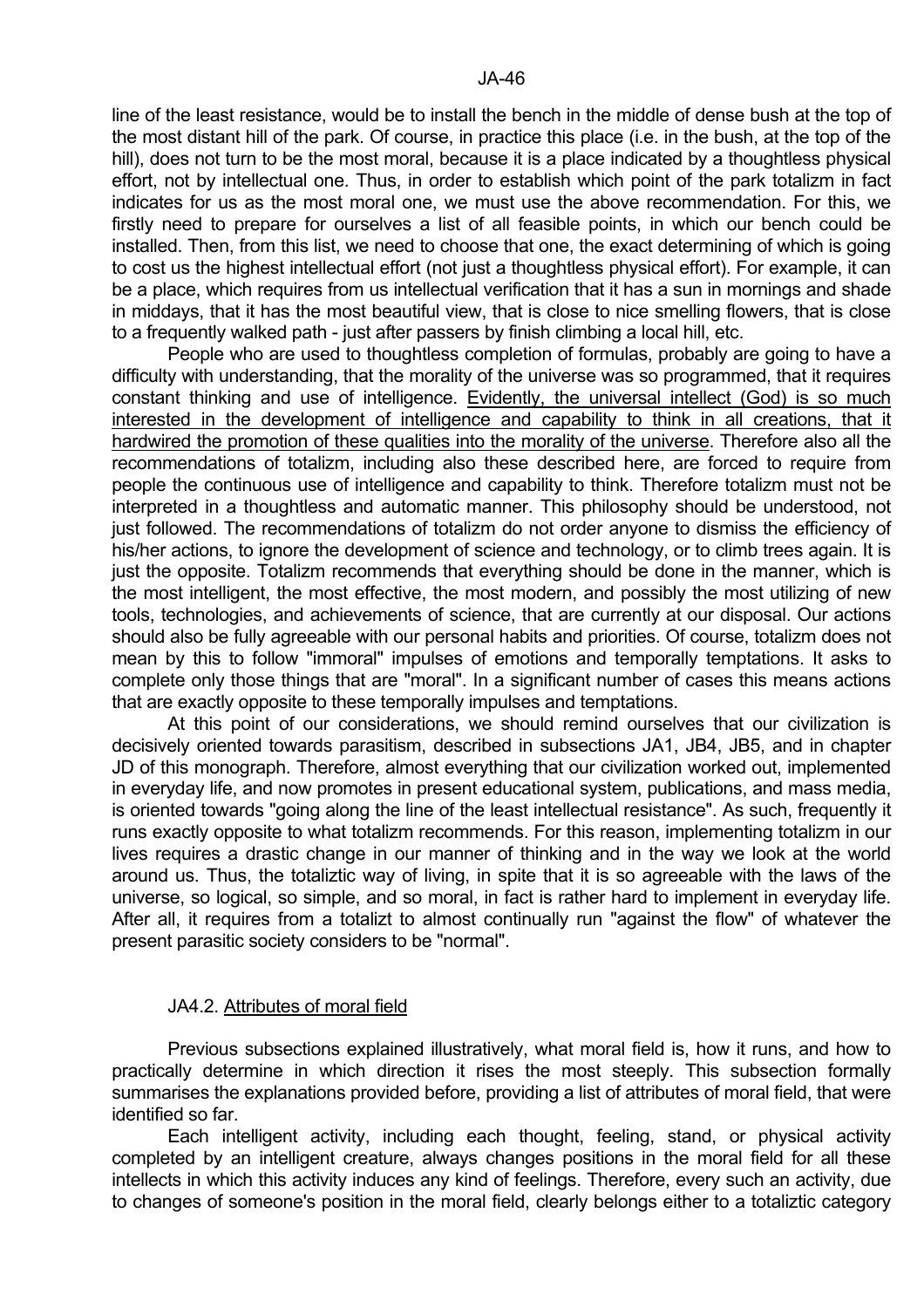"moral" or to a category "immoral". Basic attributes of the moral field allow us to determine, to which one of these two categories a given activity belongs. They also help us to transform "immoral" activities into "moral" ones which still allow us to accomplish the same original goal. For this reason, in spite that these attributes were already discussed, now they are combined into a structured list.

 Attributes of the moral field can be subdivided into two groups: (a) categorizing attributes and (b) descriptive attributes. **Categorising attributes** are these ones, which help to distinguish easily between moral human activities, from immoral activities. Therefore, each attribute belonging to this group is clearly fulfilled by one category of human activities (e.g. by moral activities), but is not fulfilled by the opposite category of activities (e.g. by immoral activities). In turn **descriptive attributes** are these, which explain various regularities detectable in the way moral field is configured and works.

Listed below are the most important attributes of the moral field. Here they are:

 A. Categorising attributes. (These allow for an easy categorising. Means they allow for an easy distinguishing between such human actions which are "moral" – and thus which obey attributes marked "yes" on the list below but disobey attributes marked "no", and such human actions which are "immoral" – thus which disobey attributes marked "yes" but obey attributes marked "no.) Here they are:

 **1Yes**. "Moral" are all these feelings-inducing activities, which either move uphill in the moral field all intellects that are affected by them, or which prevent the pushing these intellects downwards in the moral field. Completion of moral activities always brings immediate benefits of a moral nature. In turn an active prevention of moral activities immediately brings some kind of immoral consequences.

 **2Yes**. All opposites or reversals of the activity, which represents a movement uphill in the moral field, and thus is "moral", are going to represent movement downhill in the moral field, and thus are going to be "immoral".

 **3Yes**. The direction of the steepest slope of the moral field, and thus the direction of the most "moral" activities, is indicated by these feasible activities, which require putting into them the highest intellectual effort, or which are opposite to the line of the least intellectual resistance.

 **1No**. "Immoral" are all these feelings-inducing activities, which either push downhill in the moral field all intellects that are affected by them, or which prevent the rising of these intellects upwards in the moral field. A completion of immoral activities always brings immediate consequences of an immoral nature. In turn an active prevention of immoral activities immediately brings some kind of moral benefits.

 **2No**. All opposites or reversals of the activity, which represents a movement downhill in the moral field, and thus is "immoral", are going to represent movement uphill in the moral field, and thus are going to be "moral".

**3No.** The direction of the steepest downhill slope of the moral field, and thus the direction of the most "immoral" activities, is indicated by these feasible activities, which do not require putting into them any intellectual effort, or which are aligned with the line of the least intellectual resistance.

 B. Descriptive attributes (these describe various regularities detected so-far in the way moral field is configured and works):

 **B1**. In the real-life situation, **everything is either "moral" or is "immoral"**. Therefore, this something either is "moral", and thus it fulfils all the attributes (1Yes), (2Yes), and (3Yes) above, but simultaneously it does NOT fulfil all the attributes (1No), (2No) and (3No) above. Or this something is "immoral", and thus it fulfils all the attributes (1No), (2No), and (3No), but simultaneously it does NOT fulfil attributes (1Yes), (2Yes), and (3Yes). For this reason, when we discover that a given our activity/intension fulfils, or not fulfils, even a single one out of all the above attributes (1Yes), (2Yes), (3Yes), and (1No), (2No), (3No), this practically means that after a careful consideration we are going to discover that particular activity/intension is accordingly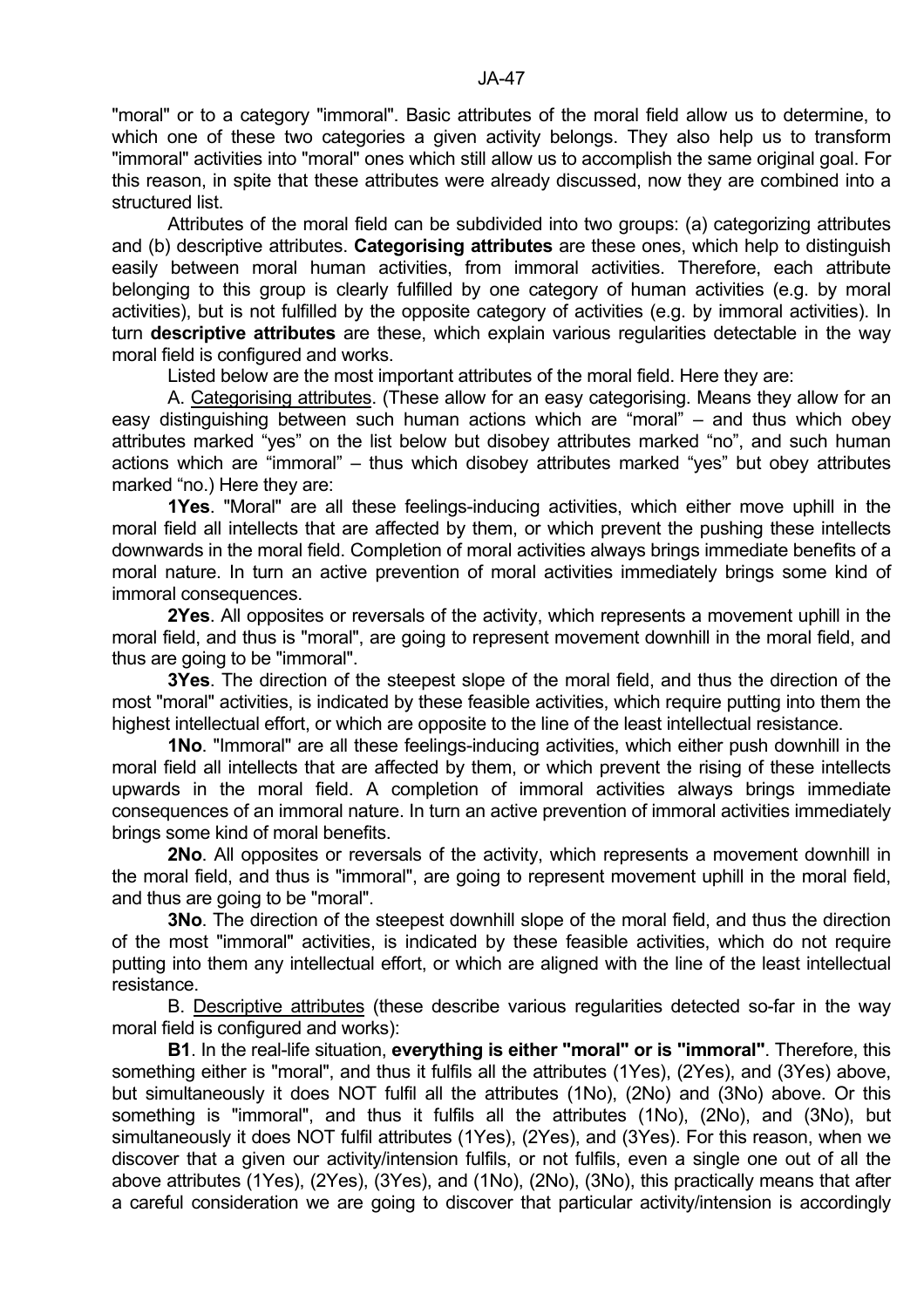also fulfilling, or not fulfilling, all the remaining attributes marked with the same symbol "Yes" or "No". For this reason, in order to effectively categorize our actions with the use of the moral field, it is enough to find a single attribute which sticks out in a given situation amongst the whole list (1Yes), (2Yes), (3Yes), and (1No), (2No), (3No), and then clearly establish whether it is fulfilled, or not fulfilled. (An example of categorising with the use of attributes of moral field, is provided in subsection JA4.3.)

 **B2**. Every real-life situation in which anyone can find him/herself, always provides the people who take part in it, with at least **the choice of two solutions** morally opposite to each other, out of which one always represents the motion uphill in the moral field (means is moral), while the other always represents the motion downhill in the moral field (means is immoral). If in a given situation more than two solutions do exist, then they always can be arranged into opposite pairs, so that for each pair one solution is moral, while the other one is immoral. For example, consider a situation described in subsections JC11.1 and JC8, when there is a self-defence categorised as "your life or mine". In this situation always at least two solutions exist, namely one going uphill in the moral field - when the attacked kills the attacker, and other one going downhill when the attacker kills the attacked. Trough the mutual comparison with each other both the opposite solutions from a given situation, every person has a possibility of easier distinguishing the course of action which is moral, from a course of action which is immoral.

 **B3**. Actions, which are perfectly moral, means which climb precisely upwards in the moral field - while their vector forms the angle of 0 degrees with this moral field, do NOT have the socalled "**side effects**". (The topic of "side effects" is addressed in subsection JC11.8.) Furthermore actions, which are fully immoral, means which run precisely downwards in the moral field, while their vectors form the angle of 180 degrees with the moral field, also do not create "side effects", although they duplicate later their immoral consequences in the form of unpleasant karmatic return. Thus, only the actions, the vectors of which are slanted towards the moral field under angles between 0 and 180 degrees, form side effects. The most powerful side effects have these actions, which are positioned under the angle of 90 degrees in relation to the moral field, i.e. which are difficult to qualify whether they belong to category "moral" or to category "immoral". This means that the appearance and the extend of side effects that result from a given action, can be used as one of indicators, how moral, or how immoral given actions are (e.g. how moral or immoral are given methods of healing).

### JA4.3. How to categorise our actions into totaliztic categories "moral" or "immoral"

 The moral field, and also distinct attributes that this field displays and that were described in previous subsection, has numerous practical applications. One of these is to simply categorise each our action to one of two basic totaliztic categories, namely as "moral" or as "immoral".

 As this was already explained before, according to theory of totalizm the whole universe is permeated with this unique type of primary field, which is called the "moral field". In turn feelings that are formed during every human activity, cause that every such activity constitutes a vector of movement in this moral field. Depending on the direction in which this movement propels someone in the moral field, the vector of action which it represents, is qualified either as a "moral", or as an "immoral". According to totalizm, "**moral**" is everything that represents a movement in the direction uphill in the moral field. But because, according to previous explanations, uphill in the moral field is simultaneously in the direction of the highest intellectual effort and in the direction opposite to the line of the least intellectual resistance, totalizm additionally explains that "moral" is either everything which runs against the line of the least intellectual resistance, or also everything which coincides with the line of the highest intellectual effort. In turn "**immoral**" is everything which represents a movement downhill in the moral field. Thus, according to the previous explanations, totalizm defines as immoral everything that runs along the line of the least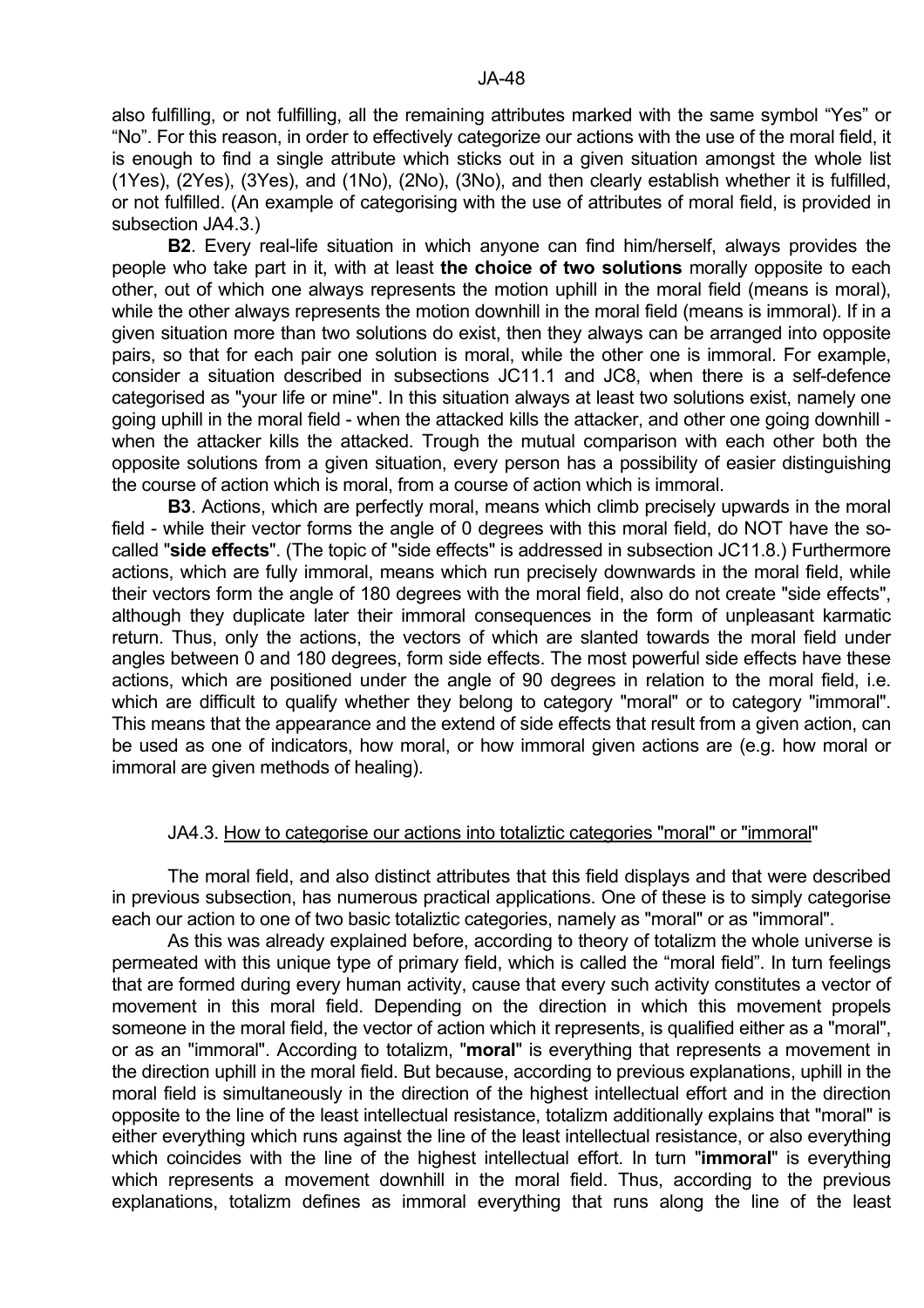intellectual resistance.

 In order to explain the above in different words, according to totalizm "moral" are all these human activities which fulfil attributes (1Yes), (2Yes) and (3Yes) listed in subsection JA4.2, but simultaneously which do NOT fulfil attributes (1No), (2No) and (3No). In turn "immoral" are all these activities which fulfil attributes (1No), (2No) and (3No), but which simultaneously do NOT fulfil attributes (1Yes), (2Yes) and (3Yes) from subsection JA4.2. (See also an example of attribute based categorising, explained in subsection JA5.4.)

 For an example of totaliztic categorizing of our action/intension to a category "moral" or "immoral", using attributes of the moral field, let us consider a case of "priority at doors". Two people of a similar age, health, status, load carried, etc., during a nice day try to pass simultaneously through the same doors. One of them is entering a given room, while other one is leaving this room. Considering the most typical circumstances, try to establish for which one of them the priority of passing through these doors as the first person would be "moral", and for which would be "immoral"? If through these doors first would be allowed to pass the leaving person, while the way would be given to him/her by the person who is just entering the room, then the attribute (1Yes) from subsection JA4.2 would be fulfilled, because the priority given to the exiting person would immediately bring about various moral benefits. For example, it would increase the amount of free space in a given room. So the person which is entering could use this room more freely. It would decrease the confusion, noise, and crowd. It would free the attention of people already present in the room, so that these people could later devote the whole their attention to the newcomer. Etc., etc. Simultaneously, if one actively prevents the exiting person from leaving the room, then immediately would appear various immoral problems, such as blocking the passage through doors, unnecessary large number of people in the room, confusion, division of attention, etc. Attribute (2Yes) would also be fulfilled, because every reversal of leaving a given person from the room, would turn to be immoral in the light of totalizm. For example, it would bring about the consequences listed already during discussion of the attribute (1Yes). Attribute (3Yes) would be fulfilled as well, because people who are just entering a given room (e.g. coming from outside), acting along the line of the least physical resistance, by a habit would try to do it hastily and without giving priorities to those who are leaving. Therefore giving the way to people who are exiting, requires from them thinking the matter over, and requires the gathering of knowledge on attributes of the moral field. Therefore, in fact such thinking and gathering of knowledge represents the acting along the line of the highest intellectual effort. Also for people who just leave a room, executing their rights to the priority at doors, usually requires a higher intellectual effort than acting along the line of the least physical resistance and to give way to those who hurry to enter. Simultaneously attributes (1No), (2No), and (3No) would not be fulfilled in the case of priority of the exiting person, because they represent the exact reversals of attributes (1Yes), (2Yes), and (3Yes). In turn, if as the first through these doors passes a person, who is just entering a given room, while the way gives the person who is just exiting this room, then all attributes (1Yes), (2Yes), and (3Yes) would NOT be fulfilled, while all attributes (1No), (2No), and (3No) would be fulfilled, because all these attributes would relate to an exact reversal of the situation already discussed above for the case of priority given to the exiting person. In order to summarise the above, if there are no special circumstances in action, than totalizm declares as "moral" the priority of passing through doors given to the person who is just leaving a given room, while as "immoral" the priority of passing given to a person who is just entering a given room. Therefore totalizm realizes, that in typical circumstances those who are to enter should give their way to those who are exiting.

 However, apart from showing who has the priority at doors, the above example realised also even a more important matter. This is that **in totalizm moral matters can be judged equally precisely, as in physics are judged physical matters**. And this is the greatest strength of totalizm. It gives to moral and philosophical matters the precision and unambiguity of strict sciences, which previously only physical and mathematical sciences have enjoyed.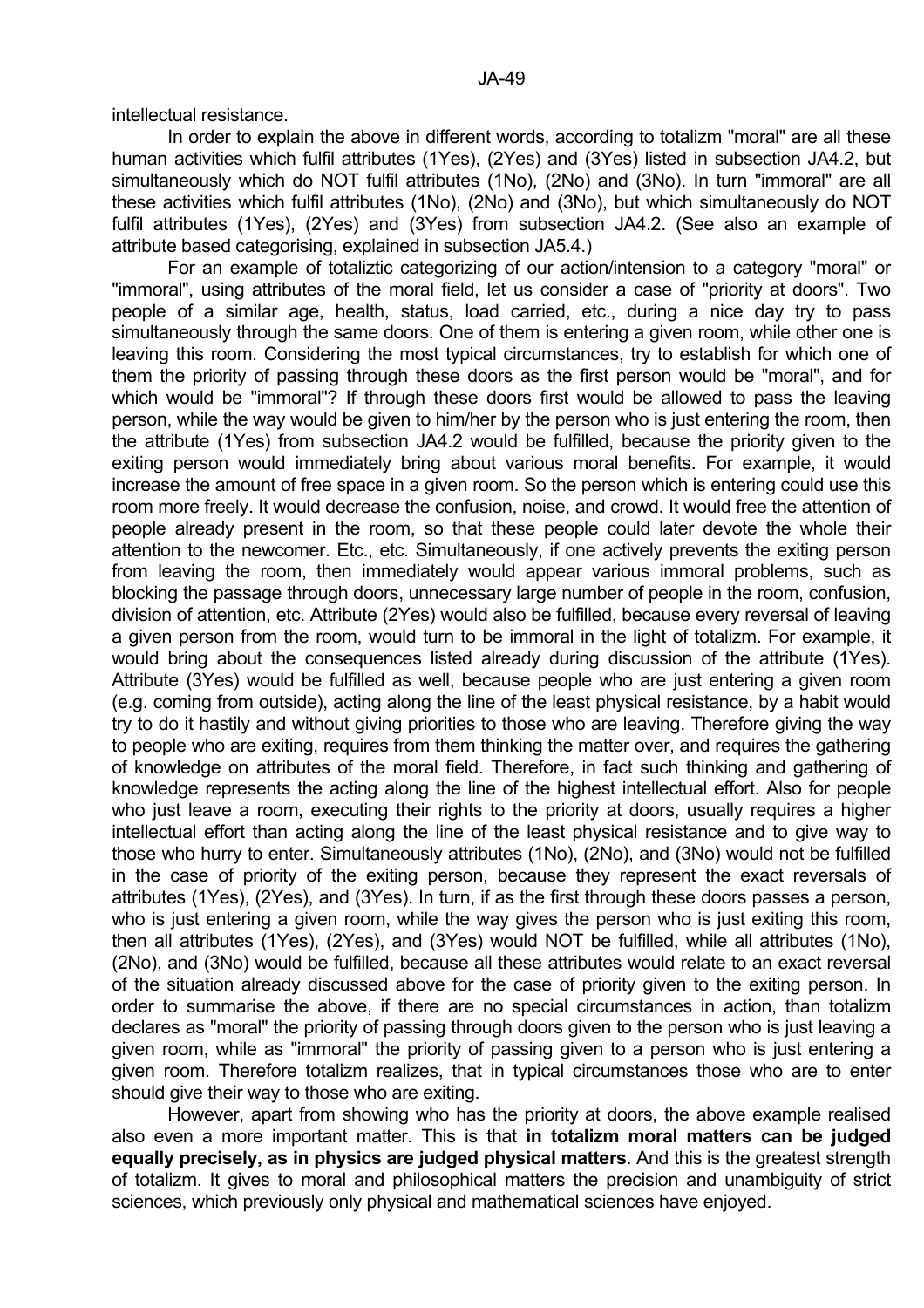The above example was categorised very pedantically. This means that all the attributes of the moral field listed in subsection JA4.2 were checked how they fit a problem under consideration. However, in real life situations such a pedantic categorisation is not necessary. As this was indicated in item B1 from subsection JA4.2, attributes (1Yes), (2Yes), (3Yes), and (1No), (2No), (3No) of the moral field display such a property, that all of them for YES are either fulfilled, while simultaneously all of them for No are NOT fulfilled, or otherwise (i.e. or all of them for YES are NOT fulfilled, while simultaneously all of them for No are fulfilled). Therefore if only a single one of these attributes is fulfilled, or not fulfilled, usually this already suffices for a correct categorising of a given action. Thus, in the real life situation we do not need to do our categorisations as thoroughly as in the above example, and it is enough for us to categorise on a basis of a single one of these attributes - means this one which we can see the most clearly in a given situation and which we can check the most promptly.

 Here is a practical exercise to practice the reader's totaliztic thinking. Cooks from various cultures accustomed their clients to different methods of making portions from meet dishes that contain bones (e.g. making portions out of chicken dishes). For example cooks from Poland divide portions at natural joints of bones. Cooks from New Zealand cut bones into equal portions with a kitchen saw. In turn cooks from China chop bones into small pieces with the use of hand choppers. By utilising attributes of the moral field, justify why in a typical set of circumstances, only the Polish method of making portions out of meet with bones is "moral", while other two methods are "immoral" (more immoral is to chop bones than to saw bones).

 The above should be complemented with a reminder that according to totalizm, when we discover that we are doing any immoral activity, then we should immediately suspend this activity, and firstly convert it into another activity, which would be a moral one while simultaneously it would allow us to accomplish the same final goal, and only then complete this another, moral activity. Next subsection explains how to do this practically.

# JA4.4. How to utilize moral field for transforming "immoral" actions into "moral" ones

 Moral field, and the unique attributes that it displays, provide us also with a relatively simple, but simultaneously quite effective method of transformation of our intentions, which turn out to be "immoral" (and thus, the completion of which, would represent a disobedience of moral laws), into intentions, which are going to be "moral" and allow to accomplish the same goal (and thus, the completion of which, will represent the obedience of moral laws). The most easy procedure of this transformation is based on the practical implementation of the recommendation of totalizm that "in all actions always do the exact opposite to whatever the line of least intellectual resistance prompts you to do".

 Probably the most typical situations in our lives, when this recommendation should be applied in order to transform "immoral" intensions into "moral" actions, are all sorts of personal **conflicts**. Someone brutally trumps on our toes, our feelings start to boil, and as a consequence we usually commit some "immoral" action, which disperses a lot of our moral energy, i.e. which we later painfully regret, and which spoils our reputation for a long time. Therefore let us now consider a case of a typical conflict, and let us try to explain to ourselves, how with the use of this recommendation we should go about a transformation of our "immoral" intension, into a "moral" intension which accomplishes the same goal. Totalizm recommends that in such conflict situations we should apply the recommendation "in all actions always do the exact opposite to whatever the line of least intellectual resistance prompts you to do". In order to apply it, a person who practices totalizm should go approximately through the following steps of a mental application procedure (details of this procedure may differ, to suit personality individual people and circumstances of given situation):

1. **Determine our impulsive reactions**, which run along lines of the least resistance. For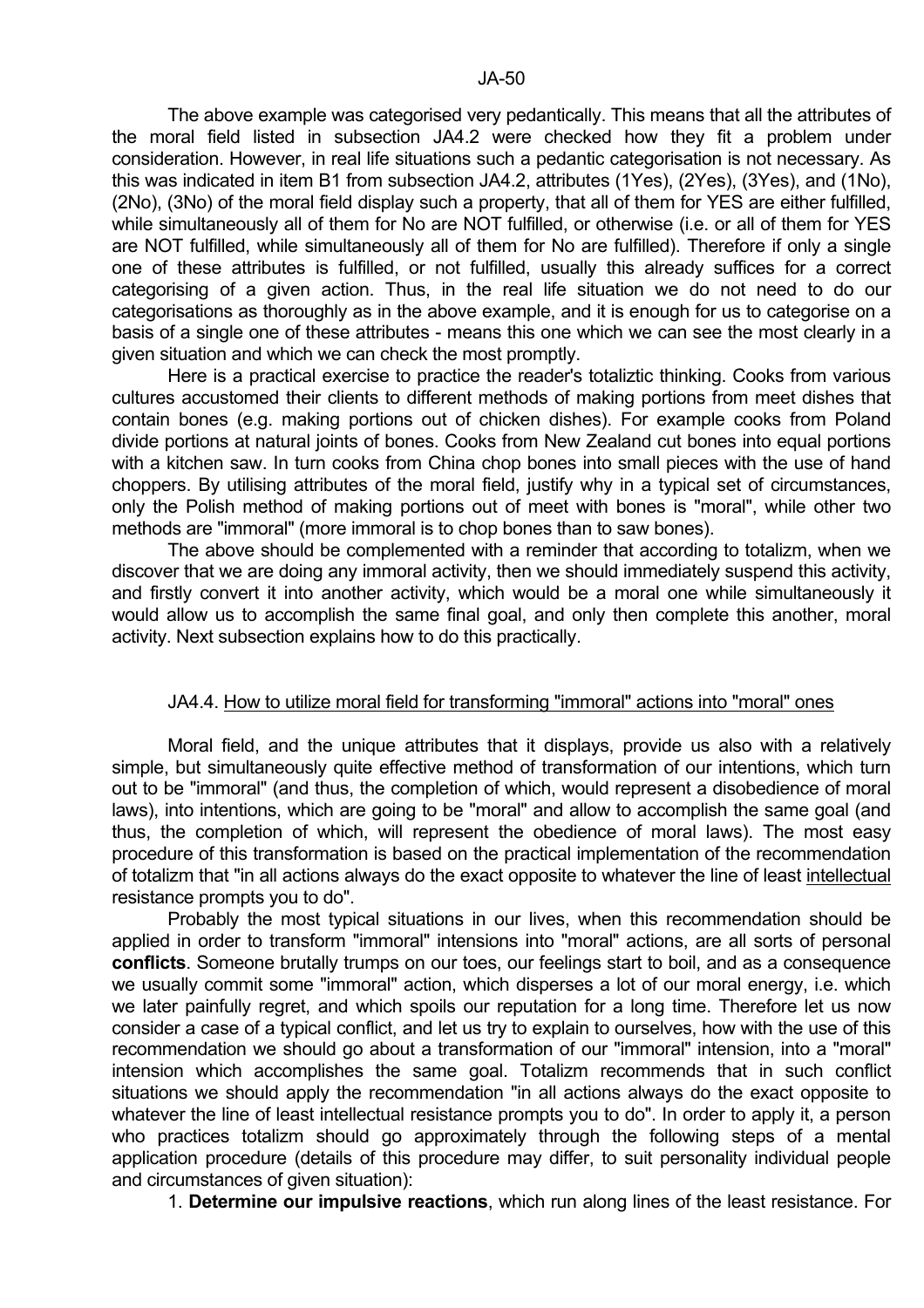this we must ask ourselves silently in our mind, what we feel the most strongly as to do in that particular situation, if acting according to our natural internal impulses. As it turns out, in every situation there is always something that we feel more strongly to do, than doing anything else. This something would give us a biggest pleasure and the strongest satisfaction, when we do it just in that particular moment of time and in that particular situation. Because such conflict situations are usually quite complex and involve a combination of at least two out of three components of our activities (i.e. intellectual, physical, and feelings), most probably the situation is NOT going to be dominated by the "line of the least intellectual resistance", but by one of two remaining lines, e.g. in situations of strong feelings by the "line of the least emotional resistance", while in situations of decisive actions by the "line of the least physical effort". Therefore, the strongest natural impulse that we are going to feel first in such a conflict situation, probably is going to be some feeling dominated action. For example we may feel as to hit our adversary in the face, or to yell and swear at him/her, or to say "shovel your ...", etc. However, because it is not an intellectual reaction, we must clearly state ourselves that this action is impossible, and again ask ourselves what we would like to do as our next impulse, when this first one is impossible to implement. In the reply we receive another impulse suggestion, which - depending on circumstances of our conflict, can be intellectual or physical. For example we can strongly feel that we should continue the physical activity that we currently are doing (this would be a physical impulse), or that we should punish this person through ceasing the further talking to him/her and breaking all our communication channels (this would be an intellectual impulse).

 2. **Identify our intellectual impulse**, which corresponds to the line of the least intellectual resistance. Amongst all natural impulses, which are prompted by the lines of the least resistance that dominate a given situation, we need to eliminate these impulses, that are prompted by the lines of the least physical and emotional resistance. In this way we identify and choose for further transformations only this one out of all our impulsive reactions, which is prompted by the line of the least intellectual resistance.

 3. **Reverse our intellectual impulse**. After we establish, what would be our "immoral" action going along the line of the least intellectual resistance, now we need to reverse mentally whatever we feel as to do, into an action which represents an exact opposite. For example, if we feel as to stop talking to someone, there would be a whole array of actions, which are opposite to pretending to be a mute. To name some of them: we could offer first our hand of peace, we could suggest to go together for a lunch in order to discuss the matter in more details, we could smile and politely start to support our offender in whatever he/she is doing, and offer to solve together this difficult situation, we could agree with whatever has happened and reassure the offender that his/her standing on our toes perhaps could be one possible solution for this current problem although a more winner-winner way of solving this problem would be by ..., etc. Interesting that depending on circumstances of the current situation that we are in, always for a given immoral intellectual impulse, we can relatively easy deduce what would be the most moral reversal of this impulse. However, according to totalizm, every opposite or reversal of an immoral activity becomes a moral activity - see attributes (2No) in subsections JA4.2 and JA5.3. Only that each one of these opposites goes in a slightly different direction, and therefore implementing each one of them may bring slightly different outcomes. Therefore, in situations when we have more time to spare, we should analyse the moral consequences of each one of them, and choose for implementing this one, which provides the most steep lifting in the moral field. Of course, all of them have this in common, that they all are going uphill in the moral field. Thus in all hot conflict situations, when there is no time for long deliberations and selections, we should grab any of such "moral" opposites (e.g. the one which at a given time gets to our head as the first, or looks the most appropriate), and simply implement it. Even if this first opposite turns out to be not the most desirable one, still it goes uphill in the moral field, thus it turns us into moral winners in a given conflict.

4. **Implement the opposite action**, which we just mentally selected. This means that in a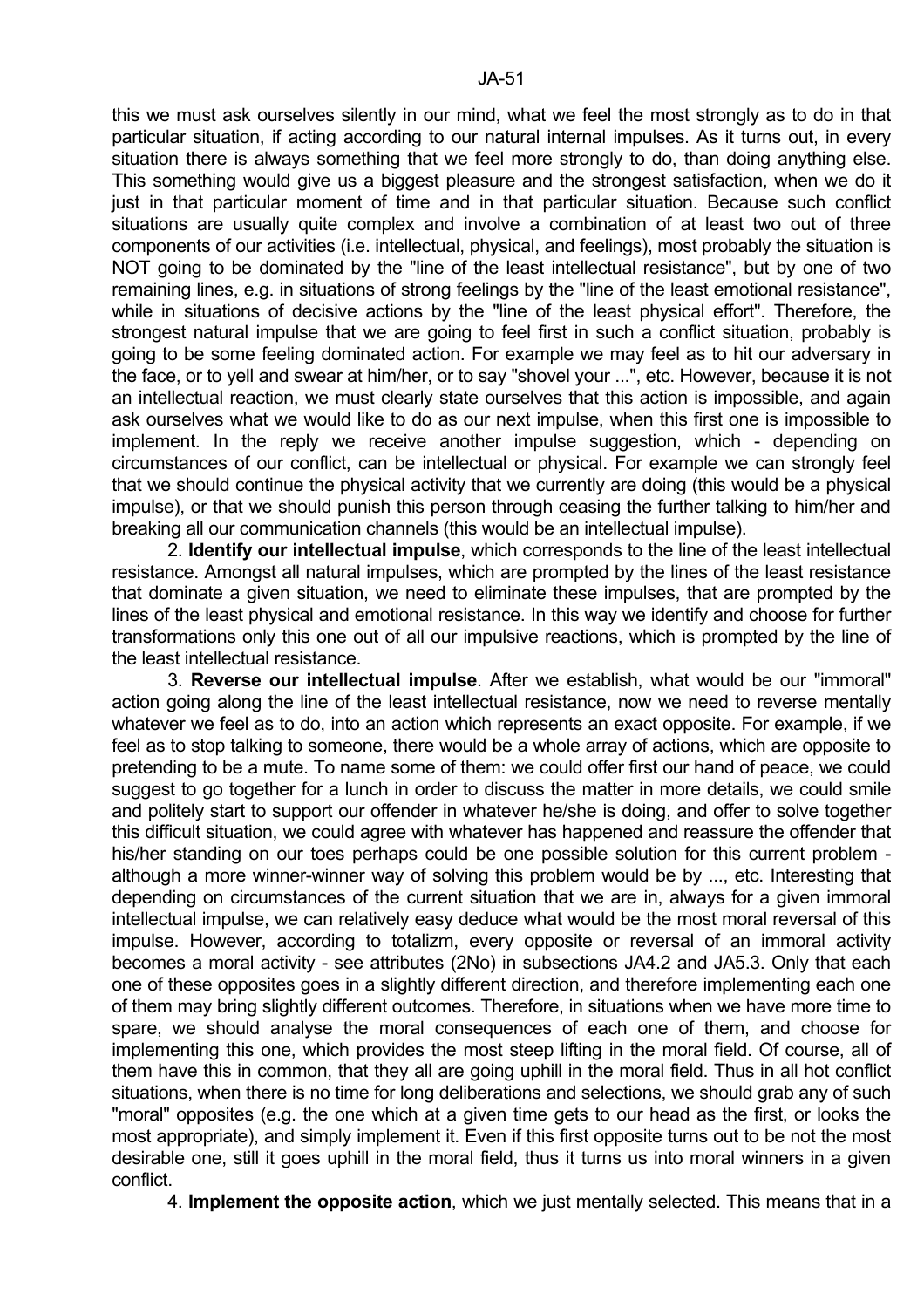given conflict situation, we actually do whatever is exactly opposite to the line of the least intellectual resistance, NOT what the line of the least intellectual resistance tells us to do. In this manner we transform our impulsive immoral action, into a moral action that we just intentionally worked out.

#### JA4.5. Whenever in moral dilemmas - atomise or converge issues

 A next effective tool provided by totalizm, which also results from properties of moral field and moral energy, is the so-called "**principle of superposition**". This principle extends its range of applications to almost all phenomena, which are obeying laws of summation and division of energies. Thus it also includes all phenomena, which take place within the range of moral field. The general formulation of this principle states that "every complex motion in a given field, can be replaced by a sequence of simple movements of a smaller range, while every simple movement of a small range, can be combined with a similar simple movements, thus together giving some more complex total motion". When related to moral phenomena, this principle provides totalizm with a very effective tool that has a whole range of applications. For example, it allows solving socalled "moral dilemmas" described in this subsection. It constitutes a nucleus of almost every totaliztic method of transformation of "immoral" intensions into "moral" actions with the same goal (as an example see descriptions from subsection JA5.5). Etc., etc.

 "Moral dilemmas" are one of the biggest problems in situations from our real life. We deal with such situations every time, when it may appear that more then one rule simultaneously applies to them, so that given situations we need to solve with the use of several different tools of totalizm, while each single one of these tools states about these situation something opposite/different then other tools. Moral dilemmas obstruct, or make completely impossible, our choice of the correct (totaliztic) course of action, as they do not allow us to apply the rules, methods, or solutions, that we already know. They are outcomes of the fact, that the substantial majority of circumstances, which we encounter in the real life, are very complex. Therefore tools of totalizm in our disposal do not apply to them, as these tools were developed for solving elementary situations (i.e. for solving situations, which are already atomised into elementary moral issues). In order to explain this on a more illustrative example, moral situations from a real life, are like an actual movement of a ball during a football match. After a single kick, this ball not only flies through the air, but it also spins around its axis, bounces from the ground (oscillates), etc. But a classical science of mechanics has not developed equations/tools that would describe every complex movement of such a ball: it only described tools/equations, which describe elementary behaviours of the ball, means the linear flight, the rotation around the axis, or the bouncing (oscillations). Thus, if someone wishes to predict theoretically, how such a ball is going to behave during a specific kick, such someone must firstly atomise the flight of this ball, into several elementary behaviours, namely into a linear flight, into a rotation around the axis, and into a bouncing (oscillations). Only then, for each one of such elementary behaviours, he/she must use a different tool of the classical mechanics, in order to predict where this behaviour leads to. Tools of totalizm are exactly the same: they describe only how to solve elementary moral issues. Therefore, during solving of complex situations from a real life (means, during solving such "moral dilemmas"), frequently they require that these situations firstly need to be skilfully atomised into elementary moral issues, and only then solved - each one of them separately from others.

 It is very fortunate, that otherwise than it is with all other philosophies and religions on Earth, totalizm is based on the properties and behaviours of moral energy. In turn, for absolutely all phenomena concerning energy, this "principle of superposition" can be applied. This principle causes that, for the totaliztic definition of morality, all moral phenomena can be either "atomised" means split into series of smaller moral issues, or "converged" - means joined together into bigger moral entities, which are later considered as single problems (note, however, that for every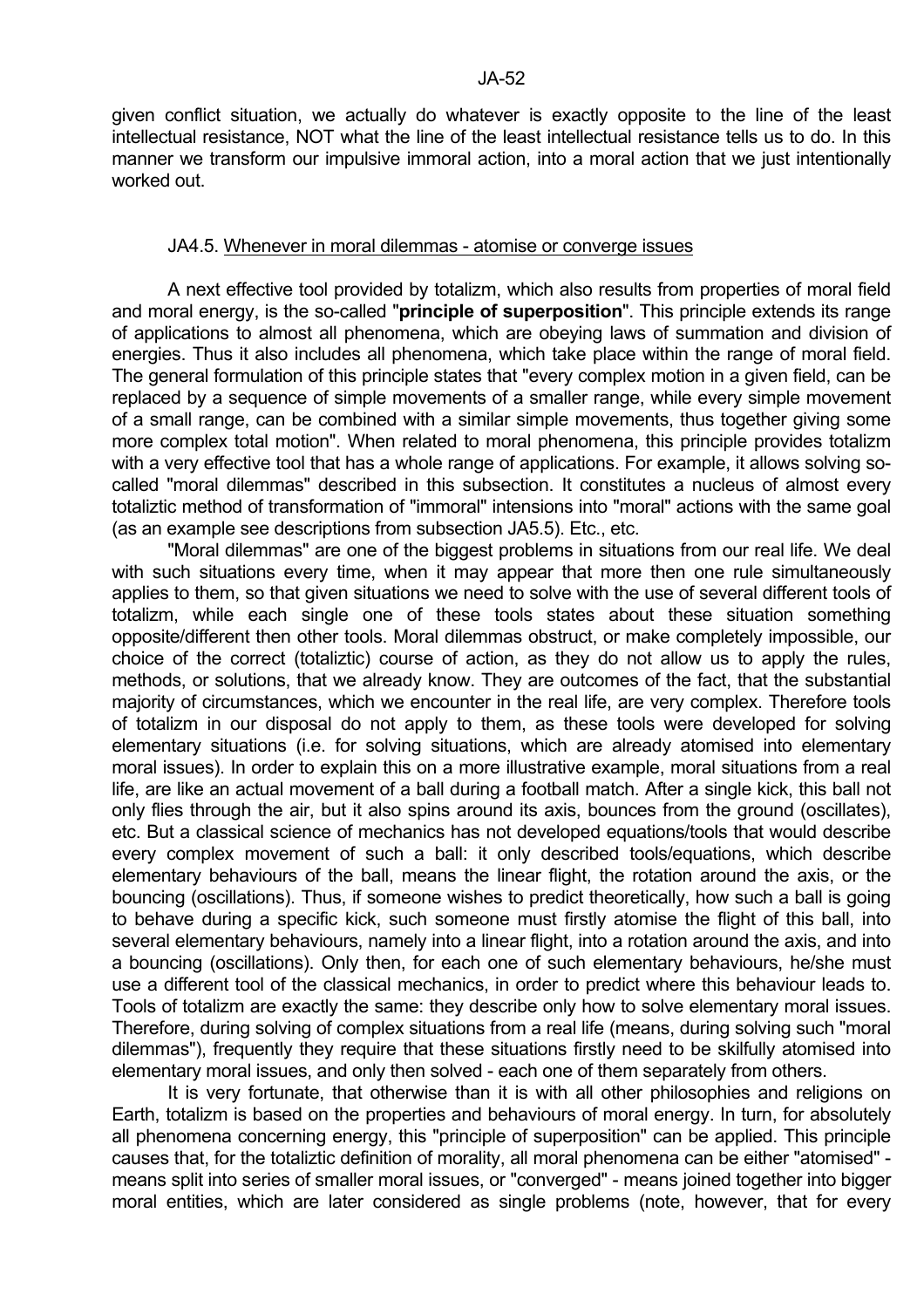definition of morality other then totaliztic, such treatment is impossible, as it does not base morality on the idea of moral energy). Because of the applicability of this principle, totalizm recommends as follows:

 "**If we are not able to solve a given moral dilemma as we see it, we should try to split/atomise this dilemma into several elementary moral issues, and solve each one of them separately, or try to converge this dilemma with other current issues, and solve them all as one single whole**".

 This recommendation can also be expressed in a more brief manner: "when facing a dilemma, atomise or converge it".

 In order to explain this recommendation better, let us use two examples. This first example is for atomising/splitting large dilemmas into smaller simple moral issues, each one of which later can be easily solved with tools of totalizm. Let us assume that we are already an aged person, we are in a crowded public (city) bus, and we would like to make a sit for someone, who according to totalizm needs it more than us (e.g. someone much younger than us, but who carries a lot of delicate parcels, which do not leave him/her free hands to keep a balance during the ride, while we have free hands and feel well, so without difficulty we can keep our balance). But before we stand up and give our own sit to this parcel man, we realize that next to us sits a very young and very energetic stud, who also do not carry anything, and therefore who has higher than us predispositions to give out his sit. So we are in a moral dilemma. If we stand up and give our sit to a parcel owner, we obey what totalizm and moral laws say regarding the parcel man. But we give a very bad example to the young stud. Then we would teach him that he can cultivate his parasitic behaviours without any obstacles, as always someone else will fulfil his moral obligations. In turn, if we wait until the young stud notices the meaning of situation, and gives up his sit, the situation concludes and the parcel man leaves the bus. So there is a dilemma situation, which asks to use the recommendation on atomising for solving it. In order to approach this situation, we need to start from splitting this whole dilemma into individual moral issues, and solve each one of them separately. In our case, there are two such issues. The first issue is the parcel man, who is the original source of the whole dilemma. According to totalizm and moral laws, in a situation as this described here, we should instantly stand up from our sit, and offer this sit to this man, with the encouraging and polite explanation that it is much easier to manage so many parcels while sitting. The second moral issue is the young stud, who should give up his sit instead of us. If, according to our estimates, he is not currently sick, tired by some work, or does not go home from a visit to dentist, then according to totalizm we could somehow let him know, that it would be appreciated if the next time it is he who gives his sit in such a situation. But we would need to do this very politely and discrete, if possible - humorously and jocose, as we do not know all the circumstances of this person, thus we do not know whether there is a really important reason, for which he was forced to remain in a sitting position (our motivation is not to offend him, or to put him down, but to let him learn, in case he previously had no opportunity to learn principles of a totaliztic behaviour).

 For an example of the case, when it is beneficial to converge several moral issues together into a larger entity, let us consider a different situation of a "baby/teenager sitter". Someone asked us for a favour of taking care of his "little angels". So we went by a bus to a fun fair, which is distant a few kilometres from our home. We have two teenagers, one of which has the tendency to be obese, the other - tendency for a bad behaviour. The obese teenager constantly asks to buy him snacks, and gorges them against our remainders that he should maintain moderation in eating. The snapping teenager is rude to us, and requests all our money to be spend on buying for her costume jewellery. Our dilemma as to what to do is increased even more, when we spotted something that we wanted to buy for a long time, but it costs all the money we have with us. So what to do in such a situation? Well, we could converge all issues into one solution of purposeful running out of money. So we could buy the thing we wanted to buy, and we let to know teenagers that we just run out of money completely. So the obese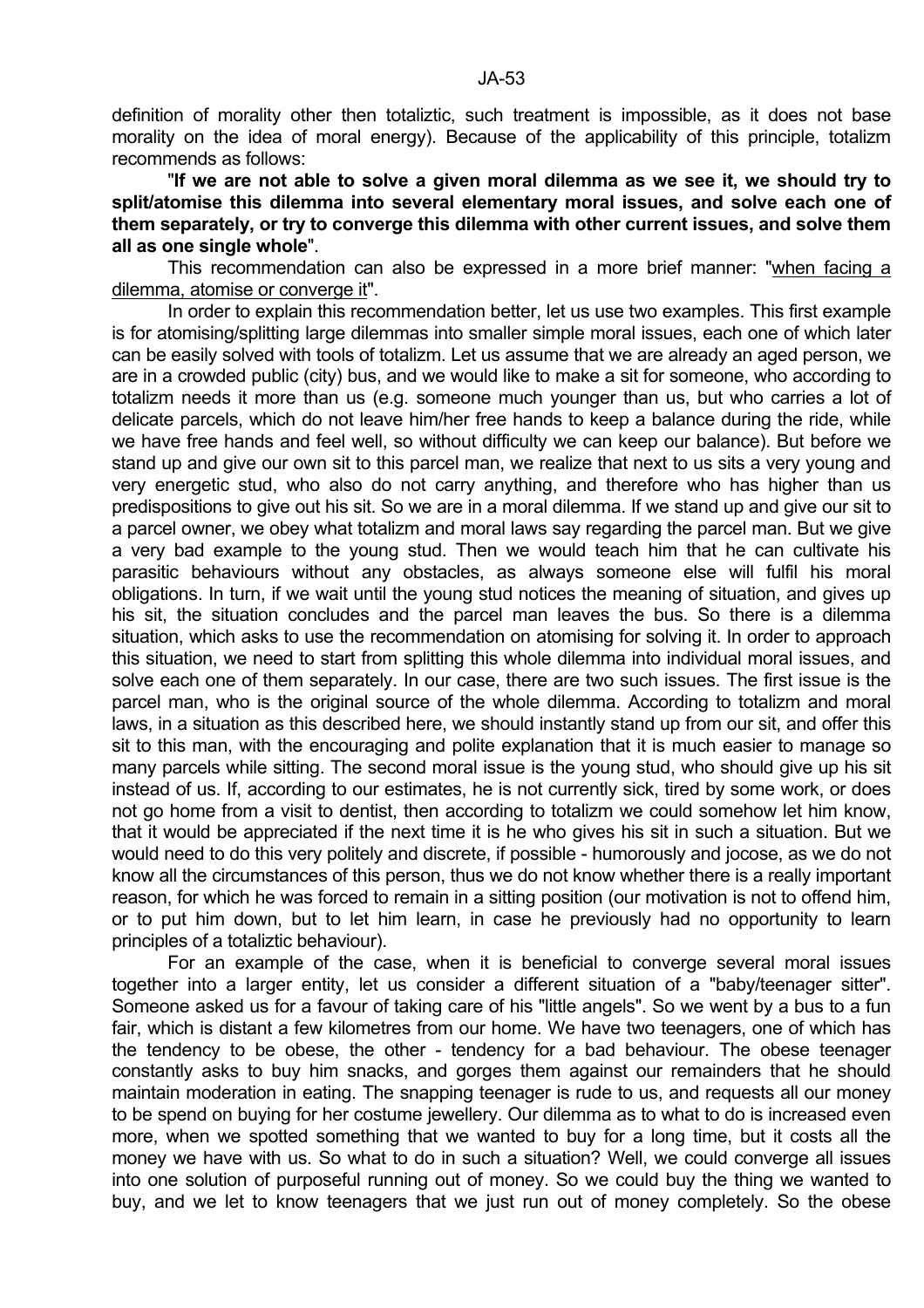teenager cannot eat any more, as there is no money to buy further snacks, the rude teenager cannot be rude, because there is no money to buy her anything. In addition we all need to go home on foot, because there is no money for the bus ticket home. (By such walking home, all of us gain something moral, e.g. the fat teenager spends the excess of energy, the rude teenager has a time to reflect on the day, while we ourselves have the time and occasion to talk with them about things that really matter to us. It does not need to be explained here, that during a next occasion of taking care of the same teenagers, both of them would surely behave themselves, just in case that by accident they may deserve again a next portion of blisters on their foot, and need to repeat this memorable walk on foot for many kilometres.)

 It is worth noticing, that in totalizm all moral dilemmas can be atomised or converged. Therefore they can be solved with simple tools of totalizm described in this monograph. So if, after reading this subsection, someone meets in the real life, a moral situation which cannot be solved, as it is with tools described in this chapter JA, because it is too complex and therefore it creates a moral dilemma, then totalizm recommends: firstly try to atomise this situation into elementary moral issues (and if this does not help - try to converge it with some other matter), and only then attempt to solve each issue separately.

### JA4.6. Apply the method "from a principle, to implementation"

 Totalizm developed a further tool for designing a "moral" solution for a given situation. This one is also based on the principle of mowing upwards in the moral field. It is going to be discussed in this subsection. It can be called the method "from a principle, to implementation". It is applicable in all situations, when we have a lot of time, while an important decision must be made, which affects numerous people. For example, this method could be used by local authorities, governments, and other bodies, which do something important for the whole society, as well as by the heads of families, when they make a very important decision affecting everyone in the family. Furthermore, it can even be used for solving problems of relationship between two people.

 During the practical implementation of the method "from a principle, to implementation", the intellect, which makes a given decision (means a person who decides, or a governing body), should go through the following steps:

 1. **Defining the problem**. This is to determine what our final goal is, and what type of a "moral" solution is being sought for. For this we need to clearly realize, what our problem is about, what type of solution we are seeking, and what actually is our goal that we try to accomplish. The outcome of these searches, is to describe for us "a principle", which we should use in solving this problem.

 2. **Relating the problem to the moral field** (together with the solution being sought). This is to determine the criteria that should be fulfilled by our most "moral" solution of the problem. For this, we need to bring to our sight the recommendation of totalizm, which states that "in all our actions we should choose only these solutions, which lift all people involved most steeply upwards in the moral field". Then we need to translate this recommendation into circumstances of a given our problem, in order to establish, what actually this "most steep upwards in the moral field" means in our specific situation. We must to remember, that the more steep something runs upward in the moral field (or the more opposite is this to the line of the least intellectual resistance), the less unwanted consequences and unpleasant side effects it brings immediately (see subsection JC11.8), the more pleasant karmatic returns it is to bring, the more areas it shows - in which it brings benefits to all involved, and also the more intense is each one of the benefits that it brings to people affected by the outcomes.

 3. **Preparing several implementable solutions for a given problem**. In order to prepare a list of possible solutions, we may use any conventional technique of problem solving, that we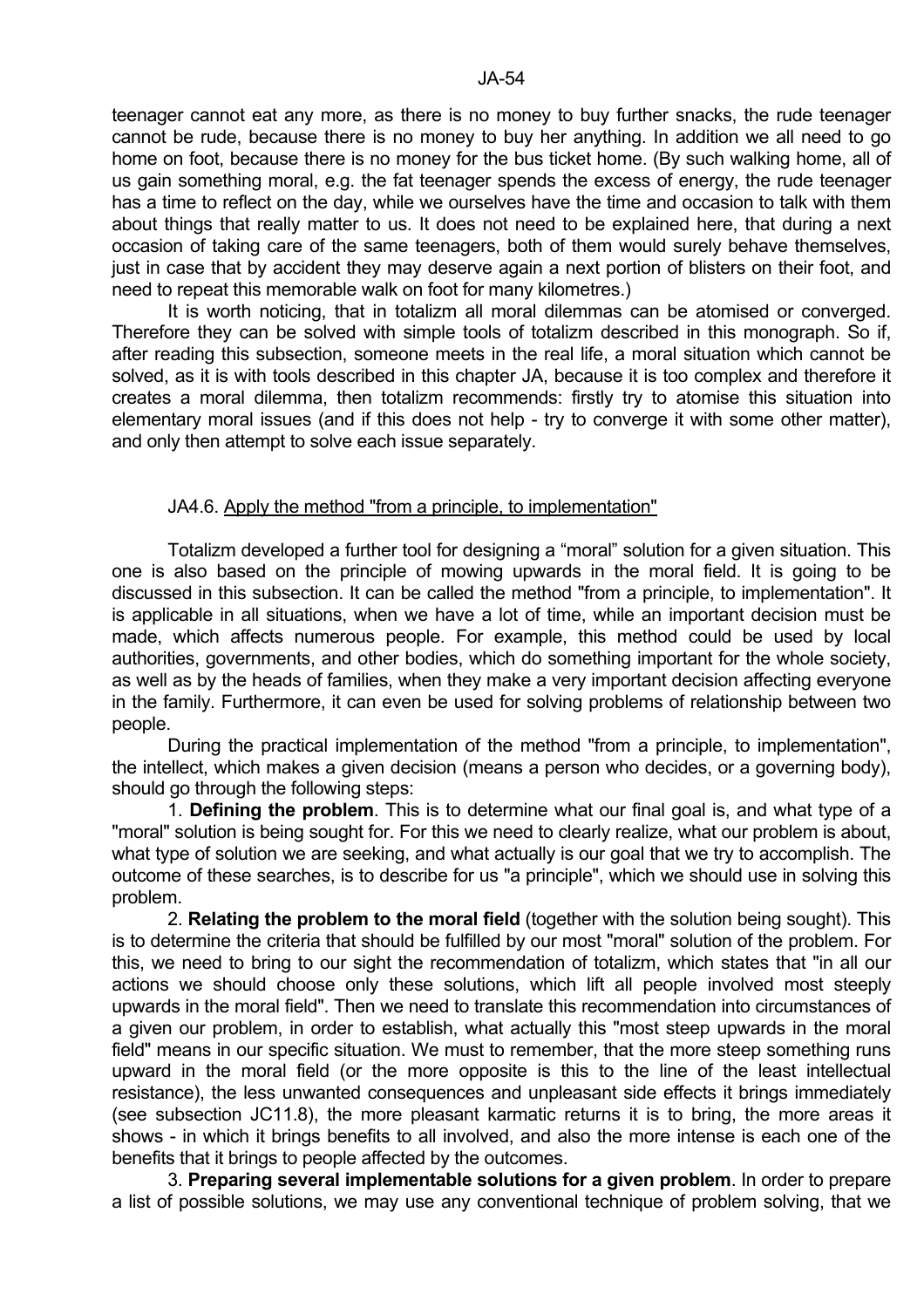can apply in a given situation - e.g. the technique of a "brain storm". But from our list, we must remove all these solutions, which for some reasons are not feasible, and cannot be implemented in our circumstances.

 4. **Choosing the solution, which causes the highest uplifting in the moral field** of all people affected by this solution. For this purpose, one by one, for all our feasible solutions, we need to check how they run through the moral field. This checking is easiest, if for each solution we determine and list, the most important moral outcomes that it is going to bring. The solution which is running the most steep upwards in the moral field, is going to show the lack of instant consequences of the "immoral" nature, and the largest number of instant consequences of the "moral" nature. These "moral" consequences are also showing for it the highest benefits affecting everyone involved. During checking for these outcomes, we should place each our solution in the order, which depends on how steep a given solution runs upward in the moral field. In this way, the mutual order of our solutions is going to indicate for us, which one of the solutions, that we listed, is causing the highest uplifting of people that it concerns, upwards in the moral field (means, which one takes the first place on the list that we are preparing). This most steep uplift means, that a given solution is the most deserving to be chosen for a practical implementation.

 5. **Designing the implementation procedure**, which is going to cause this solution to be implemented in the real life. In this step we try to accomplish exactly the same, as it was described in subsection JA3.2. This means that knowing the moral outcome, which we would like to achieve, we design a detailed implementation procedure, which is intended to cause the appearance of these outcomes in the real life. In order to complete this design, we firstly need to identify several (or at least one) general principles, about which we are sure, that after they are implemented, they allow to accomplish the outcomes that we desire. Then, out of the group of several general principles, we choose one for implementation. Our choice should fall on that one, which according to a totaliztic indicator of the moral correctness (e.g. to an indicator described in subsection JA2.3), causes the most "moral" consequences. (If we identified only one such a principle, then we do not have situation, when we need to carry out such a choice.) Finally we need to transform the principle that we have chosen, into some kind of an implementation procedure, which leads to the implementation of our solution in the real life. The development of such a detailed implementation procedure, furnishes us with the "implementation" part of our method "from a principle, to implementation".

 6. **Implementing** the detailed procedure that we designed for our solution. Because our solution meets the requirement of "the most steep running upwards in the moral field", thus this solution displays all the signs, that later it is going to prove itself to be the most "moral" and the most correct in given circumstances.

We are going now to review together a simple example, which relatively well illustrates a practical application of this method. Let us assume, that we are just involved in a relationship, and we found ourselves together with a partner, whom we discovered to be completely incompatible with us in many different ways. If we continue our relationship with this partner, our life is going to turn out into one continuous nightmare. (In case of a full incompatibility, our relationship probably indicated to be a source of continuous problems from the very beginning, but initially we could ignore the signs believing that we may be able to "teach new tricks to an old dog".) In order to solve "morally" the problem of relationship with this partner, we can use, amongst many others, the tool of totalizm discussed here (of course, in a way similar to that described below, this tool can also be used for solving a whole range of other problems). Here are subsequent steps of our procedure "from a principle, to implementation" that we would need to go through to solve this problem:

 (1) After a thorough, objective, and logical analysis of our problem, we reinforce ourselves in a belief that we are in a relationship with a wrong person. After all, we both are mutually incompatible with each other so much, that together with the partner we are not able to solve even a single one of our problems that continually trouble our relationship. Because we know that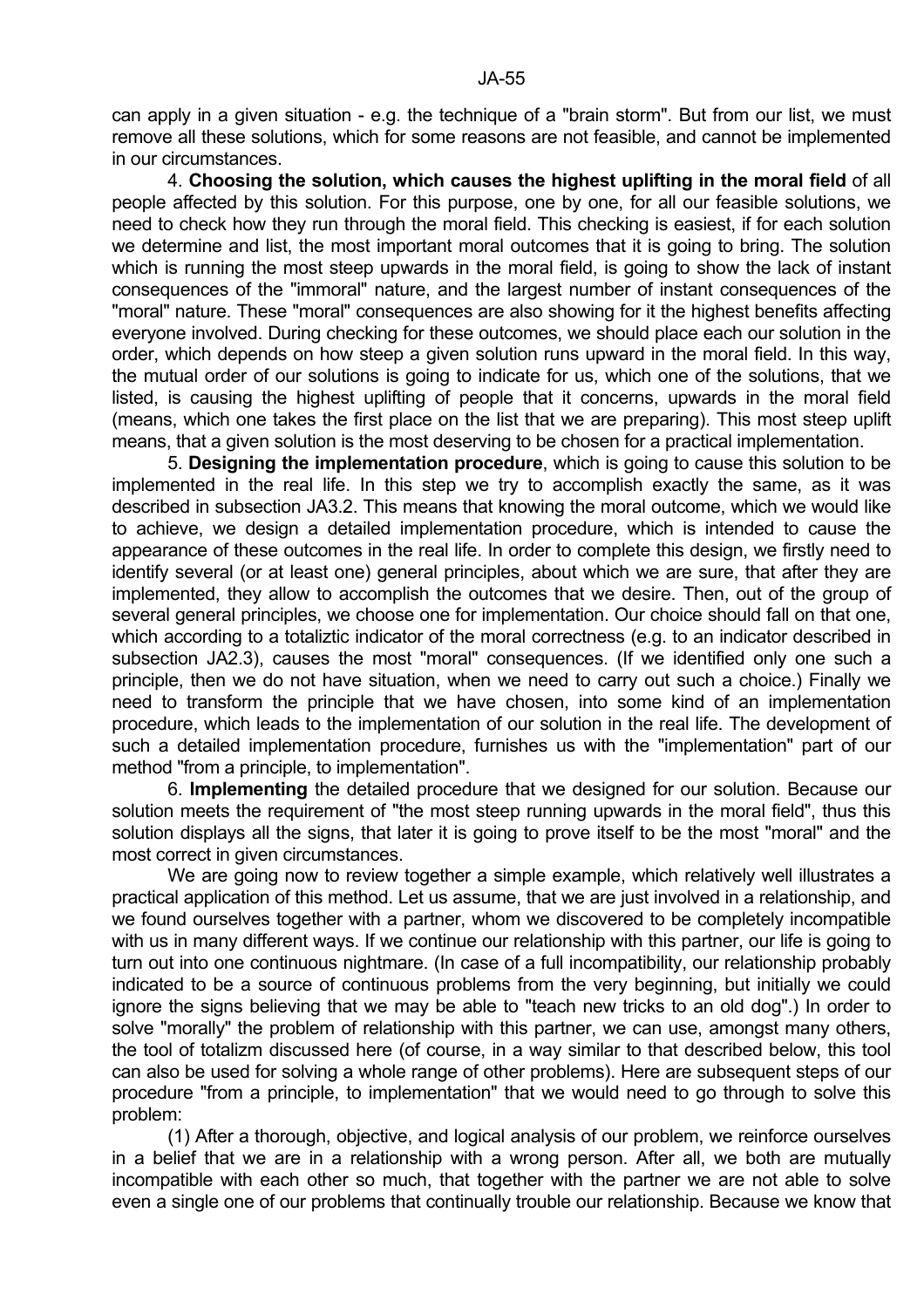personalities of people are almost impossible to change, this our incompatibility means, that the only "moral" solution for our problems, is to finish our relationship, and open through this finishing a possibility for each one of us to find for himself/herself a more compatible partner. This means that our problem boils down to accomplishing the goal of a most "moral" possible finishing of our relationship. However, what makes the matter difficult, is that our partner "is not a graceful looser" and is not going to let us go easily.

 (2) After we relate to the moral field, our matter of finishing the relationship, we start to understand that the whole problem boils down to such finishing our relationship, that it would cause possibly the least pain, and the least moral damage, to both parties involved. Thus our search for a solution must concentrate on finding a least painful and a least damaging manner of finishing our relationship.

 (3) During the preparation of a list of possible solutions for our problem, we determine that in our current situation, feasible are only three such solutions, namely (a) we break up the relationship, through the open telling to our partner that, because of our incompatibility, we must finish our relationship and both of us must start looking for another partners, (b) we ourselves one-sidedly avoid further meeting with our partner and we try to never meet this partner again thus with the elapse of time the problem would hopefully "solve" itself (although we risk then that the partner is going to resort to various tricks to force us back into this relationship), (c) we intentionally cause in a most "moral" way possible, that our partner finishes the relationship with us (in this way, after finishing, none of us is going to undertake efforts to revive this unfortunate relationship).

 (4) After analyses of all three feasible solutions, we realize that the most steep in the moral field lifts up the solution (c), because it does not bring any "immoral" consequences or unpleasant side effects (see subsection JC11.8), and also because the numerous "moral" outcomes from it, are going to provide the most benefits to all parties involved.

 (5) We design of a detailed implementation procedure, with the use of which we intend to implement the solution that we just worked out. We start this design from identifying some general principles, which would cause the voluntarily departure of our partner. By analysing thoroughly all that we know about the personality and habits of our partner, we identified only one such a principle. This is a well known to us tendency of the partner to feel "disgust" for even the smallest reasons, combined with another tendency, that the partner is not able to keep any contact with people, who in any way induced such a feeling of "disgust". This principle was demonstrated to us many times, and we know for sure that it always works. Because we were able to identify only one such a principle, we are forced to use it, independently how the moral status of this principle compares to other principles, which could also cause the same outcome (i.e. without comparing this principle to other principles, and also without selecting a principle, which is the most "moral"). In order to build this principle into a detailed implementation procedure, we deduce, that in order to cause a voluntary departure of our partner, we should fling our briefs in a toilet with thick blobs of chocolate paste one morning, in a manner that it is going to cause untasteful connotations. Then, in the sight of our partner, we need to lick pleasurably this chocolate, immediately after we get out from the toilet (preferably, when the flush and rush of water still can be heard).

 (6) During the implementation of this detailed procedure "from a principle, to implementation" we noted, that our collecting with a finger a thick blob of chocolate, and then licking the finger with a pleasurable words - "yummy, chocolate", in fact did induce on the face of our partner a grimace of powerful disgust. After we implemented the solution, we also noted, that after departing that morning, our partner avoids the further meetings with us. When, after encountering us on a street, this former partner has no way to escape from us, then - with a weird smile and a hasty greeting, the former partner continues a speedy walk, without making any scenes or throwing tempers - which sometimes resulted from meetings of other former partners, with which we parted in different manners. This in turn shows, that the method, which was theoretically designed to climb most steeply upwards in the moral field, after it is properly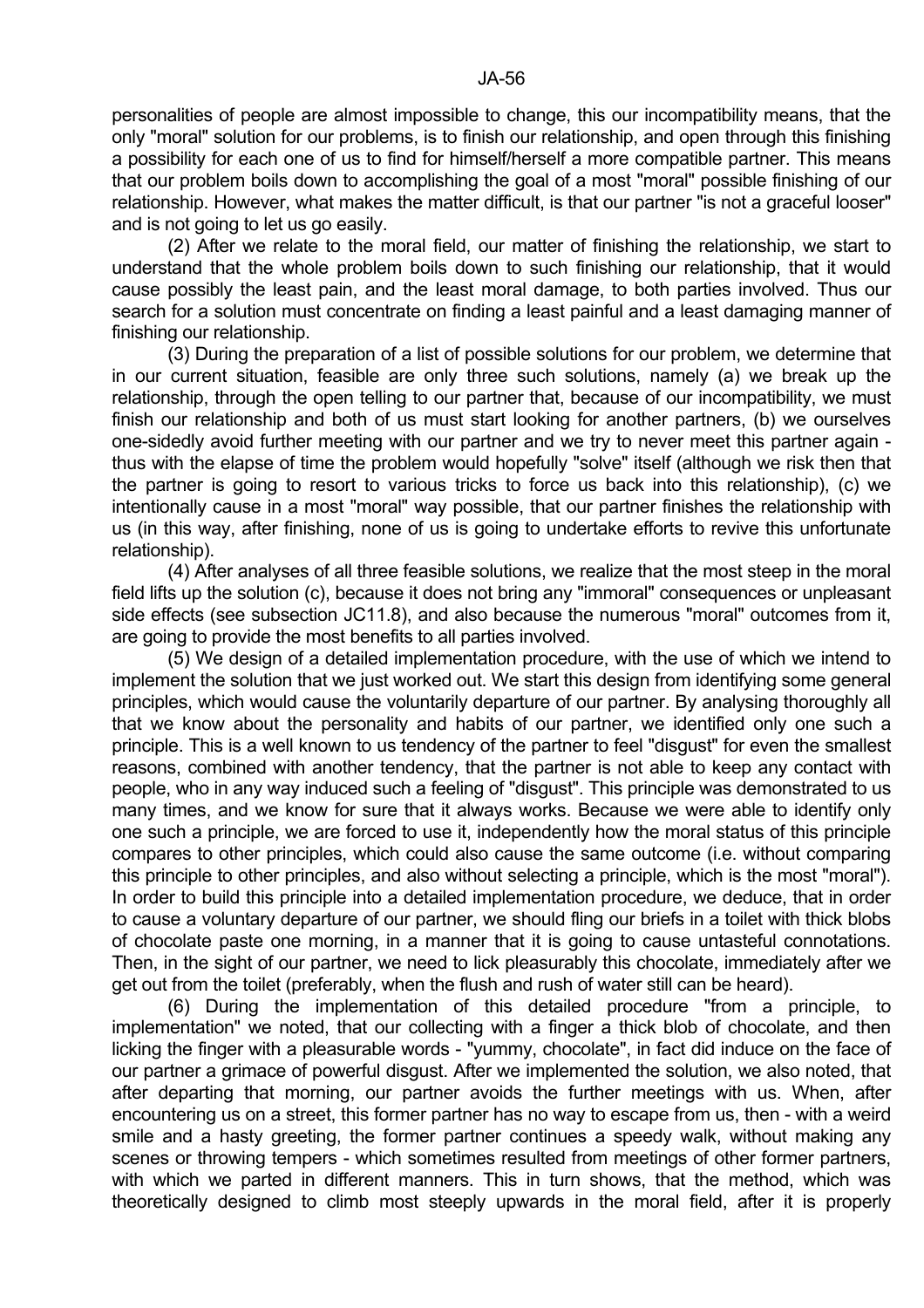The above we should also supplement with an explanation, that totalizm is a highly realistic philosophy. It acknowledges, that with morality is the same as with health - if we initially neglect the prevention measures and allow a moral problem to develop, then for healing the situation we must accept some moral costs (similarly is with a tooth - if we allow it to rot, then in order to heal it, we must put up with some amount of pain). Totalizm acknowledges also, that there are situations in life when we do not obtain solutions, which we would subjectively judge as truly "moral" (although they are "moral" in an objective sense), and we need to compromise and to choose between many choices, which in our subjective view are less or more "immoral". However, we still need to pick up our choice, and totalizm teaches us that in making this choice, the universal intellect requires from us to obey moral laws (means, that it is required from us to choose what is the most "moral" according to objective indicators of the moral correctness, not according to our subjective personal judgement"). Therefore frequently in the real-life circumstances, "moral", or "more moral", in the eyes of totalizm, may actually mean "the most moral amongst all choices that are still left for us in this particular situation". For example, in the real-life situation of a self-defence described in subsection JC8, when an attacker is determined to kill us, there are only two choices: either we die, or the attacker dies. Thus, in the eyes of totalizm, only "moral" solution in such a situation, is to quickly kill an attacker in the self-defence, before he/she has a time to kill us. All other solutions, that one may deduce, may look nice on paper, but in reality they introduce a risk that they do not prove themselves working, because they are not realistic and feasible.

 It is worth noticing that exactly the same tool of totalizm, as described above, can also be applied in all other cases, when for an indicator of the moral correctness is used something else. For example, instead of the uplifting in the moral field, this other indicator can be to work out for ourselves the most moral karma - as this is described in subsection JA3.2, or to increase moral energy in all people involved - as this is going to be described in subsection JA5.5.

# JA5. Totaliztic (behavioural) good deeds and totaliztic sins

 A next group of several effective tools of totalizm, is based on the concept of intelligent moral energy "zwow". To this group several different tools belong, for example (1) already mentioned in this chapter totaliztic ideas of "behavioural good deeds, and behavioural sins", together with their numerous applications, (2) similar concepts of "emotional good deeds and emotional sins" explained in subsection JA7.2, together with their numerous applications, and also (3) the concept of "moral work and immoral work" discussed in subsection JA6. Each one of these tools of totalizm is applicable to different circumstances. Therefore each tool requires separate descriptions. These descriptions we start here from the idea of "totaliztic good deeds and totaliztic sins", which are to be explained in two subsections that are to come now. It is worth noticing that the qualifier "**behavioural**" which proceeds these two names, is introduced to distinguish them from another group of totaliztic good deeds and sins, which in subsection JA7.2 are proceeded with the qualifier "emotional" - because they are outcomes of feelings and therefore in order to affect people they do not need any actions.

In subsection JB3.3, I4.3, JE3.7, and JE7 the concept of intelligent "moral energy" is explained. Amongst many definitions, which could describe what this energy actually is, one of the simplest definitions states that "moral energy is simply an intelligent form of energy, which is accumulated in our counter-bodies each time when we obey moral laws". Moral energy differs from physical energy because it is intelligent. (As we know physical energy is "stupid".) Moral energy always completes our mental commands, it obeys moral laws, and it proves the intelligence on tens of different ways. When we consider moral activities, which move us within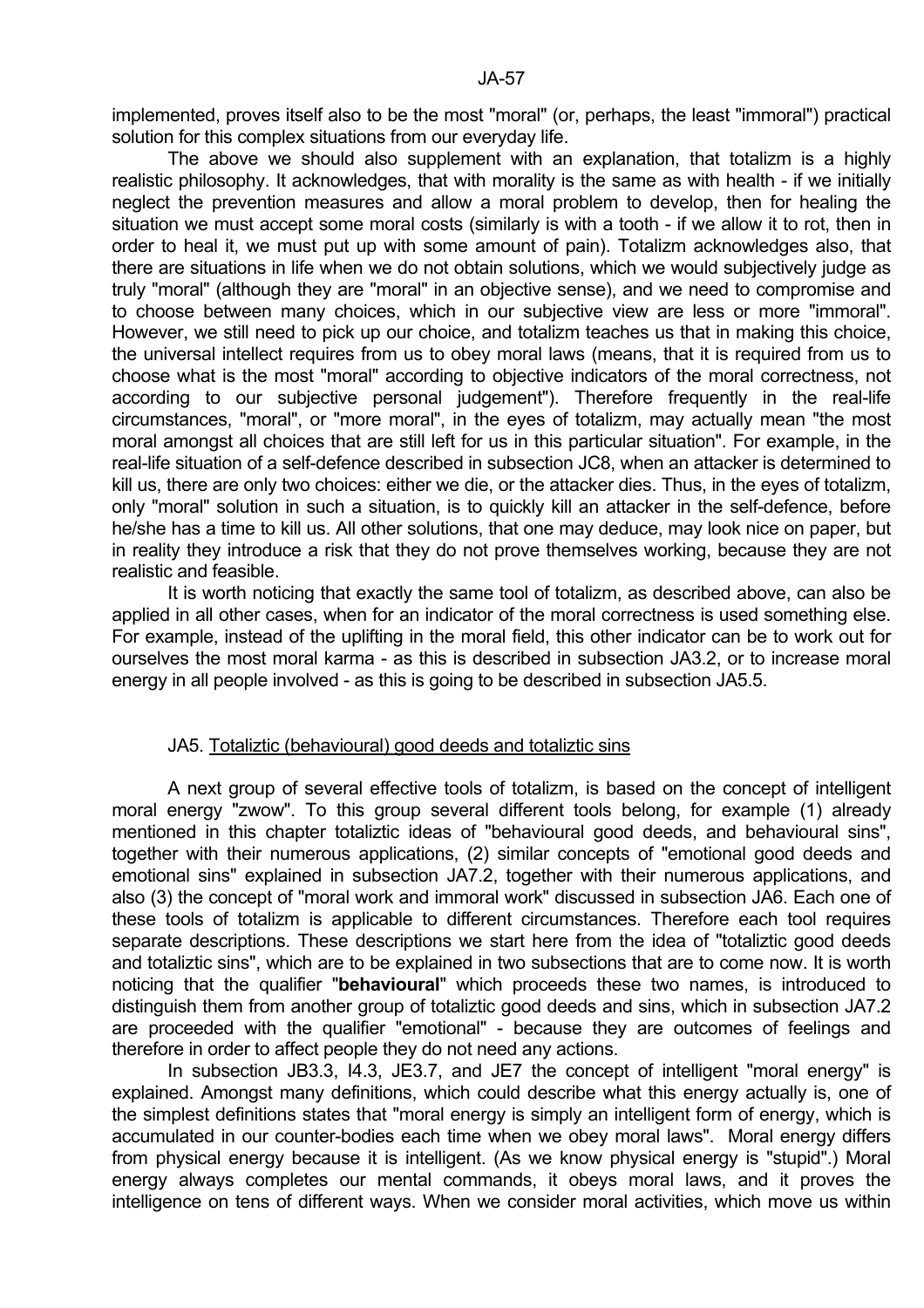the moral field, then intelligent moral energy is a potential energy that is assigned to a given position, that we have in this moral field. Thus, if we move upwards in the moral field, this movement must increase the amount of intelligent moral energy that we accumulated. In turn when we move downwards in the moral field, this movement must reduce the amount of the moral energy that we accumulated. This subsection is to give us a simple tool for qualifying human activities. The outcome of this qualifying depends on the influence these activities have on the state of moral energy that we accumulated, and also that is accumulated in other people who are affected by our actions.

 From the point of view of influence which a given activity has on the accumulation of moral energy, only two major categories of human activities can be distinguished, namely: (1) activities which increase the amount of moral energy in every person involved; and (2) activities which disperse moral energy from someone (i.e. which reduce this energy in at last one person involved). For the reason of convenience, totalizm needs to give some names to these two major categories of human activities, so that later they can be refereed to by their name. Of course, they could be named with any possible name from the wide range of words and specialized terms currently available in various languages. For example, the activities which generate moral energy could be called "contributions", "generators", "legalities", "gifts", "releases", etc. In turn activities which reduce someone's moral energy could be called "crimes", "withdrawals", "reducers", "deviators", "hold-ups", etc. However, after thinking this matter over, I decided that for an everyday use, it would be much easier to remember these names, and to apply them in totalizm, if they utilize the old names, which were given to them by religions, namely names "good deed", and its opposite meaning "sin". The reason is that they are already etched in languages and everyone knows exactly what these two names mean. Therefore their meaning does not need to be explained by totalizm again, while their use do not need to be etched again. Furthermore, the activities which are representing these two names, in totalizm are performing exactly the same functions as their religious equivalents, i.e. we need to concentrate on doing in our lives so many "totaliztic good deeds" as we can, simultaneously we should avoid committing "totaliztic sins" in our all actions.

 After we defined the concept of totaliztic "good deeds", and the opposite concept of totaliztic "sins", they allow us to carry out a very simple qualifying of all our actions, into two basic categories "moral" or "immoral". This is because according to definitions of these two concepts, "moral" is everything that qualifies as a totaliztic good deed, while "immoral" is everything that qualifies as a totaliztic sin. Because totalizm teaches, that obeying moral laws depends on doing in life only these things, which are "moral" (see subsection JA2), this means that according to totalizm obeying moral laws boils down to carrying out only these activities, which can be qualified as totaliztic good deeds, and avoiding committing any activities, which represent totaliztic sins. Subsection JA5.5 explains that in order to avoid committing totaliztic sins, each time we realize that we are about to commit such a sin, we should transform it into a totaliztic good deed, and complete this good deed instead completing this initially intended sin. How to transform totaliztic sins into totaliztic good deeds, is explained in subsection JA5.5.

 While totalizm reintroduces to use the ancient concepts of a good deed and a sin, it simultaneously stresses that **in totalizm many aspects of good deeds and sins are defined differently than in their religious counterparts** (this is because of these significant differences, totalizm adds a clear identifier "totaliztic" to their names, thus calling them "totaliztic good deeds" and "totaliztic sins", instead of just good deeds and sins). There is several reasons for these differences. Let us list here the most important of these reasons:

 1. Moral energy, which represents a major outcome of activities, which in totalizm are called with these two names, is affecting people instantly, and influences them definitely during this current life (as we remember, consequences of our religious sins and good deeds are affecting us only after we die).

2. According to totalizm, everything that we do in our lives represents either a totaliztic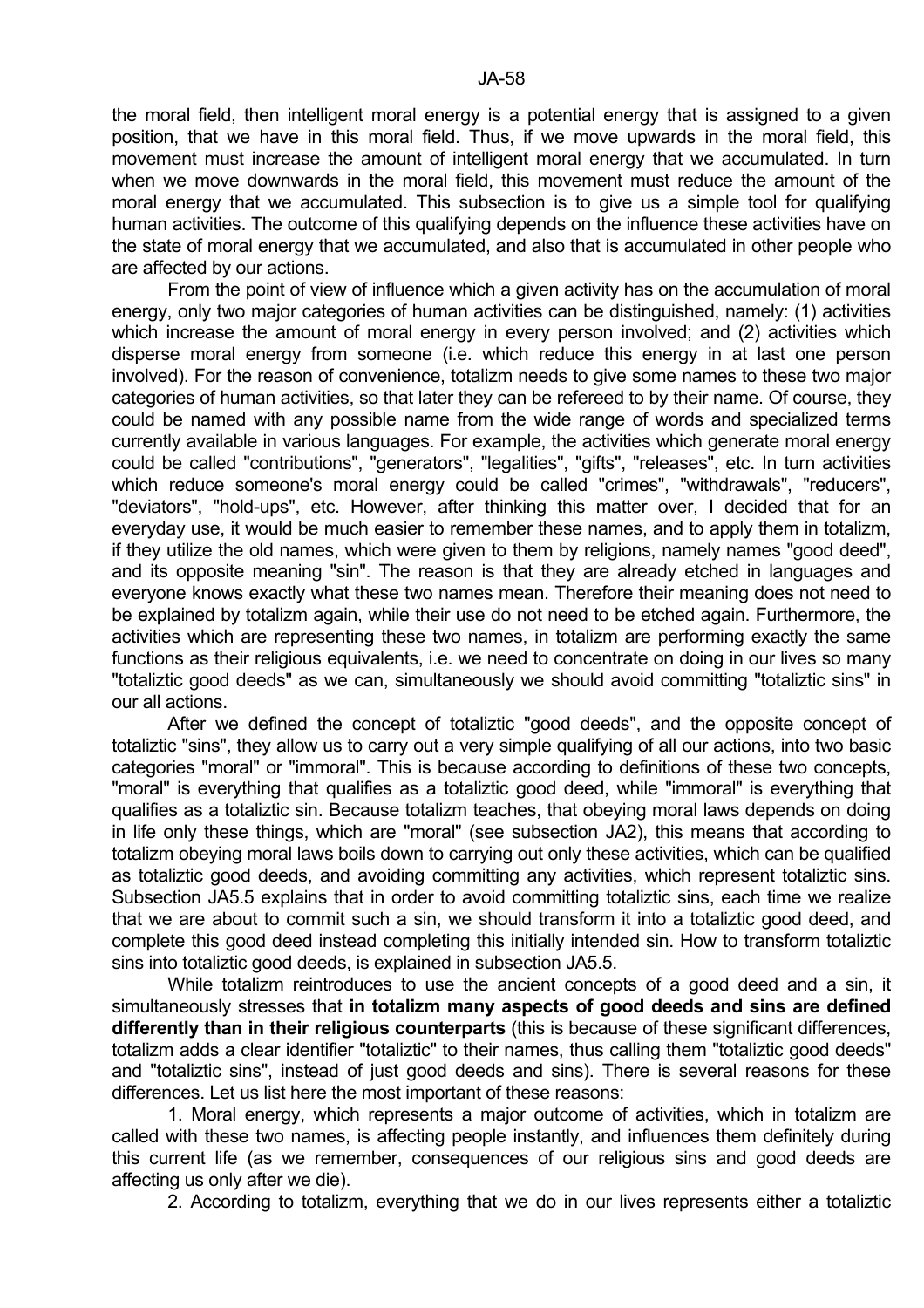good deed, or a totaliztic sin. This means that according to totalizm there is not even a single human activity, that occurs in a specific circumstances, and that could not be qualified to one of these two main categories. A totaliztic good deed, or a totaliztic sin, represents even a most banal activity, such as breathing, eating, going to a toilet, crossing a street. But in religions only some of our activities are called with names of good deeds, or sins (not all of them).

 3. Depending on specific circumstances in which a given activity takes place, theoretically speaking in totalizm every possible activity can belong to any of these two basic categories. This means that for totalizm, depending on the current configuration of the moral field, in one set of circumstances a given activity is a totaliztic good deed, but in a different set of circumstances the same activity is a totaliztic sin. (For example, a well behaved going to toilet is a totaliztic good deed, but defecating in a public park, or at a footpath, is a totaliztic sin). Therefore in totalizm the process of categorizing a given activity to the group of totaliztic good deeds, or totaliztic sins, must be carried out only when we know the complete set of circumstances, in which a given activity takes place, means when we know the current configuration of the moral field, in which this activity moves us. In turn religions usually do not look at a set of circumstances, in which an activity takes place, and judge an activity just on the basis of its name.

 4. Totalizm defines good deeds and sins very precisely. So there is no any unambiguity, to which one of these two basic categories, a given human activity belongs in a given set of circumstances. Also in totalizm there is a very clear indicator (i.e. the increase, or the decrease, in moral energy zwow) which unambiguously shows, with what outcome of a specific activity we are dealing in a given set of circumstances. In turn religions are rather imprecise, as they use a lists of activities which are declared to be either good deeds, or sins, without concern to circumstances in which these activities are carried out. Then religions tend to alter these lists of activities, and redefine some of them. For example killing is a sin in almost every religion, but killing in the name of that religion is declared an exception, and in many religions it represents a good deed for which faithful are promised to be rewarded by "going directly to heaven" (meaning, that for such a religious killing, the believer is going to also be killed according to the Boomerang Principle, but after the death, he/she is going to get a "special treatment").

 5. Totalizm is fully aware the imperfection and approximation of these two concepts of good deeds and sins, therefore it describes exactly reasons for these imperfections and explains how to avoid their consequences (see descriptions in subsection JA5.6). In turn religions pretend that their concepts of good deeds and sins do not contain any imperfections and do not take any simplifying assumptions.

 Of course, if the use of these "ancient" words inhibits to someone the understanding and accepting of the concepts presented in this chapter, then I would propose that for a private use such a person introduces his/her own more "modern" or "scientific" names, instead of using names "totaliztic good deeds and sins". After all, independently of what names are assigned to these two concepts, their meaning and influence on our lives still remains the same important.

 There is one more matter, which needs to be mentioned here, in spite that it is explained in more details in subsection JA5.6. This is the **problem of simplifying assumptions**. Totalizm is fully aware that in spite of large usefulness of these concepts of totaliztic good deeds and totaliztic sins, and also in spite of their handiness in the fast qualifying of thousands of small chores and intentions, which we need to do everyday, in fact these two concepts are very crude. They are based on very significant assumptions, which are discussed in next subsections. Thus everything that is qualified with them as a good deed or as a sin, is carrying a significant error. Therefore totalizm recommends that these two concepts should be used only for non-significant activities, means for activities, which religions do not qualify at all (e.g. washing hands and teeth, eating, breathing, cooking, work, crossing a street, greeting a neighbour, etc.). The use of these two concepts should be limited to cases, when we are more interested in the speed and simplicity of qualifications, than in the precision of the outcome. Examples of situations, when in spite of a significant margin of error, these two concepts are still useful, are all these thousands of small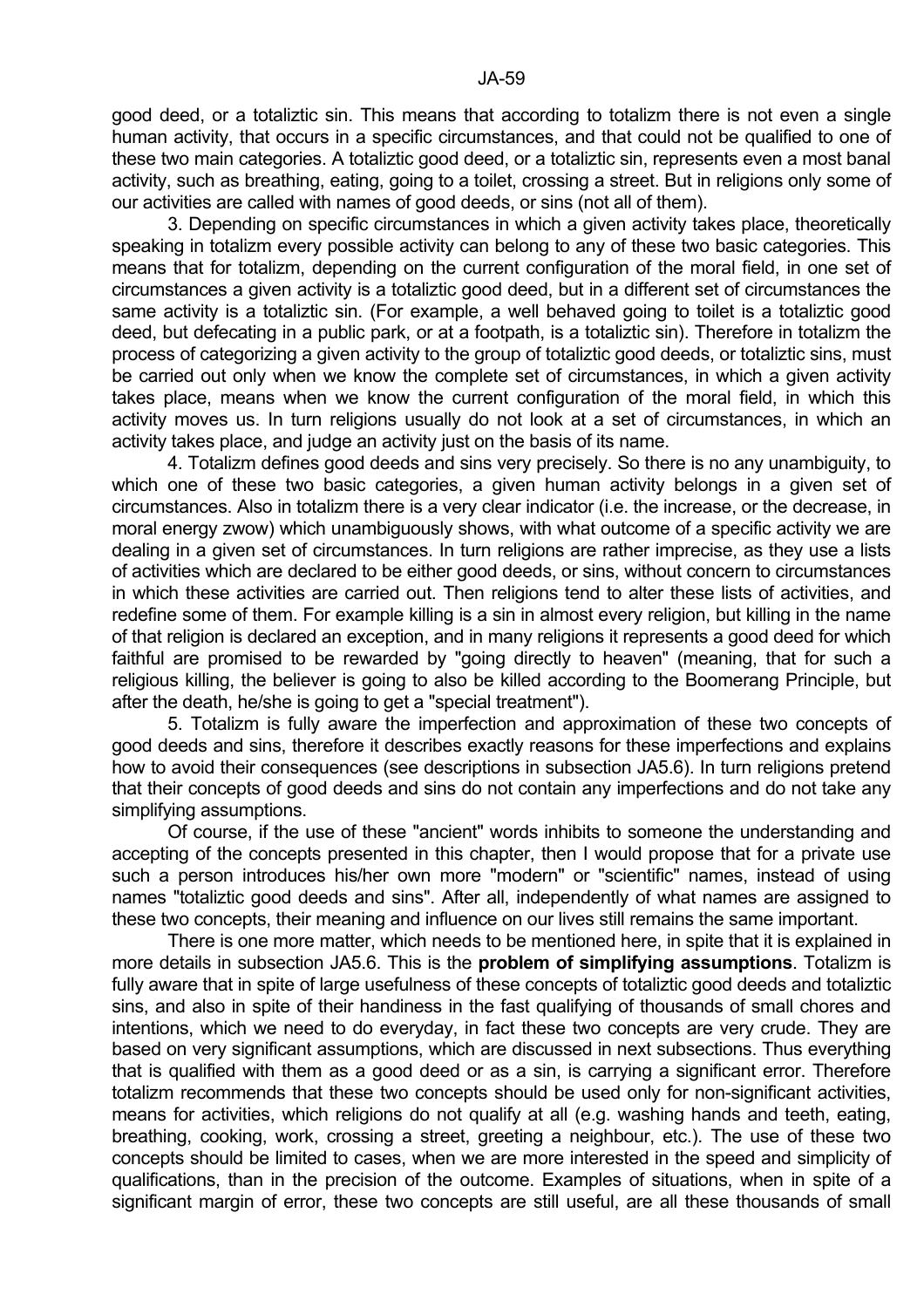chores, which we need to do every day, which do not take much time and effort - thus do not involve a lot of moral energy, but which according to totalizm still need to be done in a "moral" manner. Because these chores and intentions require a handy tool to be precisely qualified, as to whether they are moral - and thus they should be completed, or immoral - and thus they should be changed into other ones, these two concepts prove to be extremely useful. But during their use we must remember that they represent a quite naďve view of reality, because they are based on the simplified assumption, that the outcome of our chores and intentions does not depend on the morality of other people involved. However, as it is to be explained in sections JA5.6 and JA6.8, actually the moral outcome of our actions can be altered, if these actions are completed in the sight of people that have different from us views, about what we are doing (after all, views of these people shape the course of moral field). Therefore, apart from the crude concepts of "totaliztic good deeds and sins" described in this section, and applicable to small everyday chores, totalizm introduces also another and more precise concept of the "moral and immoral work", which is explained in section JA6. This more precise concepts of "moral and immoral work" we should use instead of the "totaliztic good deeds and sins" in all cases, when we are especially interested in the precision and in the low margin of error of the qualifying of a given action, and when we wish to eliminate the spoiling potentials of immoral receivers of very laborious endeavours.

# JA5.1. Totaliztic (behavioural) good deeds

 From the point of view of totalizm, it is extremely important that we are able to quickly recognize, which ones of our everyday behaviours, chores, activities, or intensions, are "moral", and which ones of them are "immoral". Then we can complete only the "moral" chores, while these ones, which are "immoral", we can firstly convert into "moral" ones - according to the method described in subsection JA5.5, and only then we complete their "moral" equivalents. For a fast recognizing them, very useful is the concept of totaliztic (behavioural) "good deeds", described in this subsection. These "**behavioural good deeds**" need to be clearly distinguished from "emotional good deeds" described in subsection JA7.2. For reasons described previously, instead of introducing for these behaviours, chores, activities, and intensions, a completely new, and previously unused term, they are to be called here with the ancient name of "good deeds", supplemented with the qualifier "totaliztic". Such a name is quite clear and understandable for everyone.

 A totaliztic (behavioural) **good deed** can be defined as "every vigorous human activity, which in a perfect world without people who intend to prevent it, would instantly and significantly either increase the amount of moral energy in every person involved, or would actively prevent the decrease of this energy in the doer, and simultaneously it would not serve the purpose of causing a flow of moral energy from one person to the other". The expression "in a perfect world without people who intend to prevent it" is used here on purpose, as according to analyses presented in sections JA5.6 and JA6, every good deed, which is done e.g. in the sight of immoral people, may be easily spoiled by immoral motivations, feelings, or actions of such people. Therefore, a moral totaliztic good deed, which is opposed by immoral people, instead of an increase of moral energy in people affected by the outcomes, could cause a decrease in this energy. However, because we only use the concept of totaliztic good deeds to qualify quickly thousands of everyday chores or intensions, which take a very short time to complete, and therefore which do not carry a lot of moral energy, it is not justified to loose a lot of time to qualify them precisely by considering all aspects and complications of reality. Therefore, in qualifying such small totaliztic good deeds, we are simplifying our task, by taking this assumption, that we live in a perfect world, in which everyone is moral. Because in such a perfect world every person would lead a totaliztic life, then the outcome of any our good deed would not be spoiled in it by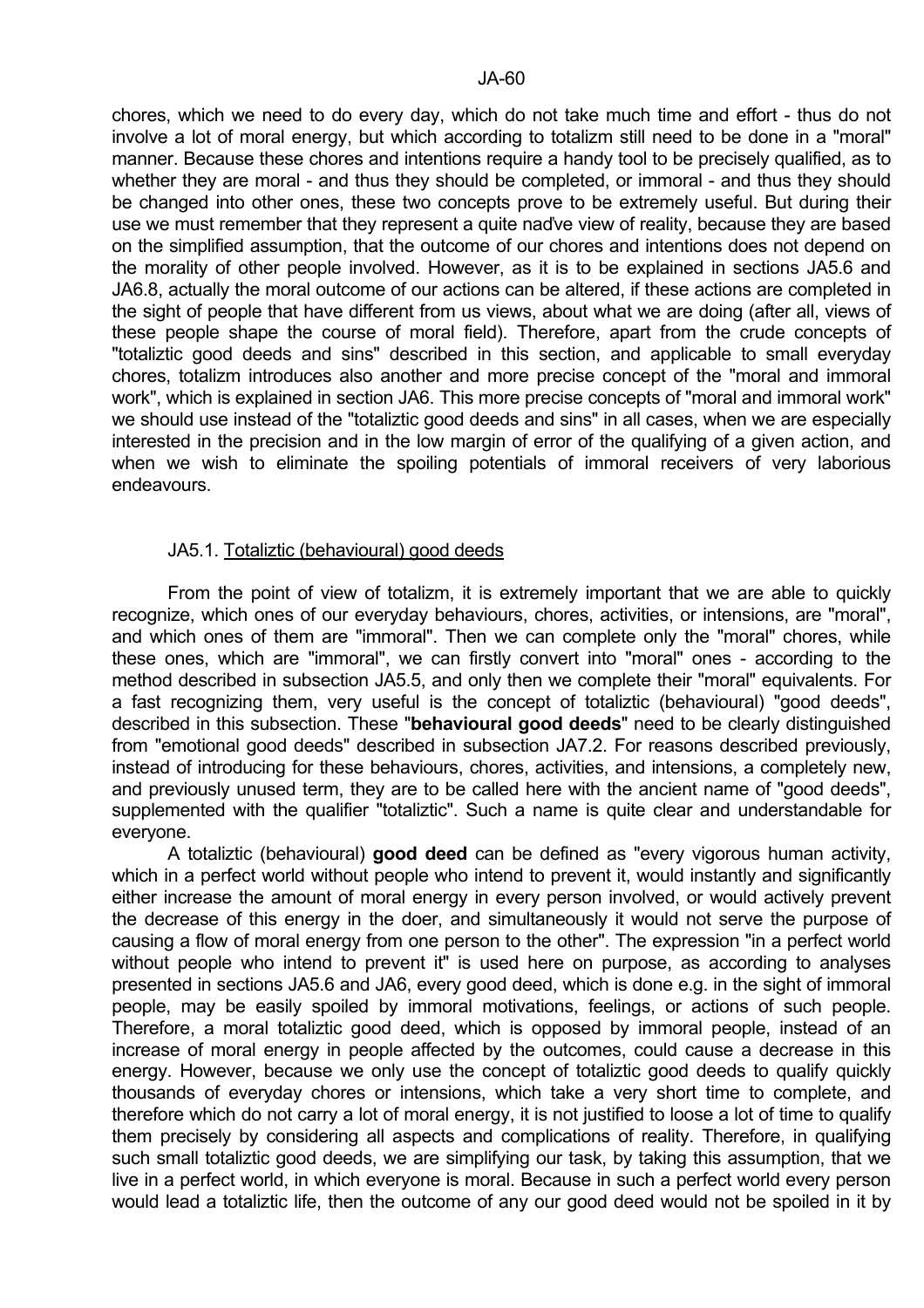immoral trouble-makers.

 Depending on who is benefiting from the completion of given totaliztic good deeds, each single one of them can be qualified into one of the four major categories, as listed below. Differences between these categories, boil down to who is gaining moral benefits from a given good deed, namely whether the benefactor is a doer (means a person who completed a given good deed), or receivers of these good deeds (means people who are affected with outcomes of given good deeds). These categories are as follows:

 (1) **Defence** - this is every vigorous counter-action against attempts of sinning, which shows the presence of all fundamental properties of totaliztic good deeds, although in the case of successful completion, it leaves approximately the same total amount of moral energy in all affected people - like the amount that would appear if this counter-action is not undertaken, or if it is completed but it finished with a defeat. Fundamental attributes of a totaliztic good deed, which must be manifested by every activity which is to be qualified as a defence, include: (a) not undertaking the defence activity would cause that the opposite side would commit a totaliztic sin, (b) undertaking the defence is to stop the opposite side from committing a totaliztic sin, (c) the defence must be provoked by an aggressive action of the other side (i.e. the responsibility for creating a situation in which the defence is necessary, must lie in the other party than the party which is defended), (d) in the success of this defence are interested also people other than the one which is defended, while this success for these other people is corresponding to a totaliztic good deed. Depending on who carries out the defence and who is defended, the good deed of defence can be further subdivided into self-defence, and defending of others. In turn both these sub-categories of the totaliztic good deed of defence have their exact opposites in the form of totaliztic sins of slavery and oppression.

 (2) **Stimulation** or inspiration/assistance - this is a vigorous activity, which instantly increases moral energy only in all other people who are affected by the results, but it does not cause any noticeable change in the zwow energy of the doer. Depending on the purpose for which a given stimulation takes place, the good deed of stimulation can additionally be subdivided into a good deed of inspiration to take action, and a good deed of pulling someone out of problems. In turn both these versions of the totaliztic good deed of stimulation have their exact opposites in form of totaliztic sins of being caught, and suppression.

 (3) **Self-improvement** - this is a vigorous activity, which instantly increases the amount of moral energy only in the doer, while energy zwow of all other people remains unchanged. Depending on the purpose for which a given self-improvement takes place, the good deed of selfimprovement can additionally be subdivided into a good deed of inspiring oneself to take action, and a good deed of pulling oneself out of problems. In turn both these versions of the totaliztic good deed of stimulation have their exact opposites in form of totaliztic sins of self-victimising, and self-destruction.

 (4) **Progress** - this is a vigorous activity, which instantly increases moral energy in all parties affected, means both, in the person/people doing a given good deed, as well as in all people who are going to benefit from fruits of this good deed. Depending on who supports the progress, and who actually makes it, the good deed of progress can additionally be subdivided into a good deed of helping, and a good deed of setting directions. In turn both these versions of the totaliztic good deed of progress have their exact opposites in form of totaliztic sins of exploitation and sacrifice.

 Out of all categories of totaliztic good deeds, the most important is the good deed of defence. After all, it is the basis of survival, and in order for anyone to be able to generate moral energy, means to be able to do other totaliztic good deeds, such a person firstly must be able to survive. The good deed of defence is so important, that in fact totalizts have not only the right, to defend whenever they are attacked, but also they have the duty to show a continuous readiness for a defence, and also a duty to defend in all cases of detecting an attack. Because of the exceptional importance of the good deed of defence for totalizm, it is discussed in more details in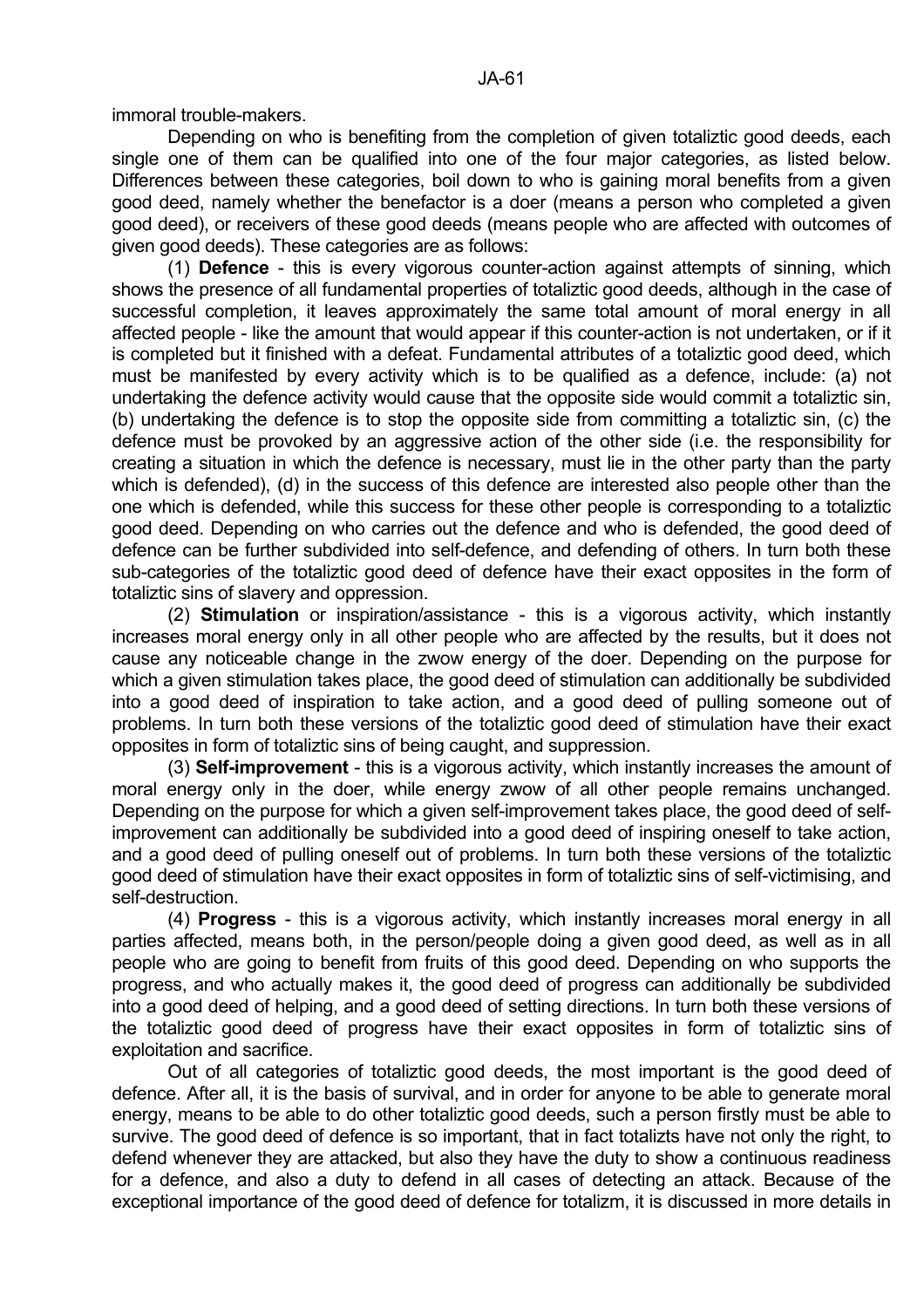separate subsection JC11.1. In this subsection JC11.1 is explained that, for example, killing in self-defence a robber, who arrived to our home with a gun and shows the intention to rob and kill us, is a totaliztic good deed. Furthermore, a similar totaliztic good deed is to force someone, who broke traffic rules and destroyed our car and then insisted that we pay him a compensation, to pay a compensation to us.

 As this is explained in subsection JA2.4, all totaliztic good deeds have appropriate moral rewards written into them. These rewards are granted to people, who complete such good deeds. They (the rewards) are also written into a good deed of defence. These out of them, which was possible to identify by now, are described in subsection JC11.1. Practically this means, that even if the completion of a moral defence requires to kill someone, still otherwise to whatever religions say about this, such a defence killing receives a moral reward, not a moral punishment.

 It is also worth noticing, that amongst the existing categories of totaliztic good deeds, only self-improvement can be accomplished in a separation from other people, e.g. through learning, increasing our skills, or by some self-improving exercises (e.g. "kung-fu" ("wushu"), "taj chi", "qigong", "aikido", "reiki", "arkatutos", "yoga", etc.; of course, a self-improvement is not accomplished, when we mindlessly stare in TV sets). Further two categories of totaliztic good deeds, namely inspiration and progress, require our continual and positive interaction with other people, by assisting them, facilitating what they are doing, giving them our moral support, removing painful obstacles which are hindering them, etc. This in turn means, that in order to generate in ourselves some kind of moral energy, which we later can spend on accomplishing goals, which depend on other people, we also must devote our time to some positive activity amongst, and for, other people. It is not important if this activity is bringing us a profit, or it is just an altruistic help. The understanding of the need to interact with other people is very important in present days, when adults show tendency to isolate themselves from others, to work in closed offices, to spend time with computers - instead of people, and to rest facing a TV set instead of another human being. For this reason, the totaliztic recommendation regarding doing totaliztic good deeds, could be formulated in following words:

 "**In our everyday life we should seize every opportunity, to do as many totaliztic good deeds as many we can. While doing them, we should motivate ourselves as much as we can that we are doing all these good deeds fully wholeheartedly - for the pure good of other people. Especially vital are good deeds, which we are doing anonymously for people which we do not know, and which we never meet again**."

 It should be noted that a habit of doing good deeds should be passed to our children as well. Especially, that present days children are encouraged to play "safer" games with computers, electronic devices, or to mindlessly steer in TV sets. Such isolated from the interaction with other people lifestyles, make impossible to generate moral energy, and they also make impossible to get idea about the importance of interacting with other people. The result is that without generating new amounts of moral energy, the existing amounts of this energy can diminish fast, thus leading to the moral suffocation of individual people and the whole societies.

 Examples of good deeds from the category of "progress" include: writing a positive, constructive, polite, and morally supportive letter, inventing or building a highly productive machine, which is going to work for the good of many people, professional and effective completion of an activity, which is much needed by other people (if it is paid - then it is "progress", if it is unpaid - then it is "stimulation"), giving to a thirsty a glass of water, giving a formal agreement to do something that is very important for someone else, fast and satisfactory serving a client, and many more. A good deed of the highest rank (progress) could also be the entire effort of giving birth and then bringing up a child - but this is the case only when circumstances are adequate for having a child (i.e. when there are suitable conditions to provide for a proper growth and education of this child). For example, almost every mother by giving birth and then upbringing a child, is finally increasing her amount of zwow to such an extend, that later she is able to accomplish things which are almost impossible (i.e. which no childless women can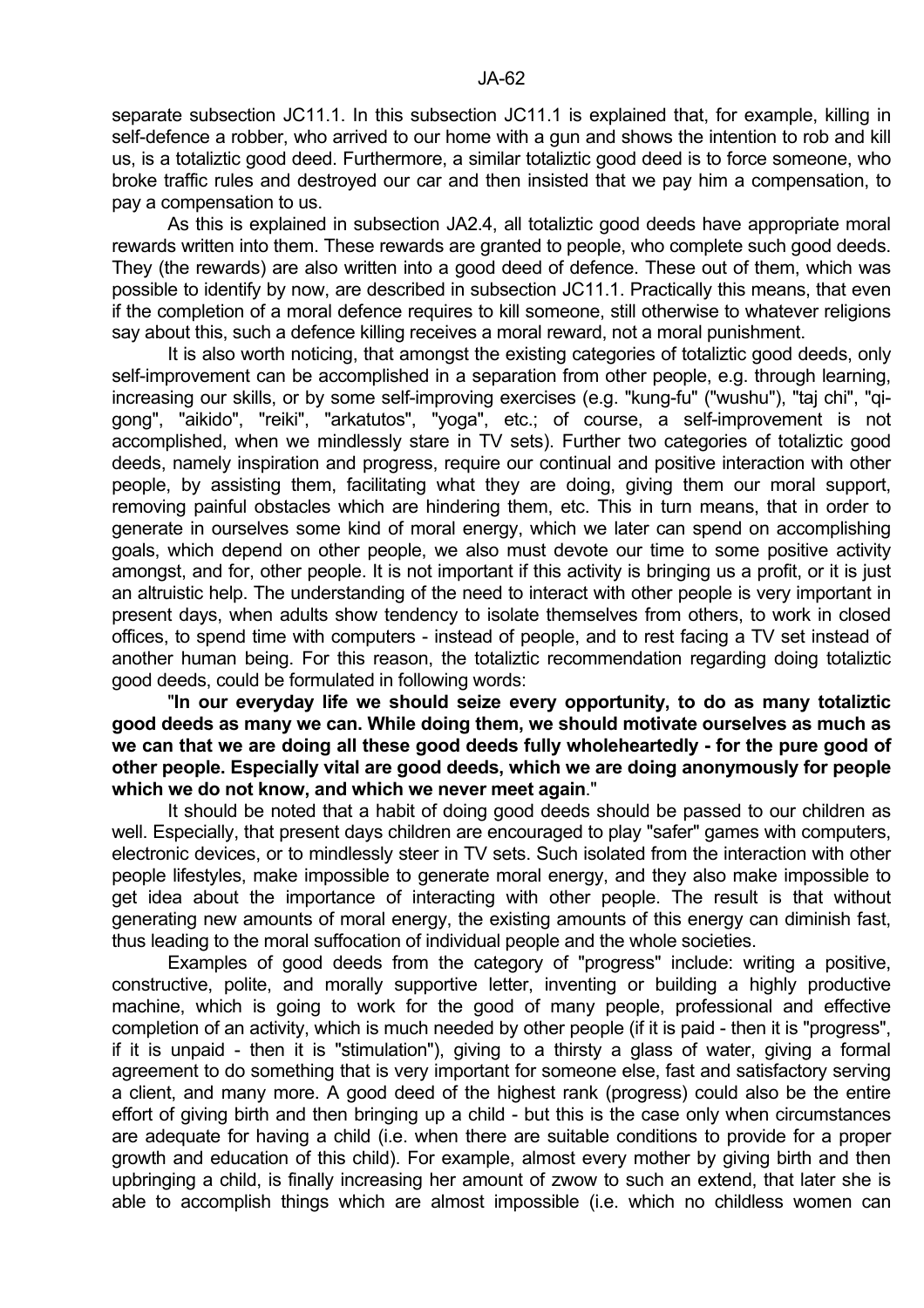accomplish, even if they are well situated financially). A totaliztic good deed of the progress type is also every activity, which leads to building a new factory that is going to produce useful products, but simultaneously is not polluting the environment, or which leads to keeping operational an old factory that is equally valuable, or which leads to opening a new business, etc. The requirements are here, however, that such a factory or business are well serving other people, are increasing moral energy in all people involved, are not polluting the environment, and are paying adequately their employees (i.e. are not oriented towards exploitation of their labour), etc. Capitalists and owners, who have such "fair" factories or businesses, in the light of totalizm and contrary to the popular belief, are not "blood suckers", but goodies who with their initiative are furthering the progress for other people.

 Examples of good deeds in the category of "stimulation" include: a large proportion of giving favours to someone (after all, during giving favours to someone, we increase moral energy in receivers, but not decrease this energy in ourselves), making a sitting place in a bus for someone with numerous packs and bags, polite and unoffending causing that someone extinguishes cigarette in a compartment for non-smokers, or teaching a new skill to someone who is willing to learn (if for free, then it would be a stimulation, if for payment, then it would be a progress).

 In turn examples of good deeds from the category of self-improvement include: buying for ourselves some much needed equipment - e.g. a radio-telephone (if for a common use this would be a progress, if exclusively for our own use - this would be a self-improvement), reading a book, which contains a useful information (e.g. reading this monograph), learning a new skill (e.g. how to drive a car), taking an umbrella for a walk when it is going to rain, learning a skill of self-defence (e.g. kung-fu (wushu), or aikido).

 Of course the list of good deeds does not finishes on the above, and practically to this category belongs every activity, even the most banal one, which removes from someone any obstacles limitations, sources of inconveniences or problems, which provides someone with something that opens for this someone new horizons, which allows someone to accomplish something that previously was impossible, etc. These activities do not need to be carried out with some extra effort or suffering. They simply can represent a satisfactory way of carrying out our everyday duties, chores, homeworks, etc. All what is required from them, is that they make someone pleased with them, increase someone's amount of moral energy, and that they do not carry out this increase of moral energy against the will of people affected.

 On the list provided before, a total effort of **giving birth** and bringing up a child, was indicated as an example of a totaliztic good deed of the progress type. After all, it generates a huge amount of moral energy for all parties involved, i.e. within the person being born, in parents, in grandparents and other relatives, in the future spouse of this newly born person, in the country whose citizen it is, etc. However, somehow so happened that the whole issue of giving birth, and being born, was made by religions very complicated. For this reason it requires a clear explanation, what the stand of totalizm is on this issue. (Probably the main reason for such stand of religions in the matter of birth, is because birth usually involves sex, while almost all religions tend to qualify sex as one of sins - perhaps in order to prepare our civilisation to the not-toodistant arrival on Earth the female only civilisation, in which there are no sexual intercourses, and which multiplies through cloning (see subsection A3). Only in special circumstances, such as religious marriages, this label of a sin is being lifted from sex, and the sexual intercourse is converted into a "godly duty".) Well, according to totalizm, the very act of being born, definitely generates a large amount of moral energy in the person who is just being born. After all, such an act places this person somewhere on a crystal mountain of moral field (as explained at the beginning of subsection JA4) and allows this person to make further decisions regarding his/her life and living. Therefore, from the point of view of the person being born, the very act of birth, is definitely a totaliztic good deed (i.e. not a totaliztic sin). Therefore, contrary to religions, which for some reason call this act, an "original sin", totalizm could call it the "original totaliztic good deed".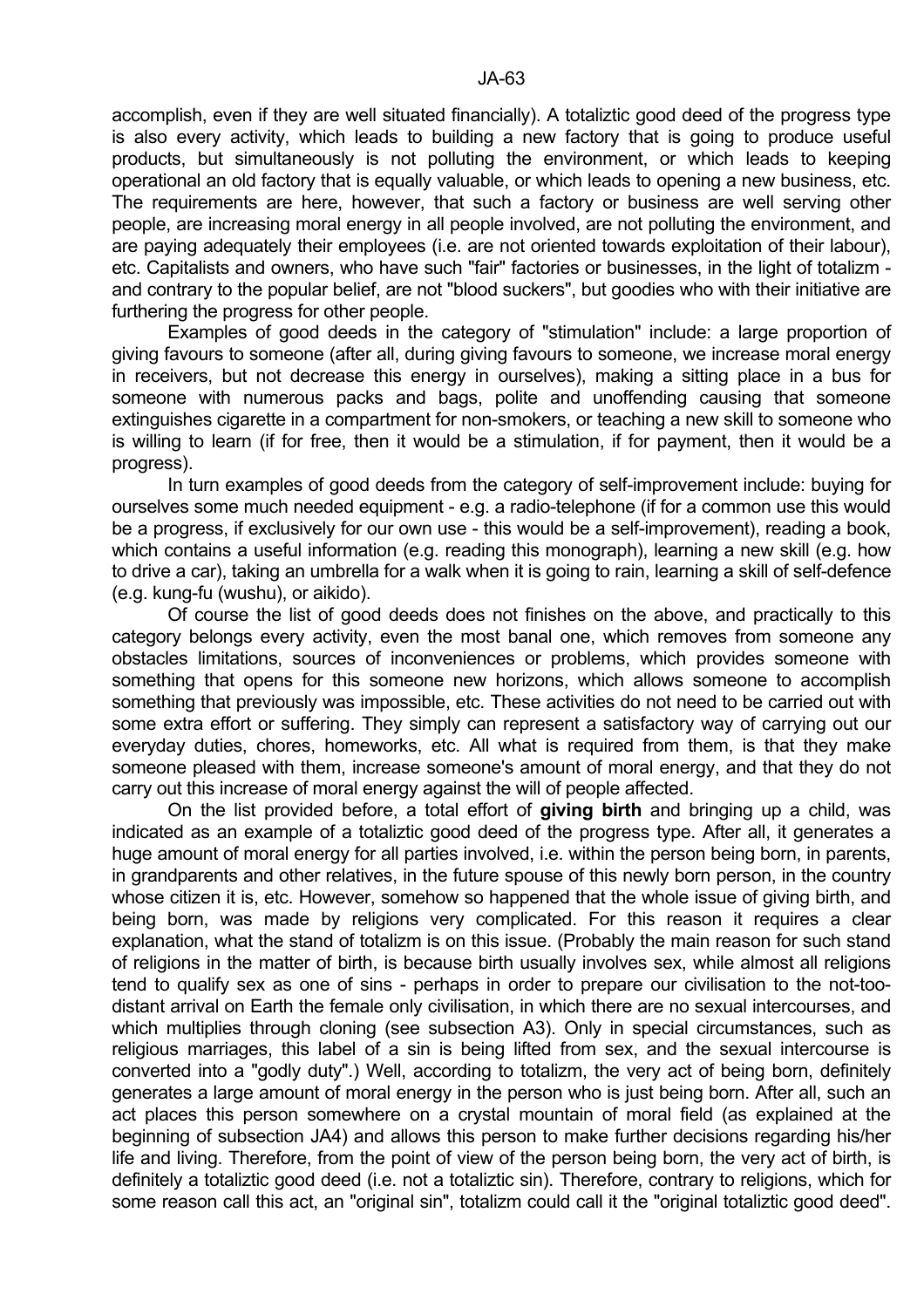Actually, according to totalizm, every person which is being born, in the effect of this "original totaliztic good deed" receives a specific amount of moral energy, which in future we should be able to measure and to calculate very exactly, and which totalizm could call "the original dowry" that a new-born baby receives from his/her parents.

 However, in totalizm, the birth is looking slightly different from the point of view of parents, especially mother. The reason is that according to the moral law, which is explained in subsection I4.1.1, and which is called the "Principle of Energy Conversion", every "original dowry" of moral energy, which the person just being born is receiving from parents, must originate from something. In order to put this in different words, "**in order something new could be born, it is necessary that parents, who bring it to this world, supply to the process of birth an amount of energy, which represents the exact equivalent of the 'original dowry' that the new-born receives**". This "original dowry" of energy, must practically be provided to everything that is newly born, not just to new-born people. For example, in order to bring to this world the philosophy of totalizm, I need to put up with a lot of additional effort, discrimination, and suffering, only a small portion of which is described in subsection A4. In order an inventor is bringing to this world a new machine, he/she must give to this invention enormous amount of energy by spending all his/her time and effort on research, by gaining a space and conditions for experimenting, by building and researching a prototype, by disseminating knowledge about this prototype, etc. In turn in order a mother is giving a birth to a new child, she, her husband, and all people involved, must also put a lot of energy. For example, she must be very careful, not to lift too heavy loads, must watch what is eating, must overcome frequent indispositions, etc. In turn the father must eat cold dinners, walk in unwashed shirts, and frequently live without sex, all this for the good of the new-born.

 The problem with the "original dowry" is that this energy must originate from somewhere. Therefore, depending on the source that this "original dowry" comes from, the act of giving birth can be qualified either as a totaliztic good deed, or as a totaliztic sin (i.e. otherwise to the act of being born, which in totalizm is always a totaliztic good deed - if a new-born survives the birth and carries on through the life). If the "original dowry" energy, is supplied by parents, in the form of energy other then zwow, and only the process of birth converts it into moral energy, then such an act of giving a birth totalizm qualifies into the category of totaliztic good deeds (of the "progress" type). But if parents must supply this "original dowry" energy in the form of moral energy, which is being withdrawn from them, then totalizm qualifies such a birth into one of categories of "totaliztic sins". For our first example, let us consider the birth of totalizm itself. As this is explained in subsection A4, the birth of totalizm was oppressed by almost all people of authority, who had a direct influence on the bringing this philosophy to this world. As such, totalizm needed to be born at the expense of my personal moral energy. For this reason, the philosophy of totalizm was born in the effect of a totaliztic sin (of a "sacrifice" category), where I was the person who sacrificed myself for the good of this philosophy. (It is worth to note at this point, that according to what is written in subsection JA5.6 and JA7.2, this totaliztic behavioural sin of a "sacrifice", was compensated by my simultaneous emotional good deed of a "progress" type.) For the second example, let us consider the birth of the current knowledge on genetic engineering and cloning. (As this is explained in subsection A4, this knowledge is forced into people by "evil parasites", who intend to transform our civilization from a two-sexes one, into a female only civilization, which is going to multiply through cloning. Therefore these evil parasites are manipulating various decision makers, to push cloning of people fast forward.) This knowledge is being brought to our world because of corporations, militaries, and governments, pour countless resources into it. Therefore, in order to be born, this knowledge does not need to be born at the immediate expense of anyone's personal energy zwow. (Although, according to the "Principle of Counterpolarity" explained in subsection I4.1.1, it will eventually cause the loss of moral energy in many people.) Therefore, according to totalizm, the genetic engineering and cloning were born in the effect of a totaliztic good deed (although their births were simultaneously accompanied with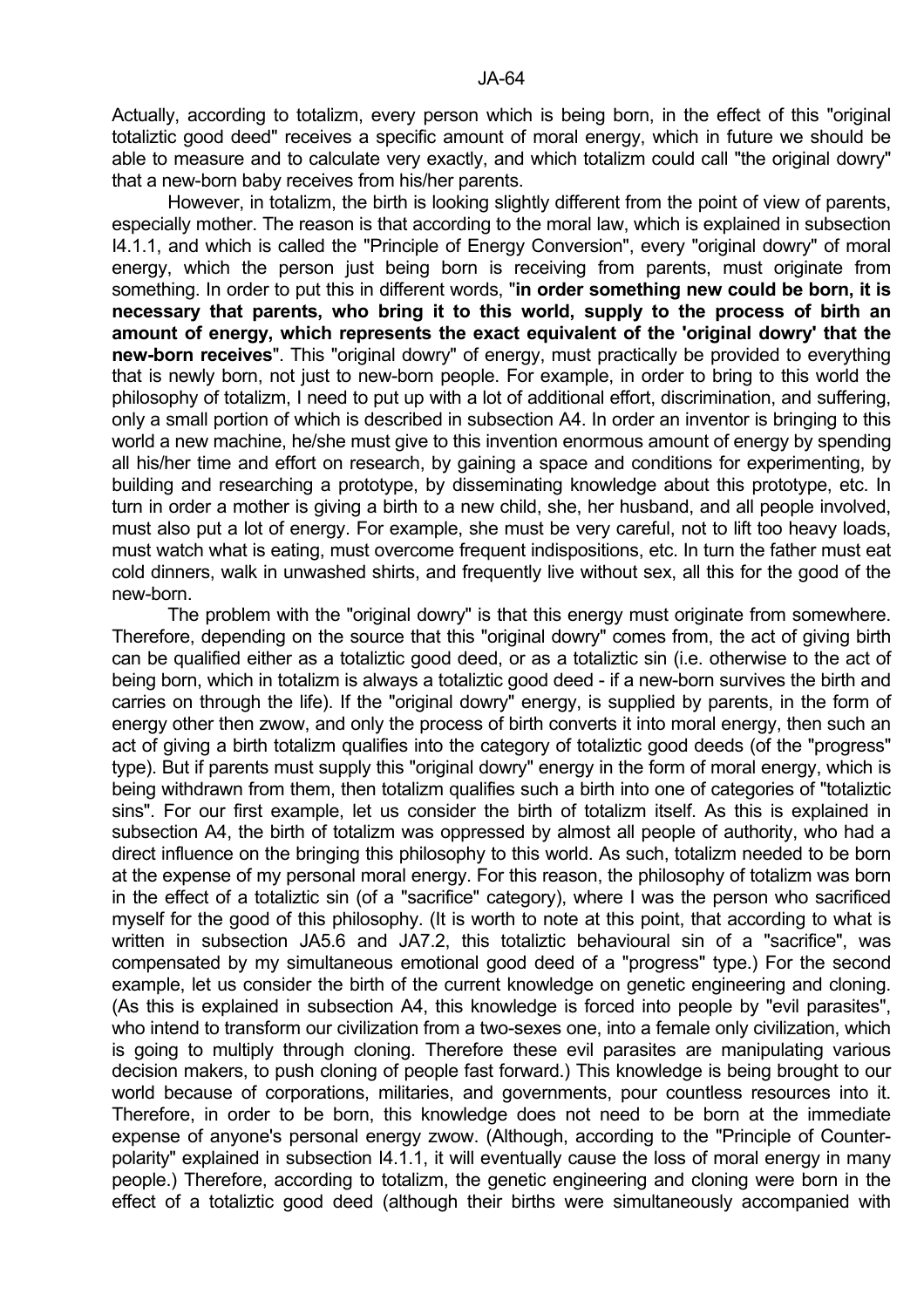committing numerous emotional sins).

 This possibility to qualify births to both, good deeds and sins, causes that we must be very careful not to suppress births which depend on us, so that they would not turn into totaliztic sins because of this suppression. The major way of avoiding this suppression, is to not impose any restrictions on births. This means, that if anyone wishes to give birth to something, he/she should be allowed to do so. Especially this concerns young mothers, who - if somehow restricted, loose a lot of moral energy to bring to this world a new person. The result is that such restricted mothers suffer a "postnatal depression", which according to what is written in subsection JB6.3 and in subsection JA5.2, is just one of the numerous signs of the rapid reduction of moral energy in these particular mothers.

 Another matter which frequently makes people wonder, and thus which should be elaborated here, is the problem of so-called "**mercy killing**". According to totalizm, in appropriate set of circumstances every activity can represent a totaliztic good deed, including ones which in the majority of circumstances are plain totaliztic sins (such as killing someone). After all, in totalizm, whether a given activity represents a good deed, or a sin, it is determined by the current course of the moral field, which in turn is defined by a set of circumstances which surround the performing of this activity. Therefore, there are circumstances, in which also killing another person could be a good deed. For example, a killed person could just be in the process of blasting a nuclear bomb in the centre of a huge city, thus potentially was about to take millions of lives loaded with their zwow energy. Thus, killing such a person would be a defence, which from the moral point of view, would represent a good deed. However, in all serious cases, including "mercy killings", totalizm strongly recommends to be very cautious what we do, and to not rely only on moral energy as an indicator what to do, but also to take other moral indicators under account, such as karma, our conscience, etc. This is because, when relying solely on a single moral indicator (in this case on moral energy), we could commit a human error in the judgement of situation, as in our considerations we could miss some vital circumstances which were hidden from our sight, but which significantly weighted on the situation. The result would be, that what we judged to be a totaliztic good deed, later could turn to be a totaliztic sin, with a very unpleasant karma to come back to us. Personally speaking, myself I would never volunteer to take a karma of killing someone on myself, and the only situation in which I would consider killing someone, is the situation of self-defence, where there is only a single choice "your life or mine" (although even then probably I would firstly consider wounding and incapacitating, and only if this would prove risky, I would consider a direct killing). Thus, instead of the "mercy killing", totalizm would rather recommend to help in committing a "mercy suicide" (i.e. euthanasia), in which the final act of the release of actions that would cause the death, would be left to a suffering person.

Totaliztic good deeds are not just activities which we can do or not, depending on our caprice. After all, through carrying out these good deeds we generate moral energy, which is absolutely necessary for our survival, and which is a kind of "oxygen for our spirit" (means the oxygen which keeps alive our counter-material body, which in subsection I5.1 is also called a "spirit"). Therefore, anyone's decision to not do totaliztic good deeds, is equivalent with a death sentence through "moral suffocation" that this person is issuing on himself/herself. In turn, anyone's decision to do good deeds in as large numbers as possible, introduces all these positive consequences that are described in subsections JA2.4, JA6, and JB2.1.

 Otherwise than this is the case with totaliztic sins, the acceptance of effects of someone's totaliztic good deeds is a good deed in itself. This is because a person who accepts outcomes of someone's totaliztic good deed, instantly does not decrease anyone's moral energy, but rather increases this energy in all people involved. Simultaneously, a refusal to accept fruits of someone's totaliztic good deed, represents a totaliztic sin, as it decreases moral energy, or fails to increase it in at least some people involved, when existed an opportunity to do so. To provide here some example, taking a payment for a work, which was done properly and in a good faith, so that this work bears fruits that it increases someone's moral energy, is a totaliztic good deed.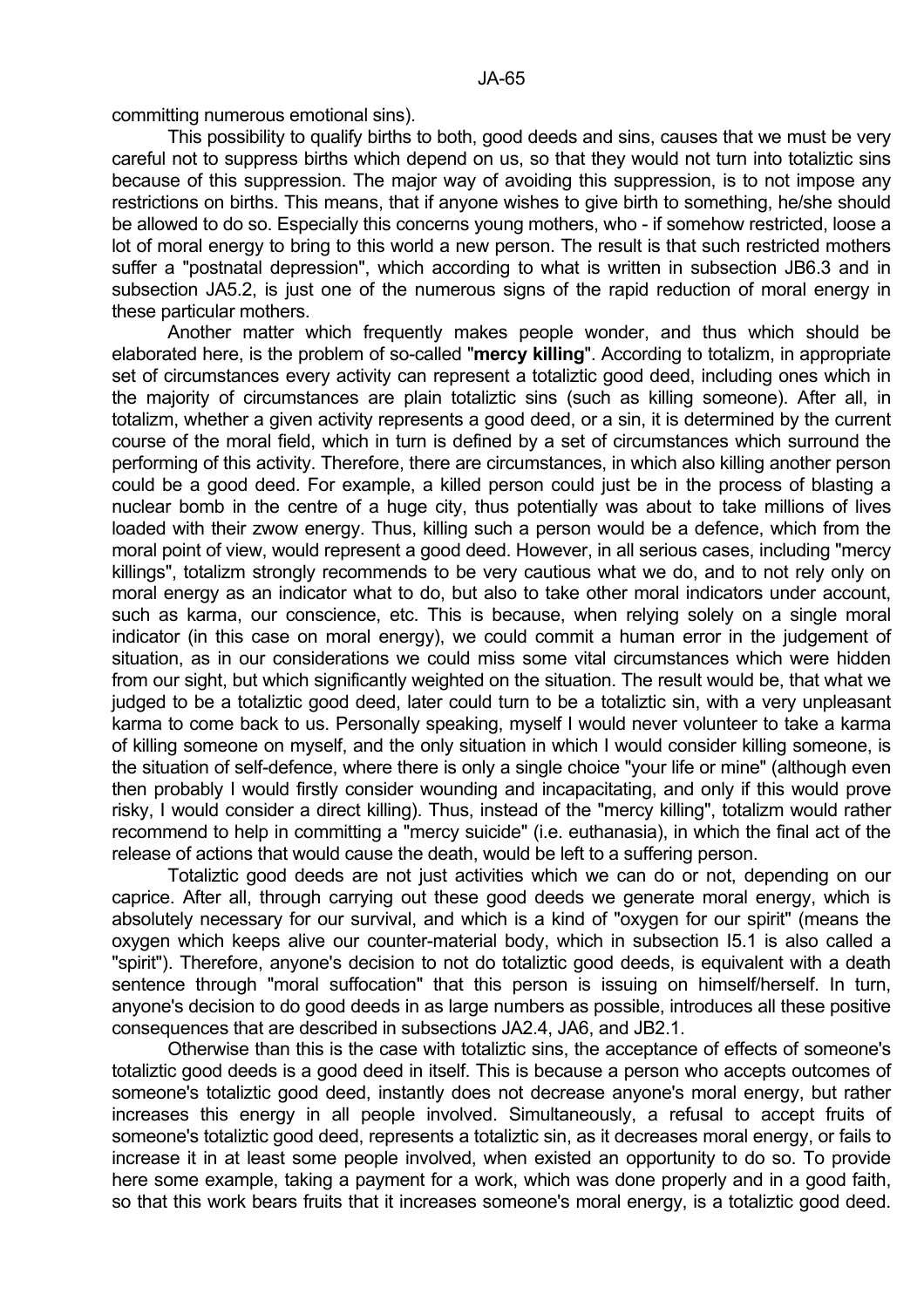(A totaliztic sin would be to take payment for a work, which one has not completed, or completed but in a manner that decreases, not increases, someone's moral energy.). In turn, a refusal to accept a payment, knowledge, book, or anything that would increase his/her moral energy, and which he/she deserves to obtain, represents a totaliztic sin, because it prevents someone to increase his/her moral energy, when there was an opportunity to make such an increase.

 Before we proceed to other parts of this section, to discuss totaliztic sins, we should again remind ourselves, that the concept of totaliztic good deeds is created with the simplifying assumption, that we live in a "perfect world", which is deprived immoral outsiders. Therefore this concept is only applicable to brief everyday chores, which do not take much time to complete, and which require instant decisions. However, if we need to deal with very laborious activities, which totalizm calls "moral work", then we need to drop this assumption and deal with the whole complexity of the real life. How to do this, is explained in section JA6.

#### JA5.2. Totaliztic (behavioural) sins

 "**Totaliztic sins**" are defined as "all actions and their circumstances, which either decrease amount of someone's moral energy directly and actively, or decrease this energy passively by holding back someone from increasing this amount". These "**behavioural sins**" must be clearly distinguished from "emotional sins" discussed in subsection JA7.2. Note that depending on circumstances in which a given activity takes place, the same activity in one set of circumstances can belong to a category of totaliztic good deeds, while in a different set of circumstances it can belong to a category of totaliztic sins. Therefore, when deciding on the category, to which a given activity belongs, one needs to consider activity together with the complete set of circumstances, in which this activity takes place (these circumstances define the current configuration of moral field).

 Totaliztic sins are subdivided into several different sub-categories. Each of these subcategories differs from others by ways in which the amount of moral energy changes in the person who carries out a given sin, and also changes in other people who are affected by this sin (i.e. how moral energy changes in a sinner and in the victims of this sinner). Each one of them has its mirror reflection regarding who is the sinner and who is the victim. Also each one of them represents an exact reversal of appropriate sub-category of totaliztic good deeds. These subcategories of sins are listed below in the order from the sin which is the most venial, to a sin which is the most heavy. To emphasize the logical connection of sins discussed here, and good deeds discussed previously, the first sub-category of totaliztic sins explained here, is numbered 5. The numbering of subsequent sins is supplied with symbols 'prim' and "bis" to highlight that they are remaining in a mutual partnership. During defining these sins, for a higher simplicity of descriptions, the precise (and therefore unnecessary lengthy) terminology is cut short. Therefore, in definitions provided below, the phrase is missing which emphasizes that "a totaliztic sin also includes a passive reduction of someone's moral energy, through wasting opportunities for an increase of the amount of this energy, when there were circumstances which facilitated such an increase". Therefore in all definitions listed below by the word "decrease" we should understand "decrease, or fail to increase when there are favourable circumstances which facilitate such an increase,". Definitions do not include also a phrase which explains the action of "Principle of Counterpolarity" explained in subsection I4.1.1, and also they do not include the explanations which illustrate the consequences resulting from this principle. Therefore under the word "instantly" we should understand the phrase "instantly and in the manner resulting directly from a given action". Furthermore, from the definitions below for simplicity the explanation is also eliminated, that in totalizm many activities, depending on the circumstances in which they took place, may represent either a totaliztic sin or a totaliztic good deed. For example, an extra-marital sexual intercourse, in totalizm is a sin only in some circumstances (e.g. if it has a character of a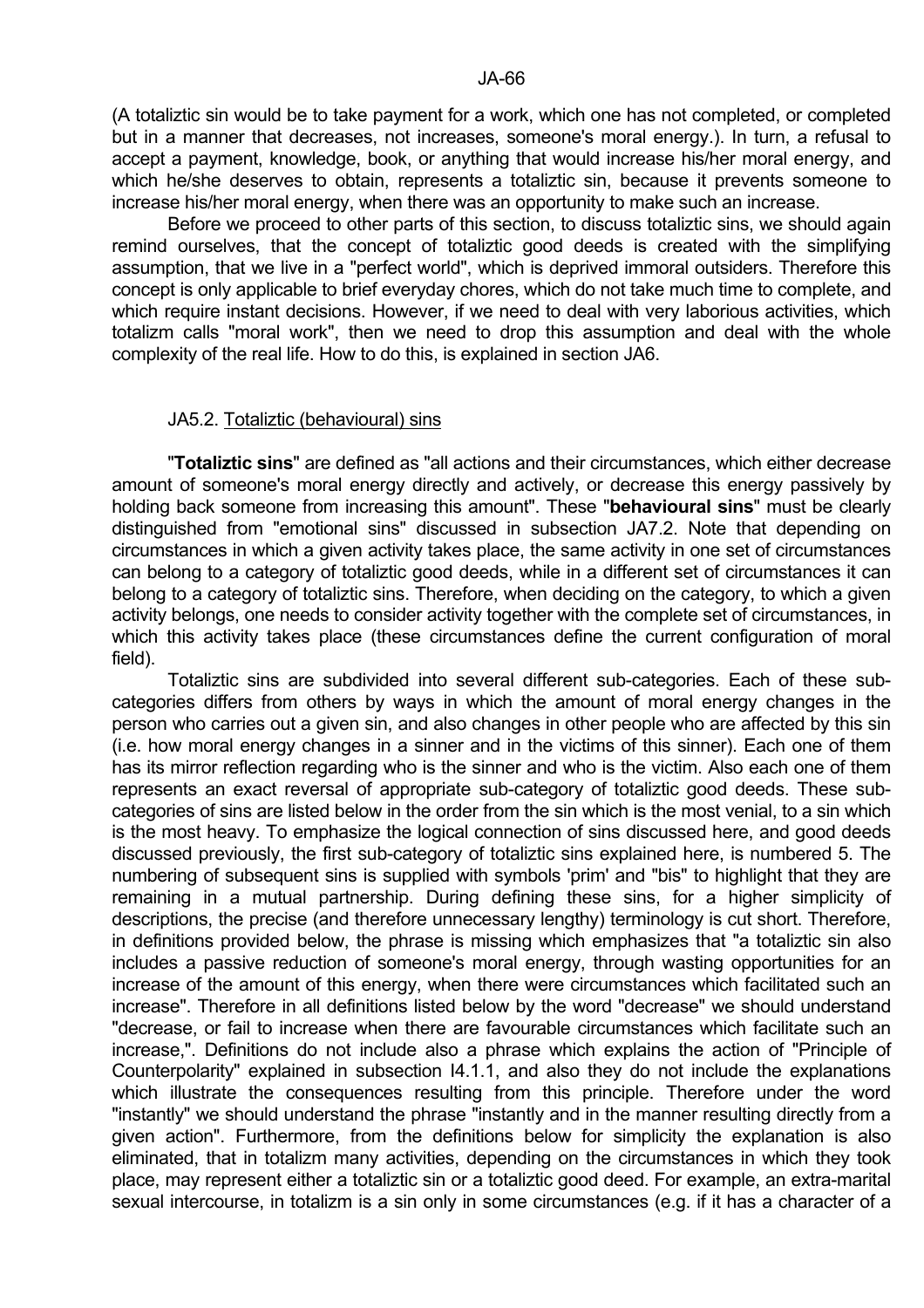rape, or an imposed intercourse of a boss with a subordinate), while it is a good deed in numerous other circumstances (e.g. if it has a character of reaping fruits of love by a couple which intends to get married). Therefore, in the definitions provided below, under the word "activity", we should understand the phrase "activity, and the complete set of circumstances in which this activity takes place,". So here are, the basic categories of totaliztic sins:

 (5') **Sacrifice** - this is an activity which instantly decreases the amount of moral energy in the sinner, while it instantly increases the amount of moral energy in other person (or people) who is (are) the subject of this sacrifice. Note that the totaliztic sin of sacrifice maintains a victim-sinner relationship with the next totaliztic sin of exploitation (i.e. whenever one intellect commits the sin of sacrifice, the other intellect, which willingly creates circumstances that leave no option but to carry out this sin, or which intentionally forces this sin to take place in order to benefit from the outcome, commits the sin of exploitation). An exact opposite of the sin of sacrifice is a good deed of progress (setting directions).

 (5") **Exploitation** - this is an activity which instantly increases the amount of moral energy in a sinner, at the cost of instant decrease of this energy in other person/people (victim/s of exploitation). The name for one type of sins of exploitation, which takes place at the emotional level, and thus which belongs to so-called "emotional sins", is a "moral vampirism". It is described in subsections JA7.2 and I5.5. Note that the totaliztic sin of exploitation remains in a sinner-victim relationship with a totaliztic sin of sacrifice (i.e. whenever one person commits the sin of exploitation, the victim of this sin, who willingly accepts this exploitation, commits the sin of sacrifice). An exact opposite of the sin of sacrifice is a good deed of progress (helping).

 (6') **Self-destruction** or self-aggression - this is an aggressive activity directed at oneself, which instantly decreases the amount of moral energy only in the sinner/victim, while this energy remains unchanged in all other people. (Self-destruction is a sin that is routinely committed in the result of a deadly moral illness called "parasitism", described in subsection JD4.2.) Example of this sin include suicidal mania, or ignoring the actual danger. Note that the totaliztic sin of selfdestruction, as every other sin, has also a corresponding sin, which represents the sinner-victim partnership to a self-destruction. We could call this corresponding sin a "self-victimising". An exact opposite of the sin of self-destruction is a good deed of self-improvement (inspiring oneself to take action).

 (6") **Self-victimising** - it is falling a victim of oneself. It is a partner to self-destruction, in which instead of aggressiveness towards oneself, someone is a victim, or a slave, of oneself. Examples include anorexia or any complex. In the majority of cases of self-aggression and selfvictimising, two separate location of sources of moral energy loss can be distinguished, which correspond to one of these sins and to their partners. For example in the first of these, selfdestruction, the source of zwow loss is the gaining pleasure from causing a self-damage (usually characterised by a feeling of power over oneself, or anger towards oneself). In other one, the source of zwow loss is the result of the self-inflicted destruction (frequently characterised by the feeling of complex of the own inferiority). An exact opposite of the sin of self-victimising is a good deed of self-improvement (pulling oneself out of problems).

 (7') **Being caught** - this is a state, or an activity, which instantly decreases the moral energy in sinners (i.e. in these intellects who do wrong and allow others to catch them on this), without any immediate change in the level of moral energy in these intellects who caught them. Note that the totaliztic sin of being caught keeps a sinner-victim relationship with another totaliztic sin of suppression (i.e. whenever one person tries to commits a sin of suppression, but the victim of this suppression made an avoiding move, and would not accepts this sin, than the committing person is caught on this sin). Note also that the sin of being caught differs in intensions from the sin of self-destruction or self-victimising. A person that got caught had bad intensions towards other people, and only by an accident was damaging itself, while a person who committed a selfdestruction or a self-victimising, had bad intensions towards itself. An exact opposite of the sin of being caught is a good deed of stimulation for taking action.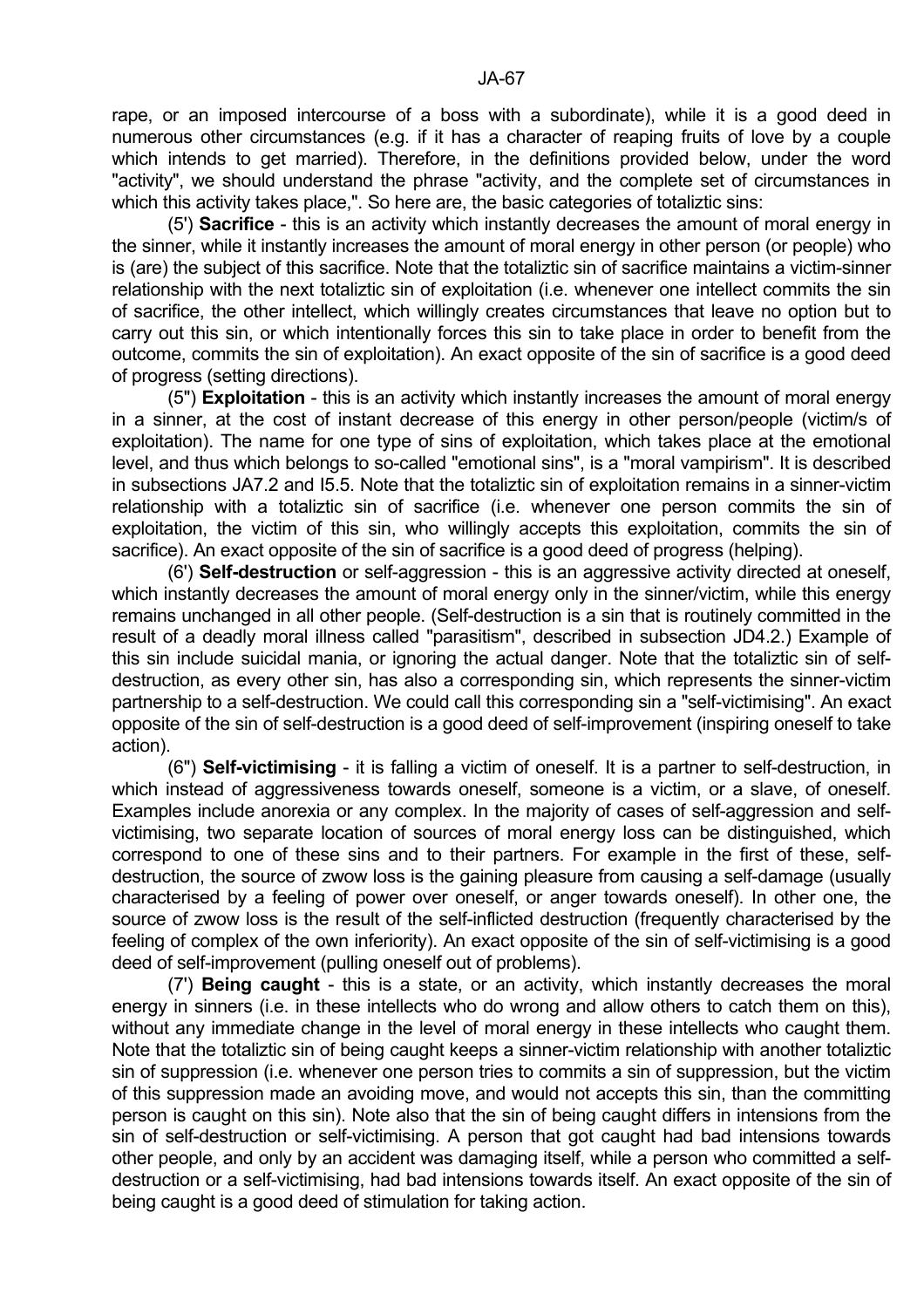(7") **Suppression** - this is an activity, which instantly decreases the moral energy in victims, without any immediate change in the level of moral energy in sinners. Note that the totaliztic sin of suppression stays in a sinner-victim relationship with a totaliztic sin of being caught (i.e. whenever one intellect wishes to push down, or to force into something, or to deprive of something, or to imprison, someone else, then the outcomes of such activities are going to represent sins of suppression - when they are successful, or sins of being caught - when they are unsuccessful or exposed). An exact opposite of the sin of suppression is a good deed of inspiration (pulling someone out of problems).

 (8') **Slavery** - this is a state, or an activity, which instantly and directly decreases the level of moral energy in sinners who allow themselves to be enslaved, as well as decreases the amount of energy in these oppressive intellects, who imposed the slavery and who benefit from the fruits of it. Note that slavery keeps a relationship with another totaliztic sin of oppression. Oppression is a sin committed by intellects who oppress others, while slavery is the sin committed by these intellects, which willingly accept the position of being oppressed. An exact opposite of the sin of oppression is a good deed of self-defence.

 (8") **Oppression** - this is an activity, which instantly decreases moral energy in all people who are affected by them, i.e. it decreases this energy both in the sinners, and in the victims. Note that oppression also has a related sin, which is slavery. Oppression is an activity carried out by the sinners who oppress others, while slavery is another activity carried out in response to oppression by these victims, who willingly accept to be oppressed and do not oppose it. An exact opposite of the sin of oppression is a good deed of defending others.

 The above list reveals several interesting rules, which apply to totaliztic sins. For example, it shows that every totaliztic sin has a sinner-victim partner, and that this partner is also a sin - if it is willingly accepted by the other side. Furthermore, every totaliztic sin has an exact reversal, and this reversal is a totaliztic good deed. It also realizes that **intellects which willingly allow a totaliztic sin to be committed on them, actually are also committing a totaliztic sin** (thus totalizm promotes an active opposition against any attempts to commit on us totaliztic sins). For example: quietly standing in a queue, when these who should serve are gossiping, waiting on someone being late without protesting, or accepting money which one unearned, all these represent totaliztic sins, because all of them decrease someone's moral energy. In turn intellects, which disallowed totaliztic sins to be committed on them, for example by disobeying restraints imposed on them, in fact are doing totaliztic good deeds, because they increase someone's moral energy. For these reasons totalizm strongly recommends: **always discreetly withdraw your cooperation, whenever you are sure that a totaliztic sin is being committed on you, so that on your side of the situation you subtly transform this sin into a totaliztic good deed**.

 On the list of totaliztic sins above, the most controversy induces "sacrifice". It is so controversial, that for a logical dispersion of the controversy that it induces, a whole subsection JC11.2 is devoted. This is where the reader finds further explanations on it.

 To reinforce a better understanding of the definitions of totaliztic sins, let us now analyse, how in the light of totalizm actions would be qualified, which in the light of many religions are qualified as sins. In this understanding, for example a sexual intercourse of a couple who took only a civil wedding, or an engaged couple, who plans to get married soon, is not a totaliztic sin at all, as it does not decrease moral energy in any of the partners. In turn a rape, a sexual intercourse of a boss with a subordinate, or a forced intercourse of a church wedded husband with a wife who does not want to have a sex and protests against it, is definitely a totaliztic sin, as it decreases the amount of moral energy in both parties involved (thus it would belong to a category of oppression). Similarly, in the light of the above definitions, in most of normal circumstances, killing anyone, even during Crusades, or aggressive wars in the name of religion, or from the verdict of religious institution (e.g. inquisition), would also represent a totaliztic sin, because it would eliminate in a single action the whole amount of moral energy that a dying person had. (Note however, that killing an aggressor to defend others, or in self-defence, is a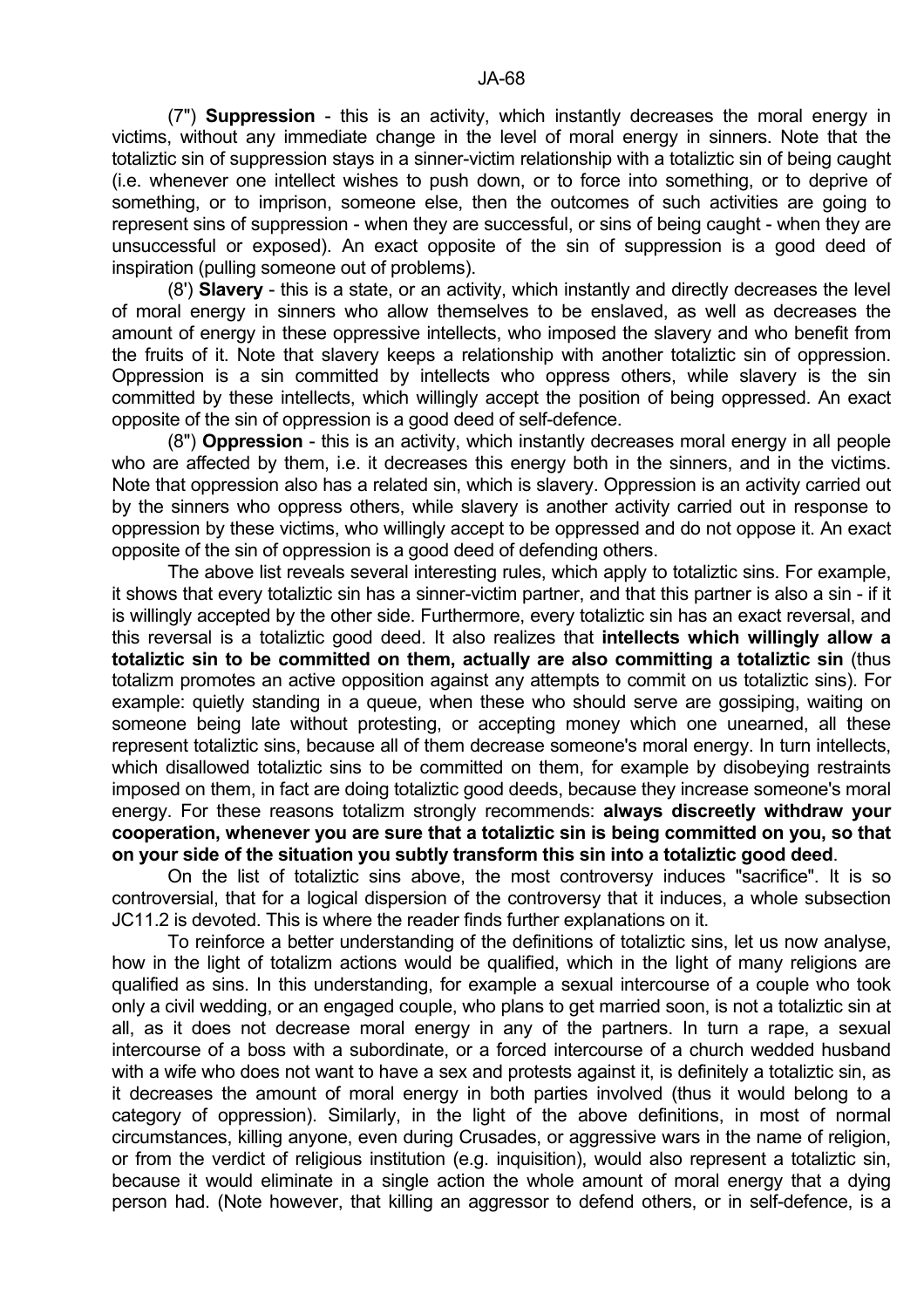totaliztic good deed.) In turn helping someone who is terminally ill, in bringing to the end his/her suffering, through organizing the possibility of committing a suicide, is not a totaliztic sin for the person who helps to commit it (i.e. such helping does not deprive anyone moral energy, and even gives to someone an additional choice to live, or to die), although the act of committing a suicide is a totaliztic sin, as it eliminates the remaining moral energy that the dying person still had.

 For a scientific exactitude let us consider also some activities, which in the light of many religions would not be considered to be sins, but they are in the light of totalizm. For example, lighting a cigarette in a compartment, in which there is a non-smoking person, in totalizm belongs to a most heavy sin of oppression, as it reduces moral energy both in the smoker (e.g. it accumulates in the non-smoker, who is tortured with the cigarette smoke, the feeling of revenge, which will be realised one day at a completely unrelated occasion), as well as in the non-smoker (e.g. exposing him/her to the danger of getting a lung cancer). Similarly, burning any book, which is in a good technical state, as well as forbidding, or making it difficult in any manner to read such a book, or even just not informing that such a book does exist, when we have an opportunity to do so, is also a totaliztic sin from the category of suppression. Someone coming late to a meeting, when all others are waiting for him/her, is committing the totaliztic sin of suppression, because such a person decreases moral energy in all those that wait. Similarly a bureaucrat, who is having a private conversation on telephone, while a long queue is waiting for him/her, is also committing a totaliztic sin of suppression for the same reasons. A parent, or a teacher, who neglected the need to punish a naughty child for an action, which is turning into a bad habit, or a bad addiction, is also committing a totaliztic sin of exploitation. In a similar manner a person, who is aware that someone else (e.g. a boss) is reducing moral energy in some other person (e.g. by smoking in presence of a non-smoker who reacts with allergy on cigarette smoke), but has no courage to notify the trouble-maker about the non-acceptability of such a behaviour, is also committing a sin of exploitation. A boss who forbids a subordinate to carry out some action that would increase moral energy in numerous people, is committing a totaliztic sin of suppression. A person or institution which would publicly reprimand, or in any other way limit a freedom of action of someone, who is working on a project that is to increase someone's moral energy, is also committing a totaliztic sin of suppression.

 Independently from the above general examples, let us now illustrate examples of totaliztic sins that belong to specific categories listed before. And so, examples of the most heavy totaliztic sin, i.e. oppression, would include: having an argument with someone, throwing swear words at someone, or physically attacking someone in the public place. These totaliztic sins are reducing enormous amounts of moral energy in all people affected, therefore totalizm recommends to refrain from committing them. In turn allowing to be oppressed in any possible manner, is a sin of slavery. Examples of slavery include: to accept bullying, to continue to work while the employer refuses to pay us, to allow a robber whom we recognize to take our belongings, etc. A next serious totaliztic sin is suppression, means an activity which does not instantly change moral energy in the sinner, but it decreases this energy in victims. Examples of totaliztic sins of suppressions are: pollution of the natural environment, vandalism of a public property which the vandal is not going to use, a test explosion of a nuclear bomb by a neighbour country (such an explosion, but carried out in the own country, would be a totaliztic sin of oppression), construction of a new nuclear reactor on someone's border, closing down a non-polluting factory in spite that it does not make losses, as well as almost all answers "no" to requests, which are easy to fulfil (therefore, according to totalizm, the unconditional and final "no" answer, should be completely eliminated from the everyday use: if someone is forced to say "no", he/she should simultaneously define the conditions, the fulfilling of which would turn this "no" answer into a "yes" answer). Examples of sins of suppression include: accepting the situation when in the neighbourhood there is a source of a powerful and continuous smell, accepting when someone forbids us to read a book that we are interested in, accepting when a boss is forbidding us to do something that is not affecting the company but would be beneficial to many people. In turn examples of activities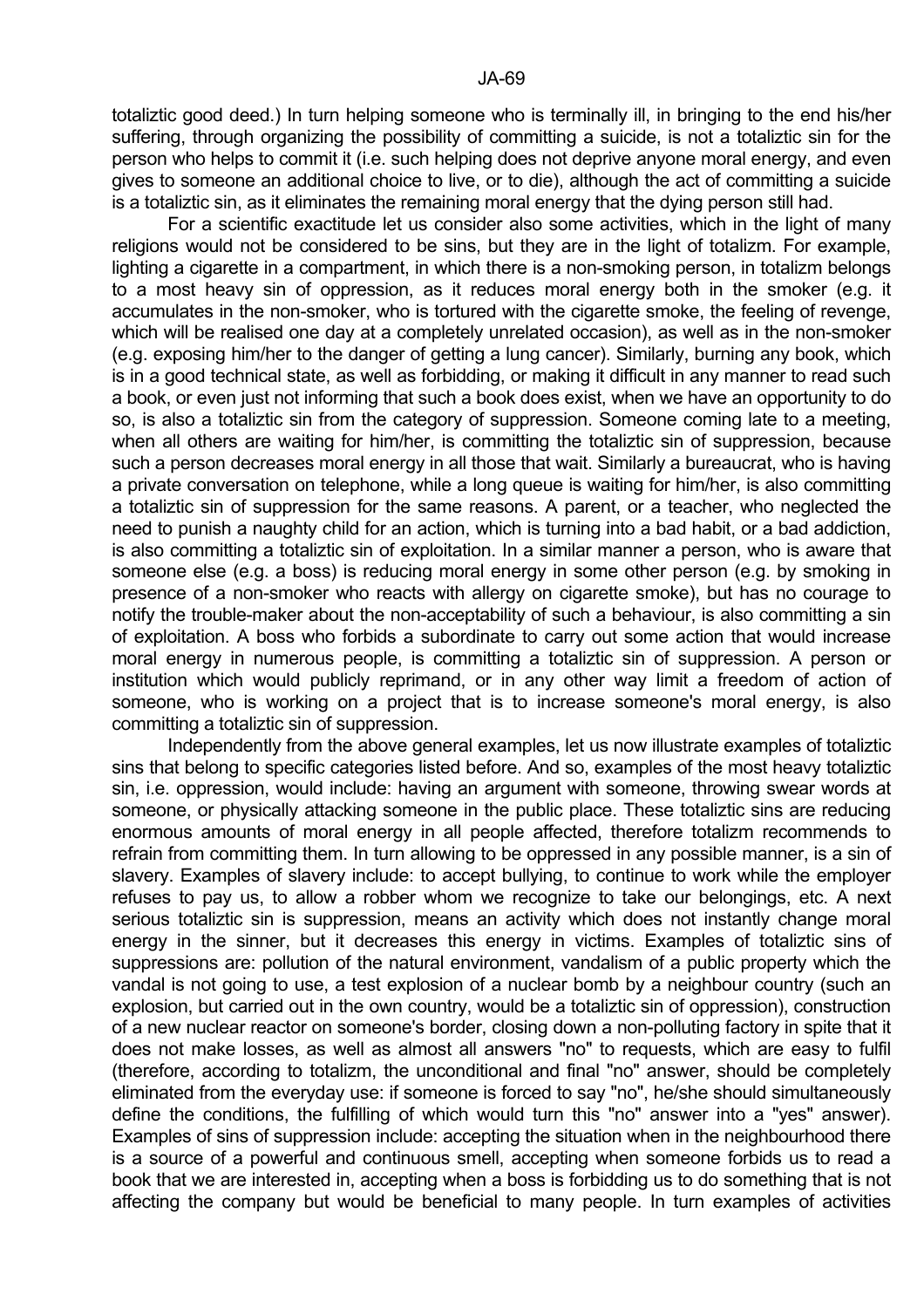which represents the totaliztic sin of a self-destruction are: leaving behind an umbrella when it obviously is going to rain, not asking about something that we are not sure, while there is an opportunity to ask, not buying something that we really need and can afford (e.g. new shoes, which are to replace the old ones that just show a hole in them), not doing our homework, spending time on doing nothing (idleness very rapidly decreases our moral energy; but it should not be confused with an effective resting, which increases our moral energy), emigration to a different country (this is especially valid for people with unique languages and cultures, like citizens of Poland, for which does not exist any other country in which their language, education, culture, and other values which carry moral energy, would be fully utilised). Examples of a totaliztic sin of exploitation include: making people to work for us, but not paying them adequately, taking favours without repaying them, etc. In turn a totaliztic sin of sacrifice (from the sinner point of view, because from the receiver's point of view it represents an exploitation), would be for example: giving to someone our money, not putting a lock in our flat - thus allowing robbers for an easy robbery, or allowing our employer to employ us for the salary, which is much lower from our real contribution to a given institution, to accept, without any pay increment, working hours, which are inconvenient for us, but are convenient for the employer.

 Of course, as this was clearly explained before, in definitions of subsequent totaliztic sins we always should consider the sum of all short-term effects of a given action, not just one of these effects. For example, in one of the letters I received, a reader is claiming that in his opinion every scientific discovery is a totaliztic sin, because it disables other scientists to made this discovery. In such a thinking, this particular person misses out a few vital points. The first of them is that other scientists had their opportunity to made this particular discovery, but they have not utilised this opportunity - so it is them, not a discoverer, who commit totaliztic sins (according to totalizm, a sin is also not to do something, when we have opportunity to do it). Then the reader that we are discussing, missed out also the point that a given discovery only moves forward the border of unknown to another area, so that it opens to other scientists the additional opportunity to discover something that lies beyond a given discovery (so a scientific discovery does not deprive anyone moral energy, but actually generates it). Furthermore, the claim in question fails to address the matter of applications: after a scientist makes a new discovery, this discovery can be applied and therefore it directly generates (not reduces) moral energy. Therefore, from the instant moral effects point of view, every scientific discovery does not decrease anyone's moral energy, but to contrary - it increases it for everyone. Therefore to make a scientific discovery is to do a totaliztic good deed (of the progress type).

 To all the above it should be added that totalizm, and also the Concept of Dipolar Gravity, are recognizing a different type of activities, which are not carried out at the physical level, but which involve above-threshold feelings. Examples of physical effects caused in this way, include "black magic", "psychokinesis", etc. Similarly to physical actions, also these non-physical activities can belong to the category of totaliztic sins, or to the category of totaliztic good deeds. After all, from the point of view of totalizm, it is not important how given effects were accomplished, but important is how these effects influence moral energy in a doer and in other people affected by them (e.g. in victims). For this reason totalizm also recognizes a group of emotional sins, which are caused by our feelings (e.g. jealousy), our attitudes (e.g. proud), our motivations (e.g. being "not interested"), etc. More on this subject is going to be presented in subsection JA7.2.

 Otherwise then this is with the religious sins - the punishment for which arrives only after someone is dead, totaliztic sins are punishing the doer instantly - when he/she still lives this life. This is because their committing causes the removal of invisible life-giving fluid (energy), which is named here "moral energy" or "zwow". This fluid could be compared to life-giving oxygen, because if we are deprived it, we need to die from the moral suffocation. Each totaliztic sin that someone commits, removes a portion of this life-giving fluid. In turn as the amount of this fluid is reduced in us, we gradually begin to suffocate. I am of the opinion, and hope to prove it somehow in future, that a large proportion of idle retired people dies presently just because of such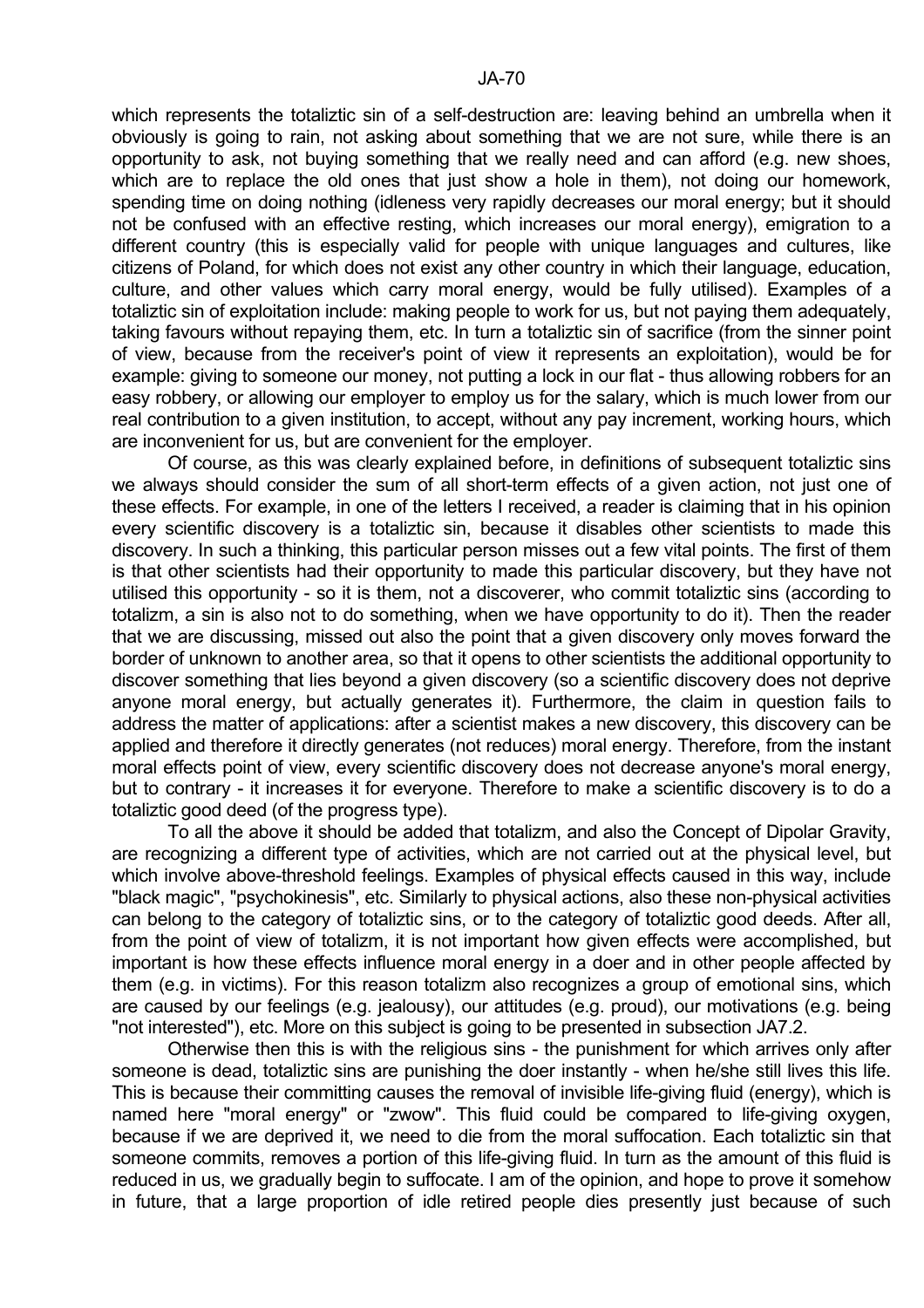suffocation from the lack of moral energy. This moral suffocation is also a reason for the death of at least two intellects about which we learn in our history textbooks, namely communism and feudalism. (Very interesting results is giving the comparison of the circumstances, course, and results of deaths through the moral suffocation, with allegorical pictures about torturous events taking place in hell, that are painted by various religions.) According to my knowledge, many present countries, including very close to my heart Poland and New Zealand, also currently display all signs of the state which proceeds the death through the moral suffocation. For example, some of symptoms of such moral suffocation include the repetitive thinking by an increasingly large number of people that "whatever I do, I am still not able to accomplish the goal that I am striving to, although it seem to be almost in the range of my hand", the increasing discrepancy between what people say officially, and what the are doing, the domination of form above the content, the reign through pilling up restrictions instead of assistance, galloping bureaucracy, increasing frustration affecting practically everyone, the disappearance of people from footpaths in big cities, increasing moral vampirism (described in the third paragraph below), and many more - see subsections JB6.3 and JE6.

 There is a possibility that, because of the life-giving properties of moral energy, some "magical" ways of tribal execution in so-called "primitive societies", such as "pointing the bone" or "singing out", which were used instead of the death penalties by Australian Aborigines, technically represent a kind of total reduction of moral energy in the executed person. I also believe that the majority of human behaviours are determined by the average level of moral energy existing in a given society. For example, I believe that there is a linear dependency between average level of moral energy and the birth rate (i.e. societies, which reached low levels of moral energy, are stopping to multiply), and also between moral energy and suicidal tendencies (i.e. people who are deprived of moral energy, are falling in depression, which frequently finishes with a suicide). Also there is a correlation between moral energy and the crime rate (i.e. people who have the reduced amount of moral energy, are loosing the sense of morality, and therefore they easily commit crimes).

 So far we were used that a philosophy is something that can be used for conducting disputes, while in the matter of death and life we should go to a doctor. But totalizm tries to show that this is just an another myth. For this reason totalizm carries out the knowledge which for many people may turn to be a saver of their lives. For example according to totalizm (see subsection JD1.6.3) "committing a suicide is a reaction of someone's intellect to the situation that his/her amount of moral energy is reaching the level very close to zero". This means that a **suicide is one of manifestations of death by the moral suffocation**. This claim of the totalizm is fully supported by empirical evidence, which indicates that the majority of suicides are committed by people who do not generate their own moral energy, for example by teenagers whose moral energy originating from the original good deed (i.e. from the fact that someone was born) was fully dispersed, while they have not learned yet how to generate their own zwow energy, by retired people, by unemployed, etc.

 When the life-giving function of moral energy is concerned, it is necessary to also mention the so-called "**moral vampirism**". Similarly as this was the case with legendary vampires, which used to suck blood from their victims in order to boost their own power and vitality, also moral vampires are sucking moral energy directly from other people, and use this energy to compensate for the results of their own idleness and moral decay. The moral vampirism is a deadly sin conducted at the level of **feelings**. It depends on connecting directly the counter-organ of compassion in a victim, to the same counter-organ in a vampire. This direct connection allows moral energy to be transferred directly from the counter-body of the victim to the counter-body of the vampire. The requirement of this energy flow is, that the vampire must steer in the victim a deep feeling of sympathy. Therefore, to steer such a feeling, moral vampires always use the trick of acting as casualties of the cruel fate, and tell their victims all about the tragic situation into which they currently were put. To make the victim even more sorry for them, usually they hint that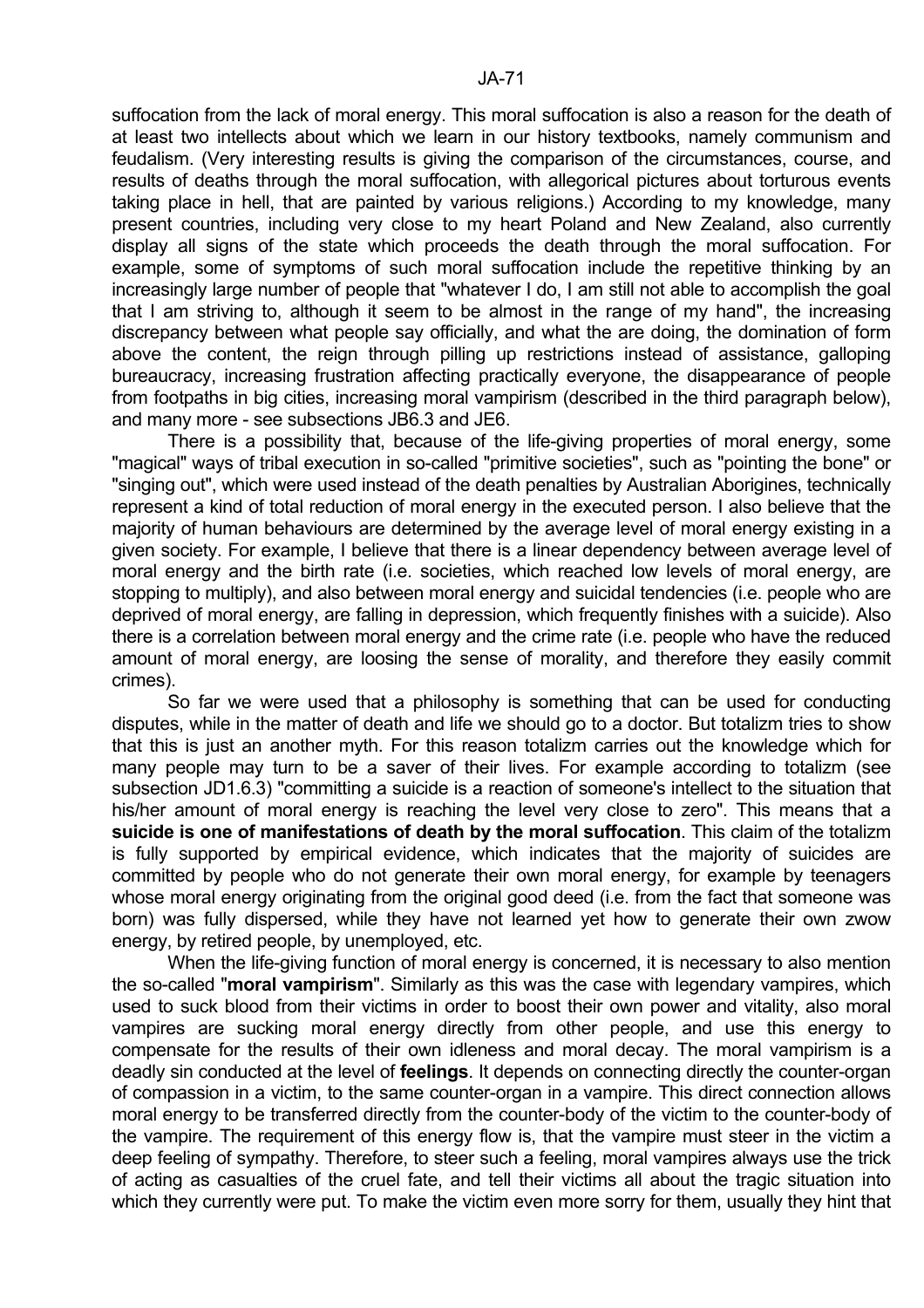actually they suffer only because the victim contributed somehow significantly to their tragic situation. The mechanism which explains how exactly this transfer of the moral energy happens, is elaborated in subsection I5.5. The moral vampirism can also be a side effect of every situation when totaliztic sins of exploitation and sacrifice are committed (i.e. the moral vampire is committing the sin of exploitation, while its victims are committing sins of sacrifice, and the victim commits this sacrifice with a very strong feeling of compassion for the vampire). Even the more sinister form of this moral vampirism takes place when such a sucking of someone's moral energy is carried out without any visible physical exploitation, but solely by creating a kind of emotional trap, which steers feelings of the victim, and forces him/her to open the counter-organ of compassion to send own moral energy directly to the vampire. (Sometimes, we can notice this very sinister form of vampirism, when even a short period of time spend with a given person makes us very unhappy, exhausted, and emotionally destroyed.) Moral vampirism can also be carried out via psychokinesis, or via black magic (see subsection I5.7). The most frequently, a moral vampirism, which is accompanied by an obvious physical exploitation, is committed by idle teenagers on their parents (especially on mums). Sometimes it is also committed by ruthless employers on their employees, or (rarely) vice versa. In turn older people are frequently committing the purely emotional type of vampirism, which reduces moral energy from their victims without any signs of a physical exploitation (e.g. some retired parents commit it on their offspring, some wives - on their husbands, in some cases also husbands - on their wives). I noted that in recent years this extremely destructive phenomenon is intensifying, as in the situation when our moral energy is fast diminishing globe-wide, the vampirism increasingly is starting to become a source of this life-giving fluid. Unfortunately, it does not disperse the danger of moral suffocation of the whole our civilisation, because it only transfers moral energy from one intellects to others, but it does not causes the generation of new amounts of this life-giving fluid.

 It is worth to mention that moral energy, is just only another form of energy. Therefore, most probably, at the more advanced level of our development some devices will be constructed, which will allow to transfer this energy from one person to the other, in a manner similar as presently we can transfer electrical energy from one cell or battery, to the other. If at that time our civilization is still going to follow the path of parasitism described in chapter JD, then such devices will allow in future that instead of forcing slaves to do something to their master, this master can simply rob them from their moral energy. This most advanced form of moral vampirism is carried out by the advanced civilizations, which in subsection A3 are called "evil parasites". They vampire on less advanced civilizations, and literally "milk them out" from their moral energy with the use of special energy extracting machines. (Such a machine is described in treatise [3B] as a "freezing chamber", as it firstly freezes a victim before it extracts his/her moral energy.)

 The above should be supplemented with the information that moral energy is unique for people (i.e. in the form required for humans it appears only in people, and possibly also in some space beings which would be almost identical to people), and it is not available in the same form in animals. Although animals are generating their equivalent of moral energy, their energy is much more primitive, and cannot be used by people. Therefore, moral energy extracted from an animal, is not going to be suitable for sustaining people. This bears a special meaning for the moral vampirism, as such a vampirism cannot be carried out on animals, and must be committed on people. Therefore, if an advanced civilisation chooses the path of parasitism, as this is described in subsections JB5, A3, and in chapter JD, it must carry out this vampirism on another civilisation, as it is unable to carry it out on animals.

 Similarly to the concept of totaliztic good deeds, also the concept of totaliztic sins is based on a simplifying assumption. But the assumption for totaliztic sins states that we live in a "world without a will", in which the other party always willingly accepts what sinners serve to it. Of course, in reality it does not need to be so, as the other side has a free will, and it does not need to passively accept someone else's sins. And totalizm actually teaches us to not accept sins, but to transform them into totaliztic good deeds (e.g. as this is explained in subsection JA5.5, totalizm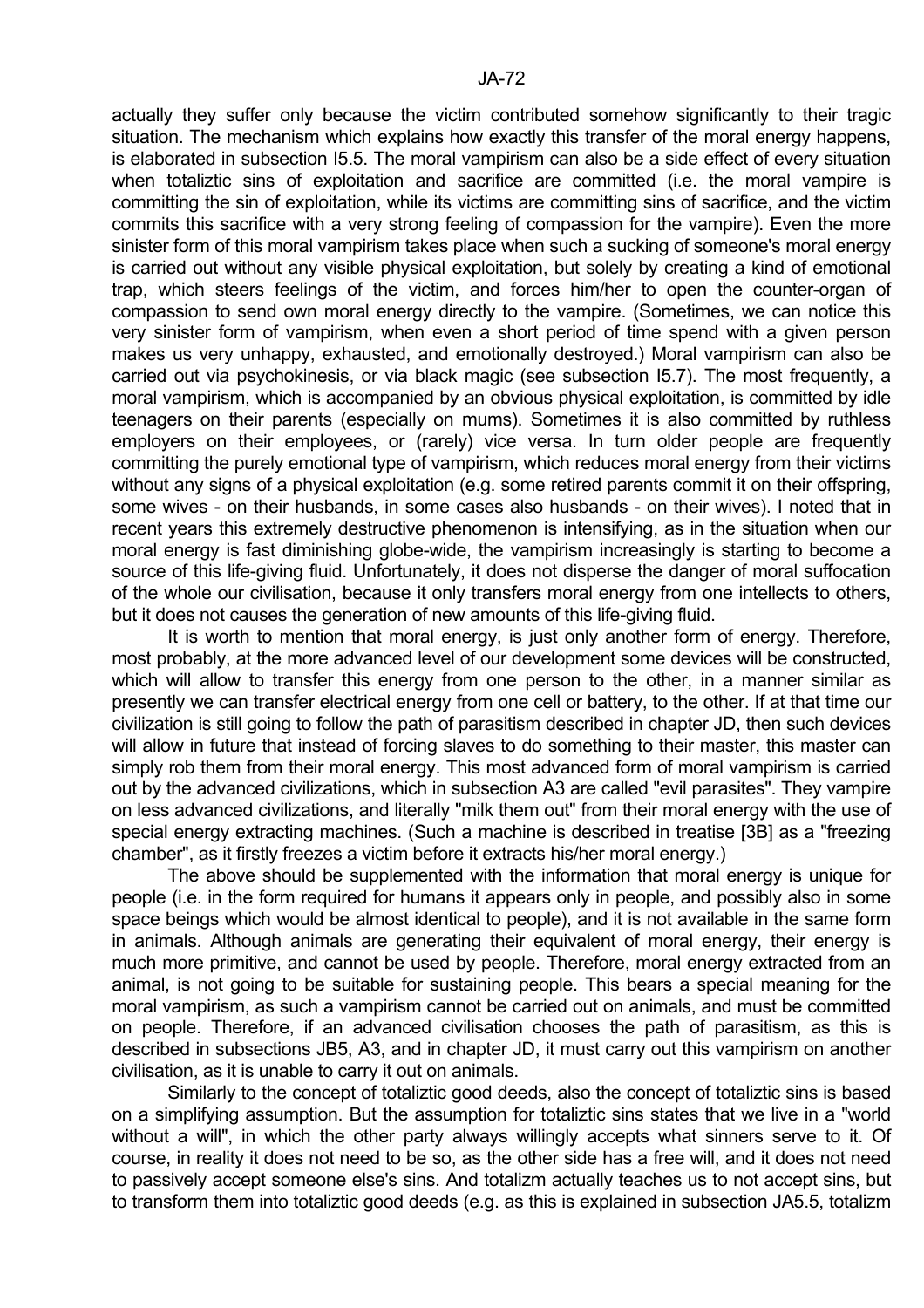itself was born only because a totaliztic sin was not passively accepted, but it was transformed into a totaliztic good deed). However, it should be noted, that otherwise than this is the case with the assumption for totaliztic good deeds, **the simplifying assumption for sins does not decrease the usefulness of the concept of totaliztic sins, and does not decrease the accuracy of moral categorizations accomplished via this concept**. (After all, totalizm uses the concept of sins only to avoid committing totaliztic sins in life. Thus, if someone's activity on the other side, helps us in this avoiding, this is even better for our morality.) It only has this effect, that the concept itself is much simpler, and much easier to implement, then it would be if we assume that everything happens in a real and very complex world.

### JA5.3. Basic attributes of totaliztic good deeds and totaliztic sins

 As this was indicated in previous subsections several times, totaliztic good deeds and totaliztic sins are obeying all laws which refer to energy. These laws cause that both these concepts also fulfil several strict rules and equations. In turn such rules and equations give to totaliztic good deeds and sins several very clear properties. One of numerous consequences of the existence of these properties is, that both concepts can be used for formal proving and for logical analysis (a good example of such theoretical proving and analyses, for which these two concepts can be used, is contained in subsection JC11.1). This means, that the existence of these attributes, and also their knowledge, have a large scientific and formal significance. For these reasons, the attributes of totaliztic good deeds and sins are discussed in this subsection.

 Attributes of totaliztic good deeds and sins can be subdivided into two groups: (a) categorizing attributes and (b) descriptive attributes. **Categorising attributes** are these ones, which allow to distinguish between good deeds and sins. Therefore, each attribute of this group is clearly fulfilled by a given category (e.g. by sins), but is not fulfilled by the opposite category (e.g. by good deeds). In turn **descriptive attributes** are these, which explain consequences of good deeds and sins.

 Below the most important attributes of totaliztic good deeds and sins are listed. Here they are:

 A. Categorising attributes (these allow to categorise easily, means to distinguish between totaliztic good deeds and totaliztic sins):

 **1Yes**. A constructive prevention of a totaliztic sin to take place, represents a totaliztic good deed. (E.g. a good deed is a prevention accomplished by reversing this sin into a totaliztic good deed, or convincing a sinner to reverse his/her sin into a totaliztic good deed, and to abandon the original idea of carrying out this sin.)

 **2Yes**. Every opposite, or reversal, of a totaliztic sin, which instead of running downhill in the moral field, runs uphill in the moral field, becomes a totaliztic good deed. (E.g. if not taking an umbrella when we go for a walk while is going to rain, is a totaliztic sin of a "self-destruction" type, then taking an umbrella when it is going to rain, is a totaliztic good deed of a "self-improvement" type. Also such a good deed is to wait with going for a walk, until rain stops.) Therefore, when we are faced with the intention of committing a totaliztic sin, we should reverse it quickly into any totaliztic good deed, and only then implement it.

 **3Yes**. The acceptance of outcomes of someone's totaliztic good deeds, in itself is also a totaliztic good deed.

 **1No**. Active prevention of someone from doing a totaliztic good deed, represents a totaliztic sin. (Actually, there is an empirical method called a "**blind Samurai method**" described in subsection W6.1, which concerns the activities of "evil parasites" described in subsection A3. This method states that "if you are sure that you are doing a totaliztic good deed, and someone intensely tries to stop you from doing it, this means that your totaliztic good deed is extremely important for our civilisation; therefore the more pressure is exerted on you to stop this good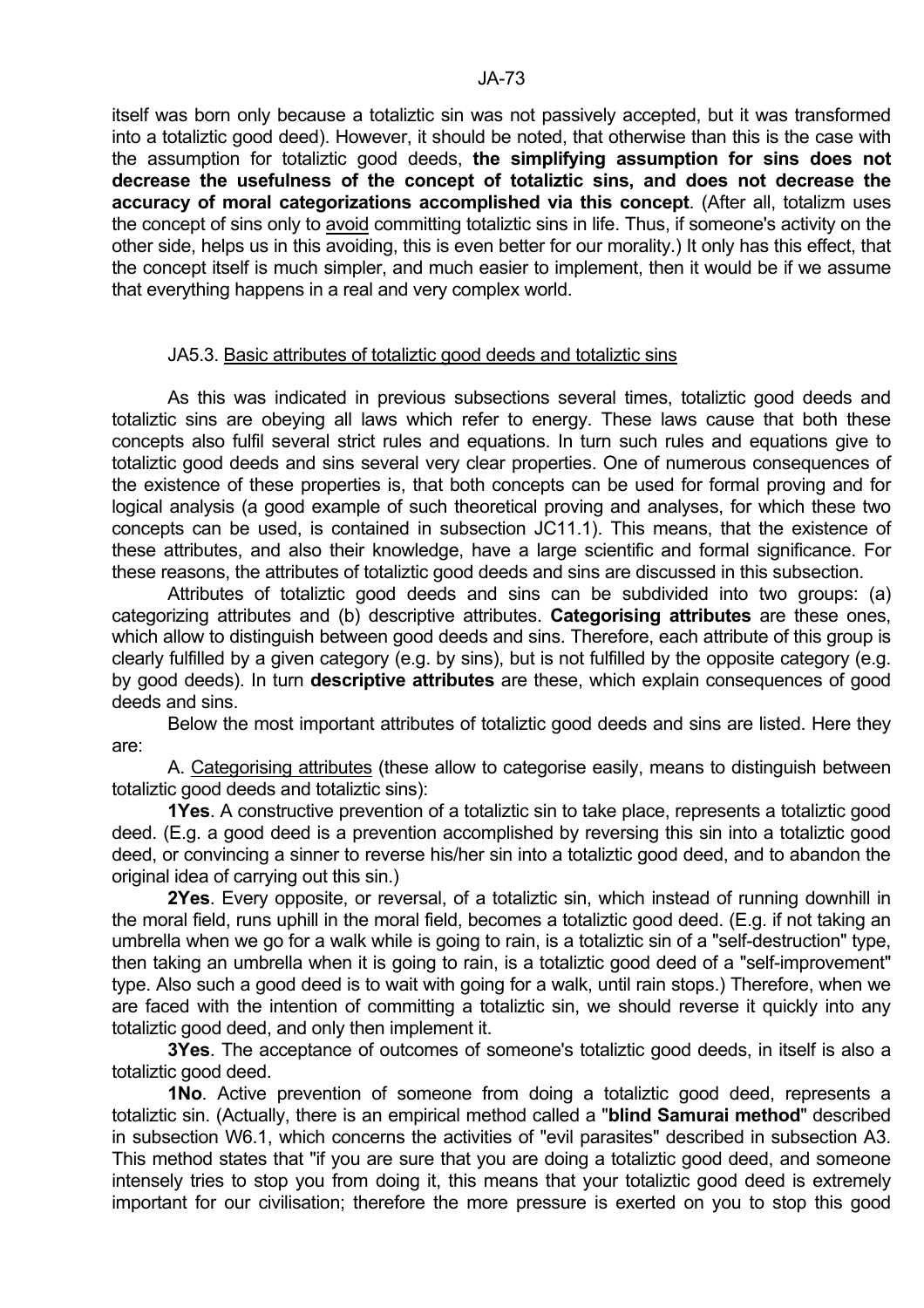deed, the more you should intensify your efforts to actually complete it".)

 **2No**. All opposites or exact reversals of an activity, which represents a totaliztic good deed, are constituting totaliztic sins. (For example, if undertaking a defence from an aggression, is a totaliztic good deed, then either our unprovoked attack on someone would be a totaliztic sin, as well as to refuse to defend ourselves, when someone is attacking us, would be such a sin.) Therefore, when we are faced with the someone's negative pressure, or with some negative situation, which force us to commit a reversal of what we know for sure that it represents a totaliztic good deed, in no case we should subdue to this pressure or situation - and we should complete our original good deed intended, or not to complete any action at all.

**3No.** A passive acceptance of someone's committing a totaliztic sin, as well as every acceptance of outcomes of such a sin, also represents a totaliztic sin.

B. Descriptive attributes (they describe various consequences of good deeds and sins):

 **B1**. Every human activity, even the most banal one, in given circumstances causes the change of someone's amount of moral energy. For example, this activity may run uphill, or run downhill, in moral field, and thus change the level of potential energy. Similarly every feeling, altitude, motivation, verbal communication, telepathic message, which managed to influence any activity, also causes the change in someone's moral energy. Therefore every human activity (as well as all these feelings, mental states, and communications) occurring in unambiguously specified circumstances, can be qualified to either a category of totaliztic good deeds, or to a category of totaliztic sins.

 **B2**. Depending on circumstances in which it is carried out, the same human activity can be qualified either as a totaliztic good deed or as a totaliztic sin. Therefore for each activity, the process of qualifying to a category of totaliztic good deeds, or totaliztic sins, must be conducted only on basis of the complete understanding of all circumstances that it takes place. Even though, for some especially important activities, because of the possibility of making a human error in judgement (e.g. there are hidden circumstances attached to a given activity, about which we do not know), totalizm recommends to additionally check their moral merit on the basis of other moral laws, especially on the basis of the Boomerang Principle.

 **B3**. Moral laws have hardwired into them systems of automatic rewarding for doing totaliztic good deeds, and punishing for committing totaliztic sins. Therefore each completing of a totaliztic good deed is always automatically rewarded in several different ways. In turn every committing a totaliztic sin is always automatically punished in several different ways.

**B4**. Every totaliztic good deed, and also every totaliztic sin, has two parties involved, e.g. givers and receivers, or sinners and victims, etc. Furthermore, in the real world the other party always has a free will not to accept a good deed, or a sin, which is served to it, and has a free will to convert it into an opposite (i.e. to convert a good deed into a sin, or to convert a sin into a good deed). Therefore, this other party always introduces to our considerations an unknown quantity, the behaviour of which we are not able to predict. So in order to still be able to carry out our qualifying, in spite of this unknown quantity, the concept of totaliztic good deeds introduces a simplifying assumption "that we live in a perfect world", while the concept of totaliztic sins introduces a simplifying assumption "that we live in a world without a will". These assumptions, and errors of judgement which they potentially introduce, cause that we should limit the application of both concepts only for categorizations of small everyday chores, which do not carry too much of moral energy.

**B5**. Our access to the aspects of life that are highly sought-for (e.g. happiness, quality, freedom, self-fulfilment, longevity, etc.) must be paid with moral energy that we accumulated in our counter-bodies. Therefore, the more totaliztic good deeds we manage to do in our life, and the more totaliztic sins we avoid to commit, the better our access to these sought-for qualities of life is.

 **B6**. All activities, which in a "perfect world" would either increase moral energy in all people involved, or would prevent the decrease of this energy, are called "totaliztic good deeds". The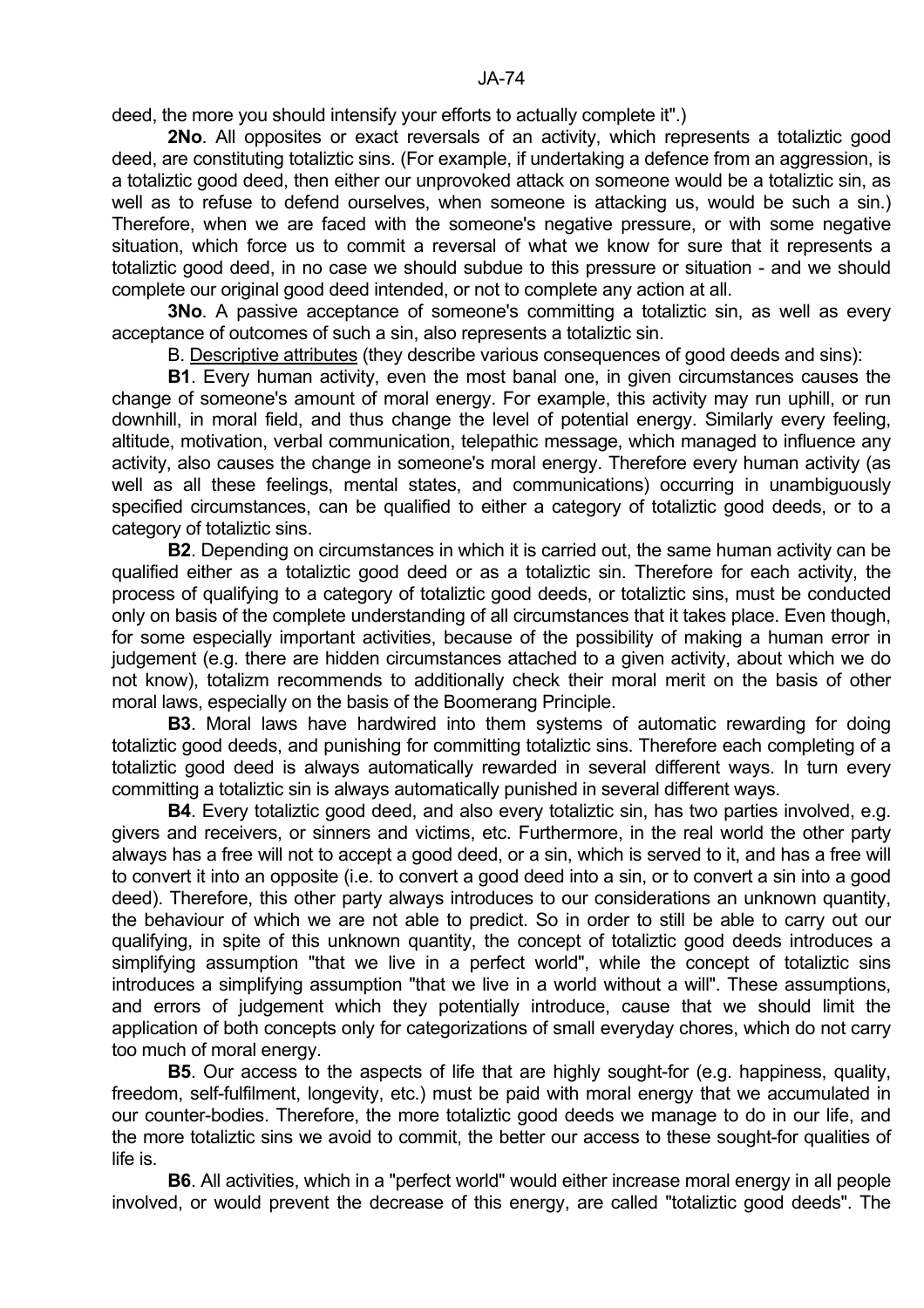generation of moral energy still takes place (and is most recommended by totalizm, because it does not create any negative feedbacks) when we do the anonymous totaliztic good deeds, means we do them for people whom we do not know, and even never met.

**B7**. In doing totaliztic good deeds no hierarchy should be respected (e.g. type: you are my boss, so you should do them first), also no code, or order, should be obeyed (e.g. type: you are less needy, so you should help first). The choice of doing or ignoring these good deeds should be left to the free will and moral judgement of every individual person, and therefore whoever first sees an opportunity to do a totaliztic good deed, and feels as to do it, he/she should seize this opportunity without looking what anyone else is doing.

 **B8**. If a given situation creates a moral dilemma, because it contains components which qualify it to both, a category of totaliztic good deeds, and a category of totaliztic sins, then the person who tries to solve this situation should either atomise it into smaller issues, and then solve each one of these issues separately, or converge it with other entities, and create a bigger entity, which is then solved as a single whole (for details see subsection JA4.5).

 **B9**. All activities, which in a "world without a will", would reduce moral energy in any intellect involved, are called "totaliztic sins". Committing totaliztic sins, in long run always reduces moral energy in the sinner (if not directly, then it reduces it in the result of the Boomerang Principle). The reduction of moral energy still takes place even if we do not know the people which our totaliztic sins are going to affect. Therefore, totalizm forbids to commit totaliztic sins, even if they are committed completely anonymously.

**B10**. Every intellect, which is allowing that moral energy it generates in the result of doing totaliztic good deeds, is much smaller then the amount of moral energy it looses in the result of totaliztic sins, is going to die in very dramatic circumstances, because it is to fall a victim of a "moral suffocation" at the moment when the level of his/her moral energy reaches zero.

 If one is able to effectively apply the above attributes and rules in his/her everyday life, then the majority of brief moral situations that he/she faces, should be possible to solve just by using only them. However, it is again remained that in very important situations we should not rely just on the categorization of a given intention to the group of totaliztic good deeds or totaliztic sins, but we should also verify the merit of this intention by additional analysing it from the point of view of other moral laws, totaliztic mechanics, etc.

# JA5.4. Categorize or qualify each everyday chore

 When the procedure "obey to do everything morally" was discussed in subsection JA2.1, various methods and tools of totalizm were mentioned there. These methods and tools, allow a totalizt to obey moral laws by always choosing the "moral" manner of doing all things that he/she intends. One of such method, or tools, is the "categorising" procedure explained in this subsection (sometimes called also "qualifying").

 In this monograph, the name "categorizing" or "qualifying" is given to a simple method of **putting a label**. This label always must be a synonym for the meaning "moral" or for the meaning "immoral". For example it can read "good deed" or "sin", or indicate "uphill in the moral field" or "downhill in the moral field". This label is attached to a specific chore or intention, which is completed in a given set of real circumstances. It allows later to decide, what we should do with this chore or intention according to totalizm (meaning whether we should complete it straight away, or to transform it into something else, and only then complete this something else). This method is very similar to a method of qualifying used by religions. But in totalizm it is much more exact and much more rigid then in the religious application. Because of the simplicity of this qualifying, and because it is proven in action that it works extremely reliably, it can be used even by people, who do not have much intellectual training, or who do not have much time to deliberate. Therefore it is very handy to be used in all situations, when we do not want, do not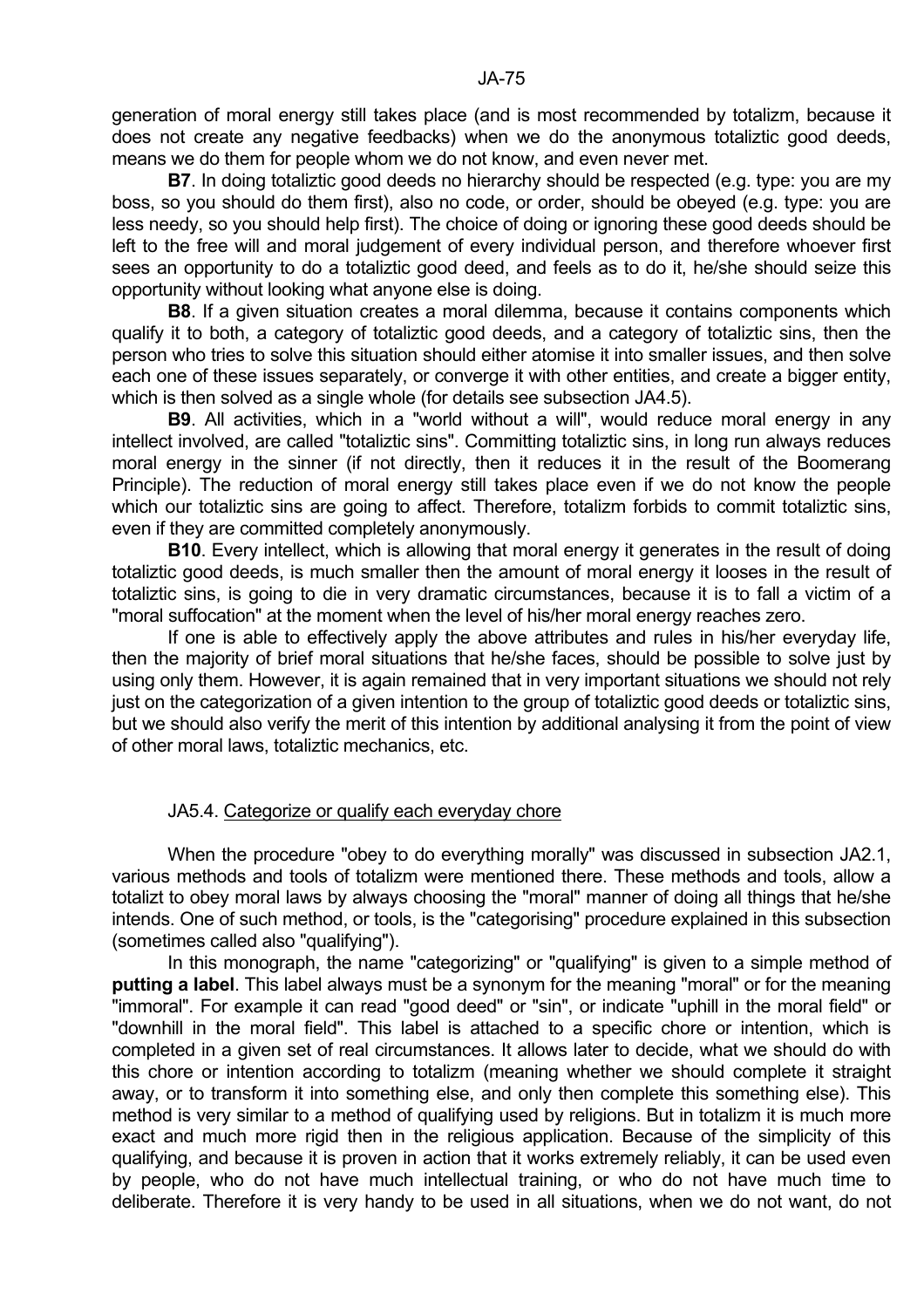have opportunity, or do not have a time, to carry out any mental procedures of checking whether a given activity obeys all moral laws.

 Categorising can be done with the use of any indicator of the moral correctness. Therefore, actions that are described in subsections JA3.2, JA4.3, JA7.3, JA8 and JA9 are simply various methods of categorising, only that in these cases they use different indicators of the moral correctness. In case of the use of totaliztic good deed or totaliztic sin, categorising explains, whether a given action is one or the other of these two. Therefore, the categorising which uses these two ideas, assigns the label "moral" to all these activities, which turn to be "totaliztic good deeds". In turn it assigns the label "immoral" to all these activities, which turn to be "totaliztic sins".

 The procedure of categorising described here, which is based on the concept of totaliztic good deed or totaliztic sin, has slightly different range of applications then similar procedures described in other subsections. It is usually used for fast qualifying all brief everyday chores. For example, it is quite useful in all these situations, for which the direction of our motion in the moral field is not giving a clear answer, requires too much time, or simply seems to be too difficult to determine. We are going to use it, when we need to make an instant decision, but we do not have the required time or mental energy, for going through the procedure of finding a correct solution, which is to go opposite to the line of the least intellectual resistance. Or the problem is so formulated, that we are not able to establish what actually would be the action along the line of the least intellectual resistance. Or the chore is so ambiguous that we just do not know whether our intentions are running uphill or downhill in the moral field. For all such doubtful, ambiguous, or unsolvable by moral field chores, totalizm provides this next tool of choosing a moral course of action, which can be called "categorizing" or "qualifying".

 If the label assigned to a given activity or intension in the outcome of this categorising, is going to read "totaliztic good deed", then according to totalizm we should go ahead and implement it straight away. But if our categorizing proves that a given chore belongs to a category of "totaliztic sins", then we should refry from implementing it, and we should try to implement a totaliztic reversal of this chore (i.e. we should so transform this chore, that instead of being a "sin" it becomes a "good dead", and then implement this good deed).

 Categorising always can be completed in two different manners, which we can call "definition-based" or "attribute-based". In the definition-based categorising, generally speaking we check whether a given activity **fulfils the definition** of good deeds or definition of sins. In turn attribute-based categorising depends on checking whether a given activity **carries attributes** of good deeds, or attributes of sins. As a first example consider categorising of the "intension of accepting requisition of a neighbour to service his garden" (other examples are going to be provided in the next part of this subsection). If we categorise this intension by definition, then we would check, whether the outcome is going to increase moral energy in all involved, or going to decrease this energy. But if we categorise this intension by attributes, we would check whether (a) preventing it would be a good deed or a sin, (b) reversal of it would be a good deed or a sin, and (c) accepting the outcome of it would be a good deed or a sin - see "categorising attributes" listed in subsection JA5.3.

 In order to implement practically the **definition-based** categorizing for a given chore or intention, one needs to ask a following simple question (no. 1):

#### "**Does this chore or intention represent a totaliztic good deed**?"

 If the answer to this question is a definite YES, then we can go ahead with the implementation of this chore or intention. But if the answer is a definite NO, or if we are not sure what the answer actually is, then we should not implement this chore or intention in the existing form.

 There is, however, one problem with the application of this method. This is that the strict definitions of "totaliztic sins" and "totaliztic good deeds", which are provided by totalizm, unfortunately not always coincide with religious "sins" or "good deeds" - see subsection JA5. The most probable reason for the existing discrepancies is a human error, or more strictly in the fact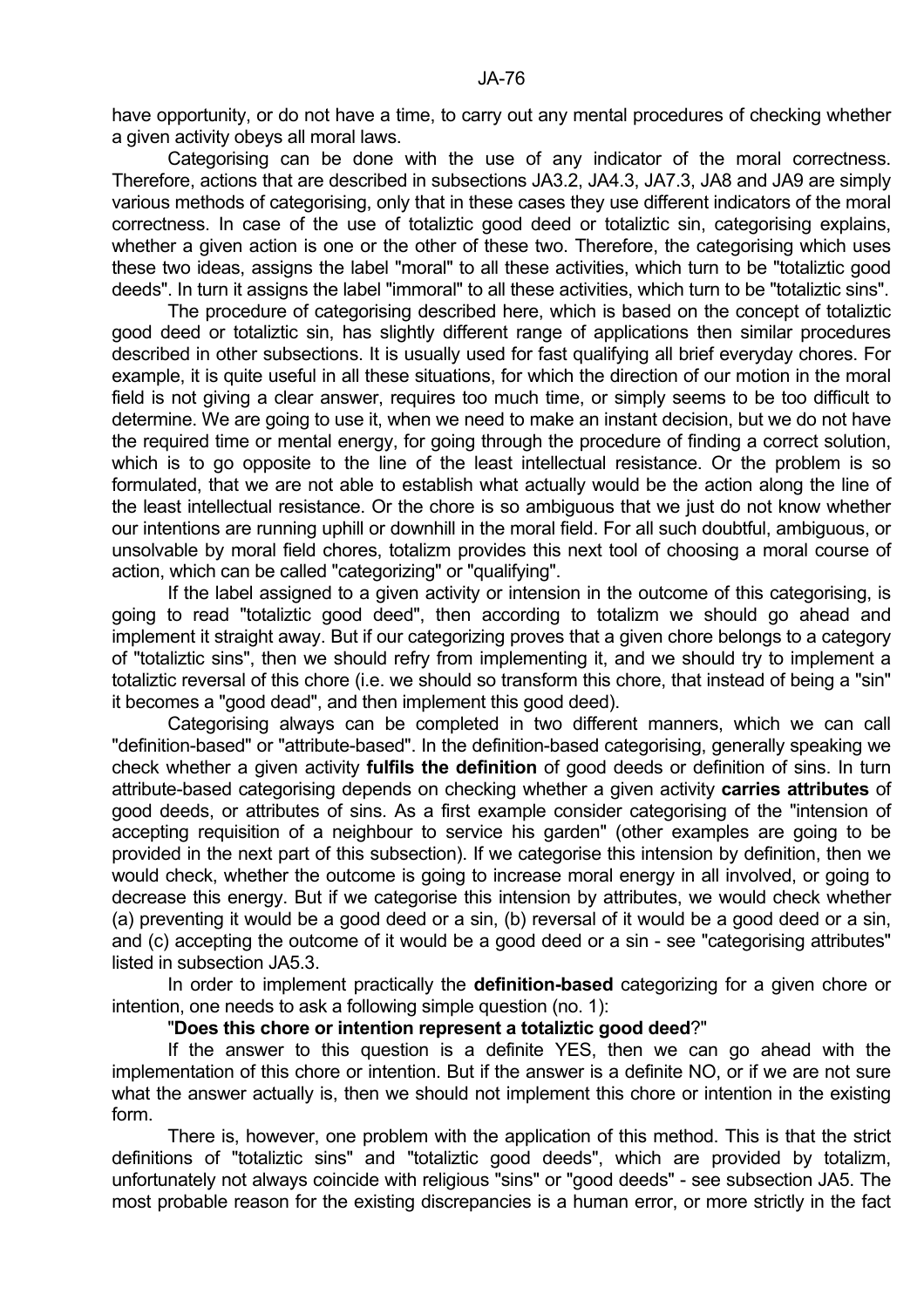that during the past ages original religious interpretations were re-interpreted by various people, who slightly altered the rules according to their own believes, culture, and knowledge. For example, according to totalizm "making love" between an unmarried couple who loves each other and intends to get married is a good deed, while religions would call it a sin. Similarly according to totalizm hitting someone, who is in the state of hysteria, and would regain the control in the result of this hitting, is also a good deed. Therefore, in order to apply the method discussed here, it is necessary to be sure about the categories of good deeds and sins to which a given intention may belong. For this reason, the "categorizing" method described here requires also a good knowledge of details which are described in subsections JA5.1 and JA5.2.

 If we are not sure whether a given situation or intention belongs to a category of "totaliztic good deeds" or to category of "totaliztic sins", or we do not remember the exact definitions of these two concepts, then it is better to ask a different question, from that one stated above (i.e. no. 1: "does this chore or intention represent a totaliztic good deed?"). This different question actually establishes the exact category to which this chore or intention belongs. The reason is that in totalizm we have very strict definitions of totaliztic good deeds. For example, they are defined as "every activity that increases the amount of moral energy in all intellects involved". Therefore the different question (no. 2) that we should ask states:

### "**Is the realization of this chore or intention going to either directly increase the amount of moral energy in both, in myself - and also in every other person who is going to be affected by the results of this chore or intention, or is going to prevent this energy from falling down**?"

 If the answer to this question is a definite YES, then it means that a given chore or intention is a totaliztic good deed and therefore we should go ahead with implementing it. But if the answer to this question is a definite NO, or is not clear, then this means that a given situation or intention represents a totaliztic sin, and therefore we should not implement it without transforming it into a totaliztic good deed.

 Let us provide here **an example** of application of the definition-based categorizing method described here. In order to choose for this example a case, which is very difficult to be morally qualified without the use of concepts of totaliztic good deeds and sins, let us categorize the saying "who knows keeps silent, who does not know - is talking". If it is analysed without the use of these two tools of totalizm, the moral category of the saying concerned, is almost impossible to establish. But if we use the method of categorizing described here, it turns out that from the totalizm point of view the above saying represents a clear totaliztic sin, and therefore it should NOT be implemented directly in our lives. (But, according to the general recommendation of totalizm described in subsection JA4.1, we would be allowed to implement in our lives a totaliztic reversal of this saying. This reversal would state, for example, that "who knows does the talking, who does not know - keeps silent".) Now let us see how the method of categorizing works. For this let us ask the question (no. 2) stated before. As it turns out both segments of the analysed saying are practically decreasing the amount of moral energy of someone involved. The first part of this saying "who knows keeps silent", is reducing moral energy in all people affected: for example the subject's knowledge is not allowed to be used and is not disseminating, while the listeners are not gaining his knowledge and the knowledge the subject has does not serve to any good. Also the second part of the saying "who does not know - is talking" is also reducing moral energy in all people affected, because for the subject/talker it diminishes his/her reputation and devaluates the idea about which he is talking, while for the listeners, it misleads them, waists their time and attention, etc. Therefore, from the totalizm point of view, the saying which was analysed here proves to belong to the heaviest category of totaliztic sings, namely to the category of "oppression". Thus no totalizt should ever attempt to implement it in his/her life, as it would slide him/her downwards in moral field.

 In order to implement practically the **attribute-based categorising**, we need to check, whether given our intension carries attributes of totaliztic good deeds, and simultaneously do not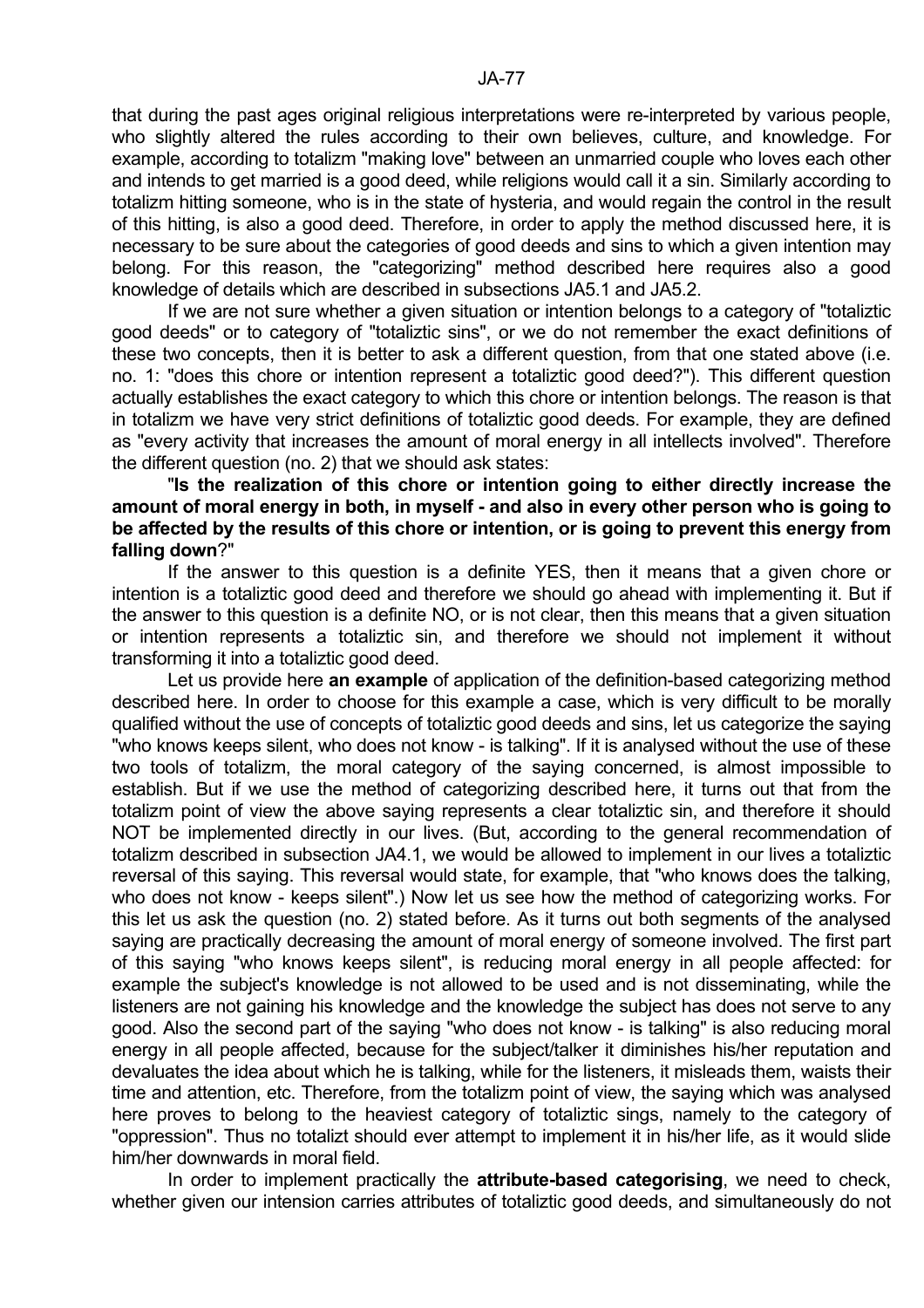(1GD) An active prevention of someone from doing a totaliztic good deed represents a totaliztic sin.

 (2GD) All reversals of an activity, which represents a totaliztic good deed, are constituting totaliztic sins.

 (3GD) The acceptance of outcomes of someone's totaliztic good deeds, in itself is also a totaliztic good deed.

 Simultaneously we need also to check, that our intension does not display the following attributes of totaliztic sins (see subsection JA5.3), e.g.:

 (1S) A constructive prevention of a totaliztic sin that is going to take place, represents a totaliztic good deed.

(2S) Every positive reversal of a totaliztic sin, becomes a totaliztic good deed.

 (3S) Every passive acceptance of someone's committing a totaliztic sin, as well as every acceptance of outcomes of such a sin, also represents a totaliztic sin.

 For example, if we consider a saying that we previously categorised "who knows keeps silent, who does not know - is talking", then in the majority of typical life situations, in fact it displays only the attributes (1S), (2S), and (3S). This displaying can be noticed, if one checks in the previously discussed analyses of this saying, how the saying fulfils attributes (1S), (2S), and (3S). (E.g. the attribute (1S) is displayed by this saying, because if one prevents from the silence those wise who know, and stops from talking all those fulls who do not know, then all involved are going to only benefit from it - this means that such a preventing what the saying states, is a totaliztic good deed.) Simultaneously this saying does not fulfil attributes (1GD), (2GD), and (3GD). So in fact, the content of this saying, in the majority of everyday life situations, represents a totaliztic sin, which needs to be transformed into a good deed before it is completed.

 Even a more illustrative and comprehensive example of attribute-based categorising is presented in subsection JC11.1.

# JA5.5. A way of converting totaliztic sins into totaliztic good deeds

 The concept of totaliztic good deeds and totaliztic sins explained in previous subsections, is very useful and practical, because it allows totalizts to qualify and to solve a lot of chores and situations from everyday life. All what it takes to solve any given chore or situation with the use of this concept, is to apply the simplified procedure of "obey to do everything morally" described in subsection JA2.1. As the very concept of totaliztic good deeds and sins, automatically qualifies a given situation into categories "moral" or "immoral", procedure from subsection JA2.1 can be largely simplified by stripping it out of all unnecessary steps. In so simplified procedure, we complete only the following three steps (see subsection JA2.1):

**Step 3**: Determine whether a given our intention is a totaliztic good deed. We use for this determining the categorizing or qualifying method described in subsection JA5.4. (If such determining is initially impossible, then before we determine what it is, we should firstly atomise, or converge, a given intention, and then consider separately each one of the resultant moral issues or entities.)

**Step 4:** If a given our intention is in fact a totaliztic good deed (i.e. if it is "moral") then we implement it immediately. Otherwise,

**Step 6**: If a given our intention represents a totaliztic sin (i.e. it is "immoral"), we need to firstly reverse it according to the rules of reversal described in the next part of this subsection, so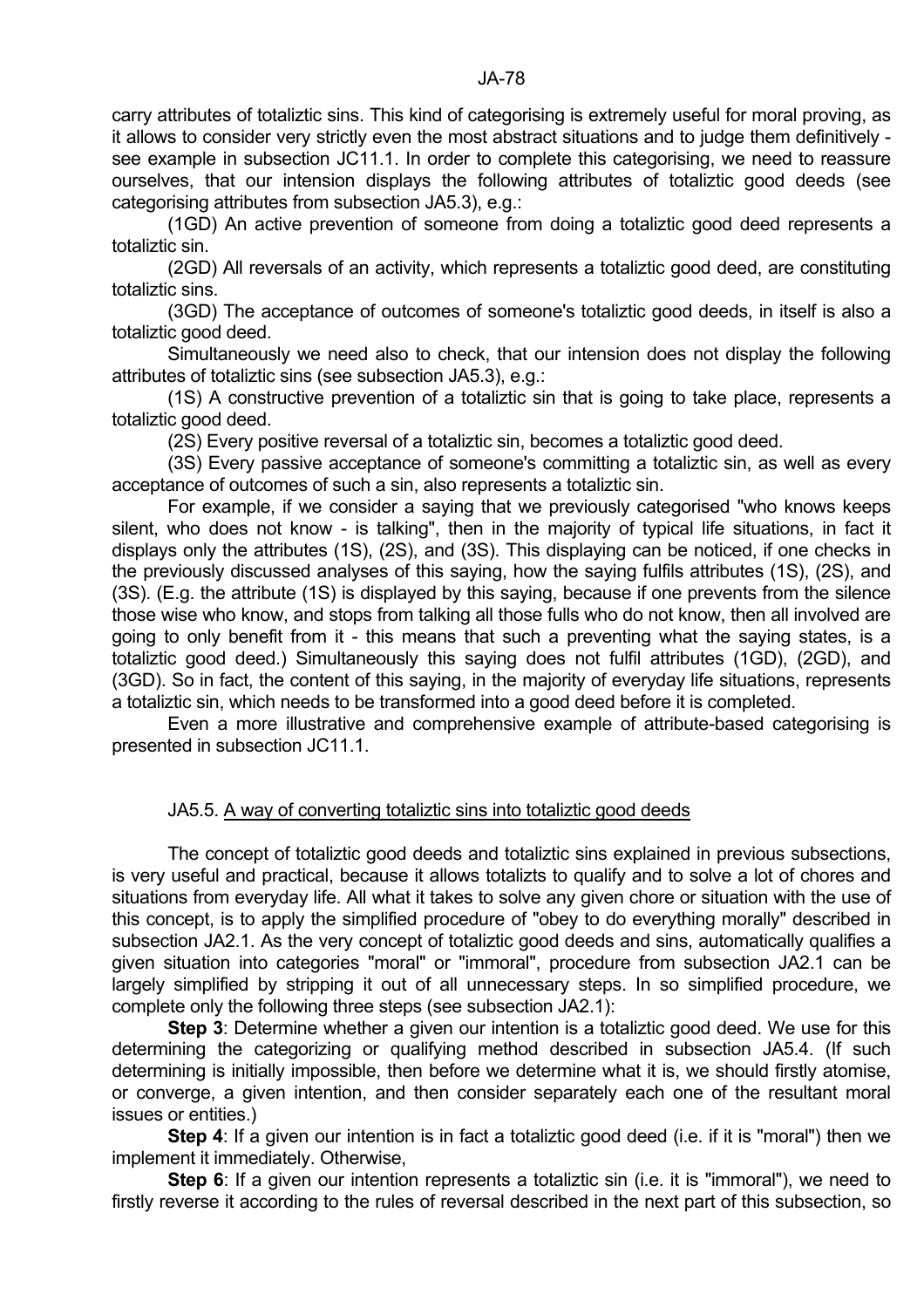that from a totaliztic sin it transforms into a totaliztic good deed, and then implement this totaliztic reversal of the initial sinful intention.

 As the above procedure explains it, whenever we face in our life a situation that we are about to commit a totaliztic sin, then **totalizm recommends to temporally suspend our action, convert this sin into a good deed, and then implement the resultant good deed (instead of the initially intended sin)**.

 The method of conversion of totaliztic sins into totaliztic good deeds is simple. We actually utilise for such a conversion the finding of totalizm described in subsection JA4.1, that "everything that moral goes uphill in the moral field and therefore it requires putting intellectual effort into the completion". If we would like to clearly outline, step by step, how practically complete this method of conversion, it includes following steps:

 A. (Optional step - completed only for more complex sins) Analyse a given totaliztic sin, in order to identify the individual moral issues, which cause that an intellect which enforced this sin, decided to choose this particular course of action. In other words, we **atomise** this sin, so that we know what are componential moral issues from which this particular sin is composed (in some cases we can also converge a given sin with other similar sins to create a larger entity, which we later could subject to a moral reversal). This atomising we carry out according to rules described in subsection JA4.5. As a separate moral issue we should consider each separate reason why a given totaliztic sin is intended to be carried out (e.g. each separate expectancy of benefit by someone, or each single fear of something by someone, etc.). A separate moral issue is also each separate way this sin is going to be carried out (e.g. by not paying, as it should be paid, or by restricting something). In more simple cases, we can consider the whole sin just as a single moral issue.

 B. Find a reversal for each one of the individual moral issues from which a given sin is composed (in more simple cases - find a reversal of the entire sin). Note that in the initial sin each of these moral issues is going downhill in the moral field, thus promising benefits without putting effort into our action. Therefore, during working our reversals to these issues, we need to find solutions which are going upwards in the moral field, thus which are requiring our intellectual effort to be put into them. In this manner, each separate moral issue, which initially was combined into the totaliztic sin, now is converted into a totaliztic good deed.

 C. Implement in our life the reversal of each of these moral issues, thus implementing a resultant totaliztic good deed, instead of the initial totaliztic sin.

It should be noted, that by using the above conversion rules, practically every totaliztic sin can be converted into a totaliztic good deed. Thus instead of damaging, it may start to work into the good of all people involved.

 In order to explain on an example how the above method of conversion works, let us now consider how it was applied in one of my own cases. For this, let us consider how a totaliztic sin of slavery - that I was endangered to commit practically in every place that I worked, I kept converting into a good deed of progress. As this is explained in subsection A4 of this monograph, practically in the majority of places where I worked, I was subjected by my superiors to a very subtle oppression, regarding a topic of my research. This oppression manifested itself through disallowing me by my superiors, to officially carry out the research that I am devoted to. In this way, their subtle oppression depleted significantly both, my own moral energy (i.e. I could not complete freely the research that I wanted), as well as their moral energy (i.e. they were depriving themselves, institutions they represented, and countries they were citizens, all the benefits that potentially were to stem from the results of my research). From the point of view of totalizm, such a behaviour of my superiors, represents a very definite sin of oppression. In turn, if I would accept this totaliztic sin of oppression, then according to totalizm I would commit myself a sin of slavery. Fortunately, I have not accepted it, and have converted it into a good deed of progress (e.g. in the result of this good deed the totalizm was born, and also this monograph eventuated). So how I did it. Well, I applied the above method of conversion, although at that time I was not aware that I use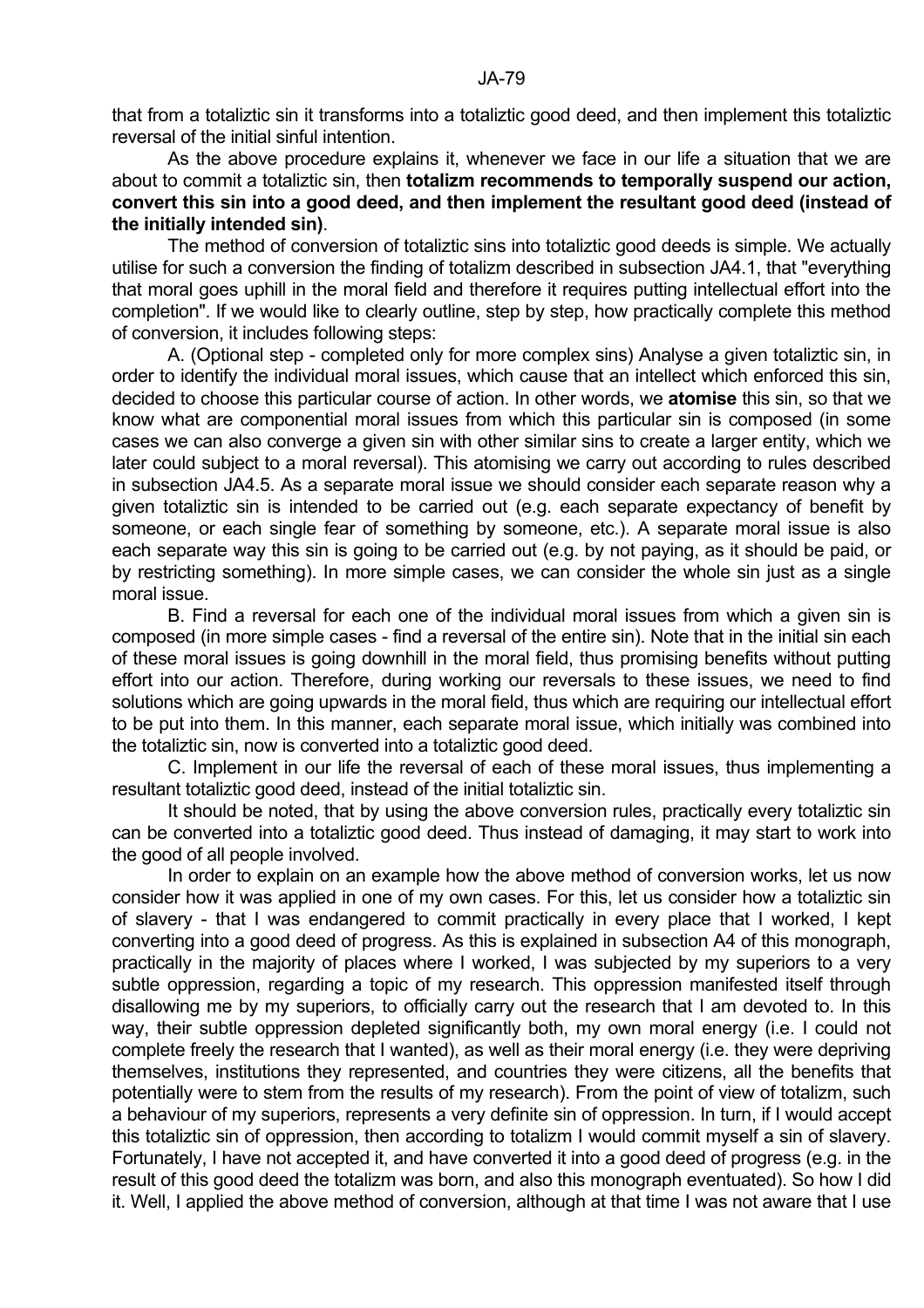it, simply because it was not articulated yet. So firstly I analysed the oppression that I was subjected to, and analysed what are the issues that limit my freedom of action (i.e. that try to force me to move downwards in moral field). As it turned out, there is several issues, which caused that this sin of oppression (and the danger of my slavery) was committed. To name some of them: (a) my superiors always were afraid that the publicity that the research that I was doing could bring, may not be favourable to their institution, (b) my superiors wanted me to complete research, which would directly support their personal life goals, and would release them from some obligations, which otherwise they would need to fulfil themselves (e.g. which would allow them to publish, to claim, or to get rewards actually without putting an effort into their actions), (c) my employers were afraid that I may openly utilise a percent of my office time for doing my research. After identifying these issues, I found an uphill reversal for each one of them. In the final result, instead of doing an open research, I adopted a policy which in subsection A4 is called "total conspiracy", thus according to this policy: (a) I stopped to disseminate my results in the place and country of my employment, so that there was no any publicity about what I was doing, but still I could do it; (b) I started the completion in my office time, what I called a "mock research", i.e. additional stream of research which I was not interest in, but which always concerned topics that my superiors wanted me to carry out, because this research supported their personal goals; (c) I was doing my own research exclusively in my private time and only with my private resources, so that my employers did not have any argument at hand to use it for starting hostilities. (Amongst my superiors there were several ones who practised parasitism. Thus, in spite of all these my prevention measures, still such parasitic superiors continually tried to induce various hostilities against me - as this is explained in chapter A of treatise [7/2], and in subsection A4 of this monograph. But they were not able to find anything against me. So in majority of cases, I was able to defend myself successfully.) Finally, after finding totaliztic reversals for all these main issues, I carried them out, thus refusing to commit the totaliztic sin of slavery, and converting it into a totaliztic good deed of progress. Due to this, totalizm could be crystallized as a mature philosophy, and also this monograph was allowed to be born. However, it should be noted, that by forcing me to work in conditions of the "total conspiracy", the society in which I am living, still continues to commit on me the totaliztic sin of oppression, thus I reversed only my side of this totaliztic sin.

#### JA5.6. Factors, which distort concepts of totaliztic sins and totaliztic good deeds

 The method of changing a totaliztic sin into a totaliztic good deed that was described in previous subsection, has illustrated to us also one of the weak spots of the concept of totaliztic good deeds (and also concept of totaliztic sins). It shown to us that both these concepts are only approximate ideas, which are based on a crude simplifying assumption, and therefore which are unable to reflect well the reality which surrounds us. In case of totaliztic sins, their approximation of reality has no significance, because totalizm recommends anyway that we use the concept of sins only to detect, which ones of our activities are sinful, and therefore which ones should NOT be carried out by us before they are converted into totaliztic good deeds. Therefore, if we make a mistake, and qualify any activity to a sin, while in reality it is a good deed, then there is no much problem, because acting according to totalizm we then transform it into an even more beneficial good deed. However, when we make a mistake in regards to a totaliztic good deed, and we qualify as a good deed and then carry out something that in reality is a sin, then the consequences can be much more severe for us. Therefore, this approximation of the concept of totaliztic good deeds is a main reason, why totalizm recommends that people use this idea only for fast and approximate qualifying not too important life situations, which do not carry in themselves too much moral energy. When we deal with the very serious situations, which carry in themselves a lot of moral energy, then totalizm recommends that we use an idea of "moral work"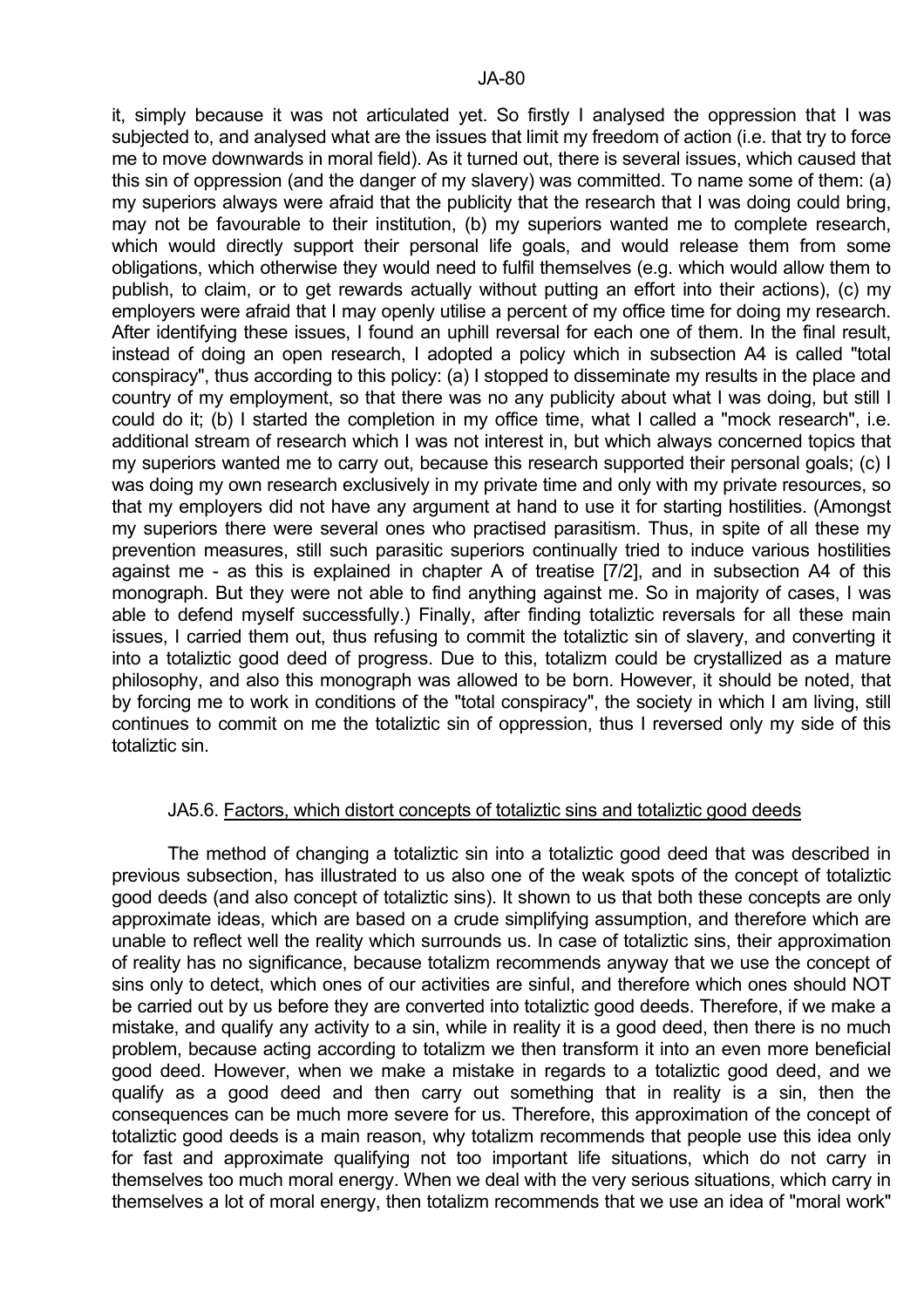which is described in subsection JA6.

 Of course, the fact that the ideas of totaliztic good deeds and totaliztic sins are imperfect, and mainly refer to an "ideal world" (not to a real world in which we live), actually does not decrease their huge usefulness. Imperfections of these ideas, are compensated by numerous their advantages, and also with our knowledge about the existence of these approximations. For example, these concepts are very simple to understand and to use. Their use in real-life situations, does not require a lot of time for analyses. With them it is possible to qualify correctly a large proportion of everyday chores, which we need to complete fast and without too much deliberations. Also, these concepts, and their clear attributes, allow to subject moral problems to theoretical analyses and to formal proving procedures, which are similar to these presented in subsection JC11.1. In this way, concepts of good deed and sin, give to totalizm the character of very strict science, similar to physics and mathematics. Therefore, the sources of imperfections of these two ideas, which are described in this subsection, are aimed at enhancing our effectiveness in their use, not at discouraging to use them. After all, a totalizt who is going to know imperfections and limitations of the tools that he/she is using, in fact is going to use these tools in a more correct and effective manner.

 This brief subsection contains the list and description of factors, which totalizm managed to identify so far, and which are actually distorting the precision of judgement of everyday situations with the use of concepts of totaliztic good deeds (and also totaliztic sins). Here they are:

 1. **Simplifying assumption**. The first of such distorting factors is a simplifying assumption, which we must take in the judgement of a given situation through a concept of totaliztic good deeds (and also sins). This assumption states that "the party which receives good deeds, does not undertake activities, which would be contradictive to the intentions of the party which gives these good deeds". In order to explain this assumption, it is because of this one, according to subsection JA5.1 we must always assume that "totaliztic good deeds are carried out in an ideal world, in which there are no situations that the party which receives a given good deed is going to try to distort it and to convert it into a totaliztic sin".

 2. **Overlaying of feelings on actions**. Independently from these simplifying assumptions, there is also a next factor, which also distorts the precision of our judgement of the situation accomplished with the use of the concept of totaliztic behavioural good deeds (and also sins). This is the fact of the existence of feelings, which by themselves constitute emotional good deeds and sins. As this is going to be explained in subsection JA7.2, whenever we carry out any physical activity, we also simultaneously steer in ourselves, and in other people, some kinds of feelings. The moral intention of these feelings is usually independent from the moral intention of our physical activity. This means that, for example, there is a situation possible, when with our physical activities we carry out a totaliztic behavioural good deed, while simultaneously with our feelings we carry out an emotional sin. Therefore, when the output of moral energy from our feelings exceeds the output of moral energy from our physical activities, then in total the activity, which we carry out, can be a sin. Of course, the above can also work in an opposite direction when our physical sin can be overturned by a good deed that we accomplish at the level of feelings, so that in total we commit a good deed (such a situation can provide a justification, that in some exceptional situations we should carry out various high level sacrifices, in spite that from the activity point of view, sacrifices are always totaliztic sins). Thus a fact that effects of our activities have imposed on them effects of our feelings, cause that the concept of totaliztic good deeds (and also totaliztic sins) is unreliable even more for a correct judgement of a given moral situation. Thus, the consequence is such, that totalizm recommends a high caution, when we use these two concepts in our judging any highly important life situation, which involve strong feelings.

 3. **Religious practices of qualifying actions, without consideration to circumstances, in which these actions take place**. In totalizm, actions by themselves cannot be qualified into categories of good deeds or sins, simply because we do not know anything how these actions are positioned towards the moral field, which surrounds them. After all, in order to know, whether a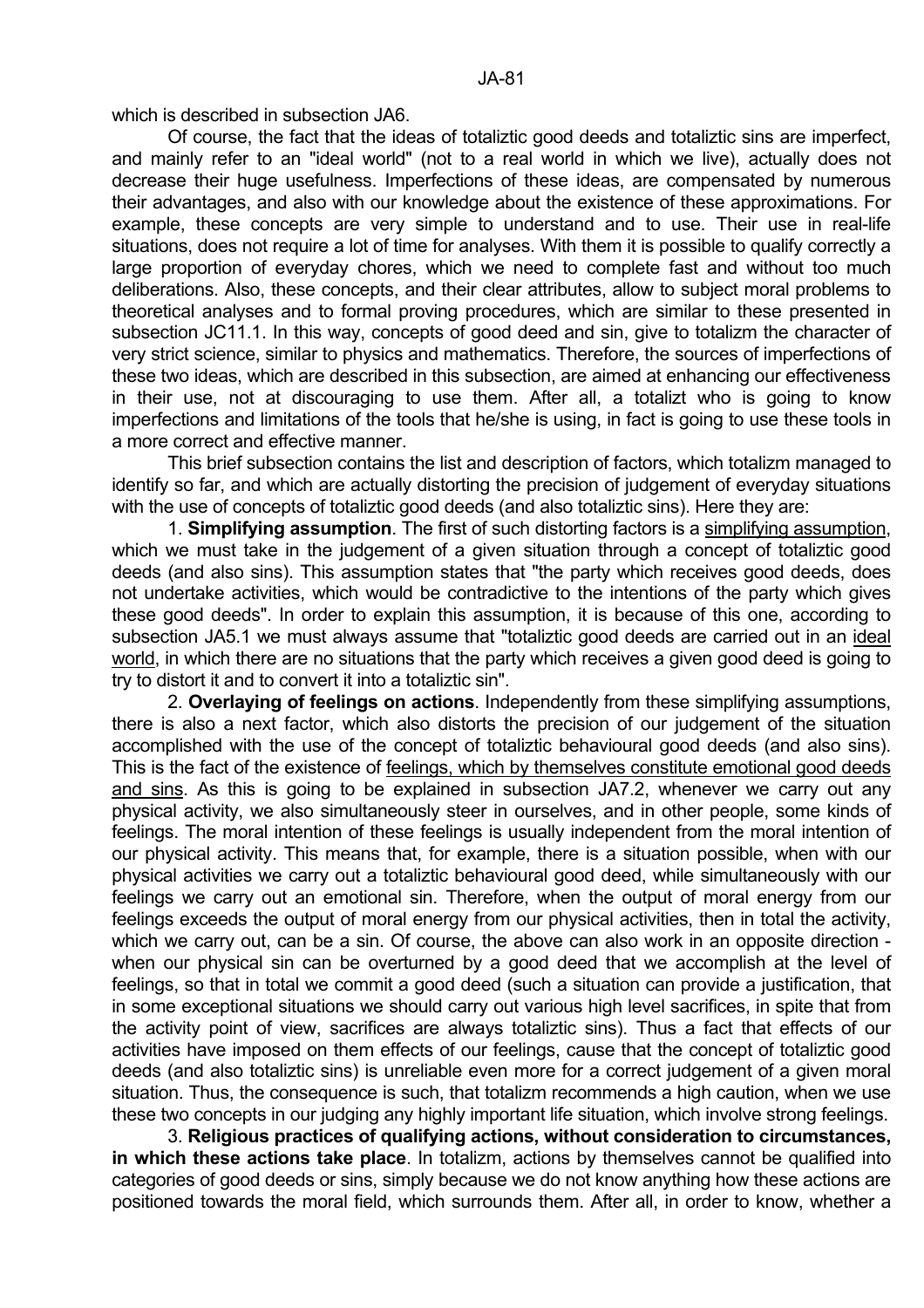given action is "moral" or "immoral", one needs to know also, whether it rises uphill in moral field, or falls downhill of this field. But the configuration of moral field around a given action, is determined by the circumstances in which this action takes place. The same action in one set of circumstances can be a good deed (e.g. consider slapping a fainted person), while in other set of circumstances can be a sin (e.g. consider slapping an innocent passer by on a street). Therefore, during qualifying a given activity into a category of good deeds or sins, always we need to analyse also the circumstances in which it happens. Unfortunately, religions deeply enforced into us the practice, that one should qualify only actions, and should ignore circumstances that surround these actions. Therefore, after totalizm is adopted, people continue this practice, still qualifying only actions and ignoring circumstances which surround them. Although every action in the majority of cases belongs to a single category, there are always special circumstances, which cause, that in some number of cases the same action belongs to a completely opposite category. Therefore this religious practice, to ignore circumstances in our considerations, introduces a significant error in our moral judgements.

 4. **The existence of hidden circumstances**. There is one more factor, which also significantly influences the distortion of our correctness in qualifying activities with the use of concept of totaliztic good deeds (and sins). This is a lack of knowledge of all circumstances in which these activities are carried out. Especially, we know very little about circumstances that surround the receivers of given our activity, even if these circumstances are brought to open. Also, in every situation circumstances can exist, which are hidden from us on purpose. Thus, otherwise then it is with our own circumstances - which we are able to judge quite precisely, the circumstances of recipients of our activities usually are completely unknown to us. In turn these recipients, with their counter-actions, feeling, motivations, or altitudes, may very easily change the moral outcome of our actions, turning them from totaliztic good deeds into totaliztic sins.

 At the end of this brief subsection we should also address the matter of reliability of concepts of **religious good deeds and religious sins**. As this is explained at the beginning of subsection JA5, totaliztic concepts of good deeds and sins are derived from similar concepts that are used in religions for centuries. Only that totalizm defines these concepts in much more strict manner, and provides them with very concrete physical foundations based on concepts of moral energy. If concepts of totaliztic good deeds and totaliztic sins defined so strictly, are displaying such high level of approximation and have so many factors which may distort them, then how approximate and misleading must be their religious counterparts. And - to make it worse, in religions the counterparts of good deeds and sins are the major indicator of "morality" and "immorality". After all, contrary to totalizm, the majority of religions do not have any other indicators of the moral correctness, which could be used in order to additionally verify the correctness of the concept of good deeds and sins. Therefore, for the majority of religions, concepts of good deeds and sins are the only indicators of the moral correctness, while for adherers of these religions - the only indicators of "moral" behaviours. So when these two religious concepts are unable to indicate correctly, what is "moral" and what is "immoral", then in what way these poor adherers of religions could distinguish between good and bad, between moral or immoral, between virtuous and evil. Our awareness of this fact, actually explains how it happened that in spite of many thousands of years of existence and activities of numerous religions, still our planet remains so barbaric, so immoral, and so thoroughly submerged in parasitism.

#### JA6. Moral work, immoral work, and totaliztic nirvana

 In subsection JA5 the concept of totaliztic good deed, and totaliztic sin, were described. They are excellent "indicators of the moral correctness" for the multitude of everyday chores and situations, which take just a short time to complete. Such chores and situations do not carry much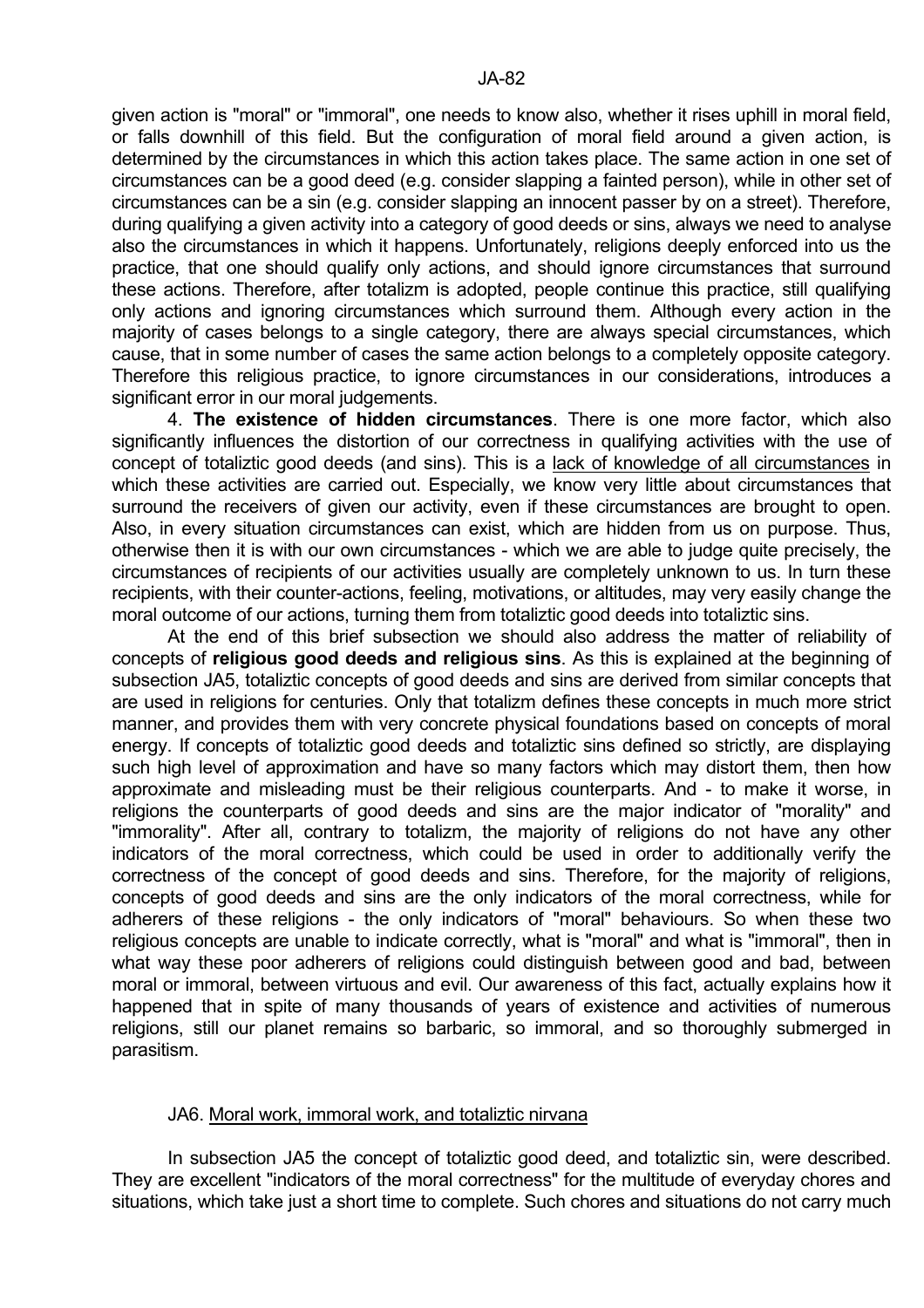moral energy in them. Therefore, although totalizm recommends to complete them "morally", in order to obey moral laws, simultaneously it advices not to be too concerned, that other people, who are also involved in them, may not obey moral laws as pedantically as we do. So, these other people, through their immoral responses to our moral behaviour, may spoil results of these chores and situations. But still all is OK, because these chores do not carry much moral energy. For this reason, the concept of totaliztic good deeds is developed for the idealistic assumption that "we live in a perfect world", and therefore in doing totaliztic good deeds we do not need to be concerned too much about the immorality of other people.

 The situation drastically changes, when we are to complete works, which require hours and hours of heavy labour. Such heavy works carry a lot of moral energy, and therefore we would not wish other immoral people spoil our results, and thus waste our efforts. Therefore we would like to complete such laborious works in a pedantically "moral" manner, without taking any idealistic assumptions, so that moral energy, which represents an outcome of these works, is not wasted by immoral altitudes of other people. Therefore in this subsection we introduce a new concept of the totaliztic "moral work".

 A totaliztic **moral work** is to be defined as a "every laborious and time consuming totaliztic good deed, which carries a significant amount of moral energy, and which is carried out in the pedantically moral manner, so that the immoral outsiders are not able to spoil the outcomes, and therefore the entire moral energy, which this work generates, serves to the benefit of the person which completes this work". The above definition reveals that a moral work is a special category of a very laborious totaliztic good deed. It includes only activities which involve a lot of moral energy, and therefore which need to be done in a very careful and pedantic manner. (Typical totaliztic good deeds always concern chores or situations which involve a little of time and a little of moral energy, and therefore which are completed without too much concern about immoral contributions of other people, which could spoil their effects.) Therefore in the completion of moral work we drop the previous idealistic assumption about living in a perfect world. We accept for it, the realities of being surrounded with immoral people. Of course, dropping the idealistic assumption makes everything more complicated. This subsection is to systematically explain all issues and complications involved in completing a moral work. In turn the detailed conditions that we need to fulfil, in order for our work becomes a "moral work", are explained in subsection JF9, means near the end of separate chapter JF devoted to the totaliztic nirvana. (The totaliztic nirvana is the final reward that awaits people who undertake such intended and systematic completion of a moral work.)

 An exact opposite of a moral work, is an immoral work. A totaliztic **immoral work** is defined as "every laborious and time consuming work, which reduces a lot of moral energy in the doer". For example, an immoral work is every work, which originally was intended to be a moral work, but which went wrong for some reasons. Also an immoral work is every laborious and time consuming totaliztic sin (e.g. slavery, sacrifice, or self-destruction), especially if it is done for our job, as the source of our income. According to totalizm, doing immoral work represents a disobedience of moral laws, and therefore it should not be done willingly. However, totalizm recognizes also, that in the present philosophical climate of the prevailing parasitism, it is almost impossible to completely avoid doing immoral work. For example, the majority of present immoral employers force their employees to do immoral work, so currently many people is forced to do immoral work simply to survive. For this reason, totalizm states that it is OK to temporally do immoral work for important reasons - see subsection JA12. However, while doing it a totalizt should: (1) be aware that what he/she is doing, actually represents an immoral work, (2) he/she takes steps which in future prevents this particular work to be forced upon him/her, or upon other people, (3) he/she should compensate the destructive effects of doing such an immoral work, by voluntarily doing some other moral work of his/her own choice, which neutralizes the damage. In subsection JF9 an information is provided, which helps to recognize an immoral work, and helps to distinguish it from a moral work.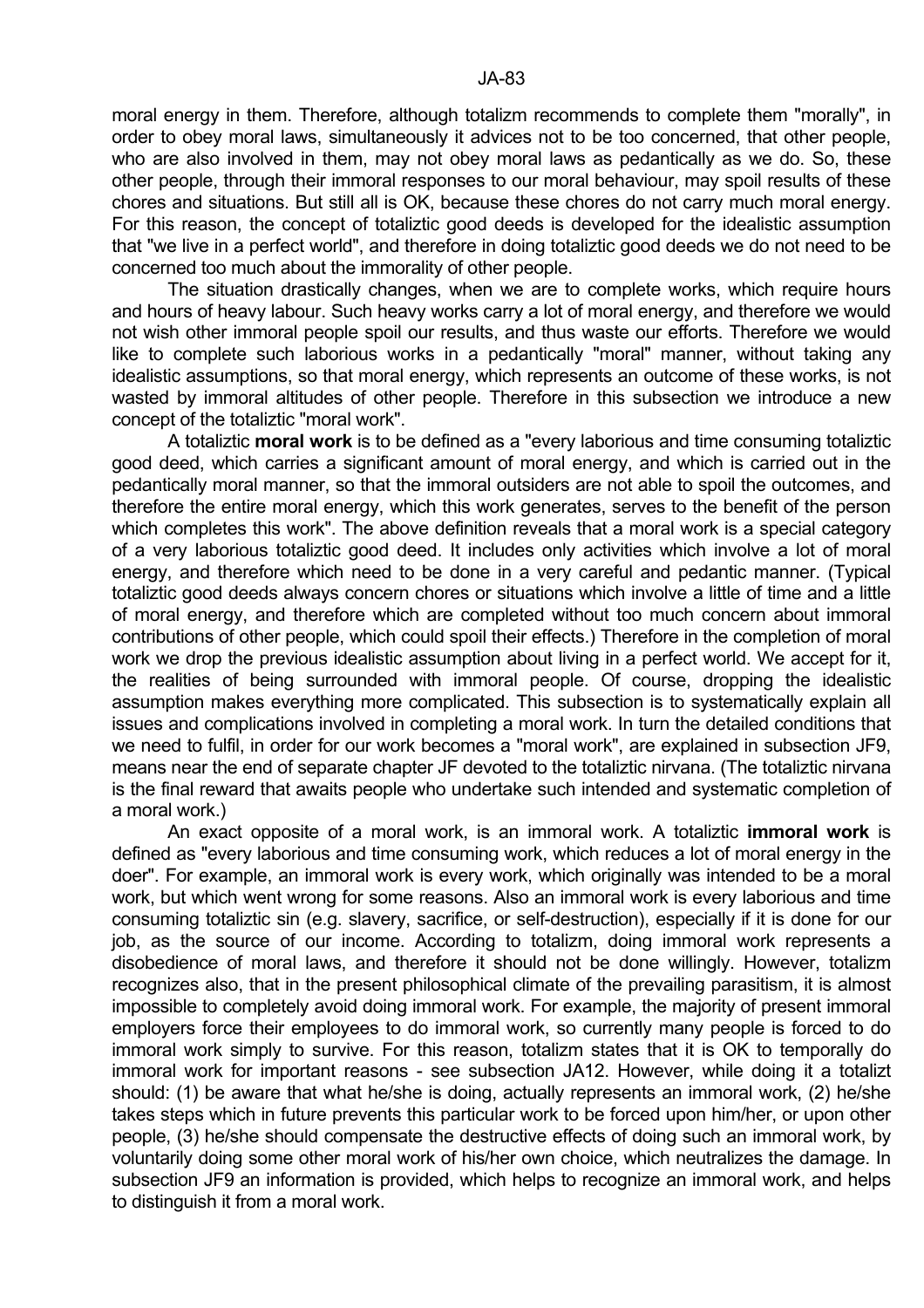Otherwise to totaliztic good deeds, which concentrate mainly on our own activities, and do not take deeply into consideration the morality of other people involved, moral work is very pedantic about influences of immoral outsiders involved. The main rule of moral work say, that since the doer puts a lot of effort and motivation to complete a moral work, he/she should pay a special attention to immoral outsiders, who may spoil the outcome of his/her work. Therefore, the last two subsections of this section are explaining in great details how we should deal with the issue of such immoral outsiders and their spoiling influences. Examples of steps, which totalizm recommends to be taken in order to prevent influence of immoral outsiders on the outcome of our laborious efforts, include:

 (1) To complete all our moral works fully anonymously, without the knowledge of other people, and if possible also out of the sight of other people. If outsiders know, what our activities are for, then with their jealous minds they may spoil the results. When such immoral outsiders are able to see us in action, they are also able to spoil the outcomes by their telepathic influences.

 (2) To increase our anonymity at the workplace as much as we can. For example, we could wear identical uniforms, avoid features which make us distinct, put barriers and screens around us, etc. If outside observers are unable to see individual people in us, they are also unable to spoil outcomes of our actions.

 (3) The supplementing of our physical efforts with powerful idealistic motivations. For example, we should not just perform a work, but strongly believe that we do it for the good of other people, for humanity, further generations, that we do it in the most effective, fast and modern way we can, that in the work we utilize all our knowledge and all the technology which is in our disposal, etc.

 If we manage to complete moral work in a proper manner, it is capable to significantly increase our moral energy. In turn via the increase of this moral energy, we gradually are earning the most spectacular reward of totalizm, namely the "totaliztic nirvana". The phenomenon of this nirvana is explained in details in chapter JF.

 In order to earn a totaliztic nirvana, one must obey exactly the same rules as when one completes a moral work. These rules are described in details in subsection JF9. To save on the volume of this monograph, they are not repeated here.

# JA7. Managing our feelings and motivations

 Feelings (F) and motivations (S) perform an extremely vital role in totalizm. After all, they are two major quantities, which converge together (E=FS) to generate, or to reduce in a given person, moral energy (E). In turn totalizm is actually a science, which is very interested in fate of our moral energy, because numerous goals of totalizm is accomplishable through the correct management of this energy. For this reason, totalizm puts a lot of attention to the development of our knowledge of feelings and motivations. Unfortunately, they are extremely complex phenomena - as we know the entire official science, which have thousands of well-paid experts in its disposal, so far failed to explain properly, what actually feelings and motivations are (not mentioning, that so-far the official science has also failed to develop any effective tools for managing feelings and motivations). Thus, in respect to feelings and motivations, totalizm has a difficult task at hand, and must acknowledge the level of difficulty of this subject. Although totalizm was able to accomplish, what the official orthodox science already broke its teeth on, and it already explained what really feelings and motivations are, still many further details await to be worked out, before the tools, that totalizm offers us to manage our feelings and motivations, become the same moral, effective, and clear, as tools that it worked out to manage our actions. However, a Polish proverb says that "Krakow city was not build all at once" ("Nie od razu Krakow zbudowano"), so after some time elapses, totalizm surely is going to have something similarly innovative to offer.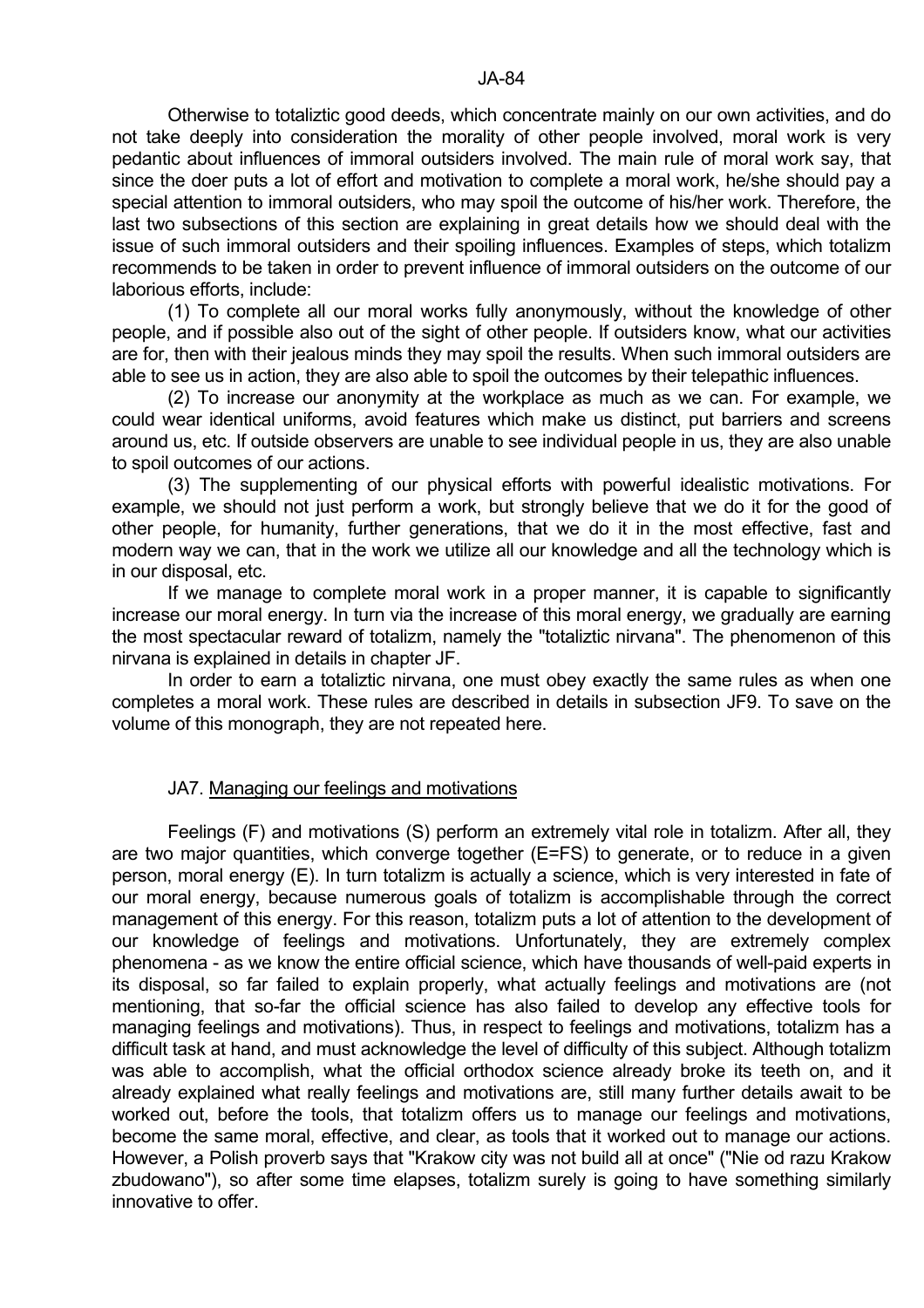Totalizm is a philosophy which tries to help, not to restrict people. It acknowledges that diverse and well balanced human feelings and motivations are the most important ingredients of everyday joy of life (see subsection I5.5). They are also a major requirement of our health and well being (see subsection I5.6). In addition to this, they are also a basic ingredient of our intelligence (see the totaliztic definition of intelligence provided in subsection JE3.2). Therefore, our feelings should not be restricted in any way. In order to intensify all these important functions of feelings, and also in order to assume our moral control over them, totalizm proposes a three level management of feelings. It is based on the following principles:

 1. **A free release of feelings, without suppressing or limiting them**. Totalizm states that feelings should be released freely, without any holding them back or suppression. If we somehow influence their surfacing, then totalizm allows only to intensify or to modify them, but under no circumstances allow to suppress them. This means that we release them in such a manner, as our everyday behaviours, joy of life, and playing our human roles, requires this from us. In this manner, our intensive emotional life stimulates the beneficial flow of energies through our body and counter-body, boosts our intelligence, and adds a taste to our life.

 But it needs to be noted, that such a free release of feelings does not mean, that after they spontaneously release themselves, we allow them to equally wildly convert into some immoral outcomes. Totalizm recommends the strict control over the outcome of feelings, means over whatever we do with these feelings next - i.e. after they release themselves. This means that, although we do not suppress or control feelings themselves, we still have the duty to manage whatever these feelings turn into. In order to explain this on an example, if we are in circumstances which induce in us a feeling of anger, according to totalizm we should allow this anger to be freely released from our counter-body to our body. But when it finishes to materialise itself, we have a duty to subject the - whatever this anger would later try to turn into, to a totaliztic categorization and then to transformation into moral outcomes, or simply subject it to a neutralizing.

 2. **Checking the moral category of the feelings that we currently experience**. After our feelings are released without any suppression, and we "feel" them, we need to start planning how we are going to channel morally the outcomes, into which these feelings are going to turn. For this, we firstly need to categorise them into one of two possible categories of "moral" or "immoral" feelings. The "moral" feelings do not need to be managed, so we can allow them to spontaneously convert themselves into any outcomes that may spring out of them. But "immoral" feelings we need to decisively manage, so that we convert them into only "moral" consequences, or that we neutralize them.

 3. **Managing outcomes of feelings**. This last stage of totaliztic management of feelings, concentrates on such control of immoral feelings, that the outcomes of their action were either moral, or at least neutralized or directed wherever they do not cause too much damage.

 A we see, the present totaliztic approach to management of feelings is slightly different than the management of actions. Actions we manage before they are materialised, while feelings we manage after they appear.

 More information about totaliztic management of feelings is contained in further subsections of this section JA7. Subsection JA7.3 describes several tools which show how to manage the outcomes of feelings. Two other subsections, namely JA7.2 and JA7.4 provide simple methods and tools, which allow to qualify feelings and motivations into categories of "moral" or "immoral". But because of the complexity of the topic of feelings, they will be addressed also in other volumes of this monograph. For example principles involved in management of feelings and motivations, are discussed also in subsections JE5, JE3.6, JC1, and in several other parts of this monograph. In turn mechanism of releasing of feelings and motivations is discussed in subsection I5.5 from a different chapter I (and different volume 5).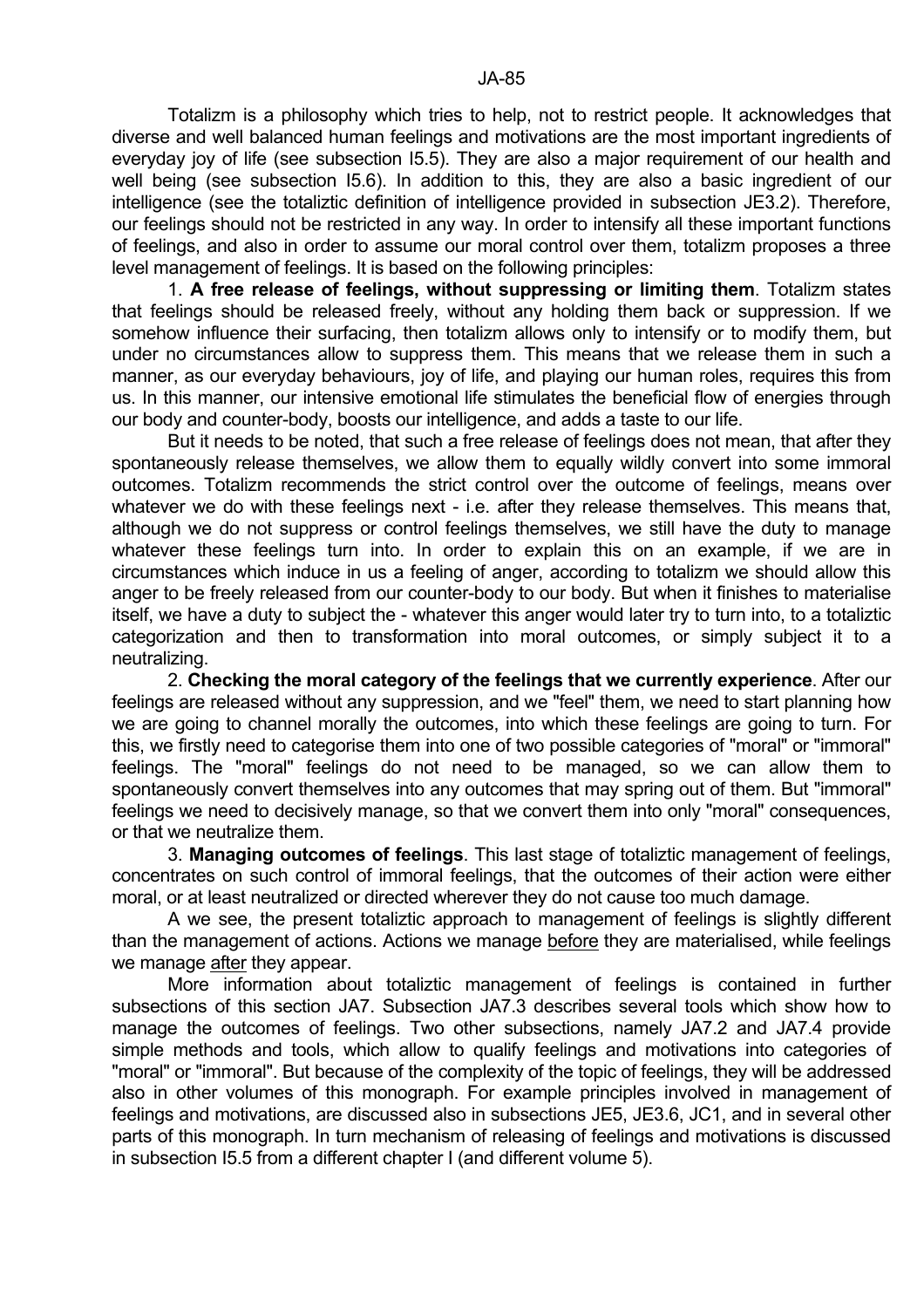#### JA7.1. How our feelings and motivations work

 Totalizm and the Concept of Dipolar Gravity developed a handy model, which explains how feelings and motivations work. This model is described in subsection I5.5. For our understanding of explanations, how morally control our feelings and motivations, we actually need to know - at least briefly, how feelings and motivations work. Therefore, this subsection is to summarise the description of that mechanism.

 Before we explain briefly what are our feelings and how they work, we firstly must remind ourselves a few facts about the structure of humans. According to what the Concept of Dipolar Gravity has established, and what is exactly explained in subsections I5, I5.1, I5.2, and I5.5, every living human is composed of three separate components, namely: (1) biological body, (2) counterbody, and (3) registers. The biological body is that one which we know fully, because we can see it, and it is well described by present medicine. The counter-body is less known, because in order to understand it, one needs to know the Concept of Dipolar Gravity. A good description of this body is contained in subsection I5.1. But in order to briefly summarize it, the Concept of Dipolar Gravity states that the counter-body is an exact copy of the biological body, only that it is made of counter-matter, instead of a biological matter. In the sense of its function, the counter-body is an equivalent to a religious description of "spirit". Counter-matter which is forming our counter-body, has this property, that it is capable of thinking in the natural state. This capability to think causes, that our counter-body is a kind of a small computer for our personal use, which have the ability to memorise, and to execute our personal algorithms/programs and karma that are gradually accumulated and run in it. This our personal computer is connected with the huge universal computer (UC), forming with it a kind of a network or Internet, and continually exchanging with it various data. Finally registers are algorithms/programs, which are kept in this personal computer called counter-body. The counter-body is a computer for these registers, and it executes whatever the programs from registers order. Registers are equivalents of the religious idea of "soul", which lives in the "spirit". Registers have this property, that they work and can be executed on any natural "computer", not only on our counter-body. Therefore they are this one of three components of us, which actually "survives" our physical death.

 In order to fully understand how the mechanism of feelings and motivations works, we firstly need to learn one function performed by our counter-body. By being an exact copy of our biological body, this counter-body also performs various functions. For example, it contains counter-organs. Similarly as our biological body has organs, such as heart, stomach, nose, eyes, or the brain, also this counter-body houses various "counter-organs", such as counter-heart, counter-stomach, counter-nose, counter-eyes, mind, conscience, compassion, counter-organ of karma management, and many more. Each one of these counter-organs also performs functions, which are defined for it. For example our counter-organ of smell senses smells, which propagate throughout the counter-world, while our counter-eyes recognize shapes that are visible in the counter-world. But in addition to all these basic functions, for which these counter-organs were created, all counter-organs always perform also one additional function of "pumps" and "valves" for moral energy. These pumps/valves are controlled with the energy that is supplied by our biological body in the form of our motivations. Depending on energy of our motivations, these counter-organs can cause one of two possible effects, namely they can compress, or release, moral energy stored in our counter-body. During the compression, the energy is pumped out of our biological body, and compressed into our counter-body to be stored in there (for carrying out such a compression, the required "propulsion power" for these "pumps" supply our motivations). In turn, during the release of energy, these counter-organs are opening and allowing that the moral energy, which is compressed in our counter-body, freely escapes into our biological body (to cause such a release of moral energy, no energy of motivations is needed to be supplied to our counter-organs). When moral energy is being compressed in our counter-body, a given counter-organ - through which this energy flows, produces a specific sensation, which we know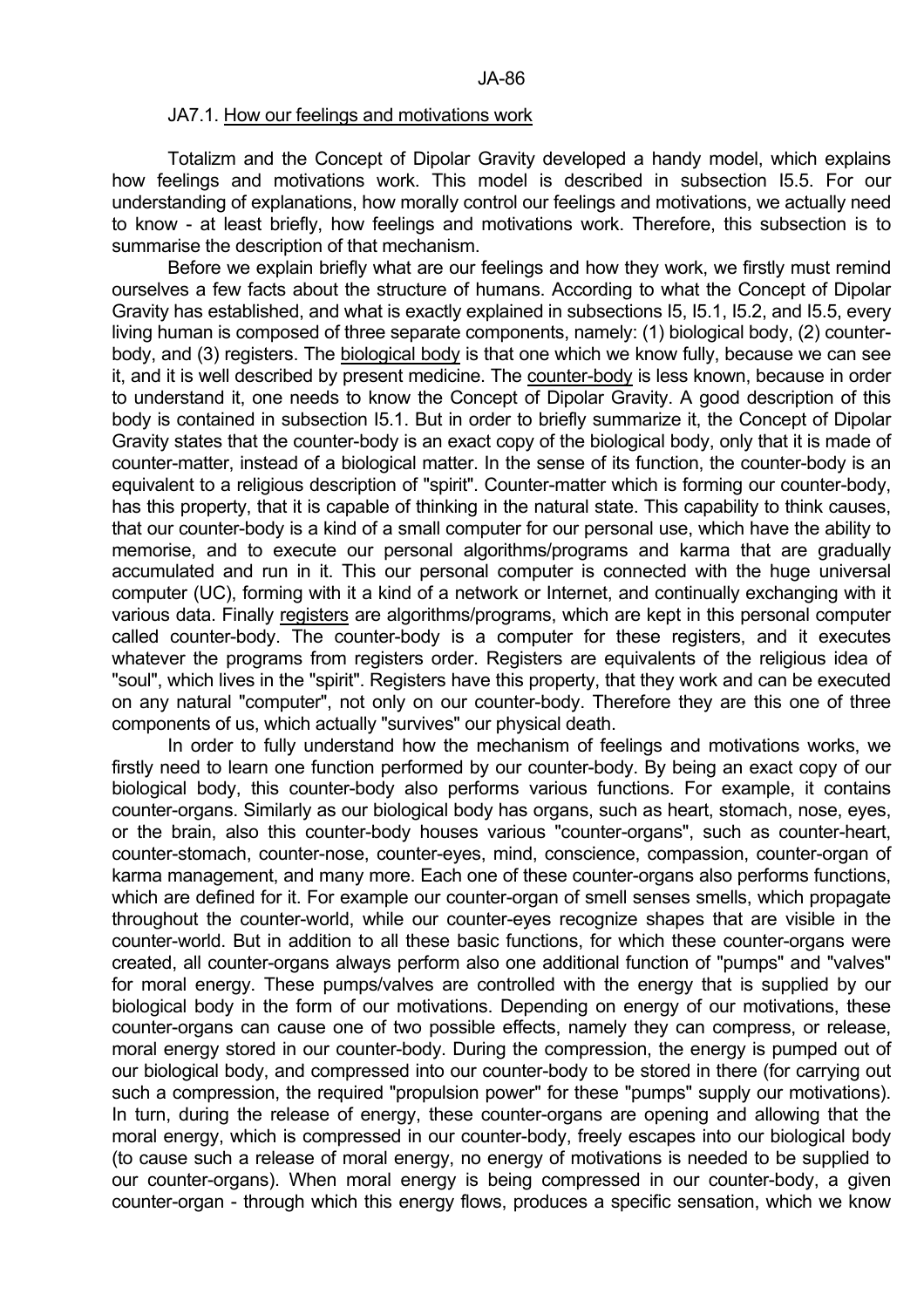under the name of "feeling". For example, in the case of our counter-organ of stomach - the flow of energy caused by its compression, is producing an unpleasant feeling of a "hunger". In turn, when moral energy is released from our counter-body, then a flow of energy through a given counter-organ produces a reverse feeling, which is an appropriate "anti-feeling", means an exact reversal of the previous feeling. For example, in case of our counter-organ of stomach, this antifeeling formed during the release of moral energy from our counter-body, is a pleasurable feeling of a "satisfied hunger".

 The above descriptions allow us to define precisely, what our feelings are. In order to summarise briefly this definition, and also summarise explanations that in subsection I5.5 accompany this definition, **feelings are simply sensations, which we experience when moral energy flows through various counter-organs contained in our counter-body**.

In turn motivations are "propelling powers", which control our counter-organs, and thus which cause, that these counter-organs either pump our energy from the biological body to the counter-body, or release this moral energy from the counter-body to the biological body. In a very simplified manner, motivations could be imagined as propelling powers, which are supplied to kinds of "motors" located inside of our counter-organs, which (the motors) depending on the power we supply to them with the effort of our mind, either cause that these counter-organs compress moral energy in the counter-body, or release this energy from the counter-body to the biological body. When these "motors" propelled with the effort of our mind, cause the compression of moral energy in our counter-body, then they complete significant work. According to the "Principle of Energy Conversion" (described in subsection I4.1.1) this work requires putting into it appropriate amount of energy, which must be withdrawn from the effort that we invest in our motivations. Therefore producing "moral" motivations, which cause the compression of moral energy in our counter-body, always is combined with the necessity of putting a significant effort to generate these "moral" motivations. This practically means, that "**moral**" are always these our motivations (and feelings that result from them), which, in order to be generated, we must put effort in them, which cause our tiredness and force us to break our internal laziness. In turn "**immoral**" are all these our motivations (and feelings which result from them), which happen in a spontaneous manner, which do not require our effort to be put into them, and which do not cause in us the feeling of tiredness.

 The biggest problem that totalizm currently has with feelings, is that on the present level of development, we do not have yet a "catalogue of human feelings". Such a catalogue would describe, which elementary feelings originate from which counter-organs, and would inform whether they are generated during the compression, or during the release, of moral energy (i.e. whether they are "moral" or "immoral"). So far, the Concept of Dipolar Gravity managed only to determine the general principles, which are obeyed by feelings. And so, according to the to-date findings of this concept, all feelings which originate from the biological body and have the nature of "unpleasant sensations", in fact cause the compression of our moral energy (this means that these are "moral" feelings). For example, moral energy is compressed in our counter-body each time when we feel: hunger, thirst, hotness, suffocation, any physical pain, tiredness of our muscles, discomfort, etc. In turn moral energy is released from our counter-body each time when we feel a "physical pleasure", for example we feel: satisfied hunger, satisfied thirst, pleasurable warmth, rest, comfort, orgasm, etc. This means that "physical pleasures" are "immoral" feelings. Completely different is with feelings of the mental origin. Mental feelings of the "pleasure" type (e.g. happiness, love, optimism, enthusiasm) cause the compression of moral energy, while mental feelings type "hurt" (e.g. concern, hate, fear, stress, jealousy, contradiction) cause the release our moral energy. In order to make even more difficult our understanding the operation of feelings, there are special counter-organs, e.g. conscience or compassion, which are ruled by their own laws, whether they compress or release moral energy (in more details the operation of these special counter-organs is described in subsection I5.5).

Knowing all this, for a full understanding of operation of feelings we need to know one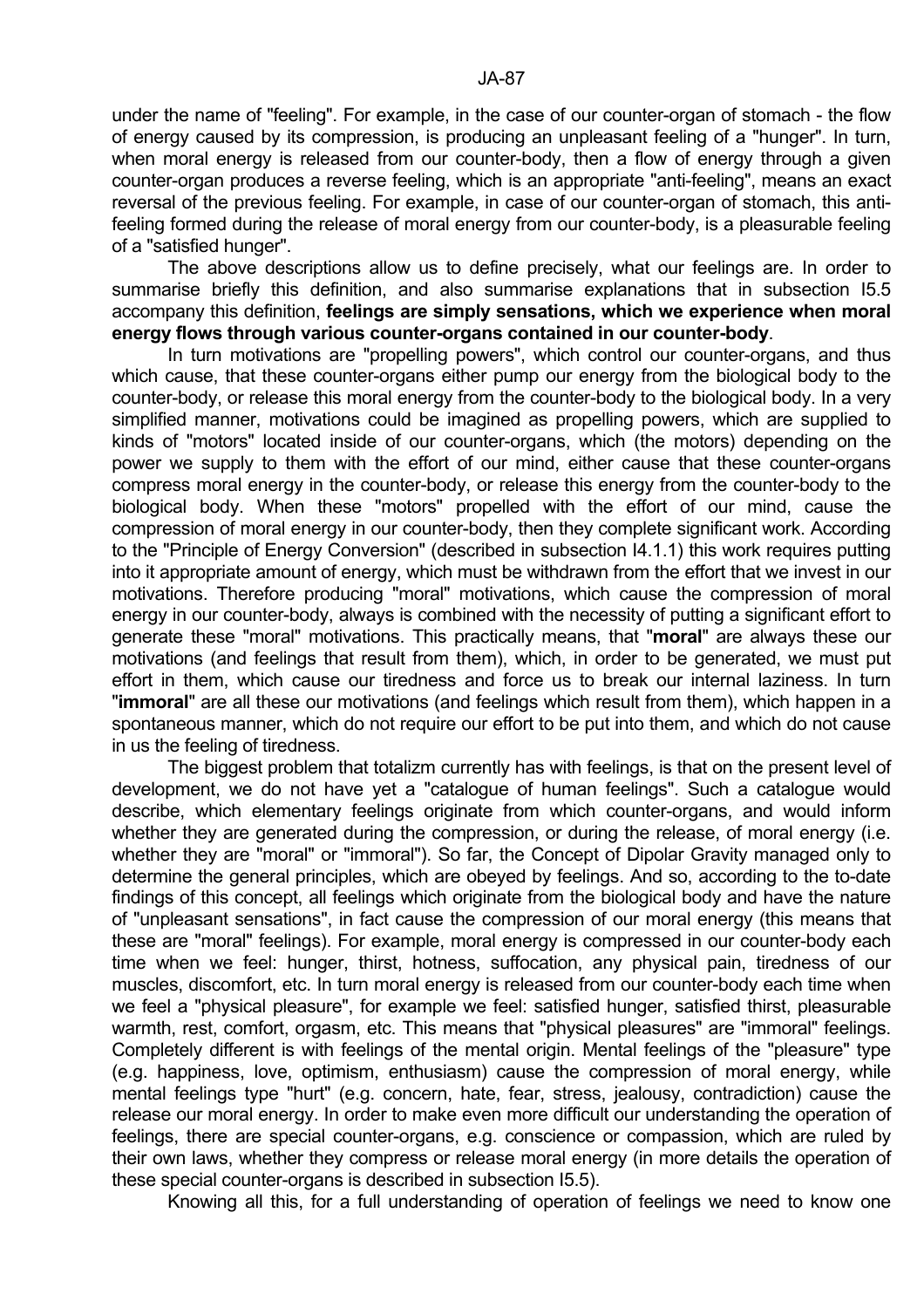more fact, namely that in reality, feelings that we usually experience are actually a composition of several different elementary sensations, produced simultaneously by several different counterorgans from our counter-body (for details see subsection I5.5). For example, when we dig a garden, then we can simultaneously experience, let us say, physical tiredness of our muscles which compresses our moral energy, and e.g. mental feeling of injustice - which simultaneously causes the release of our moral energy (caused, e.g. because our parents ordered us to dig this garden, when we actually wanted to visit our friend). Therefore the total moral outcome of each our action, means the total increase or decrease of our moral energy, always is the difference (or sum) of all elementary feelings that we induce during a given action.

 An unique property of the mechanism of feelings is, that feelings also obey the Principle of Counterpolarity. The consequence of this is that experiencing a given feeling always simultaneously generates so-called **reactive potential**, which later causes the release of appropriate anti-feeling for this feeling - for more details see subsection I5.5. (E.g. if we experience a feeling of love, we simultaneously generate a reactive potential, which later is going to turn into an anti-feeling of hate.) Thus, our feelings act very similar to forces of action and reaction (i.e. each action produces a reaction, and vice versa). Feelings are also very similar to electrical charges (i.e. the generation of each electrical charge, causes the simultaneous appearance of similar but opposite anti-charge).

 The above explanations should be supplemented with a reminder that totalizm not only does not require from people to put any breaks or suppression on feelings that they generate, but even recommends that we should carry our emotional life to the full. After all, according to the mechanism of feelings (which - the mechanism, was discovered only because of totalizm), feelings are vital components of the joy of life and people should not suppress them in any way. Furthermore, the fullness of the experiencing of feelings decides about our health and intelligence. Therefore totalizm recommends something opposite - it asks to continually intensify, enrich, and diversify our emotional life. However, totalizm teaches also, that we must learn to categorise and to qualify feelings and motivations that we release, into categories "moral" and "immoral". Then we should also learn how to manage them, how we turn them into actions, and what consequences we allow them to bring to people. Although it is not permitted to limit the generation of our feelings, we still have a full control over where we direct these feelings - once they are generated, and also into what we convert them. So let us now look at tools that totalizm offers to us for categorising and qualifying feelings and motivations.

#### JA7.2. Emotional good deeds and sins

 Previous subsection revealed, that each time, when we feel something, moral energy is pumped to, or is released from, our counter-body. Thus, from the point of view of effects that they exert on moral energy, feelings work exactly the same as actions. After all, actions also cause either compression, or release of moral energy. Because feelings can, and are, experienced at exactly the same time as we do specific actions, their moral effects are combined with moral effects of actions that are accompanied by them.

 The fact, that similarly to our actions, also feelings can have "moral" or "immoral" consequences, introduces interesting outcomes. In ourselves, means in the givers of our feelings, "moral" feelings are going to compress moral energy in our counter-body, while "immoral" feelings are going to release moral energy from our counter-body. In turn in other people, means in receivers of our feelings, many of the feelings that we generate, are going to induce some secondary feelings. These induced secondary feelings are also going to compress or disperse moral energy, but this time from other people. Thus all this together causes, that our feelings are working exactly the same, as totaliztic "behavioural good deeds" or totaliztic "behavioural sins" do. Therefore totalizm introduces a concept of "emotional good deeds or sins". Such **emotional**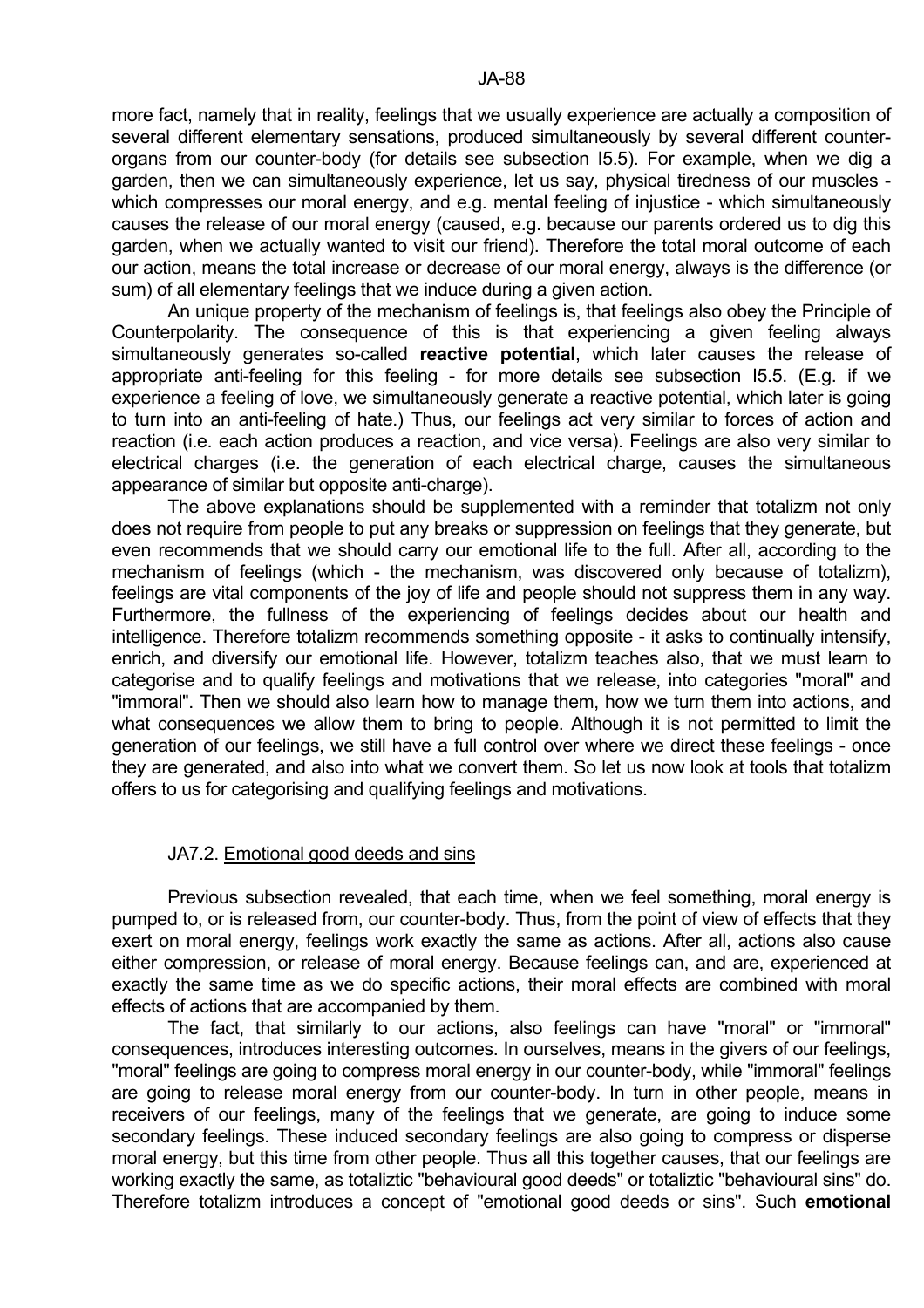**good deeds or sins**, are appropriate kinds of feelings, which cause the same consequences, as their counterparts amongst totaliztic good deeds or sins. Also, similarly as their totaliztic counterparts described in subsections JA5.1 and JA5.2, feelings can also be qualified to the same categories. For example love and enthusiasm are feelings, which in normal circumstances would be qualified as emotional good deeds of the "progress" type. After all, if we allow them to cause some consequences in other people, typically these consequences are going to be moral and similar to those caused by totaliztic good deeds of progress. In turn hatred and jealousy are feelings, which would be qualified as emotional sins of the "oppression" type. After all, in typical cases they work immorally, similarly to an oppression.

 The above is worth supplement with a reminder, that the majority of our real activities, always contains at least two components, namely actions and feelings. Moral effects of both these components always are going to combine together. For example, an emotional good deed of "deep believe in necessity" (i.e. "inspiration"), together with an action sin type "sacrifice", in the final effect may give an outcome, which in total is "moral", because together they compress more moral energy than they disperse (in spite that sole "sacrifice" is a sin, which in person who sacrifices something, causes a significant loss of moral energy). Therefore, one of useful skills, which we should learn, is to distinguish in all our activities their action component and feeling component. Then we are able analyse each of these two components separately, so that we can determine what influence it has on changes in moral energy, and thus we can undertake corrective actions towards these changes of moral energy, which are undesirable.

 When we discuss the matter of qualifying of subsequent feelings into categories "moral" or "immoral", we must remember that totaliztic understanding of feelings is different from their popular understanding. In to-date tradition, people classified feelings into "positive" or "negative", not into "moral" or "immoral". Furthermore, "positive" usually were these feelings, which were giving pleasant sensations - independently what their moral consequences were. Similarly "negative" were all unpleasant feelings - independently of their moral outcomes. Therefore, for example "love" and "physical comfort", traditionally both are qualified as positive feelings, although according to totalizm only love is "moral" - because it increases our moral energy, while comfort is an immoral feeling - because it depletes moral energy from our counter-body. Similarly "jealousy" and "hunger", both are considered to be negative feelings, although only jealousy is "immoral". But after we learned general principles according to which subsequent feelings are working, and thus we know approximately, which ones are compressing, and which one are dispersing, moral energy, now we can more precisely qualify subsequent feelings. And so, according to totalizm, "**moral are all these feelings, which compress moral energy in people involved, or which prevent the dispersion of moral energy from people involved**". In turn "**immoral are all these feelings, which noticeably disperse moral energy either from a person who generated them, or from any other person involved**". It is worth noticing that the above qualifying of feelings into moral or immoral categories corresponds to similar qualifying of actions in definitions of totaliztic good deeds and sins.

 Amongst many immoral feelings, especially destructive are these additional feelings, which are generated as a byproduct of parasitic philosophy. From the point of view of totaliztic mechanics, they are emotional equivalents of accelerations and centrifugal forces in spinning objects - as described in subsections JD1.5 and JE4. They appear only in people, who practice parasitism, and are almost unknown to adherers of totalizm. Their examples include a feeling of power over other people and a feeling of depression. One of many of their destructive consequences is that, amongst others, they practically blow apart every relationship or marriage in which they appear. This is to eliminate them, a "new" model of marriage is currently propagated in the USA. The author of this model, Laura Doyle, in her book **[1JA7.2]** "Surrendered Wife", describes it as the resignation from the feeling of power. Of course, this model is only new for today feminists with parasitic philosophy, as in fact it was known and practised throughout centuries as a traditional model of relationship and marriage - notice an old Polish proverb "it is a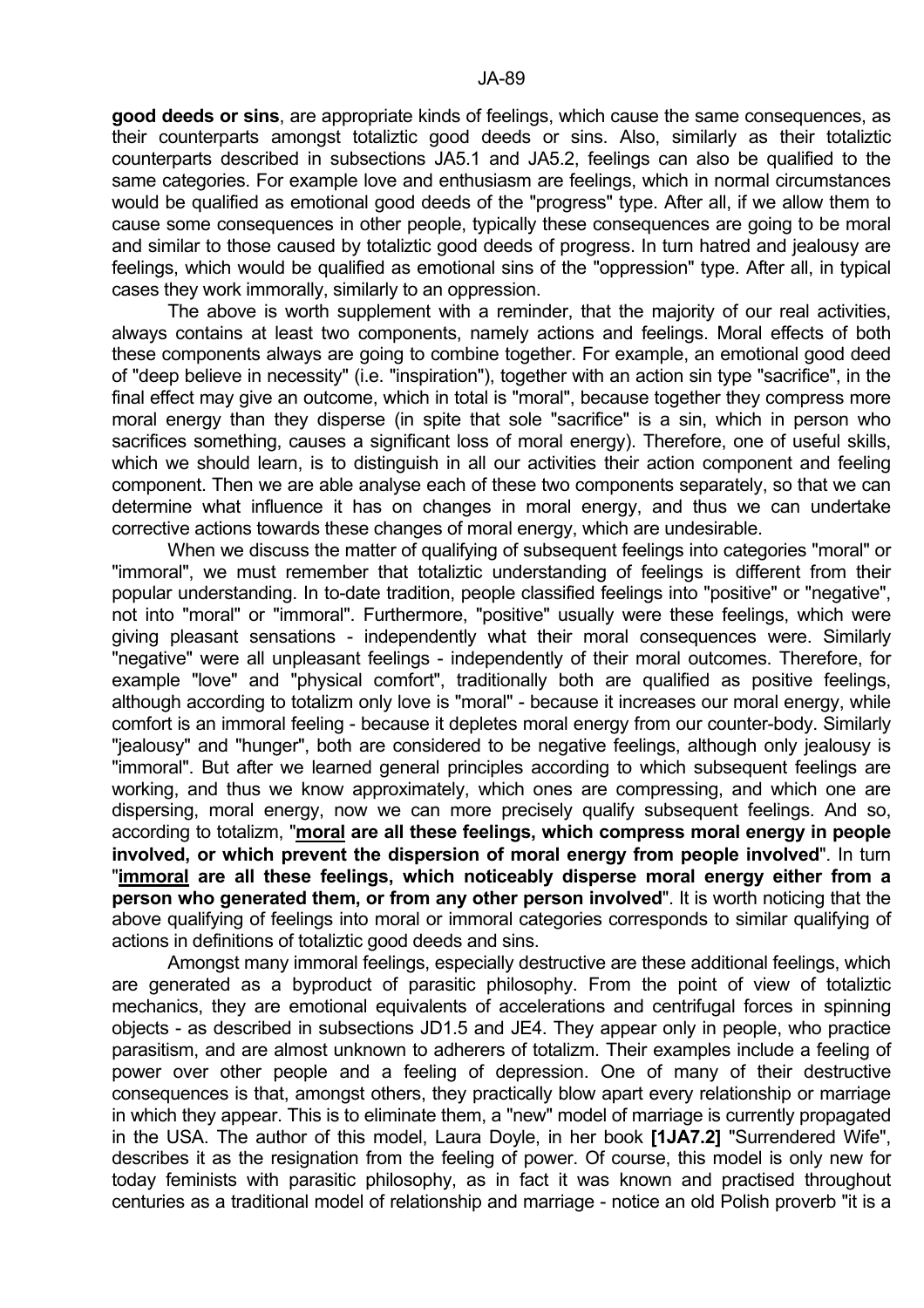doomed home, where the female bullies the male" (i.e. "biada temu domowi, gdzie krowa przybodzie bykowi").

 Although people utilize feelings in various moral and immoral purposes for a very long time, until the time of totalizm, no-one was aware that feeling are actually moral equivalents to idea of forces from classical physics. As such equivalents, feelings are extremely important for totalizm, as a whole array of moral and physical effects can be accomplished through their use.

 The importance of feelings for totalizm, and the fact that feelings can be used on a thousand and one different ways, causes that their utilization by totalizm is very complex. It also requires a lot of time to be converted into simple rules and tools, and explained in a similar clear way, as totalizm already accomplished for controlling our actions. Until the time, when such simple rules and tools are worked out by totalizm, it recommends to its adherers to develop in themselves a habit of controlling this, into what our feelings are finally converted.

 As this was explained in subsection JA7.1, the mechanism which generates feelings is very complex. But the good knowledge of this mechanism allows to convert immoral feelings into moral outcomes. A method which describes how to accomplish this, is described in subsection JA7.3. In order to make our management of feelings more effective, very useful turns out to be a "**catalogue of human feelings**". This "catalogue" is simply a detailed list of all elementary feelings that human beings can experience. Each feeling on this list would be supplemented with an information whether, and why, this feeling is causing a compression, or a dispersion, of moral energy (means whether, and why, it is "moral", or whether, and why, it is "immoral"). Furthermore, it would be useful, if such a catalogue could contain also some other information about a given feeling, for example which counter-organ generates it, what is its anti-feeling, if this is a compound feeling - then from which elementary feelings it is composed (or, if it is an elementary feeling - then in which compound feelings it participates), which our motivations are capable to modify the "reactive potential" that it creates to generate moral secondary feelings (about the modifying of the reactive potential - see subsection I5.5). As this is explained in subsection JA7.1, so far the Concept of Dipolar Gravity (and totalizm) managed only to determine some general principles, which apply to the moral qualifying of feelings. It also was able to qualify only a few simple elementary feelings (e.g. hunger, pain, etc.). But is not able to produce a complete catalogue of human feelings. For example, out of these general principles that rule feelings, we know already that in the majority of circumstances:

 - All unpleasant bodily sensations (pain, ache, hunger, thirst, etc.) cause the compression of moral energy,

 - All pleasant bodily sensations (pleasure, resting, etc.) cause the dispersion of moral energy,

 - All mental pleasures (cheerfulness, happiness, trust, etc.) cause the compression of moral energy,

- All mental sufferings (worry, stress, fear, etc.) cause the dispersion of moral energy,

 - All moral approvals from our conscience (assurance, rightness, etc.) cause the compression of moral energy,

 - All moral disapprovals from our conscience (guilt, remorse, etc.) cause the dispersion of moral energy,

 - All cases of receiving compassion from someone (being pathetic in the sight of others, being comforted, etc.) cause the increase of our moral energy,

 - All cases of giving our compassion (being sorrow for someone, expressing comfort to someone, etc.) cause the reduction of our moral energy,

 - All "pro" telepathic signals perceived by our counter-ears (support, approval, etc.) cause the compression of moral energy,

 - All "against" telepathic signals perceived by our counter-ears (hate, jealousy, disapproval, etc.) cause the dispersion of moral energy.

Our knowledge of even some of the above general rules applicable to "catalogue of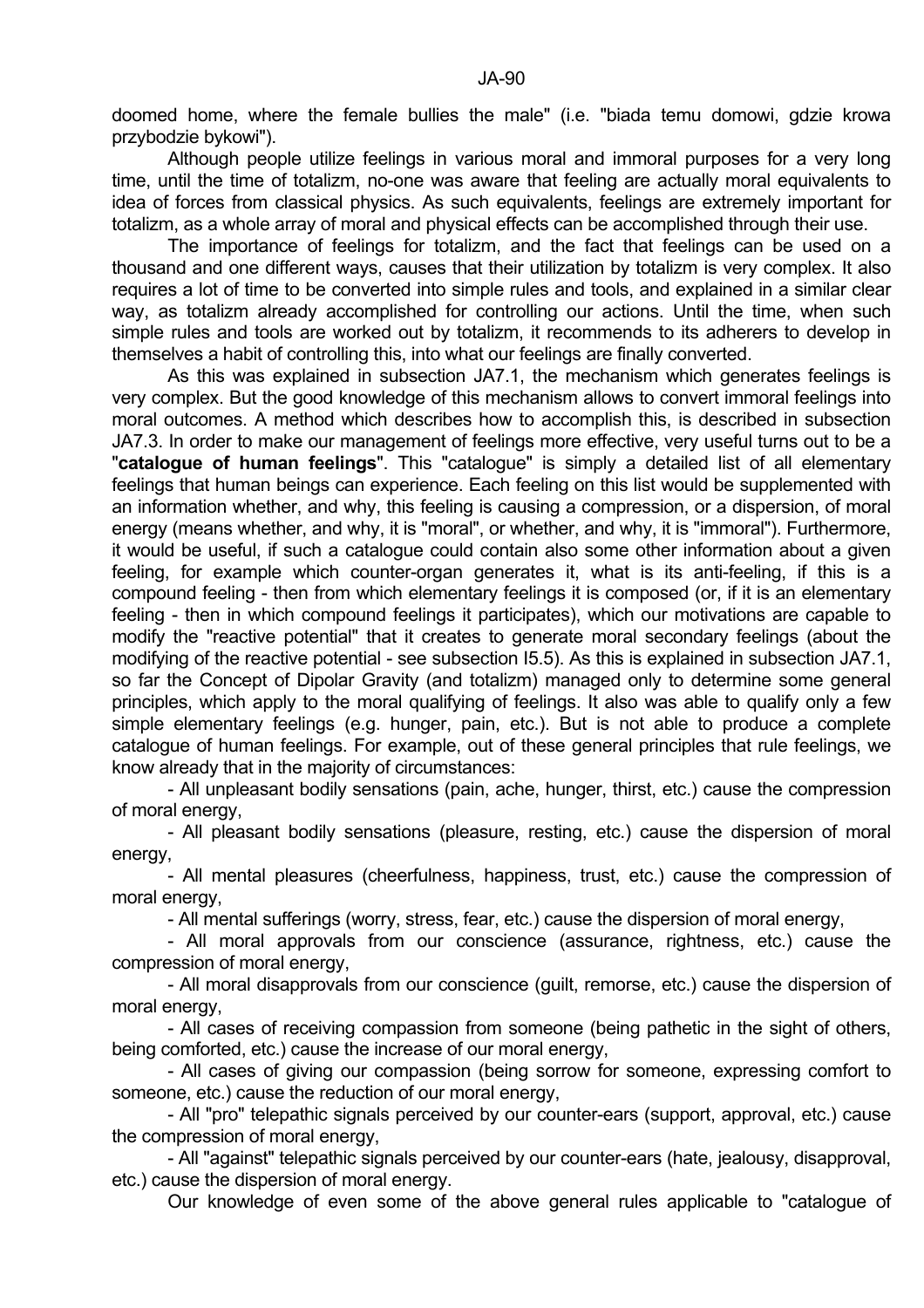human feelings", usually is sufficient to qualify the most important feelings (F), which we just experience, into a category of "moral" or "immoral". In turn when we know, which feelings are "immoral", we can concentrate on such management of their outcomes, that they do not cause too much destruction, or on such managing these feelings themselves, that with the use of other feelings we can neutralize the loss of moral energy that they cause.

# JA7.3. Conversion of immoral feelings into moral actions

Motto of this subsection: "I have no influence on how I feel, but I can change what I do".

 Previous subsection JA7.2 taught us how to distinguish moral feelings from immoral feelings. It also revealed that every feeling that we experience, in circumstances of real life always represent either an emotional good deed, or an emotional sin. Thus, according to formulas that were discussed in subsection JA7.2, we now should be able to qualify every feeling that we experience, either to a category of a "moral" feeling, or to a category of "immoral" feeling. The previous analyses revealed also, that our feelings have a direct cause-effect relationship with our actions. They either represent a source of our actions, or they are an outcome of our actions. All this considered together indicates, that for totalizm, feelings that we experience are one more, handy "indicator of the moral correctness". It allows to qualify quickly to categories moral or immoral, these ones from our actions, that have a cause-effect relationship with our feelings. This indicator states, that **moral** are all these our actions, which generate in us feelings that belong to a category "moral". Moral are also all these our actions, which are spontaneously undertaken in the response to impulses from our moral feelings. Therefore the completion of actions which produce moral feelings is to obey moral laws. In turn **immoral** are all our actions, which generate in us "immoral" feelings. Immoral are also all these our actions, which are spontaneously undertaken in the response to impulses of our immoral feelings. Therefore the completion of such actions represents a disobedience of moral laws. For this reason, before we complete any immoral action, which has a cause-effect relationship with our immoral feelings, we firstly should convert this immoral action into an appropriate moral action. This subsection explains how to do such a conversion.

 According to totalizm, there are two basic methods of converting "immoral" feelings into "moral" outcomes. The first of these we could call "action driven", because it ignores feelings, and concentrates on controlling actions that result from these feelings. The second one we could call "feelings driven" because they depend on such management of feelings that their final outcome is always "moral".

 Let us start our analyses from the "**action driven**" method of converting immoral feelings into moral actions. According to totalizm, it has two implementations. The first implementation concerns cases, when we intend to complete an immoral action, which is a spontaneous outcome of immoral feeling that we just are experiencing. According to totalizm, before we complete such an immoral action, we firstly should convert it into a different moral one. This different "moral" action must be the one that we would complete, if it would result from a moral anti-feeling to a given immoral feeling (i.e. it should be an outcome of an anti-feeling to the feeling that we just have). Only after we complete this conversion, we can proceed with doing this new moral action, instead of this previous immoral one. The second implementation of the "action driven" method of converting immoral feelings into moral actions, concerns cases, when we are just completing some immoral activity, and rapidly realize that this immoral activity generates in us an immoral feeling. According to totalizm, we should then interrupt this immoral activity, quickly convert it into a moral one, and only then pick up the continuation of doing of this secondary, moral action. This secondary moral action should be such, that in normal circumstances it would generate in us a moral anti-feeling for a given immoral feeling.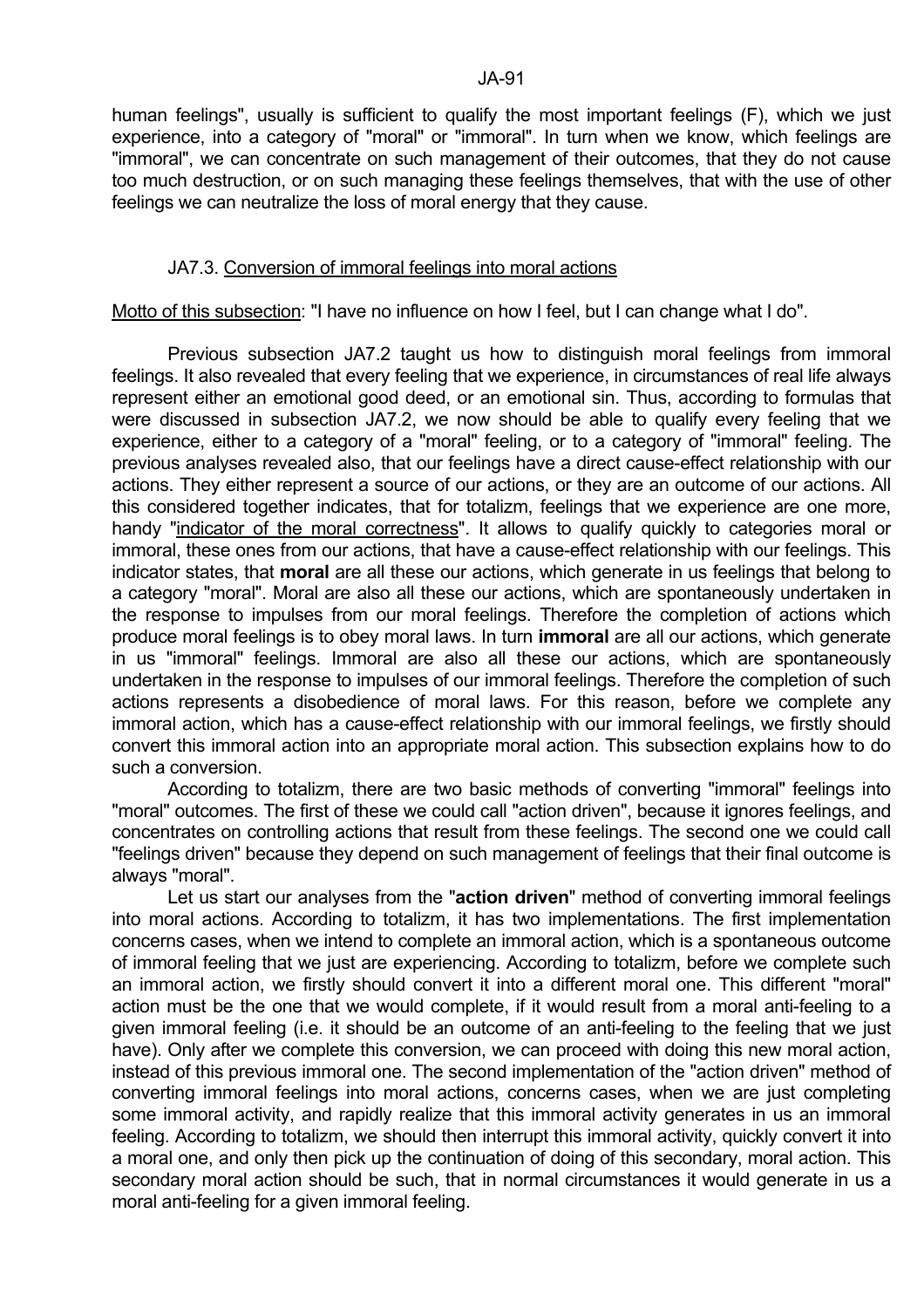In order to illustrate on examples, both implementations of the "action driven" method of converting immoral feelings into moral actions, let us analyse now two cases. The first of these concerns a situation, when we already are experiencing some immoral feeling, and this immoral feeling pushes us to complete an immoral action. Let us assume that we do not like someone means that we experience an immoral feeling of dislike. When such a disliked person asks us for something, we have a temptation to refuse spontaneously, means immediately, without thinking, and without a justified reason - after all we do not like this person (means, we feel to do, what usually parasitic American films teach us to do in such situations). However, this refusal would result from our immoral feelings. Thus it would represent a disobedience of moral laws. Therefore, before we complete it, we firstly should determine, what we would do for another person, which would ask for exactly the same as this disliked person asks, but towards whom we would feel an anti-feeling to the feeling that we feel right now, means whom we would like a lot. The outcome of this determining indicates to us the moral action, into which we should convert the previously intended immoral action. Then we should complete towards this disliked person a new moral action, instead of that old immoral one. Of course, this conversion of actions does not mean that our feelings would change (after all, we still would dislike that particular person), but only means, that without any suppression of our own feelings that we experience, we still managed to disallow our immoral feelings to convert into immoral action. (As we remember, totalizm forbids any suppression of our feelings, but recommends the management of our actions!) In this particular methods of converting "immoral" feelings into "moral" actions, very good is classical English culture (currently on the brink of extinction), according to which people always did what a politeness and good upbringing asked them to do, independently what feelings they have to the receivers of their actions.

 The second implementation of "action-driven" method of converting immoral feelings into moral actions, concerns situations, when we already are doing something, that generates in us an immoral feeling. According to totalizm, as soon as we become aware that we do such an immoral thing, we should convert it into doing something that is going to generate in us a moral feeling. Let us assume, that we just are lying on a couch and enjoying idle laziness (hopefully, we are able to distinguish between such an idle laziness, and a constructive resting after we finished heavy work). The pleasurable feeling of laziness, which we then experience, is an immoral feeling, because it disperses our moral energy. Therefore immediately after we realize, that we are doing an immoral thing, according to totalizm we should quickly convert it into something that is moral. In order to work out what we should do instead of this laziness, we need to convert a feeling that we are experiencing, into a anti-feeling. As it turns out, an anti-feeling to laziness, is physical tiredness of our muscles. Therefore, in our mind, we should revise the list of physical works which are awaiting our completion, and choose this one, which most quickly make our muscles tired (let us say that this work is washing floors in the whole our flat). Thus, instead of continuing our laziness, we stand up and start to do the washing. Note that we again do not suppress feelings we have, and we allow our body to feel whatever it wishes. We just only change what we are doing.

 Let us change now the topic into discussion of the "**feeling-driven**" method of converting immoral feelings into moral outcomes. This method depends on such management of our feelings, that the total outcome of all feelings that we experience in a given moment of time, is moral. This means that the sum of all feelings that we experience in a given moment of time, should always be managed in such a manner, that it causes the compression of moral energy in our counter-body (instead of dispersion of it). Such a final outcome can be accomplished with the use of several different principles, which are based on the mechanism of feelings described in subsection I5.5. The simplest way of accomplishing it is to "add" further feelings to feelings that we already are experiencing (from the mechanism of feelings we know that we are not able to suppress feelings, but we can induce them in ourselves, or redirect them). For example, if we are lying on a couch for a long time, the feeling of an idle laziness that we are experiencing is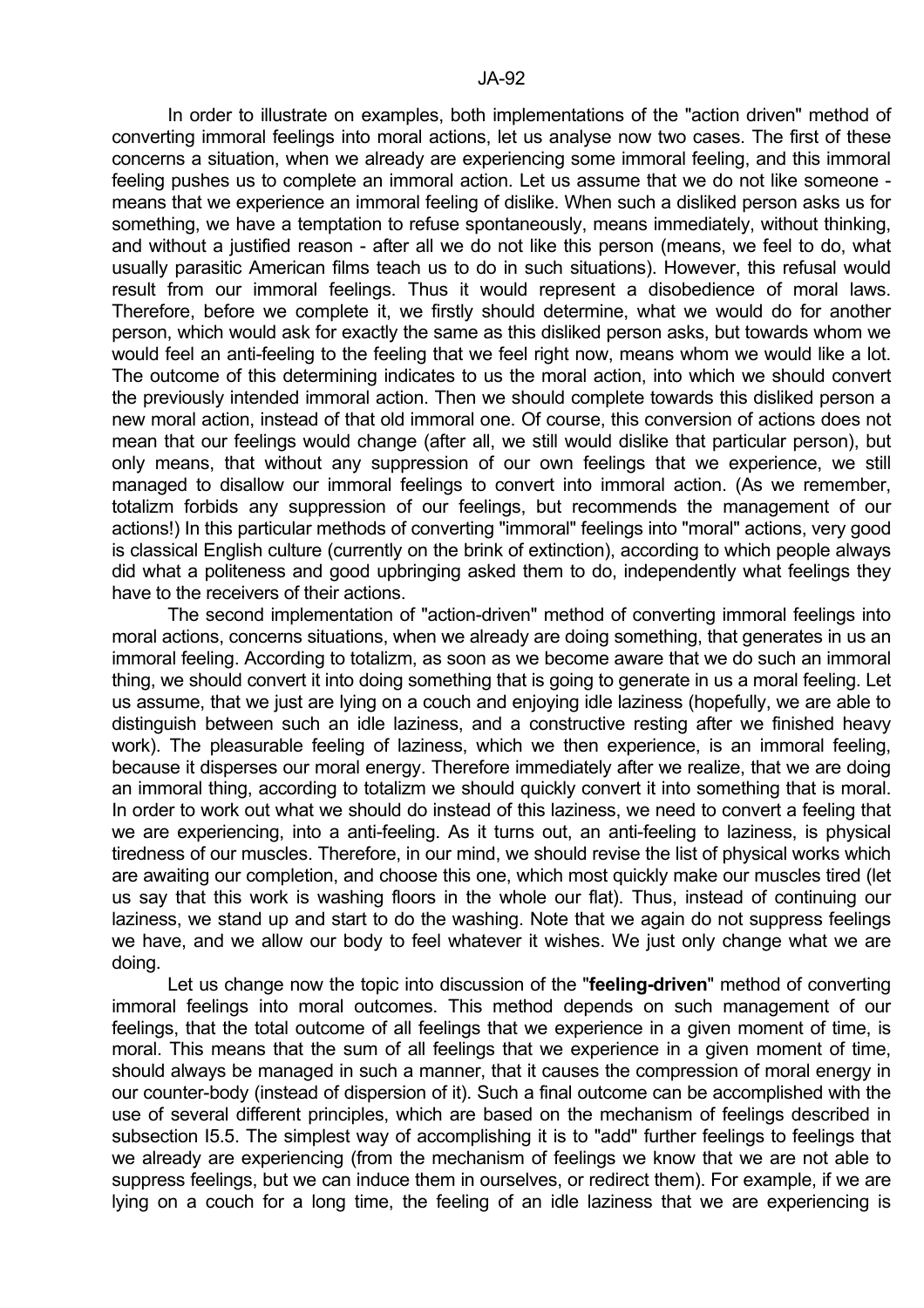immoral, as it causes the escape of moral energy from our counter-body. But if we are able to add to it one more feeling of an intensive metal pleasure caused, let us say, by learning further knowledge about something that we are interested in, then the total outcome of both these feelings can be moral. In turn, if one Sunday we decide to visit our friend, about whom we know that he is a moral vampire and is going to suck a lot of our moral energy, we perhaps could turn this visit into a moral outcome, if the whole that Sunday we devote to a highly motivated fast, the feeling of which is going to increase our moral energy. Example of another, much more difficult way of eliminating the immoral outcome of immoral feeling, is to combine our immoral feelings with moral motivations, so that these combined feelings and motivations are going to generate a "reactive potential" for moral anti-feelings. This method is based on the principle of modifying the reactive potential with our motivations, as this is described in subsection I5.5. In general, it depends on inducing in us a special kind of motivation, each time we experience any moral feelings (e.g. we induce the motivation of helping others, each time when we experience a feeling of pain). These special motivations must be strong (at above threshold value), moral, and skilfully selected. Their outcome is that they modify the reactive potential, which is generated by a given moral feeling. In turn this modification causes that such a new reactive potential in future induces another moral feeling, instead of an anti-feeling for a feeling that we are just experiencing (e.g. in case of our pain, in future generated is for example a moral anti-feeling of mental pleasure, instead of an immoral anti-feeling of physical pleasure, which typically is arriving after a physical pain). Unfortunately, the development of any of the "feelings-driven" method of converting immoral feelings into moral outcomes, is requiring a deep knowledge about the mechanism of feelings. This practically means that a lot of further research needs to be done, and at least a beginning of "catalogue of human feelings" needs to be developed, before handy tools, which tell us how to do it practically, are provided by totalizm to our everyday use.

# JA7.4. How to categorise our motivations and transform them into a kinetic moral energy

 Motivations are next ones amongst all these moral quantities, which so-far were least understood and appreciated by people. It took totalizm to assign to them the importance that they deserve, and to explain the mechanism of their operation (see subsection JA7.1 and I5.5). Totalizm discovered that human motivations in fact represent moral equivalents to displacements (S) in classical physics and mechanics. Therefore totalizm treats motivations in the same way, as physics treats displacements. For example, it uses them to generate moral energy with the use of equation (1JF8): E=FS.

 Totalizm discovered also, that even more useful than motivations themselves, is a quantity (v), which represents changes in motivations (dS) that are taking place in small time increments (dt). Such a quantity by mathematicians would be described by the equations:

 $v = dS/dt$ , or  $v = \Delta S/\Delta t$  (1JA7.4)

Quantity (v) expressed with equation (1JA7.4), by classical mechanics is called "velocity". Therefore totaliztic mechanics calls it "moral velocity" or "enthusiasm" - see subsection JE3.4.

 Moral velocity (v), or enthusiasm, is rather important for totalizm. After all, the changes of motivations that it represents, are able to compel a given intellect with intelligence (I), to gain a momentum (Iv), which as the outcome generates a moral equivalent to kinetic energy ( $E = \frac{1}{2}mv^2$ ) from classical mechanics. This equivalent is expressed by the following equation:  $E = \frac{1}{2} |v^2|$ 

(2JA7.4)

Let us interpret above equation (2JA7.4) in a descriptive manner. According to it, whoever manages to quickly change his/her motivations  $(1/2V)$ , so that his/her own inert intellect (I) this person transforms into an active intellect (Iv), then the faster someone accomplishes such a change, the greater kinetic energy (E) these altered motivations start to generate. A reversed process is going to occur during the collapse of motivations. If someone, who is just active in a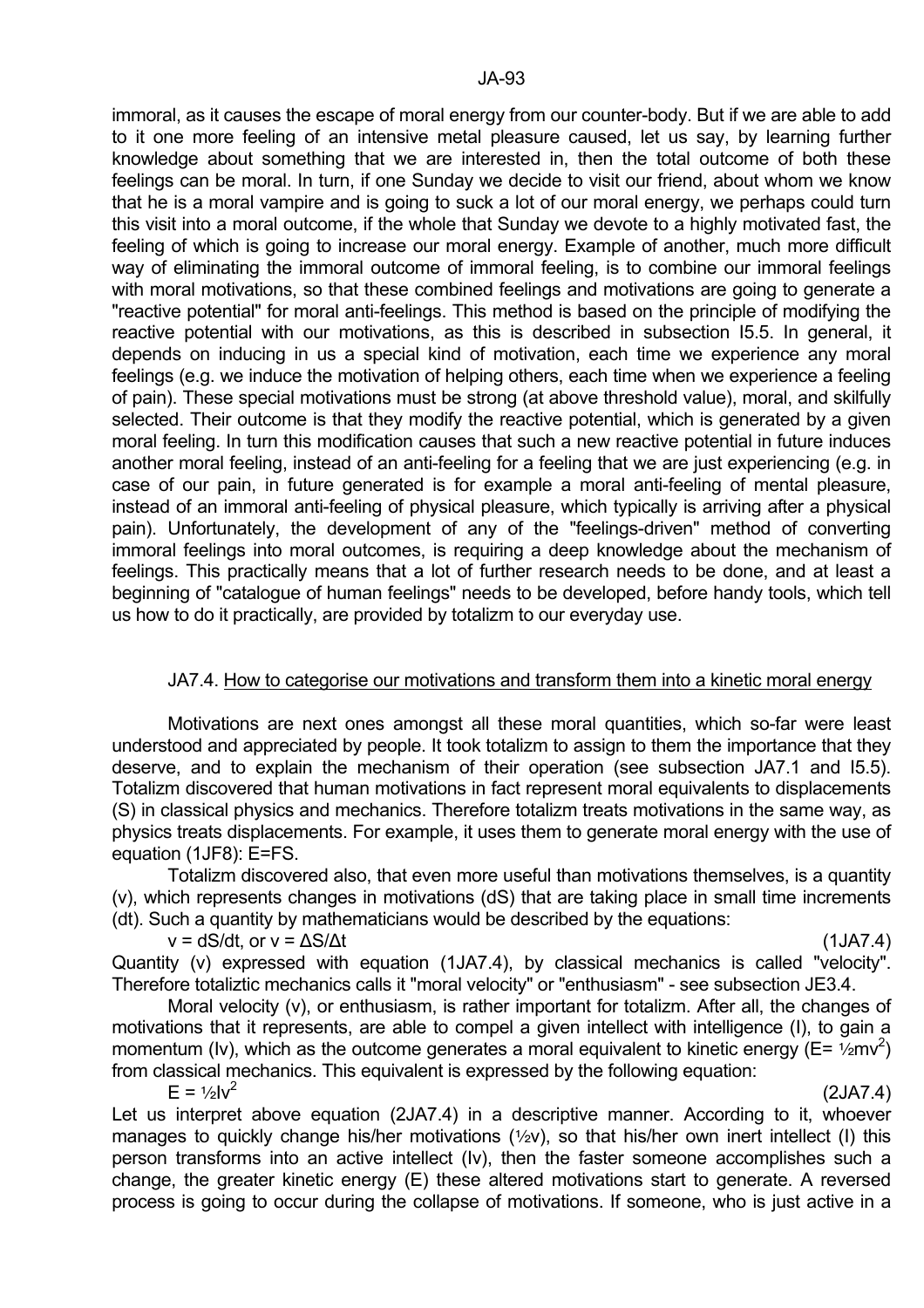given moment, rapidly deflates his/her motivations so that he/she becomes inactive, then the faster someone's motivations deflate, the greater reduction of the kinetic form of his/her moral energy is going to occur:  $E = \frac{1}{2}Iv^2$ .

 Because of this capability of motivations to transform themselves into a kinetic form of moral energy, the velocity of changes of someone's motivations (v) can be used as a separate "indicator of the moral correctness" described in subsection JA2.3. Furthermore, moral energy (E) resulting from such a change of motivations, can gradually be accumulated in an intellect that managed to accomplish it, and in the final result it can provide this intellect with one of moral benefits described in subsection JA2.4.

 As this was explained in subsection JA7.1, in totalizm motivations are either "moral" or "immoral". Therefore the velocity of changes of motivations (v), by itself is an effective "indicator of the moral correctness". This indicator can be used for moral qualifying of our motivations. In case of using (v) as such independent indicator, it is necessary to determine whether a given change of motivations requires from us to put some effort in it. This is because, according to the Principle of Energy Conservation described in subsection I4.1.1, "**moral**" are all changes of our motivations, which consume our effort and energy, means which require from us to put in accomplishing them an intended contribution of our labour. In turn "**immoral**" are all changes in our motivations, which do not require our contribution of effort, which sometimes even generate a pleasure for us, and thus which show the tendency to complete themselves in a spontaneous manner, almost without our conscious participation.

 In order to obey moral laws, in every case, when a prospect of completing a given action puts us in the situation of changing our motivations, we should ask ourselves whether this change is "moral" or "immoral". For this we need to ask ourselves, whether a given change of motivations requires from us putting any effort into it, and thus whether it is connected with the necessity to break through our laziness. If the answer is "yes", means if the change of our motivations in fact does require our effort to be put into it, this means that this change is "moral". Therefore an action to which it leads is coinciding with moral laws and we should complete it. In turn in all cases, when the change of our motivations does not require our effort to be put into it - and thus does not generate any sensation of effort in us, or even generates a kind of pleasure, this is a sign that the change is "immoral". Therefore the lack of action, or the action, that is to result from it, represents disobedience of moral laws. We should either refrain from completing it, or complete it only after we change it into its own moral reversal.

#### JA8. Let us take the personal responsibility

 In totalizm and in the Concept of Dipolar Gravity, "responsibility" (in this monograph labelled with the symbol "A") is immensely important moral quantity. This is because it represents a moral equivalent to the idea of "acceleration" from the classical mechanics - for more details see explanations in subsection JE3.5. The reason is that it causes our motivations (S) to accelerate. In turn, by being an equivalent of "acceleration", according to a well known equation of classical mechanics (i.e. Newton's Second Law of Motion:  $F = ma$ ), a product of that responsibility (A) and of a mass of an intellect (I) must form together a feeling (F):

 $F = IA$  (1JA8)

Note that moral mass (I), in totaliztic mechanics represents intelligence of a given intellect. This intelligence, or moral mass, in fact is the carrier of that responsibility (A).

 If anyone looks deeply inside himself/herself, the sole fact that responsibility appears in us, always is connected with simultaneous appearance of an unique feeling, which usually is named the "sense of responsibility". This unique feeling, which appears in us always when we assume some kind of responsibility, is in fact the outcome of the action of equation (1JA8), in which (I) is the moral mass, or our intelligence, while (A) is responsibility.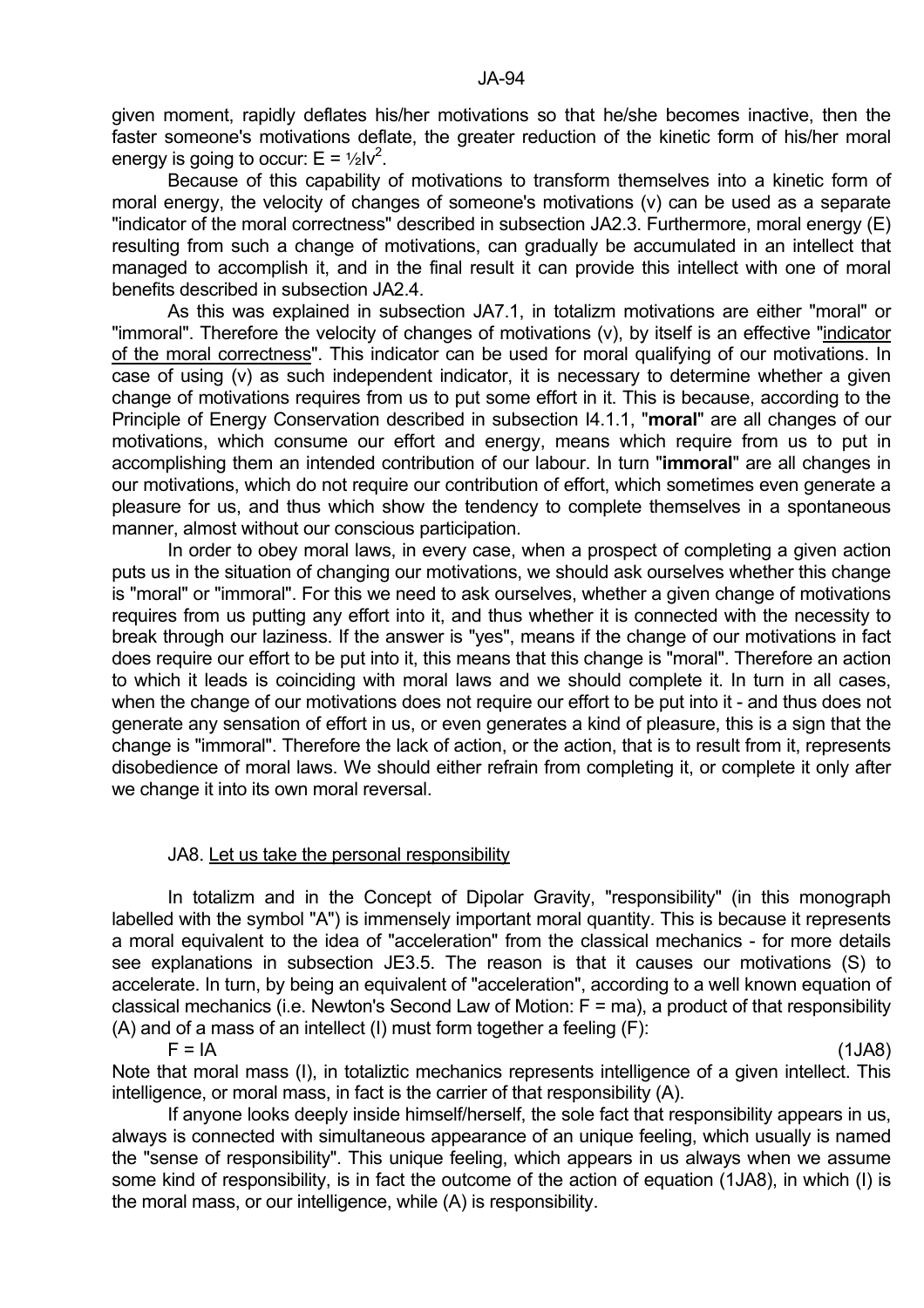Responsibility we can assume on ourselves. Then it represents an equivalent of acceleration (A) for our motivations. As this is clearly indicated by equations of totaliztic mechanics (E=FS=IAS), in case of such acceleration of our motivations (means in case of such assuming our responsibility), our moral energy (E) is generated. Responsibility can also be pushed on someone or something else. Then it begins to constitute an equivalent of deceleration (-A) for our motivations. As this is clearly indicated by equations of totaliztic mechanics (-E=- FS=I(-A)S), in case of such deceleration of our motivations (means in case of such pushing away of our responsibility), our moral energy (-E) is being depleted. The situation in these two cases is an exact reflection of situation from classical mechanics, when we either accelerate (a), or decelerate (-a) some mass (m). In such cases, this mass (m) is also going to either increase its energy (E), according to equation (E=Fs=mas), or disperse this energy (-E), according to equation (-E=-Fs=m(-a)s).

 Whenever in our life we encounter a problem of responsibility, we must remember, that pushing responsibility on someone else, or something else, is an equivalent of introducing a deceleration (-a) to a situation from classical mechanics. Thus such pushing our responsibility out, directly leads to the dispersion (-E) of our moral energy. For totalizm, this practically means that a given our action decisively runs against moral laws. As this is explained in subsection I4.1.1, moral laws clearly attach the responsibility for everything to doers, putting this responsibility directly onto these people who are completing a given action, or in the presence of which a given event took place. Therefore, all attempts to push responsibility onto someone or something else, is the conduct decisively "immoral". As such, those who push responsibility onto others, are affected with appropriate punishing consequences served by moral laws. Therefore the findings of totalizm are very clear: in everything that we do, or in which we take part - but we fail to do anything, we take on ourselves the personal responsibility for all consequences that may raise from it. For example, if we take a part in a bank robbery, and during this robbery someone is killed, according to the findings of totalizm moral laws will charge us with responsibility for this death, even of in fact the person who killed was someone else.

 In itself, responsibility alone is a separate "indicator of moral correctness" - see subsection JA2.3. If it is used as such indicator of moral correctness, then as "**moral**" is qualified everything, for which we willingly take responsibility onto ourselves. In turn as "**immoral**" is qualified everything, for which the responsibility we try to push onto someone, or something, else. According to such definition of responsibility, in every life situations, in which we try to undertake an action, for which the responsibility we later try to push on someone, or something, else, this action runs sharply against moral laws. Also we should be aware that an action, which in itself is the pushing of responsibility on someone else, or on something else, runs sharply against moral laws as well. In such an immoral case, we should refry from the completion of this action, replace it with another action, for which we willingly are to take the entire responsibility onto ourselves, and then complete this replaced action.

 Responsibility is immensely important moral quantity, which carries numerous meanings for totalizm. For example, there is a whole group of moral laws, which are based on responsibility. (After all, in Physics there is also a whole class of physical laws, which utilise acceleration in their operations.) Some of these moral laws, which describe the action of responsibility, are already identified and explained in subsection I4.1.1.

 One of the most significant consequences of the moral function of responsibility is, that it defines very unambiguously various models of totaliztic organising of public and social life. Because of the function of responsibility for moral motivating of people, as this is explained in subsections JD4.1 and JD4.2, totalizm strongly recommends that everything that we do in public and social life, must be done in the manner which inspires and maintains the sense of responsibility in individual people. Therefore totalizm must promote, amongst others, the following models of public and social life, which directly result from the morally motivative function of responsibility (these models are additionally described in subsections JD1.2 and JD7.1):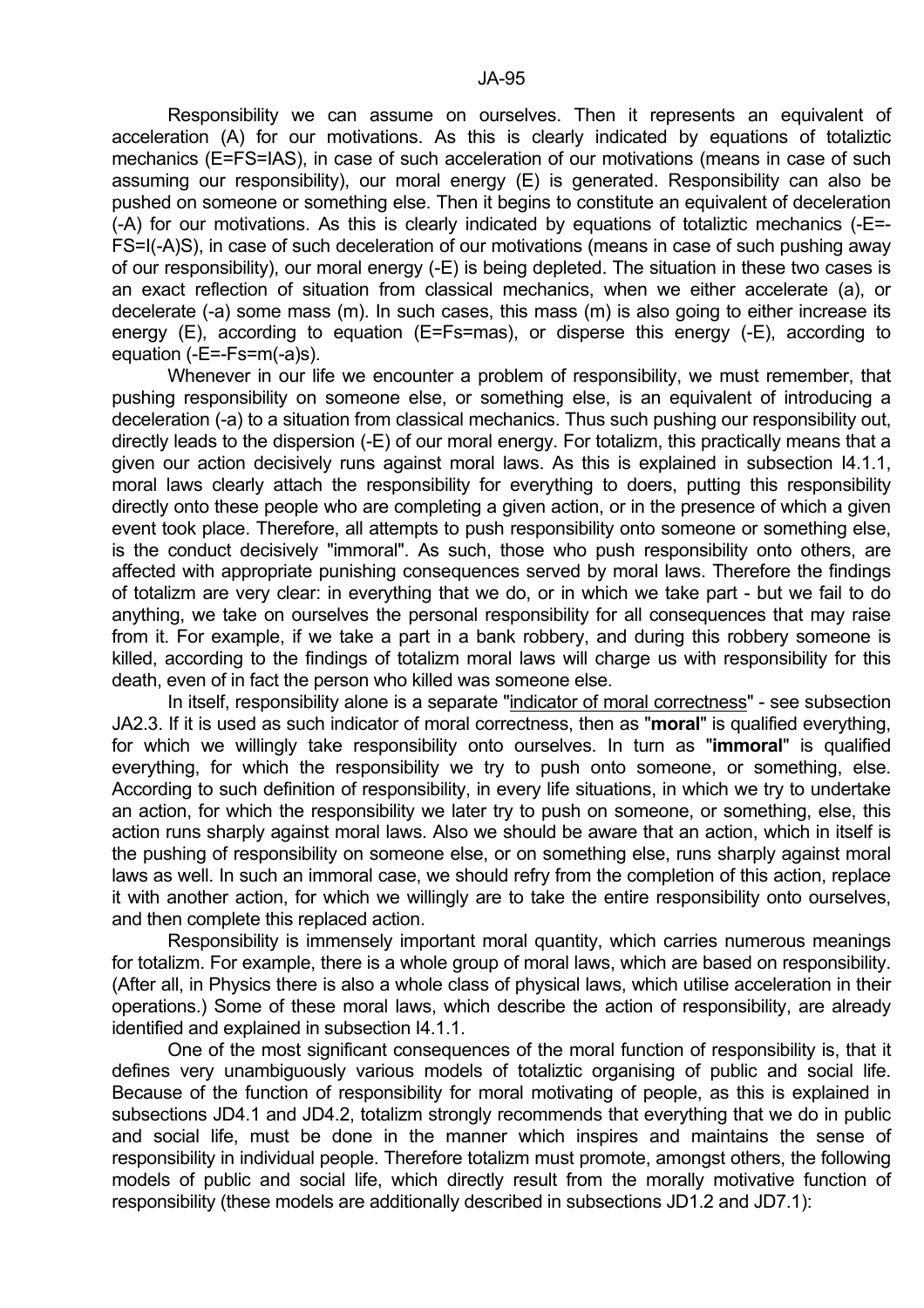- Totaliztic model of governing. It is based on leadership of moral and wise individuals (selected in a democratic manner), and decisively it rejects the group governments conducted by all sorts of committees, councils, juntas, cooperations, etc. After all, governments of individuals stimulate and maintain the sense of individual responsibility, as this is explained in subsections JD1.2 and JD4.1. In turn all group governments are gradually dispersing, diminishing, and killing out, the sense of individual responsibility. Therefore the model of government, which is already in existence, and which is currently the closest one to totaliztic model of governing, is the so-called "presidential democracy". However, in the totaliztic model of governing, the ruling person is continually accountable for the precision, with which in all decisions and actions he/she is fulfilling moral laws, instead (as this is the case in current presidential democracies) being accountable for the extend in which he/she pleases the governed masses. After all, only the pedantic fulfilment of moral laws in everything that one does, leads to the development of totalizm and to the increase of quality of life, while the present pleasing of governed masses, always must finish with the

development of parasitism and with a fall down - see subsection JD1.2. - Totaliztic model of ownership. It is based on the ownership of individuals, and decisively rejects the group ownership, which presently takes the form of various companies, shares, communes, committees, boards, etc. After all, totalizm states that only individual ownership stimulates and develops the feelings of responsibility over owed properties. In turn group ownerships always gradually erode and eliminate responsibility. More on this subject is explained in subsection JD1.2.

 - Totaliztic model of family. It is based on the traditional model of family. The family bounds are permanent and final (as previously people used to say: "blessed by God", and therefore in the initial assumption - for a whole lifespan), while every member of a given family shares the full responsibility over the fragment of family's fate that is assigned to him/her. This model reinforces the traditional moral values that were assigned to families. Also it promotes the clear division of roles and responsibilities in each family - so eagerly dismounted in recent years. For example it reinstates roles of "head of family" and "bread winner", although it leaves to individual families to decide, who is to fulfil which role. Moreover, it emphasizes the importance of "work over the quality of coexistence" and the value of marriages for a life, while disregards the temporary relationships and frequent changes of partners.

 - Totaliztic model of justice. In this model everyone is personally responsible for good deeds, or destruction, that caused. There is no such things as bad influence of parents or environment, acting under the influence of drugs, acting while mentally unfit, group prizes, etc. It is based on the moral laws "you did, so you are responsible", "you did not prevent, so you are responsible", "you accomplished, so you rip rewards", "you managed to prevent a disaster, so you are awarded", etc.

 By informing here about these models, which are resulting from the morally motivative function of responsibility that totalizm discovered, I am fully aware that they are exposed to attacks of all sorts of armchair critics. These critics most probably are going to argue that totaliztic models, by returning to traditional values, are actually ignoring the accomplishments of modern sciences and latest social movements (about which, unfortunately, we do not know how much in them is human influence, and how much is manipulation of evil parasites described in subsection A3). But all these critics should be aware that totaliztic models are based on moral laws, while all the modern sciences and social movements, quite decisively ignore the existence and action of moral laws. In turn we exactly know what happens, when someone starts to systematically ignore the action of laws of the universe, as this was well illustrated by the history of communism, feudalism, or slavery. For example, communism fell down in spite that it was ignoring only a small fraction of the laws of universe - namely it ignored only economical laws. In turn when one analyses the modern sciences and social trends, they ignore a whole large area of very important moral laws. Thus the outcome for them is rather predictable.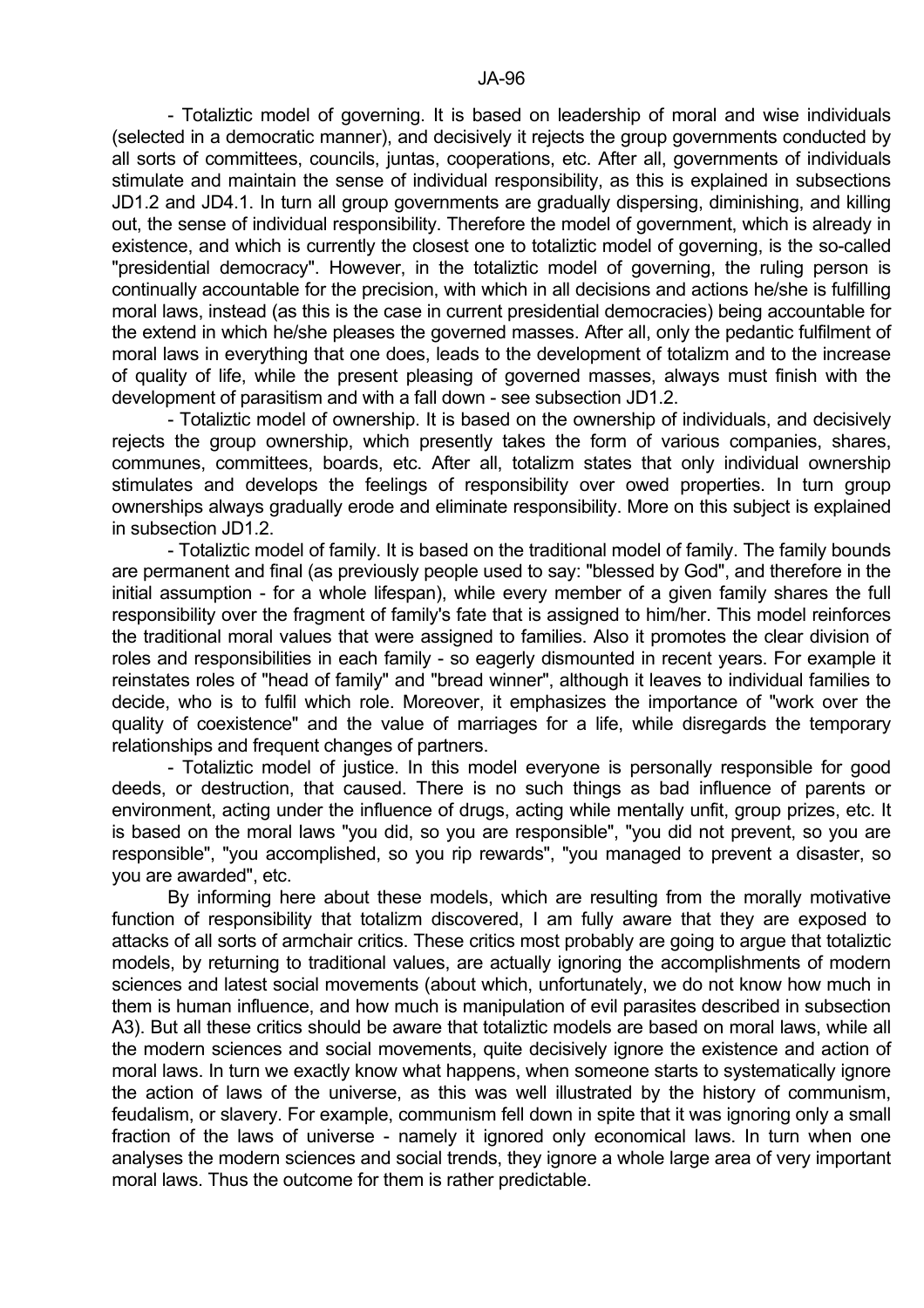### JA9. Totaliztic handling of spiritual matters

Motto: "In an unknown territory we can be misled most easily".

 As this is described in more details in subsection I5, according to the new Concept of Dipolar Gravity, human beings are composed out of three basic components, namely out of: (A) biological body, (B) counter-material body (by religions and folk wisdom called "spirit"), and (C) intelligent registers stored by the counter-matter from our counter-body (by religions and folklore named "soul"). Each single one out of these three basic components, has this property, that it displays its own needs, it obeys its own system of laws and rules, and it exerts its own influence on our lives. Therefore, according to totalizm, there are as many as three major dimensions, or components, to human lives. These are: (a) our physical activities, (b) our emotional life or feelings, and (c) our intellectual life. In addition to these three basic dimensions identified and recognised by totalizm, our culture and religious tradition distinguished one more dimension, or component of life, which traditionally was called "**spirituality**". This dimension was devoted exclusively to satisfy needs of human souls. Unfortunately, although religions recognised the existence of two non-physical components of human beings, called "spirit" and "soul", they were confused in differentiating one of them from the other, and in describing their functions. Therefore, even the name itself for this additional dimension (or component) of human lives that is devoted to needs of the soul, is expressing this religious confusion, because instead of being named "souluality" is named "spirituality". Thus, this traditional name by a mistake seems to suggest, that it serves to needs of spirit, not to needs of the soul. However, in spite that totalizm revealed the inadequacy of this name, for the respect to our tradition it is going to maintain it. It only limits itself to defining exactly, what by the name "spirituality" totalizm understands. But while keeping the traditional name, totalizm simultaneously clarifies the confusion, that actually "spirituality" concerns the needs of human soul, not the needs of human spirit (after all, soul and spirit are not the same).

 In subsections JA4 to JA6 we discussed how according to totalizm we should shape our physical activities. Subsections JA7 and JA8 explained to us how in the light of totalizm we should conduct our feelings. Now there is a turn, to explain in this subsection, how according to totalizm we should conduct our spirituality.

 In the old, non-totaliztic understanding of spirituality for everyday use, it is usually defined as: "spirituality is everything that serves the satisfying of needs of someone's soul". Unfortunately, in such a definition, spirituality is an "unpolarised" entity. This means, the definition of this term, does not impose any quality requirements on it. Also the use of this term does not subject it to any criteria of assessment. Therefore in this traditional, unpolarised definition of spirituality, there is no distinction between "moral spirituality" (means morally beneficial for us), and "immoral spirituality" (means morally destructive for us). In turn without a capability to distinguish between these two opposite poles of spirituality, such a traditional, unpolarised understanding of this concept allows to "push people into darkness". Such pushing can be accomplished through persuading people into the completion of various practices or ceremonies, which could be claimed to be "spiritual" - because they have an indirect connection with "soul", but are enormously destructive to people. After all, as this is the case with all human activities, also activities qualified as "spiritual" can be either constructive or destructive, meaning in the understanding of totalizm either "moral" or "immoral".

 Because of the wide spread of this "unpolarised" understanding of spirituality, so far under the terms "spirituality" and "spiritual activities" almost everyone understands something different. For some people, spirituality is to go to church every week, to put our own contribution to church's collection of money, and to participate in all important religious celebrations. For others, it is to eat vegetarian food and to be disgusted with people who eat meat. Further people are expressing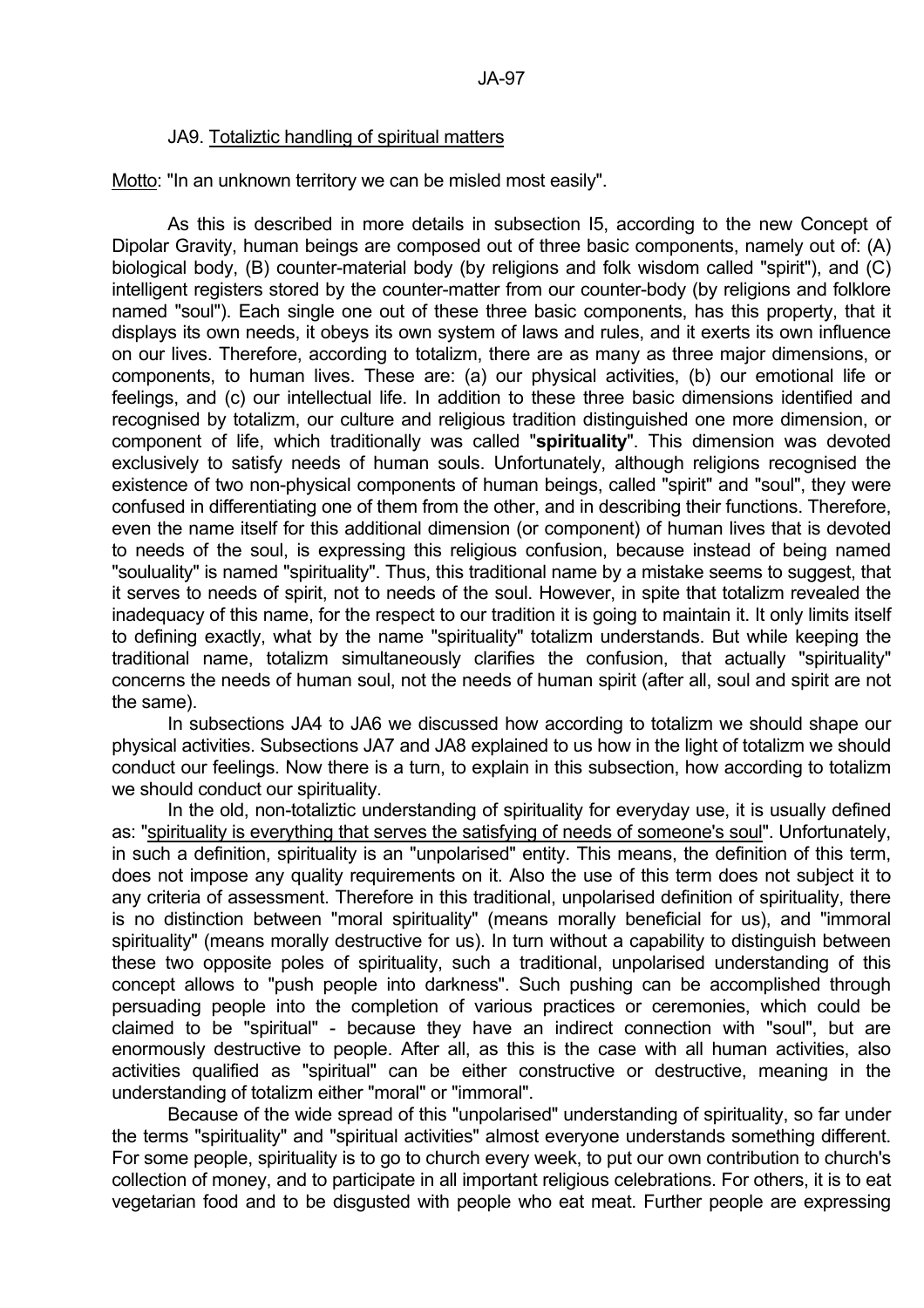their spirituality through regular meditations, or through refrying from sex. There are also people, who in the name of spirituality must belong to a specific religious sect, or to oppress believers of other religions. Etc., etc. Currently we have a real labyrinth of various understandings of spirituality, and different ways of fulfilling needs of the soul, in which an ordinary human being can easily get lost. Actually this confusing situation was introduced on purpose by the so-called "evil parasites" described in subsection A3, as in the spiritual confusion that we presently experience, it is easy for them to spread "parasitic spirituality" on Earth, means spirituality which is highly immoral and destructive for people. In this situation it is important that totalizm is introducing some sort of guiding recommendations or traffic signs, similar to tools which it is giving to us in respect to physical activities and feelings.

 Because the Concept of Dipolar Gravity clearly defines, what human "soul" is (i.e. "registers in the counter-world" - see subsection I5.2), and what functions are fulfilled by it, totalizm is able now to define spirituality more precisely then the previous "unpolarised" traditional definition. Here is this totaliztic definition, which explains what actually totalizm understands by this idea: "**spirituality are all activities belonging to the intellectual dimension, that an intelligent being is carrying out in order to intentionally shape in the software registers from the counter-world, such moral algorithms and records that turn to be the most beneficial for the future fate of this being**". In order to express this with a different wording, totaliztic definition of spirituality explains in a decisively different (i.e. strict and qualifying) manner, what this idea actually means. The basic difference between the above, totaliztic definition of spirituality, and the previous, traditional definition, boils down to three matters, namely to the (1) belonging to intellectual dimension, (2) moral polarity of spirituality, and (3) shaping. Let us explain more exactly each one of these differences.

 (1) Intellectual dimension. As this is explained in subsections JE3, JC11.8, JA1, and JA4.1, all activities of intelligent beings take place in so-called "moral space", which has three different dimensions, namely: (1) physical, (2) emotional, and (3) intellectual dimension. These three dimensions of moral space correspond to three dimensions of physical space, namely to (1) width, (2) depth, and (3) height. But in moral space every of these dimensions belong to a different component of us. And so, the physical dimension (1) belongs to biological body and to physical activities that this body carries out. The emotional or feelings dimension (2) belongs to our counter-body (i.e. to religious spirit) and to feelings that this counter-body generates. In turn the intellectual dimension (3) belongs to our registers (i.e. to religious soul) and to intellectual activities that it controls. For this reason, according to totalizm, all activities which are concerning our soul, and thus that are called "spiritual", must include a sizable intellectual component. Therefore totalizm is not qualifying to spiritual activities anything that only contains a physical effort (e.g. just carrying a heavy cross or figurine during religious celebrations), nor anything that contains exclusively emotional component or feelings (for example mutilating our body or selfwhipping in the name of faith). In order to be qualified as spiritual, these activities must include also an intellectual component, means needs to be combined with thinking, reflecting, adding an intellectual purpose for it, etc. Simultaneously, the totaliztic definition of spirituality, includes into spiritual activities also these ones out of intellectual nature, which previously were not considered to be spiritual, e.g. reading or learning about totalizm, or carrying out our live according to the requirements of totalizm. Notice, that the discovery of this important requirement by totalizm, that matters to be qualified to spiritual category must include a significant intellectual component, changes a lot in spirituality. Many areas, which previously were considered to be "spiritual", according to this discovery, are not spiritual at all, and have nothing to do with spirituality.

 (2) Moral polarity. In this area totalizm decisively acknowledges that - as everything in our universe, also spirituality can be either "moral" or "immoral". Therefore, according to totalizm, not everything that is somehow connected with needs of souls, actually serves for the benefit of those who practice it. Thus totalizm advocates the need for a strict qualifying of all spiritual activities into categories "moral" or "immoral", similarly as it does with physical and with emotional activities.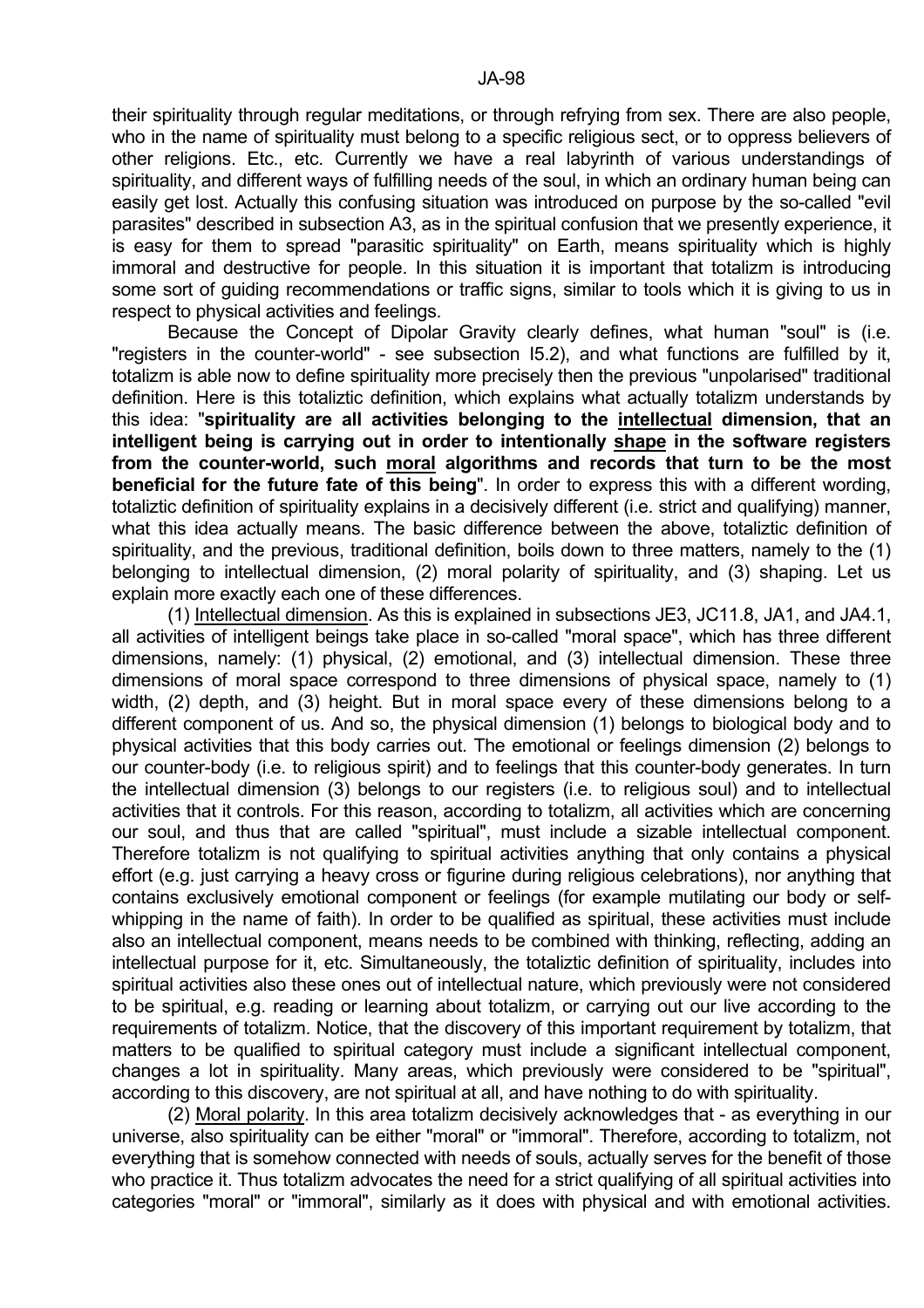Then only "moral" spiritual activities should be carried out, while "immoral" should be converted into "moral" ones, or abandoned. This need for qualifying also spiritual activities is a very novel idea, which was introduced only by totalizm. Previously people used to believe, that "if something is spiritual, it must be good for you, so go for it". The outcome was this multitude of deviations that we now observe in spiritual matters.

 (3) Shaping. In turn, in the area of "shaping of our software registers", totalizm states that every possible object (including in this not only all living creatures, but also all inanimate objects), contains in the counter-world a kind of software registers, which are continually updated with every event that this object takes part in. These registers are described more exactly in subsection I5.2. These registers have such meaning for the object that carries them, that in fact they decide about future fate of this object. Therefore, in the vital interest of everything that exists in our universe, is to take care that the updates that are recorded in these registers, are always beneficial. Only then the future fate of this being or object, is going to take a beneficial course. Such a drive to shape our own registers from the counter-world in possibly most beneficial manner, is an essence of shaping of our spirituality. Of course, in order to accomplish such a most beneficial shaping, given beings must mainly complete spiritual activities, which in totalizm are defined as "moral". For example, according to findings of totalizm to-date, these beings must live so that in every area of their spirituality they pedantically obey moral laws. In such understanding, examples of activities from the area of totaliztic spirituality include, amongst others, lifting our knowledge in disciplines which do not serve directly our income, or satisfy directly our bodily needs (for example, increasing our knowledge on totalizm), protection of our karmatic registers from generating karma that we would not like to take back - means leading a moral life, keeping open channels of communication between our mind and the universal intellect - means amongst others praying and listening to whispers of our conscience, searching for new directions in knowledge, creative activity, and many others. Totaliztic spirituality includes also, amongst others, all activities, which are giving measurable effects and benefits, which are not directly oriented towards physical needs of our body, nor emotional needs of our counter-bodies see subsections I5.1 and I5.2.

 The previous (non-totaliztic) understanding of spirituality conceals several destructive problems. The most dangerous out of them boils down to qualifying into spirituality the activities, which previously were unjustly called spiritual, although in fact which had nothing to do with needs of souls, because they were missing their intellectual component (means because they were pure physical activities, or pure emotional experience). For example, previously meditation was qualified as a spiritual activity, although in spite of its name ("meditate" means "think"), the most popular form of meditation actually depends on the complete elimination of thoughts, thus on the removal of intellectual component from it. Similarly is with vegetarianism, which in the previous form was usually a purely emotional activity, while as such it has not contained any intellectual component and thus it would not qualify for the totaliztic definition of "spiritual".

 Another dangerous problem with the to-date understanding of traditional spirituality depends on the fact that practically no-one, nor nothing, so far clearly told people how to distinguish spiritual activities which are fulfilling the totaliztic definition of "moral" activities, from the spiritual activities which fulfil the totaliztic definition of "immoral" activities. For example, if we find a way of adding an intellectual component to meditations and to vegetarianism, still so far no one was able to explain to us, how to distinguish such meditations, which are constructive - and thus "moral", from meditations, which are destructive - and thus "immoral". We also do not know which versions of, for example, vegetarianism extended by a intellectual component are constructive and moral, and which are destructive for health, and thus immoral. Seeing people, who whip themselves in the name of religion, pierce their tangs and cheeks for their God, or who mutilate their sexual organs, even if into their activities is added an intellectual component, still sofar we were not able to state unambiguously, whether they act morally, or immorally. Therefore, practically everything that somehow was connected with other world, so far was considered to be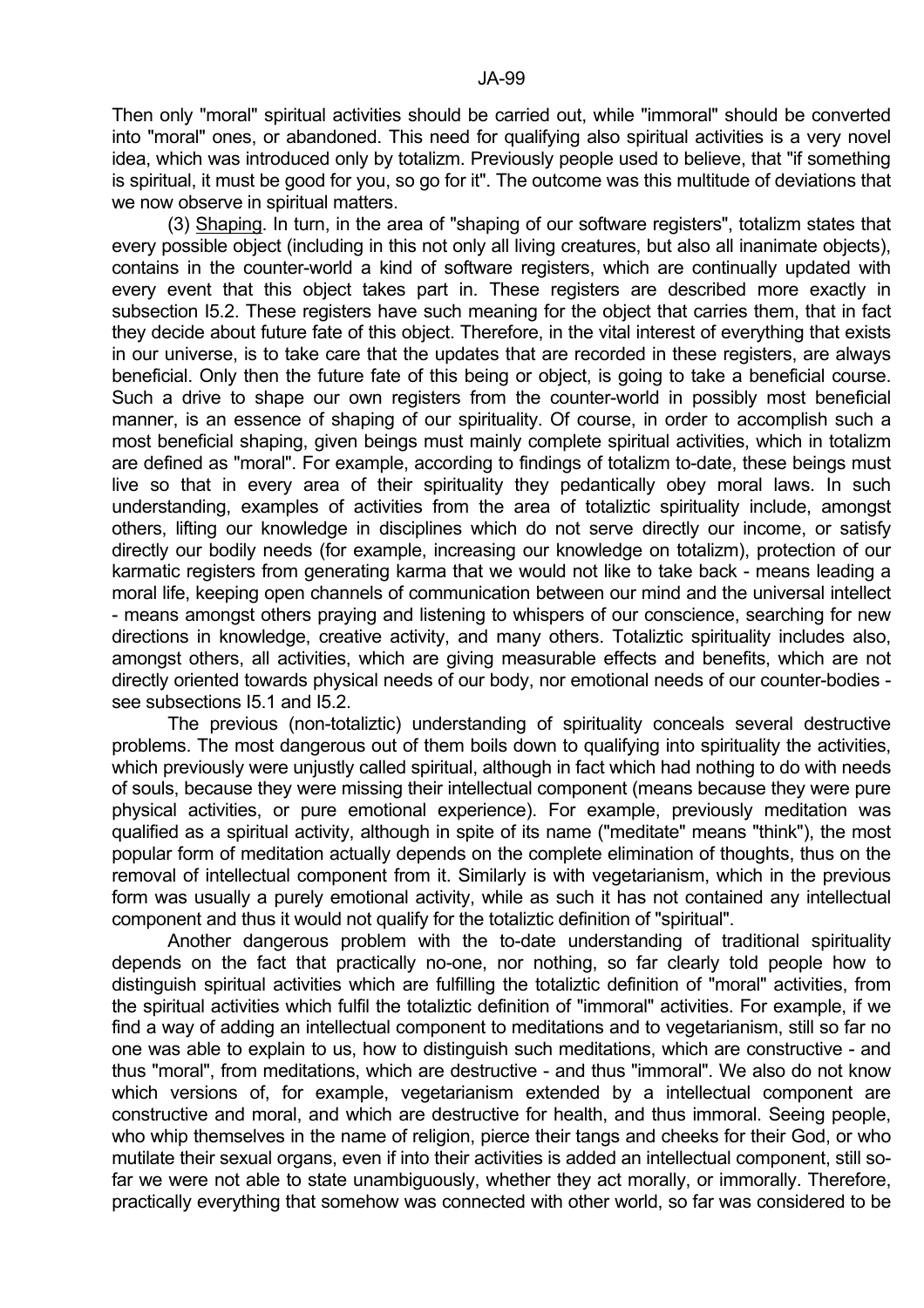"good" spirituality - unless it visibly goes towards some crime or catastrophe.

 With spirituality is a bit like with people who use computers. For the outside observer all of them look knowledgeable and busy with some constructive activities. But when one investigates more deeply, what actually these people are doing, then it turns out that only a part of them use computers wisely and constructively, as a tool of "moral" intellectual activities. This wise and constructive part of computer users, is writing useful programs, is using computers as tools of work or services that are needed by others, or is gaining necessary knowledge and information with the use of these computers. The remaining part of people, use computers foolishly, and even worse, for a destructive purpose, or for play. They write computer viruses, they sent nasty emails to other people, they crack codes in Pentagon and try to initiate a next world war, etc. Of course, in case of computers, experts already learned how to distinguish what type of these two activities a given person leads (although our legal system is not so clear about it). However, in relation to spirituality, we still need to find criteria of qualifying subsequent activities.

 From the observations, which so-far totalizm managed to accumulate, for a criterion of qualifying someone's activities to a category "spirituality", or even worse to a category of "moral" or "immoral" spirituality, one **should NOT use** such indicators as:

 A. Amount of time that one spends on prayers or in a temple/church/mosque. Although for totalizm prayers remain a main channel of communication with the universal intellect, during the prayers important is the intellectual component, and also the quality, effectiveness, and content, not a length, manifestation, or place in which it is carried out.

B. Loudness with which someone highlights his/her religiousness.

C. Manifestation with which someone completes his/her religious practices.

D. Positions in religious institutions that someone managed to accomplish.

 E. Number of non-typical capabilities that someone managed to master - e.g. meditations, hypnosis, lying cards, ghost calling, crystal ball glazing, clairvoyance, forecasting, divining pendulum, making buzzing sounds, quoting holly books, etc.

 F. Type of food that someone eats. For example, according to totalizm, thoughtless vegetarianism is not at all, an expression of someone's spirituality, but only an expression of obeying the manipulations of evil parasites - for details see descriptions from subsection JC9. As it turns out, evil parasites from UFOs exploit spirituality as an excuse to force vegetarianism onto those people, whom these evil parasites chosen to rob from their life energy. The reason is that the life energy is (amongst others) a carrier for someone's taste habits and memory of emotional history. In the result, those UFOnauts who later use life energy robbed from someone who eats meat, are craving to also eat meat. But UFO civilisation eats only synthetic food. Thus a UFOnaut, who absorbs life energy robbed from such a meat-eater, goes through real tortures, because it feels to eat meat, while meat is not available in civilisations of evil parasites. For this reasons UFOs make all people, whose life energy is extracted and exploited by evil parasites, to NOT eat meat. In order to make this not eating of meat more justified, they push people into belief that not eating meat increases someone's spiritualism. However, in my to-date research completed on UFOs, I met numerous people, who do not practice vegetarianism because they wish to be spiritual, but for a simple reason that after a UFO abduction they were hypnotically programmed to be disgusted with even a thought of eating meat. These people, although have nothing against eating meat, still are turned off with a great disgust each time they try to swallow even a smallest piece of meat. What I am trying to say here, is the conclusion of subsection JC9 that vegetarianism is imposed on people by evil parasites described in subsection A3, only because meat eaters are useless for evil parasites as donors of life energy. But in order to logically justify the need for the exploited people to become vegetarians, evil parasites explain for them this need with the excuse of spirituality (although, when this excuse does not work, such people still are hypnotically forced to become vegetarians).

 In my to-date search for criteria of distinguishing between really "spiritual", and "physical" or "emotional" that pretends to be "spiritual", and also between "moral" activities in the area of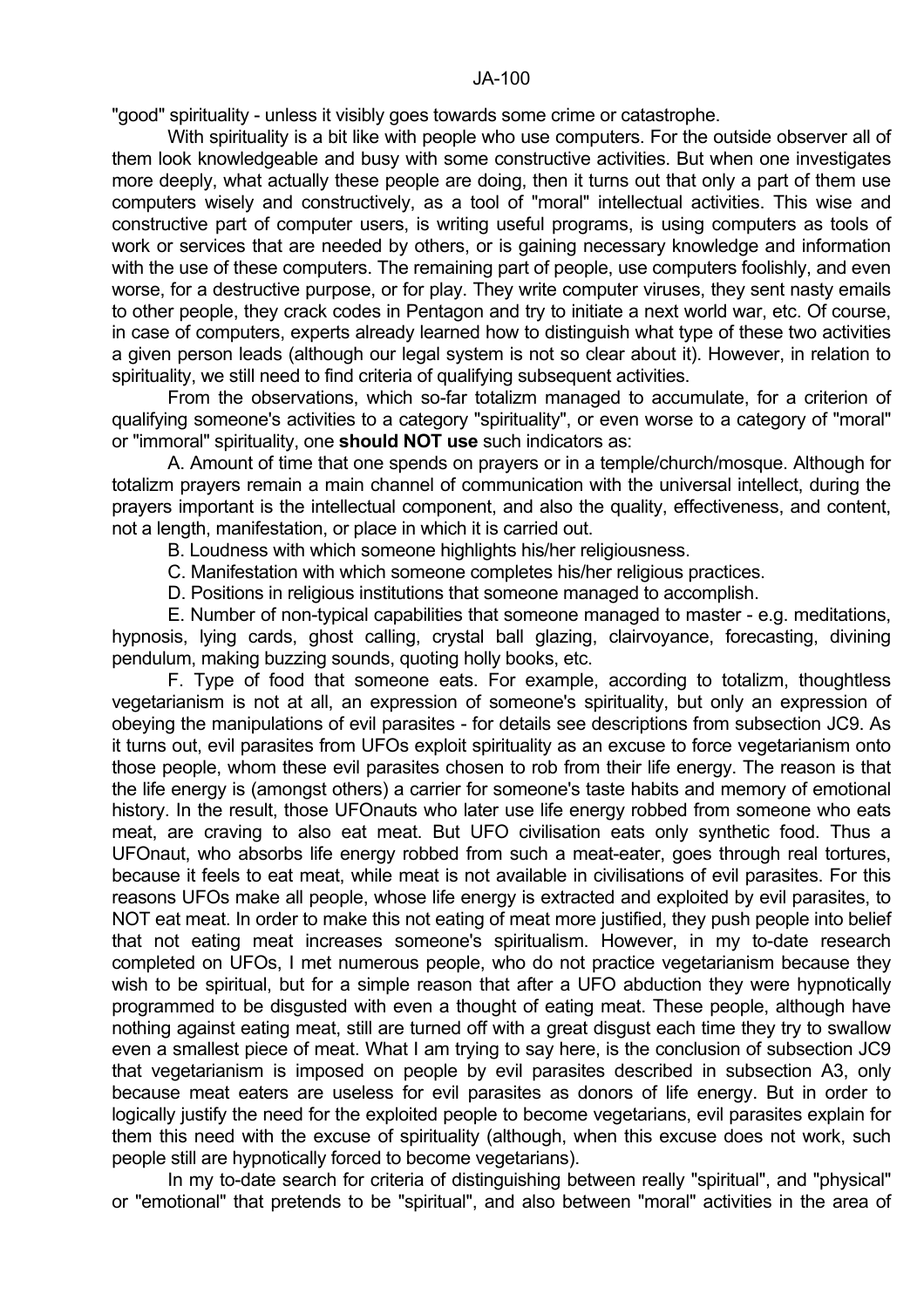spirituality, from "immoral" such activities, so-far totalizm managed to develop the following criteria:

 1. **The presence of intellectual component** (i.e. intellectual dimension) in a given activity, combined with the simultaneous motivating this activity to the good of our soul, or from the need of our soul. According to the totaliztic discovery of the basic condition of qualifying something to the category of spirituality, this something must completely fulfil the totaliztic definition of spirituality, especially it must include the intellectual component. This in turn means, that if we do something and we want it belongs to the category of spirituality, then this something must contain a noticeable portion of our own thoughts, understanding, mental justification, reflections, mental creativity, etc. According to this criterion, spirituality is not at all a thoughtless reciting prayer beads that were formulated by someone else, but spirituality is e.g. constructive communicating with the universal intellect in our own words and thoughts. Spirituality is not e.g. tiresome although thoughtless carrying a heavy cross or a figurine around a church, but is e.g. mental reflection on the suffering of Jesus, combined with the simultaneous carrying a cross to experience in person how painful must feel to be Jesus. Spirituality is not at all refrying from eating meat because we feel disgusted by meat, but it is spirituality to refuse for higher reason to eat a piece of meat for which we just have a temptation, but the calories of which are not needed by our obese body, combined with the simultaneous mental reflection that we devote this our refusal to extend the life of an animal that provides this type of meat. Actually, if one considers this criterion, then many activities which previously were claimed to be "spiritual", turns out to have nothing to do with spirituality. Examples include many forms of traditional prayers, religious festivals, typical thoughtless "meditations", majority of vegetarianism, and many more. Simultaneously, many activities which previously were not considered spiritual, actually belong to this category. As an example consider reading this monograph, or leading totaliztic life.

 The above should be complemented with an information, that if it turns out that some activity does NOT fulfil the definition of "spiritual", because it does not contain an intellectual component, but for some reasons we wish, or are forced, to complete it, then it can be easily converted into spiritual in the totaliztic understanding, through adding to it morally oriented intellectual component.

 2. **Constructive balance between spiritual activities and physical activities** or/and feelings. According to this criterion, as "moral" we should consider every type of spiritual activity, which either is extending and improving physical activities, capabilities, effectiveness, or feelings, in ourselves, or in anyone within our sphere of influence, or at least which is not causing a decrease in these activities, capabilities, effectiveness, or feelings in anyone out of all parties involved. In turn "immoral" spiritual activities are all activities which disorganise, suppress, or distort effectiveness or capabilities to act or to feel, either in ourselves or in anyone from our environment. Putting the same in other words, **"moral" is every well balanced spirituality which lifts upwards someone's physical potential or feelings, whereas "immoral" is every spirituality out of balance, which pushes physical potential or feelings down**. Examples of spiritual activities, which according to this criterion would be decisively "moral" can be exercises type "tai chi" (or "kung-fu" ("wushu"), or "aikido", or "qi-gong"), which contain an intellectual component and simultaneously increase our physical capability and feelings, and which intensify our moral power, perseverance, resistance to pain, and self-defence capabilities. In turn examples of spiritual activities, which according to this criterion are decisively "immoral", can be, amongst others, permanent mutilation of ourselves with the intellectual justification that we do this in the name of religion, or installing in a given temple very loud speakers, which wake up everyone in the hours of the most effective sleep, and force everyone to subdue his/her own routine to the course of the prayers imposed by creators of given religion.

 3. **Location of control**. According to this criterion, as "moral" should be considered every possible activity, including in this also "spiritual" activities, which are entirely under control of a person who carries them out. This means that a moral spiritual activity, is an activity which is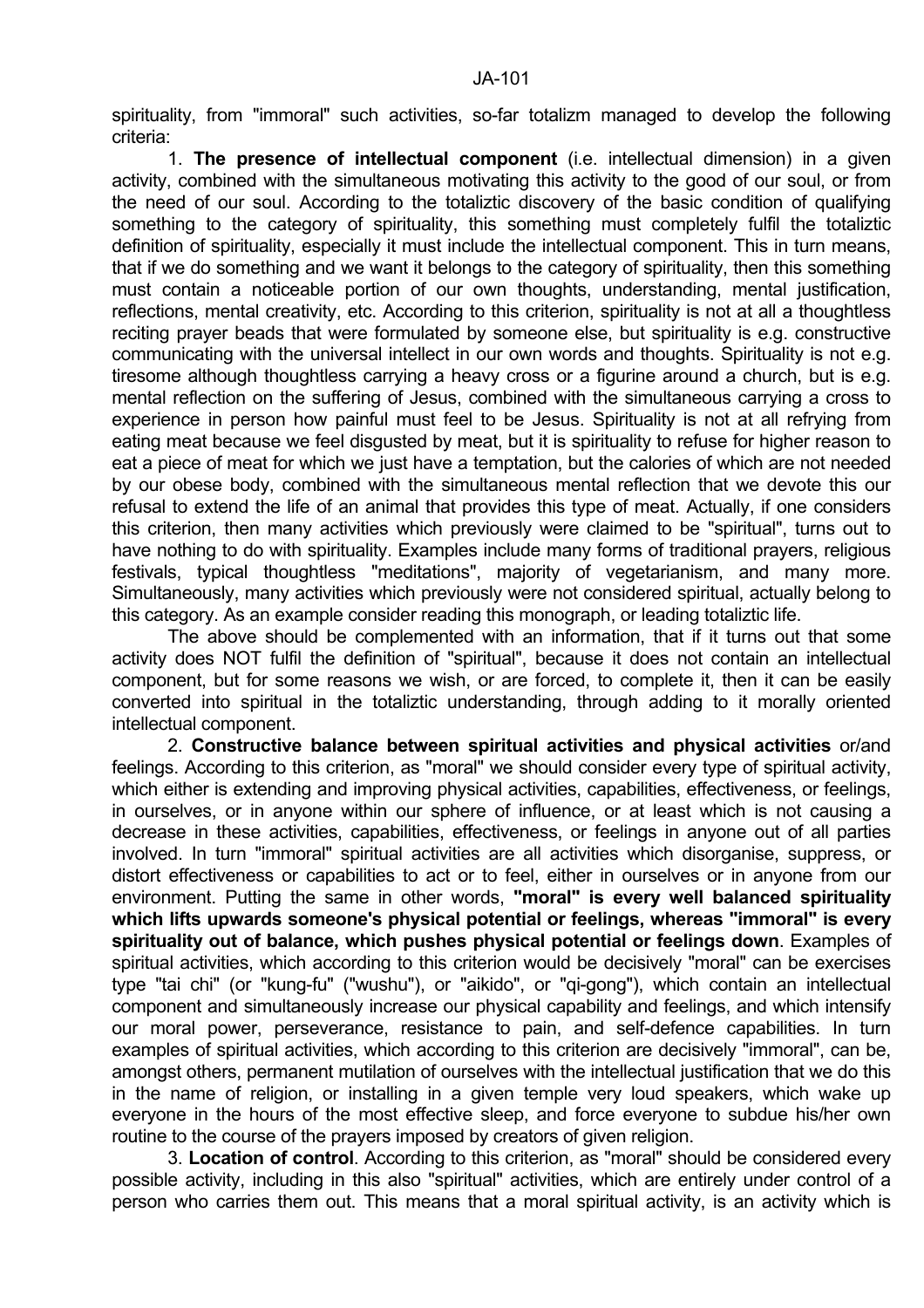carried out at the time and situation that this person chooses, and which is helping this person in accomplishing life goals that this person places for itself. In turn "immoral" are all these activities, to the completion of which a given person is somehow forced, and therefore which make more difficult accomplishing life goals by this person (i.e. which holds back, instead of helping, the accomplishment of these goals). Putting the same in other words, **"moral" are all these aspects of spirituality, the control over which is in the hands of people who carry them out, whereas "immoral" are all these spiritual aspects, which exert their control over people who carry them out, and thus which dictate to people what, when, and how they should do**. Therefore, for example, according to this criterion, "immoral" spirituality would be an addiction to everyday meditation (that contains intellectual component), which would force a given victim to meditate even when there would be a very important work to be done, i.e. when the outcome of this work would influence a lot in the life of this person. "Immoral" would be also an "absolution" which imposes on a sinner the duty of everyday going to church, in spite that this going would disorganise the life of a given sinner. In turn "moral" according to this criterion would be all motion exercises type of "tai chi", "chi-kung", "kung-fu", "aikido", "yoga", etc., which are a kind of motion meditation with intellectual component, that helps in accomplishing personal goals, and which would be carried out only in time that a given person would choose voluntarily, and which would not disturb anything that this person is doing.

 4. **Gain or loss of moral energy**. According to this criterion, as "moral" we should consider every possible human activity, including into this number also activities which by people who complete them are considered to be "spiritual", which increase moral energy in at least one person involved, without simultaneous depletion of this energy in anyone out of people affected by this activity. In turn by "immoral" activity, one should understand every human activity, which depletes moral energy in at least one of the parties involved. In order to express the same with different words, **moral spirituality replenishes moral energy in all parties involved, or prevents the dispersion of this energy, while immoral spirituality depletes moral energy in at least one party involved**. Therefore, for example, according to this criterion, taking part in an aggressive crusade or a holly war, or attacking and killing a member of other religion, is an immoral activity - although defending ourselves from an aggressor which attacks us in the name of his god, is a moral activity, even if it requires killing our aggressors. Similarly, all forms of meditations or psychokinesis, which exhaust their participants and are dangerous for their health, are "immoral" activities. Immoral is also loud calling to conduct prayers carried out at 4 am, which wakes up and deprives the resting also all those people from neighbourhood who do not believe in such prayers. However, exercises, such as Chinese tai-chi, chi-kung, kung-fu, Japanese aikido, Hindu "yoga", etc., which replenish moral energy, carried out in proper circumstances, are "moral" type of activities.

 5. **Karma**. According to this criterion, as "moral" we should consider every possible human activity, including in this also activities which by people who complete them are considered to be "spiritual", which generate karma that we are willing to accept back. In turn by "immoral" activity, we should understand every human activity, which generates karma that we are not willing to accept back. In order to express the same with different words, **moral spirituality generates in the doer wanted karma, while immoral spirituality generates in the doer unwanted karma**. Therefore, for example, according to this criterion, aggression and killing someone in the name of God, even if this person is a heretic, is an immoral activity. In turn helping an orphan, or a sick person, are "moral" type of spiritual activities.

 6. **The obedience of intentions of the universal intellect, objectively verifiable with "unanimity rule"**. In spiritual matters somehow happens so, that the more someone is wrong in them, the more is convinced that he/she is right but other people are at wrong. Therefore, the more someone's actions run against intensions of the universal intellect, the more this someone believes, that whatever he/she is doing is corresponding exactly to what the universal intellect asks us to do (i.e. such home-made gurus of spirituality usually believe that "I am right, all others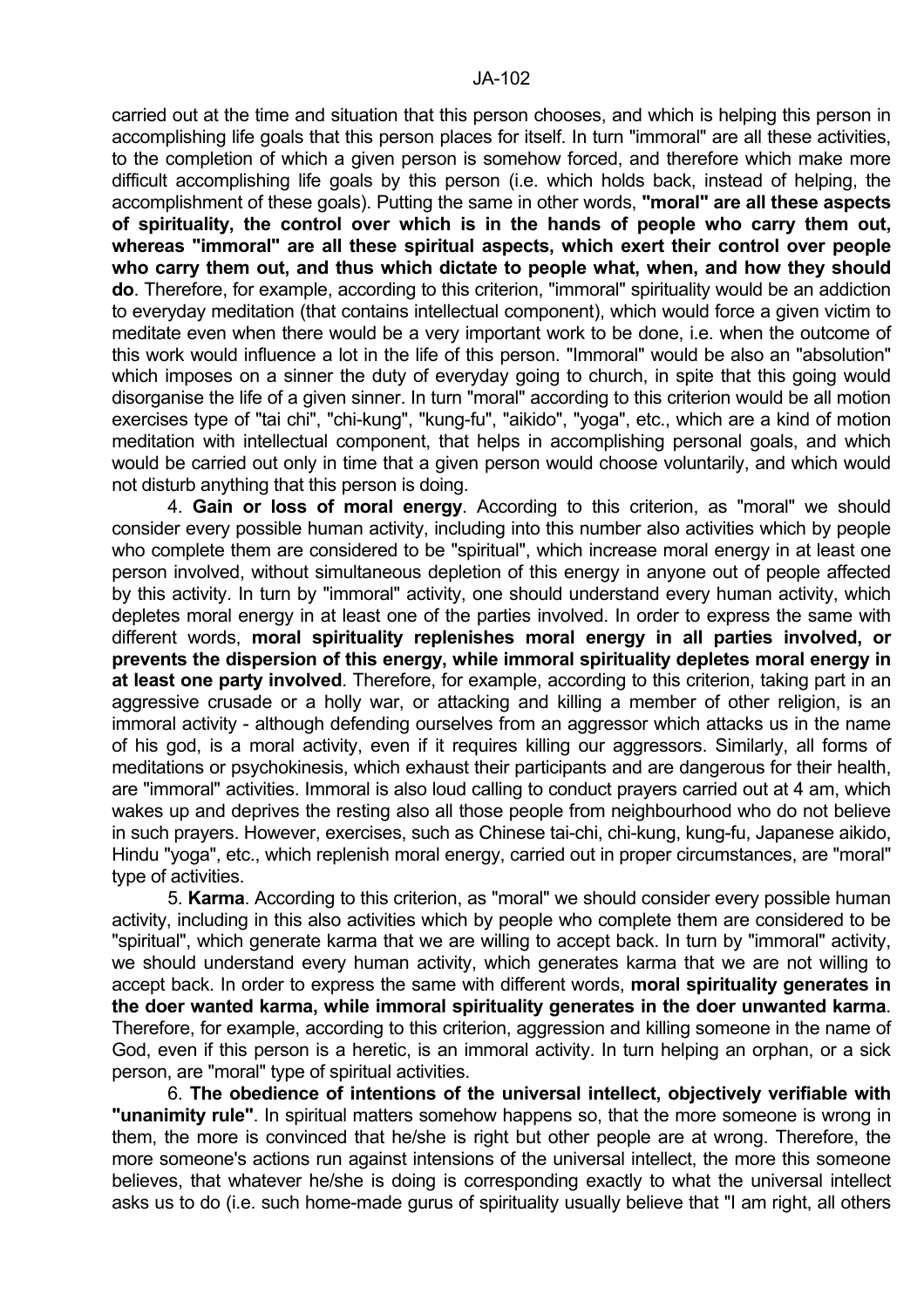are wrong"). In this matter, subsequent gurus, and sometimes whole religions and cults, behave similarly like this driver, who after the entering a highway hears a warning in the radio "attention, attention - some crazy man is driving on the highway against the traffic flow", for which he reacts with a scream of condemnation - "if only one - I see hundreds of them". But if a given spiritual activity is really morally correct, then it must obey the highly objective "unanimity rule" described in subsection JA1. (This rule is an outcome of the "canon of consistency" described in subsection JB7.4. The "unanimity rule" states that "if there is a specific situation or intention in a real life, then this particular situation or intention is unanimously judged to be either moral or immoral by all moral laws and by all indicators of the moral correctness, which are applicable to it".) This in turn means that with the use of this "unanimity rule", which works in the entire universe, the moral correctness of a given spiritual activity always can be objectively verified and confirmed. Furthermore, this verification and confirmation can be accomplished not with just one, but independently with several tools of totalizm. Putting this in other words, **a moral spirituality can be objectively confirmed as "moral" with the use of several different indicators/criteria of the moral correctness; also an immoral spirituality can be objectively disclosed as "immoral", simultaneously by several different indicators/criteria of the moral correctness**. In order to provide here an example, according to the content of subsection JA6.4, the activity of accomplishing a resonance nirvana through meditations, represents an "immoral" spirituality. After all, it depends on repetitive gaining benefits, which someone does not earn - means it displays the disobedience of the moral law that "everything must be earned", and thus it disobeys the intension of the universal intellect (means it is "immoral" according to the criterion described in this item). Therefore, if one submits the activity of accomplishing resonance nirvana, and submits all circumstances which accompany it, to a judgement from any one of criteria described in this subsection, then after such an analysis, it must turn out, that it is judged to be an immoral activity by each of these criteria. For example, according to criterion 2 ("Constructive balance between spiritual activities and physical activities") listed before, resonance nirvana is immoral, because the skill of accomplishing it causes a drug-like kind of addiction - those who know how to accomplish it, begin to direct the whole their life to repetitively reach it. It is also immoral according to criterion 3 ("Location of control"), because at the moment when someone learned how to easily accomplish it, it takes over the life of this person and turns into a kind of drug-addiction. It is immoral even for criterion 4 ("Gain or loss of moral energy"), although the mechanism it uses is just based on the temporary boosting a level of moral energy. It is so, because the discovery of a method, by which one can boost his/her moral energy without any effort, and reap all benefits which come with it, in long term lead to a complete discouraging of a given person to increase his/her moral energy via a systematic labour and completion of multiple totaliztic good deeds. Finally, it is immoral also for criterion 5 ("Karma"), for several reasons explained in subsection I5.9. In addition to a resonance nirvana, also other examples of moral and immoral spirituality, provided in this subsection, document that if something is immoral, in fact it is immoral according to every single criterion, with the use of which it is categorised/judged (e.g. consider these loud speakers in temples, which wake up and order to pray in hours of the best sleep). In turn, if something is moral, then the moral correctness of it is agreeably confirmed by all criteria simultaneously (e.g. consider these motion and mental exercises of type "tai chi", "chi-kung", "kung-fu", "akaido", "yoga", etc.). This in turn indicates, that also all previous examples of spirituality from this subsection, fulfil this immensely important for totalizm "unanimity rule" described before.

 Although the above criteria represent only a humble beginning of totaliztic description of spiritual activities and morally correct spiritual behaviours, still they provide us with first indicators as to in which direction our spiritual activities should develop according to totalizm. This is especially important to people who practice totalizm. After all, "spirituality" is one of these areas, which are exploited most frequently by the evil parasites (as this is explained in subsection VB3), to push naďve people into darkness. Therefore, before we ourselves start to practice some form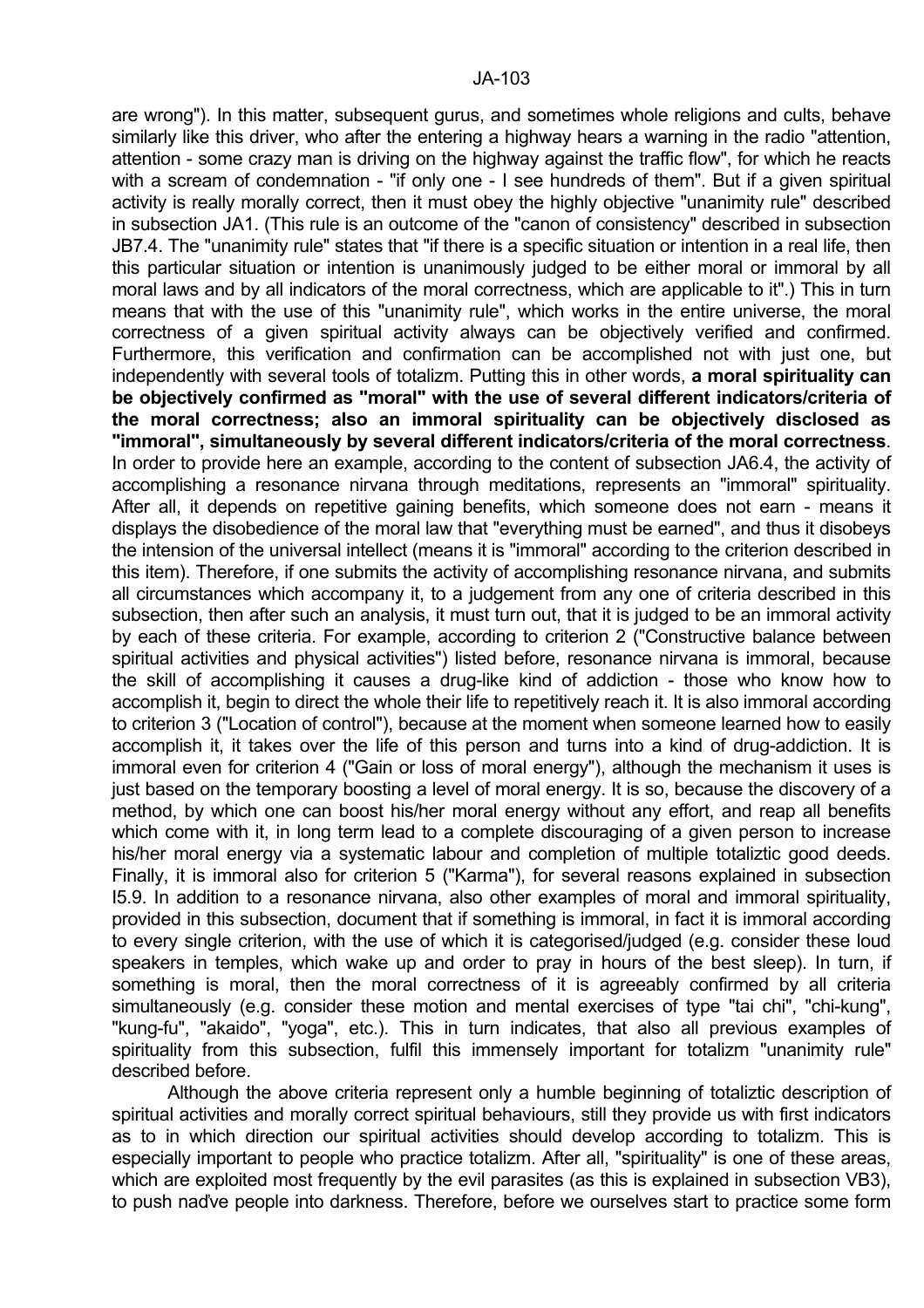of "spirituality", to which someone, or something, forcefully tries to convince us, claiming that it is good for us or for our soul, we firstly should check it with the use of the above definition and criteria, in order to objectively verify whether in fact it is "spiritual" and whether it is "moral".

### JA10. Let us listen and obey our organ of conscience

 As this is explained in subsections JA7.1 and I5.3, the new scientific theory called the Concept of Dipolar Gravity, which is described in chapters H and I, states that we have two different physical bodies formed from two different substances. These are: (1) the biological body - made of matter, and (2) the counter-body - made of counter-mater. (There is also a third human body - namely (3) "registers", but this one is made of programs and data, not of a substance, and resides in a "cyberspace" located inside of the counter-world.) The biological body resides in the physical world and we know it well because our awareness normally resides in it. In turn a counter-body resides in the counter-world, while our awareness sometime shift to it during hypnosis, or a dream. (Registers reside in the cyberspace from inside of the counter-world, and our awareness shifts to it only after our death.) So far our science taught us a lot about biological body. But is completely unaware of the existence of a counter-material body (not mentioning of registers). However, the Concept of Dipolar Gravity explains, that this counter-material body is equally complicated and equally important as our biological one. For example, it also contains various counter-organs, which perform strictly defined functions, and which significantly impact our lives. Several such counter-organs are described in subsection I5.3. The operation of many of them is equivalent of operation of organs from our biological body (e.g. similar to our brain, lungs, heart, limbs, etc.). But there are also counter-organs, which have very unique operation, that is not corresponding to the operation of any known biological organs. One of them is a counterorgan called "conscience". It is known to people for a long time, although our material-oriented science taught us to ignore it. But the counter-organ of conscience is extremely wise - much wiser than our biological brain. Actually its wisdom is almost equal to the omniknowledge of the universal intellect. After all, according to what is explained in subsection I4.2.1, conscience is a kind of "hot telephone line", which links us directly with the universal intellect (God). For example, it knows all the moral laws in existence, it also knows perfectly all the circumstances we are in, knows our thoughts and intensions, and also it knows future! Therefore, whenever we intend to do something, the conscience always shares with us the knowledge about this intension, and is giving us an emotional message, which tries to tell us, whether whatever we intend to do, is going to obey moral laws, or going to break moral laws, therefore whether it is "moral", or "immoral". Our conscience also always is warning us about dangers which are waiting for us, currently updates us regarding attributes, intensions and feelings of other people, whispers to us what the future is going to bring, etc.

 The Concept of Dipolar Gravity informs us, that the conscience is enormously important counter-organ. According to this concept, our **conscience is a direct communication line, which links us with the universal intellect (God)**. In fact, without knowing this, via this counterorgan of conscience we receive direct answers of the universal intellect to every single question that we ask. The conscience is the only communication channel, with the use of which the universal intellect actually answers immediately and directly to everything that we ask. But as it is also the case with everything that the universal intellect does, the process of making this channel available to us is done very wisely and carefully. The channel is secured from being abused by people who do not deserve to use it. Namely the answers to our questions that are given through this channel, are always formulated in a very special language, which in subsections I4.1.2 and I5.4 of this monograph is called the ULT or the "language of God". But in order to learn this language at the conscientious level, and thus to receive the access to replies that the universal intellect is continually giving to our questions, it is necessary to constantly listen to our own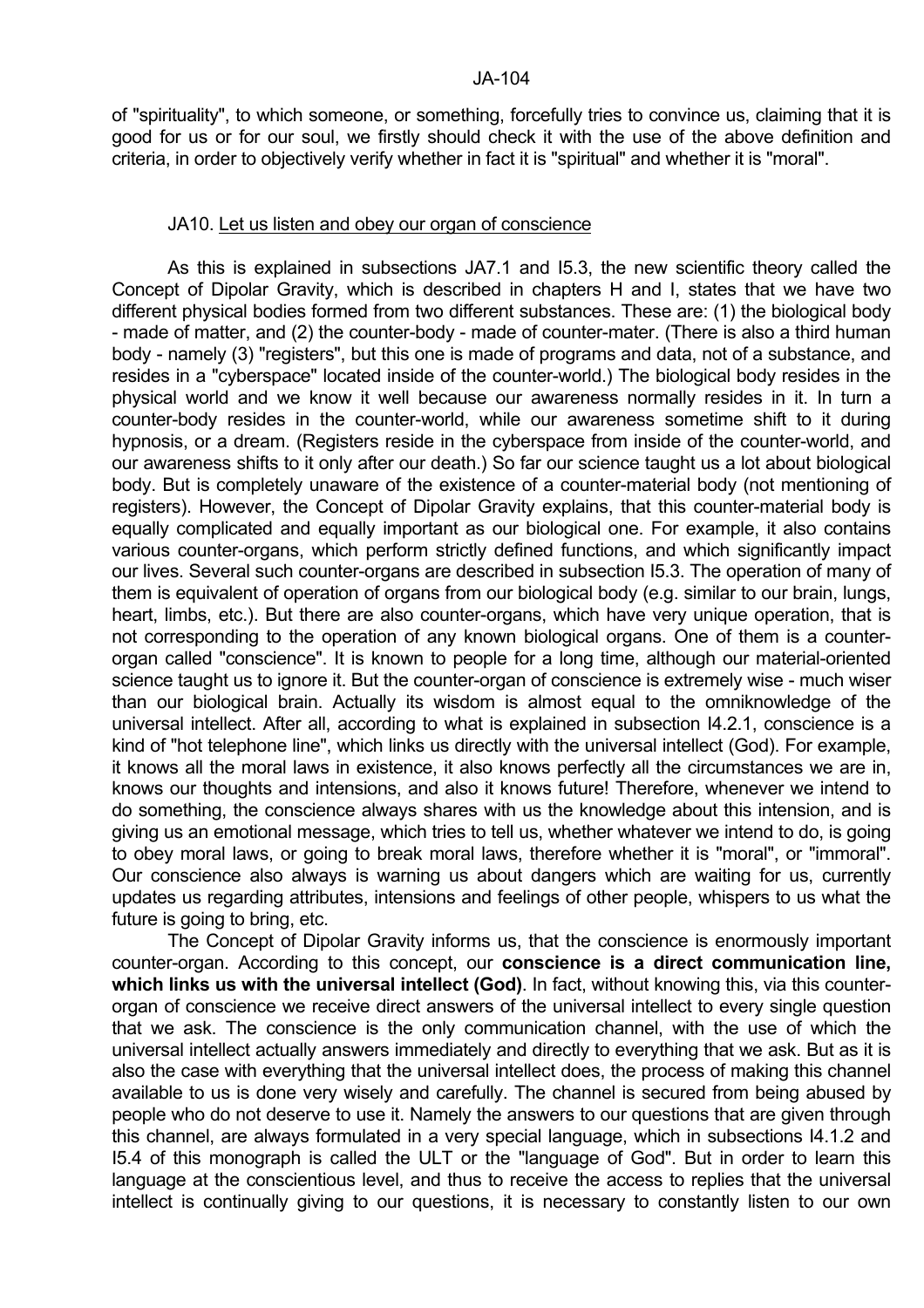counter-organ of conscience - in turn to such listening are capable only these people who are very moral (see subsection JD4.2). Through the aware learning of this ULT language, and through learning how to use it correctly, we are able to carry out two-way "conversations" with the universal intellect. Contrary to conversations in a spoken language, means to an ordinary "praying", these conversations in the ULT have two-directional character - they are not just our own monologue, but an active two-way conversations, in which we immediately receive answers to all questions that we ask. For more information on the topic of ULT and two-way communication with the universal intellect (God) see subsections I4.1.2 and I5.4 from volume 5 of this monograph.

 The whole our lives we are pressured by the immoral world around us to learn to ignore, what the conscience is telling us. Therefore, only as young children we are able to determine errorless whether a given action is moral or immoral, and we reflect with whole our behaviour what our conscience is telling us. If, according to our conscience, as small children we feel guilty, then we also look guilty. But then education, interaction with immoral people, adulthood, and the need to earn for living, gradually teach us how to ignore what the conscience has to say to us, and how to not show on ourselves what it tells to us. After all, everyone around us seems to ignore this organ, so why we should not also do just that? The result is that eventually we kill this organ. In this way we start our slipping downhill in the moral field, and falling straight into claws of a dreadful moral illness called parasitism - as this is described in subsection JD4.2.

 Totalizm uses only one rule of behaviour, namely: pedantically obey moral laws. Because our conscience always is whispering to us, how our action look in the light of these moral laws, totalizm is also saying: carefully listen and pedantically obey directives of your own conscience. According to totalizm, "**moral**" is everything that our conscience approves and asks us to do, while "**immoral**" is everything that our conscience forbids us to do. There is about a time we start to listen this forgotten organ, and start to do what it says. If we begin to carefully listen what it says, we are going to accomplish increasingly higher harmony with it, and the number and kinds of error free information that it starts to forward to us, is going to grow constantly.

 There is one area of life, where totalizm does not develop, as yet, formal tools of selection, therefore recommends to totally depend in it, on directives of conscience. This area is the selection of a best method of accomplishing a given moral intension. For example, let us consider that someone is ill and we must decide how to take it to a doctor. After all, we can decide to use a bicycle - carrying this ill person on bicycle's frame, we can use a horse wagon, bus, ambulance, or even a helicopter. In such situations we need to ask our conscience, which one of these methods it directs us to choose. Totalizm says that whenever we choose a method of moral acting, we must be internally convinced that it was the most correct and the most appropriate to given situation we are in. Interesting that when arrives a situation when we need to do a selection amongst many morally correct actions, our conscience always errorless whispers to us, which action is the most proper. If we really take the action which it indicates, then not only everything goes right, but also we have a special feeling of internal peace and assurance, that we do what we supposed to do.

 When in our lives we do exactly, what our conscience says to do, then one of the outcome is that the effort we put into this doing, gradually accumulates in our body a special type of energy. When the density of this energy exceeds a threshold value, then a moral reward described in subsection JA2.4 is granted to us.

## JA11. Development of moral quantities: intelligence, moral power, etc.

 All moral quantities which were described before, display some sort of relationship with moral energy. As such, they allow to accomplish various moral benefits, which directly depend on moral energy. For example, with their assistance one can accomplish happiness, feeling of self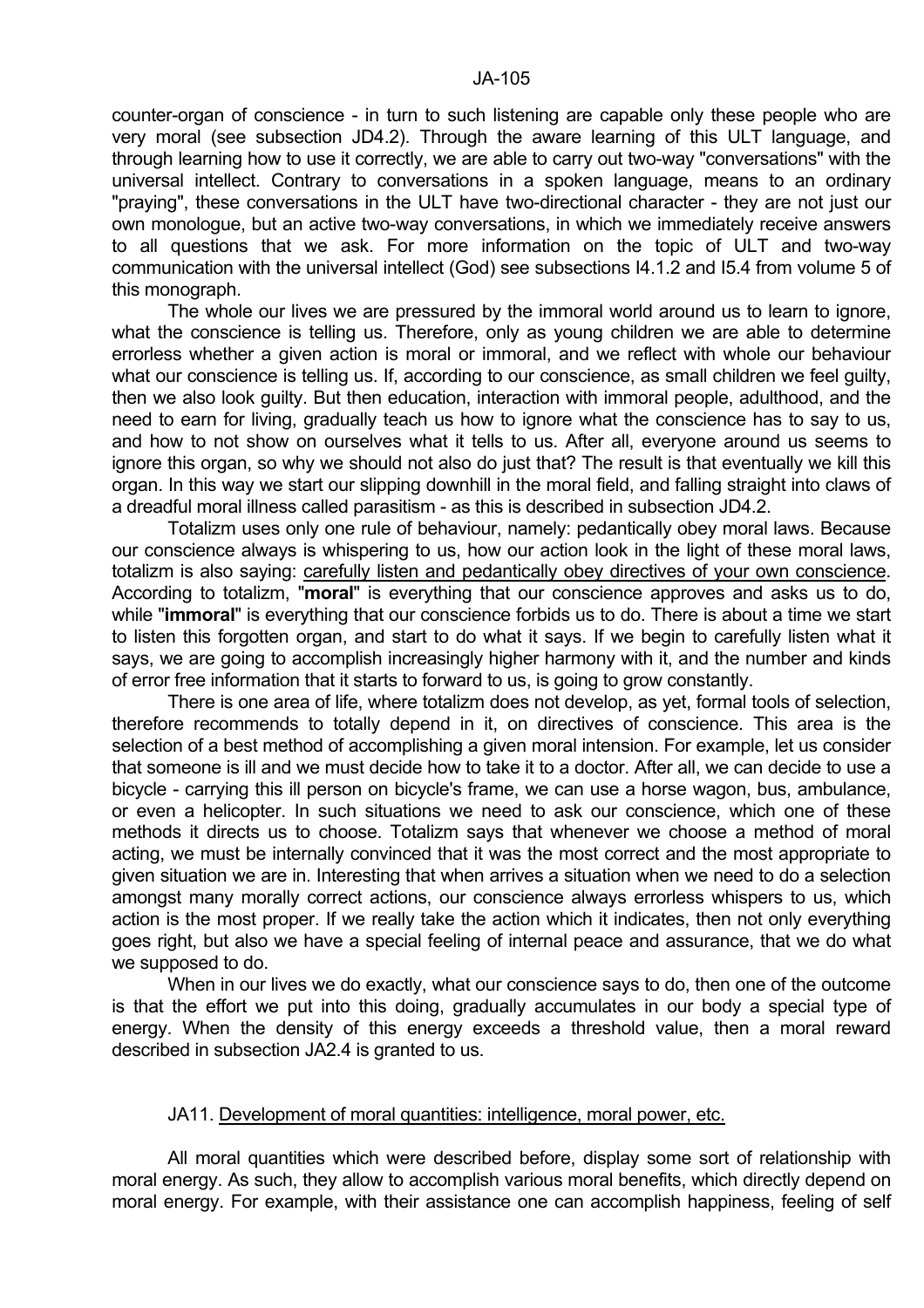realisation, etc. - see subsection JB2.1. However, there is also another group of moral quantities, which are indicated by the totaliztic mechanics, and which are allowing to accomplish various moral benefits that are not directly connected with moral energy. These quantities include, amongst others, intelligence, moral power, etc. This subsection is aimed at brief discussion of the manners in which one could develop or increase in himself/herself also these special quantities.

**Intelligence** (I), or moral mass. This can be increased in a manner described in subsection JE3.2. In general, such an increase depends on developing in ourselves, or in person on which we are working, the quantities of the totaliztic mechanics, which directly influence the value of intelligence (I), and which are described by equation (1M3.2): I=ΔF/ΔA. These include sensitivity for feelings (ΔF), and also the permanency of our sense of responsibility (ΔA). Note that according to this equation I=∆F/∆A, especially important for our intelligence (I) is consistency in keeping the changes of our responsibility (∆A) at possibly smallest range, and making these changes (∆A) totally independent from changes of our feelings (∆F) that accompany these changes of responsibility.

 **Moral power** (W). This can be increased due to various hardening activities, for example thorough physical effort, resistance to pain, capability to voluntarily undertake and withstand fasting, etc. - see descriptions in subsection JC1.

## JA12. No one is perfect, but it always is worth to try

 In this way we reached the end of the most important volume of presentations on the present version of totalizm. These presentations explain how this moral philosophy is to be practised in our everyday life. The question is: can anyone implement straight away this philosophy in full 100%? My personal experience says that ... NO. No matter how simple, how correct, how moral, and how effective totalizm would be, the practical implementation of this new philosophy in our life will be a slow and gradual process. There is a number of reasons for this. Let us now discuss the most important of these.

 The first reason for a gradual implementation of totalizm, is that no-one was born perfect, or can be perfect from the very beginning, thus everyone must earn his/her perfection in a laborious manner. In turn immediate implementation in 100% everything that totalizm recommends, would turn us into morally perfect people. Thus merging together the fact of our inborn imperfection, with the need to be perfect if one becomes 100% totalizt, practically means a slow and gradual process of embracing this philosophy. Therefore, before we learn how to lead a fully totaliztic life, there is a lot of mistakes, and lot of unsolved situations awaiting us, when even with the best intensions, we still fail to implement recommendations of this philosophy. But we should not worry about this too much, because "loosing one battle does not mean the loss of the entire war". Therefore, if on some occasions something does not go right, we should not give up, and try to learn from our losses, so that we can do better a next time.

 The next reason for the slow process of the implementation of totalizm, is the fact that we all have a free will. We are the ones who are going to take the final decision what we should do. Therefore, independently what totalizm recommends us to do, our free will allows us to take any decision that we consider to be proper in a given situation, even if it runs exactly opposite to whatever moral laws and totalizm ask us to do. Although totalizm teaches us to obey moral laws pedantically, it also says that we have a free will to break these laws, if we are prepared to accept the consequences and punishments that one day are going to return to us for this breaking of moral laws. (Actually, it should be clarified here that moral laws will force these consequences upon us even if we are not prepared to accept them, as for sure we are going to be punished by these laws for every single instance of breaking them.)

 Other reason for slow progress in implementation of totalizm is the fact that this is a demanding, specific, unambiguous philosophy, which imposes on the adherers a lot of clear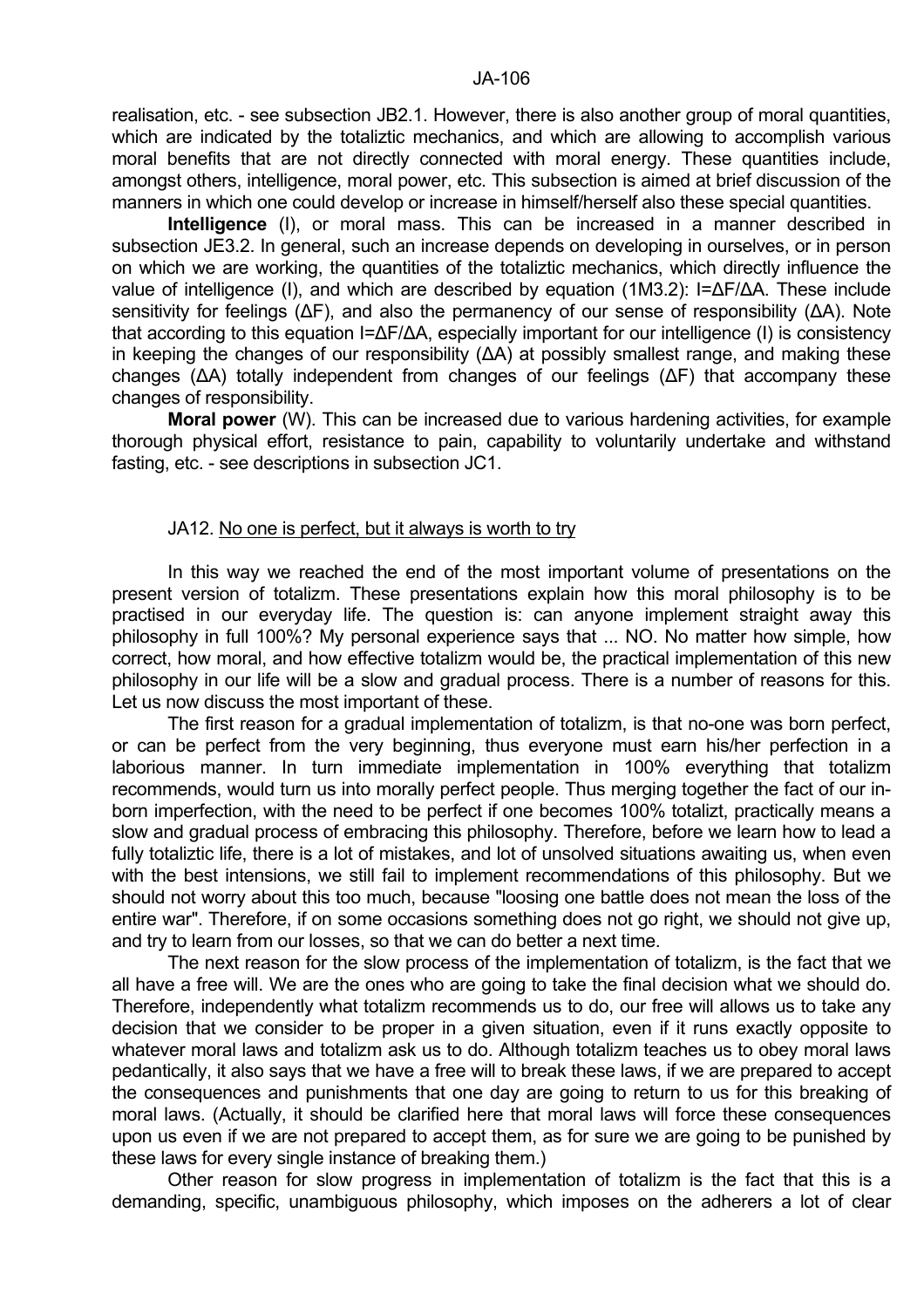requirements and restrictions, and thus is difficult for a full implementation in every moment of our lives. It requires to develop by adherers a habit of continuous thinking, analysis, considering, justifying, etc. (e.g. which our decision is going to increase our moral energy the most, which solution of current situation is obeying moral laws, what consequences and return brings a given our action, why we should do this - not something completely different, etc.). If one tries to characterize it, totalizm shifts limitations and requirements from thinking into actions and feelings; meaning it recommends that in our thinking we eliminate all our limits, breaks, and requirements, while we consequently impose these onto our actions and onto consequences of release of our feelings. This means that totalizm recommends to undertake continuous efforts to do only whatever increases someone's moral energy, and also to systematically eliminate own idleness and eliminate all these activities, which are to decrease someone's moral energy. In fact totalizm is much more rigorous and more quality-oriented than for example any of the religions that currently exists. It is also no comparison of totalizm to the easiness of parasitic living according to the line of the least intellectual resistance. For this reason, not everyone has enough strength and determination to practice totalizm in every moment of his/her life.

 Another reason for slow process of implementing of totalizm, is a realistic awareness of this philosophy that it is still an imperfect one. Fact is that in the area of clarity, accuracy, verifiability, usefulness, and effectiveness of concepts and principles, totalizm is already far in front of everything that so-far was developed on Earth regarding moral issues (this practically means that totalizm is already much more perfect then any other known philosophy on Earth). Still, however, because totalizm is a realistic philosophy, it does not need to pretend that is absolutely perfect and without any errors. According to its mission, it can openly address the problem of its own imperfection - see subsection JB8. After all, totalizm is only a further strict scientific discipline. As we know from the history of science, in all scientific disciplines only a fraction of the knowledge that it gathered at a given moment of time, is fully correct. Another fraction or part of this knowledge is partially correct and partially incorrect. In turn the last fraction, or part, of a given discipline, is later found to be totally incorrect. Unfortunately, in a given moment of time no-one knows which parts of a given discipline are belonging to which one of these three categories. By analogy to other scientific disciplines, no realistic person would negate that some proportions of correctness and incorrectness must also be embedded into totalizm. Only future research and further development of totalizm are able to detect which parts of this philosophy are correct, and which ones need to be changes and corrected. Only very laborious process of identifying and removing the existing mistakes, will allow to repair all present imperfections of this philosophy. However, most probably, during the removal of the current imperfections, further sources of errors most probably will be introduced. So, similarly as this happens with all other scientific disciplines, also totalizm never reaches the state of absolute perfection. Knowing the fact that similarly to every other scientific discipline, realistically speaking also totalizm must include some errors and specific proportion of imperfections, people who practice this philosophy must take this under account. This means that even if we would do everything in life exactly as totalizm recommends it to be done, still only a specific proportion of what we would do would be exactly aligned with the content of moral laws and with the intensions of the universal intellect. Fortunately for totalizm, only on the basis of what it determined so-far, we know that these people who are practising any other philosophy that exists on Earth today, including philosophies of religions, create even more discrepancies with the moral laws than totalizts do. After all, other philosophies do not even know about the existence and operation of moral laws.

 The next reason why implementing of totalizm is so difficult, is the lack of time that we all experience. If we try do everything in a moral manner, unfortunately it would require from us much more time, than doing it in any other manner, namely than compromising it, doing it on principles of "choosing a smaller evil", leaving it undone, or simply doing it in an immoral way. But each day has only 24 hours. Therefore, in our lives we are continually forced to prioritise our actions, and to choose only these matters for implementation, which for us are the most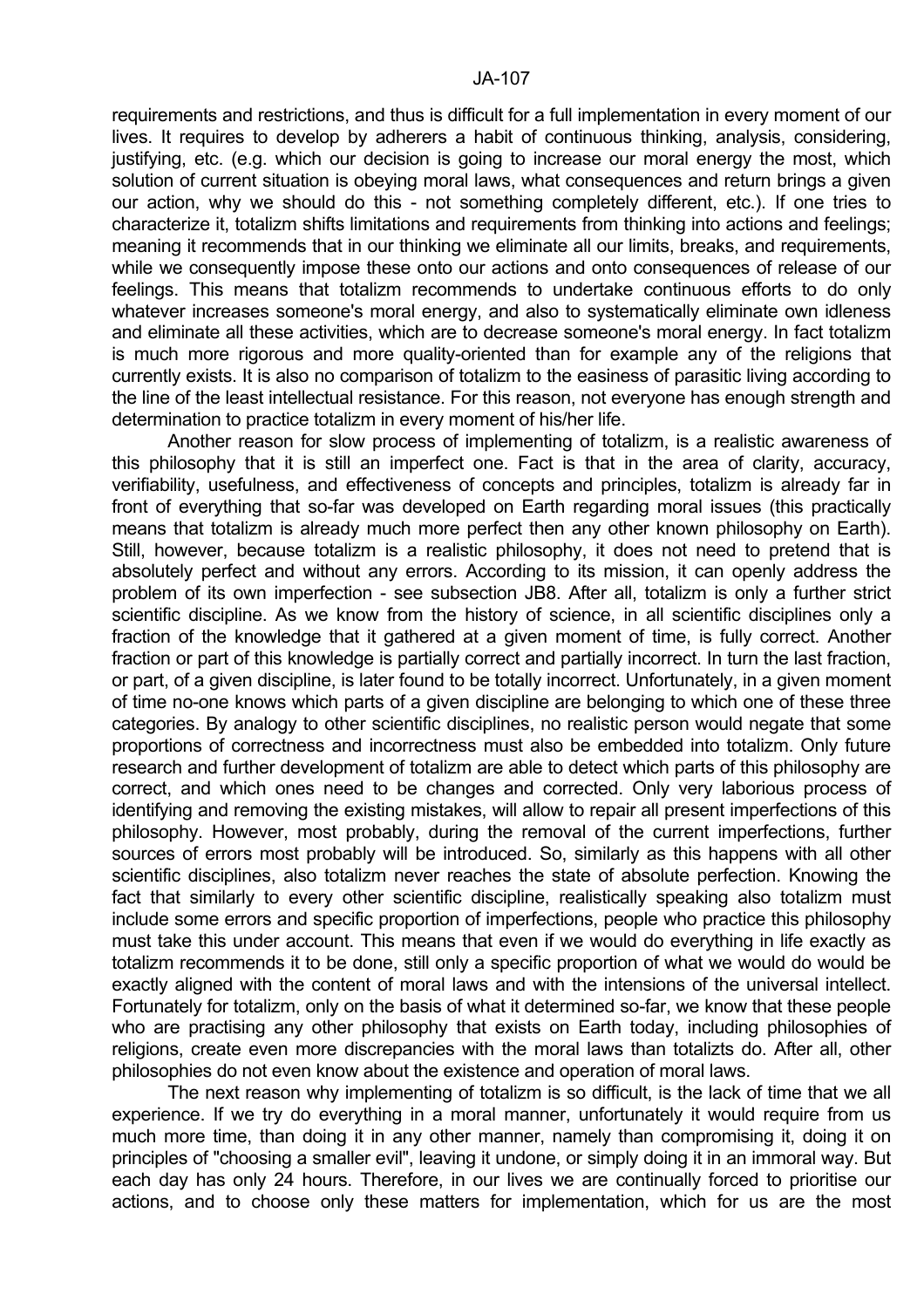important. In turn, when we use the order of priorities in our activities, surely only the most important activities are completed thoroughly and with full consideration to moral laws. All these activities, which carry a smaller priority to us, we may be forced to do only "briefly", on principles of a "smaller evil", as a compromise, or even in an immoral manner. There will be also a group of matters, which we need to leave completely unattended because of the lack of time - in spite that the totalizm recommends to complete everything in a moral manner. Of course, after we shift some activities beyond the scope of what we can implement, amongst others we attain the effect that for these matters we are not able to fulfil whatever moral laws request from us. This means, that in our life we are capable to implement morally only a fraction of duties which constantly are bombarding us. The natural consequence of this inability to implement everything that we are connected to, means that in fact we never are able to conduct ourselves 100% moral.

 Another reason why the implementation of totalizm may turn to be laborious and lengthy process, is the fact that we live in especially barbaric times. Around us parasitism is raging, immorality is spreading, and man to man becomes a wolf. Thus, practically in the world we live today, no matter how much we would try, still from time to time we must break moral laws for several different reasons. For example, the most frequent reason why we need to break moral laws, is our survival. After all, in our everyday life, we started to be similar to gladiators in ancient Rome - means in order to survive we must not allow others to kill us. As we know, gladiators in Roman times could not obey all moral laws, simply because they would need to allow to kill themselves during some fights. **Totalizm teaches us to live for it, not to die for it**. This means that when our survival is at the stake, not always we have a choice to act morally. Other frequent reason for breaking moral laws is the increasingly larger number of situations is everyday life, which fulfil the definition of "you or me" - as described in subsection JC8. In situations of this type, if we are not on the defending side, no matter what we choose or do, the result is going to decrease someone's moral energy.

 Taking all this under account, can totalizm be angry with us, when we fail to "pedantically obey moral laws" all the time? Of course that not! Leading a life that is coinciding with recommendations of totalizm is a gradual and laborious process, not a single effort. Totalizm knows that everyone is only a human and that everyone must still learn how to lead a moral life. If, from time to time, we fail in doing something right, it is not a reason to be discouraged, nor to believe that we are failing as totalizts. After all, about the final outcome of our life decides a mean value of all actions and behaviours, not just only those ones which did not come right for us.

 Remembering all the time, that we are born imperfect and that totalizm is a laborious process - not a one-time effort, here is a few last advices of totalizm for these moments when in spite of trying everything, we are forced to break moral laws. According to totalizm, in such times we should bear in mind the following:

 1. Be aware that we break moral laws. Furthermore, be aware why exactly we are breaking moral laws, how we break them, and what punishments and consequences are going to be for such breaking (there are always punishments for breaking moral laws, similarly as there are always rewards for obeying them).

 2. Try to remember about the karma which is going to return to us, because of this breaking of moral laws. So when we break these laws, we should do it in such a manner that the karma we generate is acceptable for us, when it returns back to us (e.g. we should rather wound than kill, compare to criteria rather than judge, give choices rather than decide for others, impose conditions rather than refuse, etc.).

 3. Compensate for the effects of our breaking of moral laws. For example, if the effects include the loss of our moral energy, then we should undertake additional actions, which renew the moral energy that we loose. If the effects include the loss of something by someone else, then we should undertake efforts, which allow this someone could somehow regain whatever he/she lost, or receive a fair compensation for it.

4. Find a most important reason why we are forced to break a specific moral law. Then we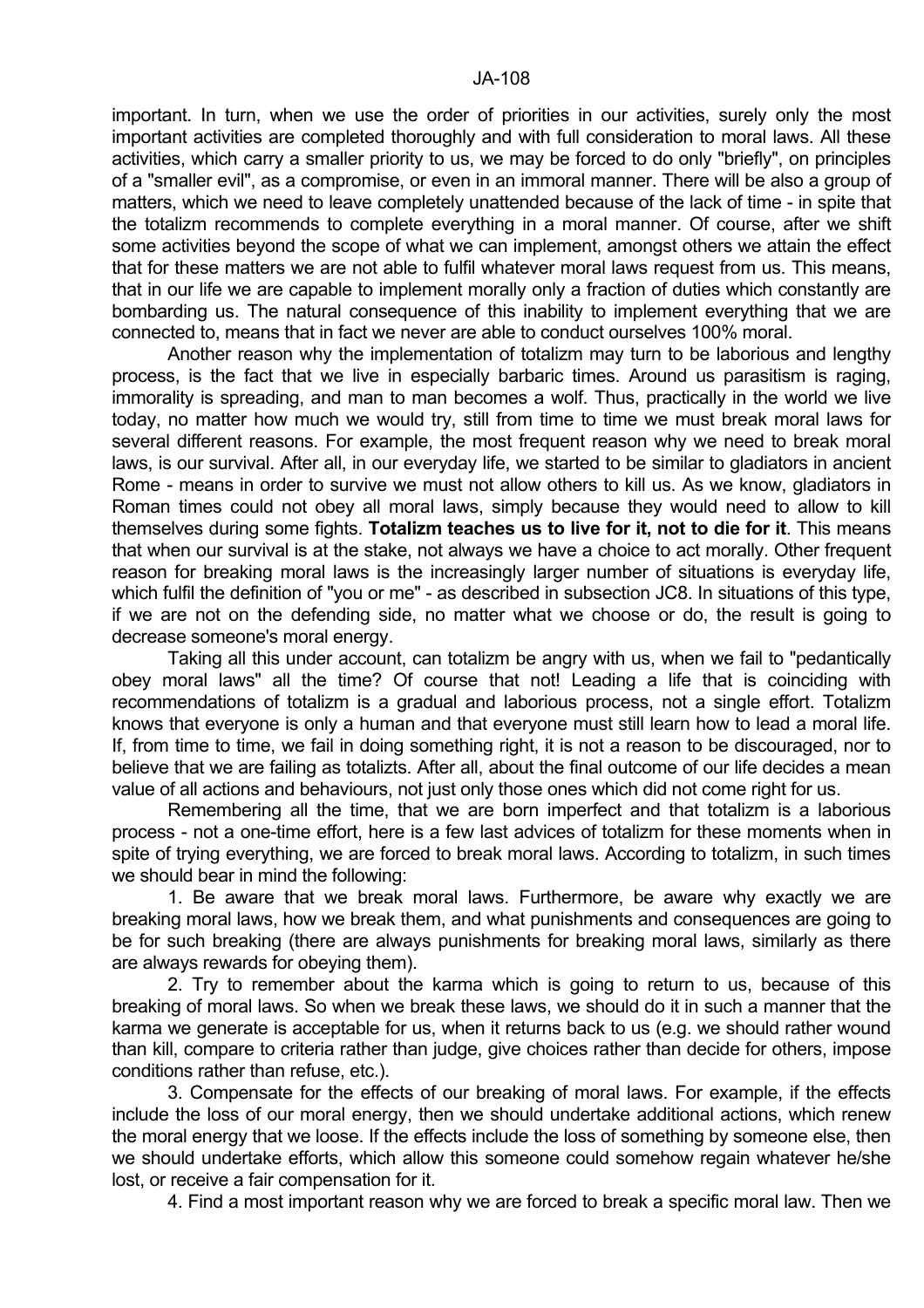should try to disclose and reveal this reason to others, so that it is learned by other people and in the effect gradually eliminated from further doing a damage to people.

 5. Undertake a fight with whatever forces us to break moral laws. The fight should be aimed at removing the power from whatever forces us to break moral laws, and neutralizing it, so that in future the situation is gradually improved, and that other people are not forced to break these moral laws.

 Respecting the above guidelines causes that even breaking moral laws in totalizm is occurring according to different rules than in parasitism (parasitism is described in chapter JD).

 $\star \star \star$ 

 This concludes the present edition of the chapter JA on implementing totalizm in our everyday life. The information provided in this chapter should suffice for all those, who wished to know, what the implementing of totalizm is all about, or wished to check whether they are able to introduce this philosophy into their everyday lives. Of course, this information does not exhaust all dazzling potentials of totalizm, but only presents the methods and tools which are fully worked out by now, and thus which are ready for everyday use. Further methods and tools are currently being developed, to be presented in future editions of totalizm. Actually the present state of this philosophy could be compared to the state of human sciences during times of Copernicus, Columbus, and Newton - i.e. totalizm is developed enough to become extremely useful and to reveal the dazzling horizons that it opens for people, but it still awaits for further major discoveries, which would allow to utilize the full capacity that it offers. Actually, it does not take much to realize, that totalizm carries the potentials to revolutionize our moral life to the same extend as previously physics revolutionised our material life.

 I do hope that the information provided in this chapter managed to explain simple rules and tools that one needs to use in order to obey moral laws. The tools already available enable one to solve almost every moral situation from a real life that one may encounter. Therefore, these tools allow one to consistently obey moral laws, to live a moral, satisfying, happy, fulfilled, and uplifting life, to build up (compress) his/her moral energy, and to earn gradually moral rewards that are made available by the universal intellect (God) to all those people, who obey moral laws that it established.

 Note that totalizm is a philosophy which continually develops itself. Therefore, if you are determined to implement this moral, peaceful and highly progressive philosophy in your life, try additionally to return to the descriptions of this chapter also after a few months, or even a few years of time. This is because then the descriptions outlined here will be further improved.

 Since we already learned how to implement totalizm, we can proceed now to next chapters in order to learn all these basic ideas which allow us to also understand totalizm and to understand scientific foundations from which it this progressive philosophy was derived.

 Because this monograph is very voluminous, depending on the reasons why someone took it to his/her hands, it can be read in several different manners. For example those, who only wished to learn, what totalizm is all about, may finish reading on this most important volume 6, although personally I would recommend them to also read subsection A4 (in volume 1), which would familiarize them with very interesting history of this progressive philosophy. People, who decide to implement totalizm in their lives, in my opinion should carefully read at least four most essential volumes of this monograph, namely volumes 6, 7, 8 and 5 - which explain the essence of totalizm. People, who are interested in all implications of totalizm, perhaps should also read about various issues stemming from this philosophy, presented in volumes 15 and 16. Finally people with strict approach to life, or oriented towards research, which would like to learn everything that so-far is known about totalizm, should read this monograph from a cover to a cover - including the scientifically and technically oriented volumes 4 and 9.

 A next volume 7 combines together the most important information, which allow to understand totalizm better. In this way, the answer "what to do" in order to carry out a moral life that was answered in this volume 6, volume 7 extends additionally with an answer "why should be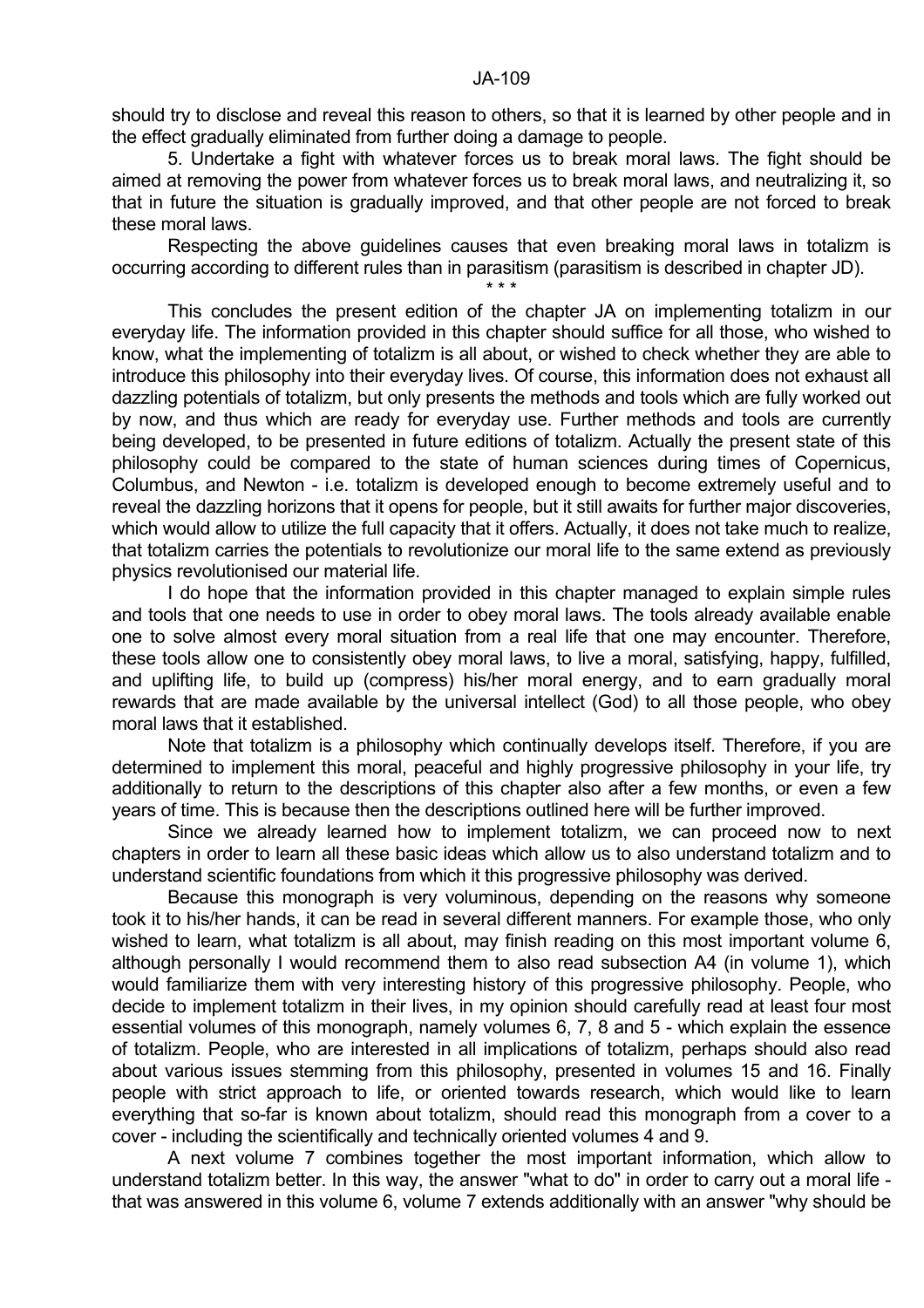## JA-110

done just this, instead of something completely different".